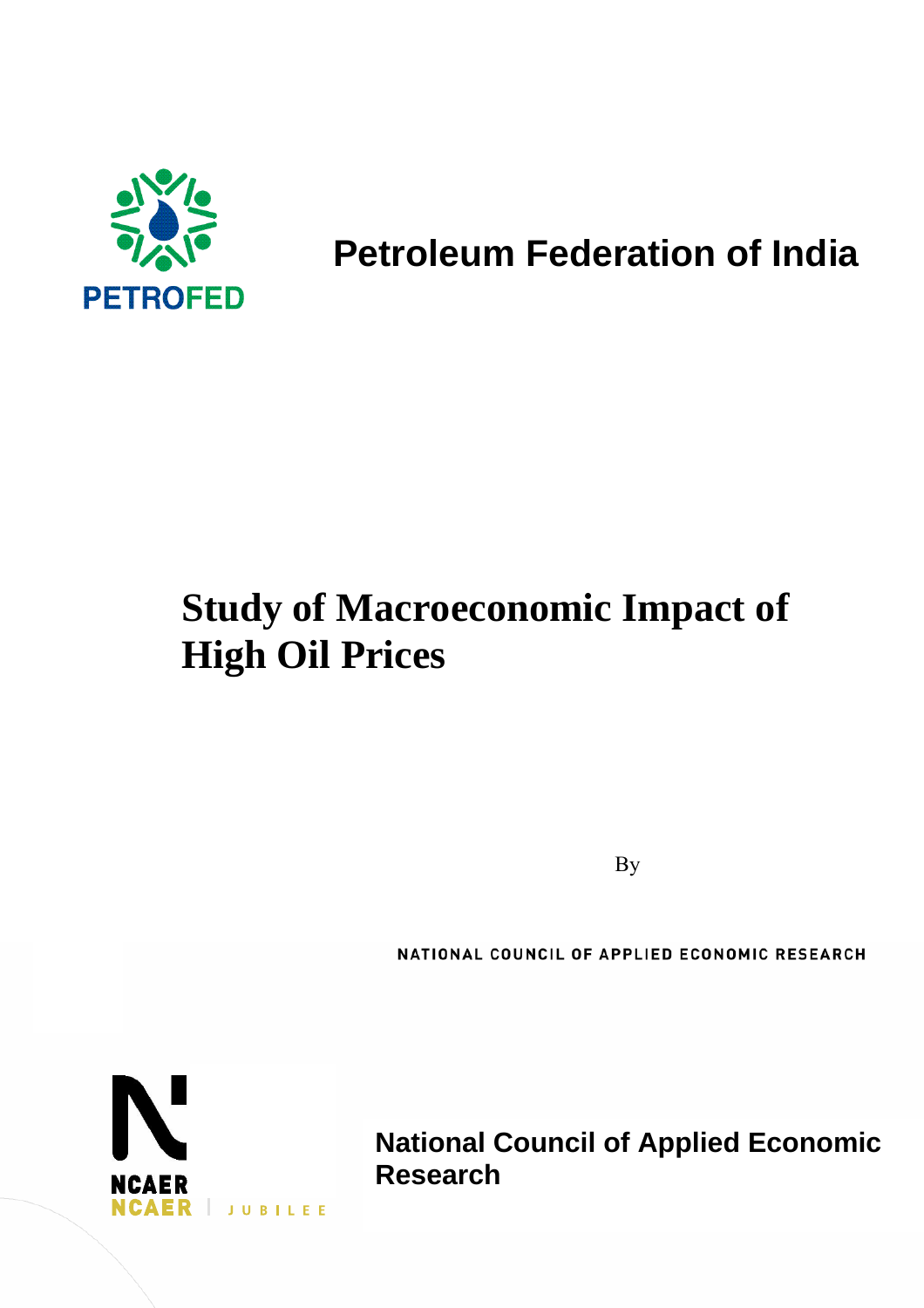#### **Petroleum Federation of India**

The Petroleum Federation of India is a Registered Society of Indian and International Companies / Associations in the Hydrocarbon Sector to promote member interests in line with Public / National Policies through a self regulatory environment with consumer interest in sight.

It acts as an oil industry interface with Government, regulatory authorities, public and representatives bodies of traders. It helps in resolution of issues and facilitates evolution of hydrocarbons related policies and regulations and their implementation. It represents the industry on Government bodies, committees  $\&$  task forces.

PetroFed promotes energy conservation, health, safety & environment and helps to optimise resource utilisation of members. It organises seminars, conference, workshops, training programmes, lectures and brings out technical publications. It produces a quarterly journal.

It functions through committees from member organisations and other experts, covering all aspects of oil and gas industry, which submit recommendations on ongoing basis.

Contact : A.K. Arora, Director General

Tel : +91-11-2653 5697 Fax : +91-11-2696 4840 E-mail : [petrofed@petrofed.org](mailto:petrofed@petrofed.org)

#### **National Council of Applied Economic Research**

The National Council of Applied Economic Research (NCAER) is an independent, non-profit research institution that is committed to assist government, civil society and the private sector to make informed policy choices. The Council encourages research on Indian themes using Indian data.

NCAER is dedicated to the goal of connectivity and seeks to establish interlinkages with research institutions interested in the areas of industry and infrastructure development, macroeconomic analysis and human development.

Established in 1956 as a registered society, NCAER has done pioneering research work in areas of applied economics with an emphasis on policy analysis and application of modern quantitative techniques to development issues, regional development and planning, household income, consumption, savings /investment and energy.

In addition to its research capabilities, NCAER has a unique position in the country for designing and executing large-scale sample surveys on regional and human development as well as a large range of consumer products. Contact : Suman Bery, Director General

Tel : +91-11- 23379861 Fax : +91-11- 2337-0164 E-mail :  $info@ncaer.org$ 

#### **Acknowledgements**

Petroleum Federation of India (PetroFed) is grateful to the National Council of Applied Economic Research (NCAER) for carrying out this study.

We are particularly grateful to Dr. Anushree Sinha, who led the NCAER Project Team. The other team members who deserve to be mentioned are Dr. Purna Chandra Parida and Ms. Poonam Munjal for Research Support; Shri Praveen Sachdeva, Ms. Sudesh Bala, and Ms. Sadhna Singh for Technical Support. The project team benefited from comments / suggestions from Dr. Shashanka Bhide and Shri Suman Bery, NCAER. We also place on record the contribution of PetroFed Planning Committee members in the finalization of this study.

#### **Copyright**

The data or other contents in part or in full, shown in this publication cannot be copied, reproduced, republished, uploaded, posted, printed, stored, transmitted or distributed in any other way for non-personal or commercial use without obtaining prior permission of PetroFed in writing. Any alteration of the material or use of the material contained in this publication in violation of the copyright is strictly prohibited.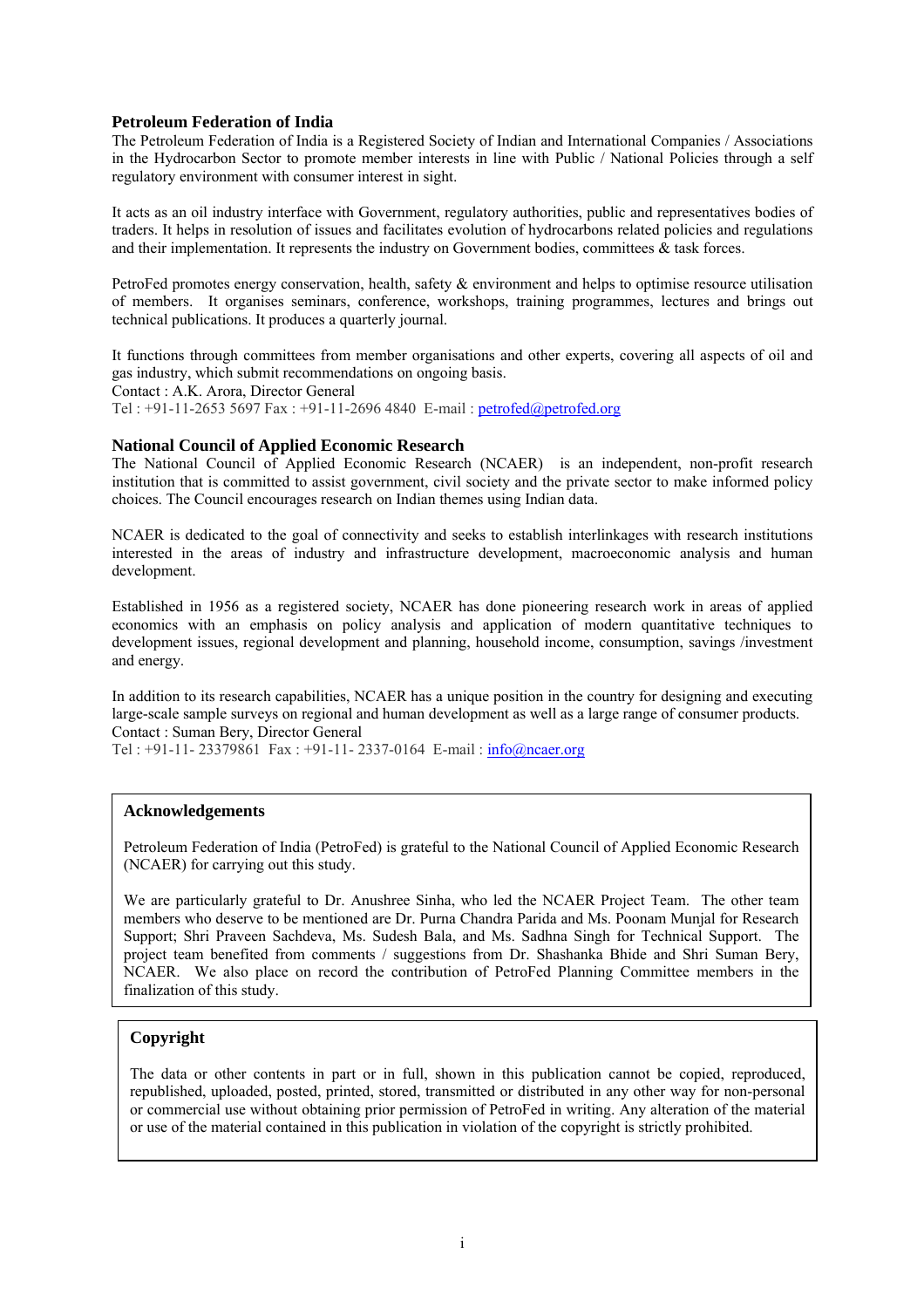## **Foreword**

Fossil fuels are likely to continue to supply much of the energy world-wide despite fears of peaking oil. Given its importance in the transportation and industrial sectors, oil remains a dominant energy source. It is, however, not merely the dominance of oil and gas in the energy basket but its steadily rising price during the past few years that is a cause of concern. More so for developing economies like India.

Over 70% of India's crude oil requirements are imported and the figure may well reach 85% by the end of the decade. By 2030 India's consumption of petroleum products may quadruple. The impact of rising oil prices on the Indian economy is, therefore, a matter of grave concern. As mentioned in PetroFed publication 'Fuelling India's Growth – Vision 2030', the Indian economy has been badly singed whenever global oil prices have flared. In 1973, GDP fell by 0.3% and inflation was up at 20.2%; in 1979 the corresponding figures were 5.2% and 17.1%. The GDP grew by a meagre 1.3% in 1990, while inflation topped 14%. PetroFed has, in this backdrop, undertaken this thought leadership initiative through NCAER.

The choice facing policy makers is hard in the face of continually rising crude oil prices and our increasing reliance on crude oil imports in the forseeable future. Insulating domestic prices against such increases has adverse implications for government finances and development of the petroleum sector, according to the study. The findings have shown that in case the Government restricts the pass through of world price increase to the domestic economy, it stands a very high risk of jeopardising the fiscal position. The deteriorating fiscal deficit would lead to a contraction of the economy risking the health of the economy for future growth. A weakened petroleum sector and the industrial sector would lead to dampening of investment sentiment and this could lead to a very negative situation for a growing economy like India. If the international price rise is allowed to pass through, though there would be increase in the price level, this does not necessarily signal an unsustainable situation from an economic perspective. The more realistic energy pricing would lead to better use of resources and a market for alternative energy.

We hope this thought leadership initiative will lead to rapid progressive policy changes and help spur growth.

We welcome reader's views and comments in this regard.

August 24, 2006 A.K. Arora

New Delhi Director General Petroleum Federation of India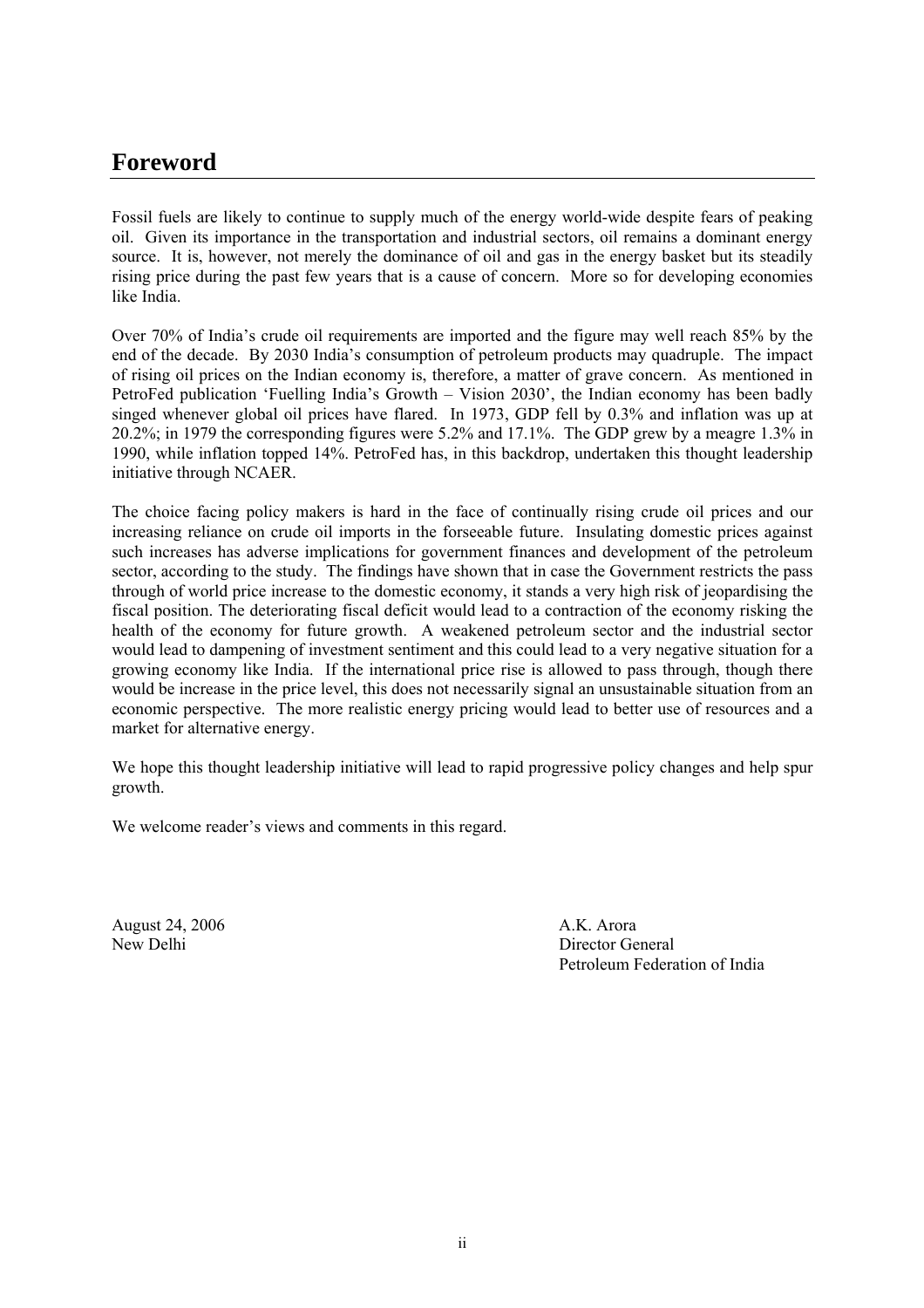The sharp rise in petroleum prices internationally in the last two years has raised many concerns for policy makers around the world including India. In the Indian context, the fact that a significant part of the petroleum sector is subject to price controls makes the policy questions more significant. The trade-offs between subsidies to the consumers of the petroleum products on the one hand and alternative uses of public funds on the other hand are not easy to resolve.

In this context, objective assessment of the issues that arise from the high prices of the petroleum sector is always valuable. This study, commissioned by PetroFed, is one such attempt.

This study addresses two questions. Firstly, it examines for a few selected economies, the impact of the international crude oil prices on the domestic economy in terms of aggregate output and price. Secondly, the study also gauges the macroeconomic impact of international oil price rise on the domestic economy in greater detail for the Indian case. It captures the inter-linkages between different sectors of the economy and the oil sector more explicitly in the input-output (I-O) work. The study provides useful quantification of the impact of the high prices of the petroleum products. It also shows the implications of alternative ways of dealing with the high prices on fiscal position of the central government, inflation and GDP.

The study shows that short-term benefit in terms of lower inflation by not passing on the international price rise to the consumers would ultimately impact the fiscal position of the government adversely. The government would then be forced to borrow, increase taxes or reduce useful expenditure. None of these are helpful in sustaining a healthy economic growth.

We are thankful to PetroFed for this opportunity to contribute to policy analysis in this important area.

Suman Bery Director General **NCAER**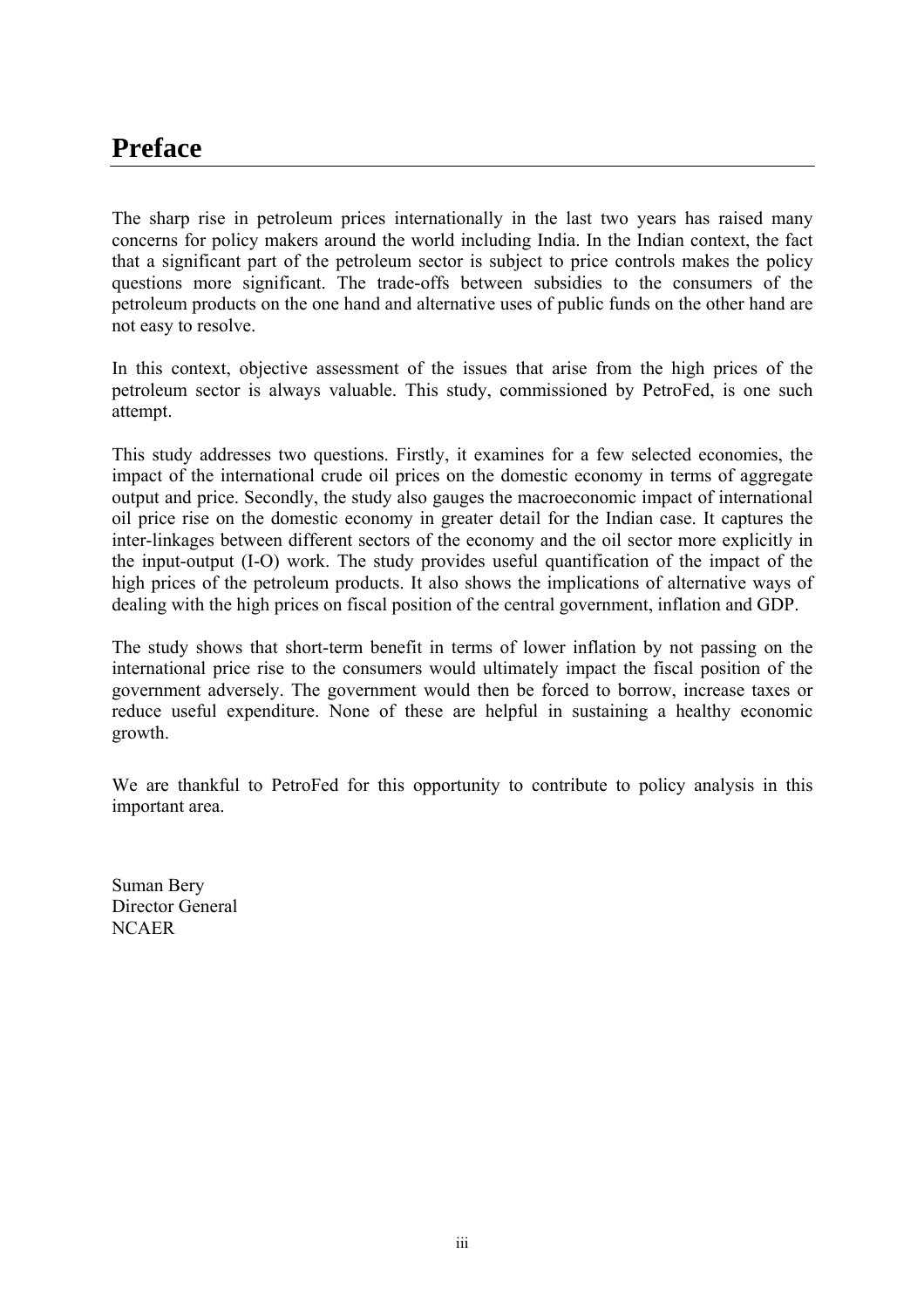# **Contents**

| Acknowledgements<br>Foreword<br>Preface                                                                     | 1<br>11<br>iii |
|-------------------------------------------------------------------------------------------------------------|----------------|
|                                                                                                             |                |
| I.                                                                                                          |                |
| 1.1                                                                                                         |                |
|                                                                                                             |                |
|                                                                                                             |                |
|                                                                                                             |                |
| II.1 Oil Imports and Structure of Oil Consumption and Production of Selected Developing Countries  12       |                |
|                                                                                                             |                |
|                                                                                                             |                |
|                                                                                                             |                |
| III.1 Assessing the Use of Petroleum Products in the Economy: Application of the I-O Technique  40          |                |
|                                                                                                             |                |
|                                                                                                             |                |
|                                                                                                             |                |
| III.2 Assessing the Economy-wide Implications of the High Oil Price on the Indian Economy: Application of a |                |
|                                                                                                             |                |
|                                                                                                             |                |
| III.3                                                                                                       |                |
|                                                                                                             |                |
|                                                                                                             |                |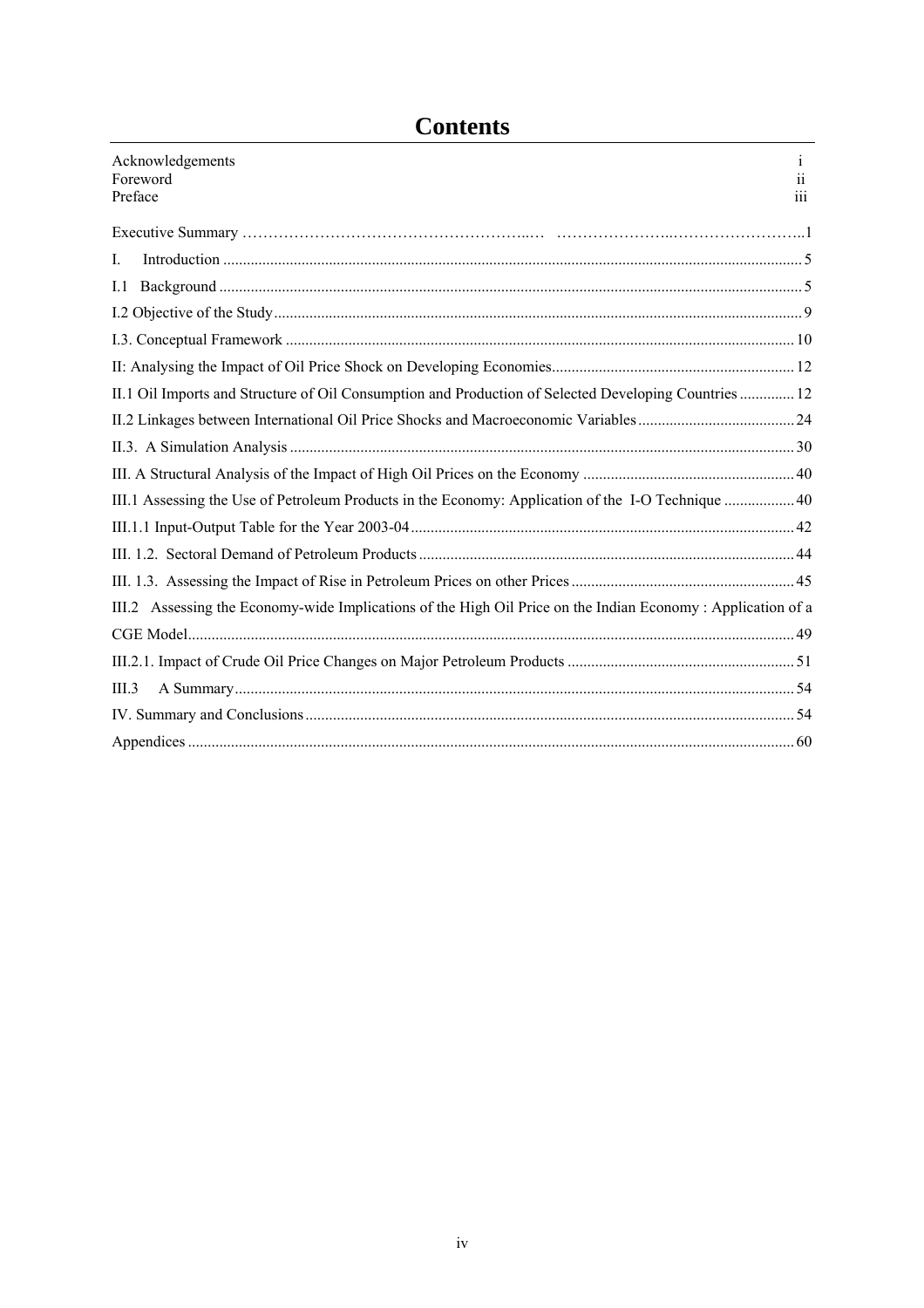## **List of Tables**

| Table II.1.2: Growth Rate of Oil Consumption (per cent change in thousand barrels per day*) 14                |  |
|---------------------------------------------------------------------------------------------------------------|--|
|                                                                                                               |  |
| Table II.1.4: Annual Growth Rate (per cent) of Major Financial Indicators of Petroleum Industry  15           |  |
| Table II.3.1: Actual and Base Line Simulation Values of Output (Annual averages from 1994Q1 to 2004Q4).31     |  |
| Table II.3.2: Actual and Base Line Simulation Values of Price, Imports and Trade Balance (Annual averages     |  |
|                                                                                                               |  |
| Table II.3.3: Within Sample Simulation for Major Macro Variables of India & China*: Impact of an Increase in  |  |
|                                                                                                               |  |
| Table II. 3.4: Out of Sample Simulation for Major Macro Variables of India and China*: Impact of an Increase  |  |
|                                                                                                               |  |
| Table II.3.5: Within Sample Simulation for Major Macro Variables of Korea and Thailand*: Impact of an         |  |
|                                                                                                               |  |
| Table II.3.6: Out of Sample Simulation for Major Macro Variables of Korea and Thailand*: Impact of an         |  |
|                                                                                                               |  |
|                                                                                                               |  |
| Table III.1.2.1. Petroleum Products' Intermediate and Final Demand                                            |  |
|                                                                                                               |  |
|                                                                                                               |  |
|                                                                                                               |  |
| Table III.2.1.2: Impact of Crude Oil Price Changes on Major Macro Aggregates: A Price Hike of 55 Per cent. 52 |  |
| Table III.2.2.1: Impact of Crude Oil Price Changes on Major Macro Aggregates in 2006-07:                      |  |
|                                                                                                               |  |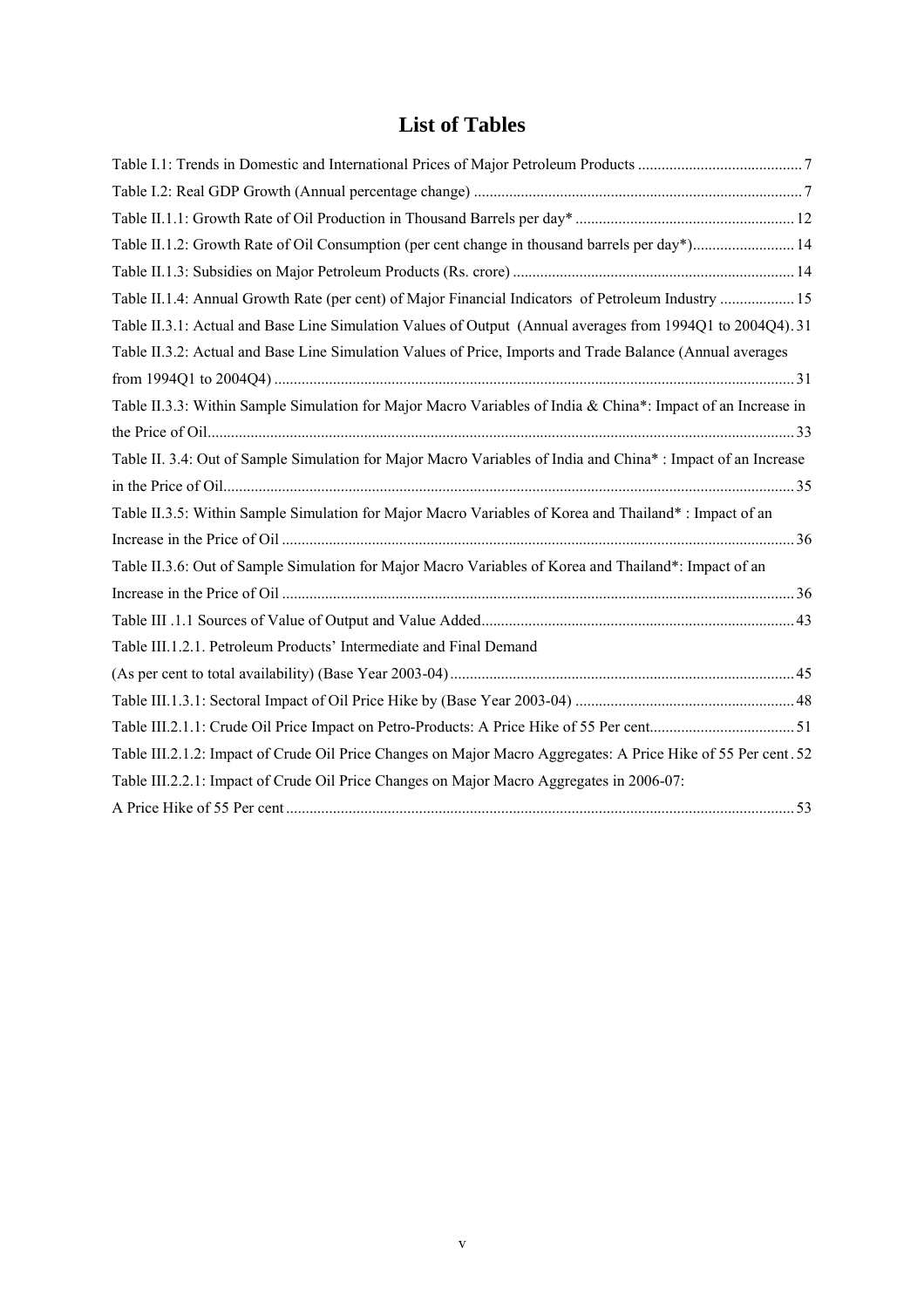# **List of Appendices**

| Appendix II.3.1: Vector Autoregression Results with output (Industrial production) as an Endogenous Variable |    |
|--------------------------------------------------------------------------------------------------------------|----|
|                                                                                                              |    |
| Appendix II.3.2: Vector Autoregression Results of With Output (Manufacturing Production) as an Endogenous    |    |
|                                                                                                              |    |
| Appendix II.3.3: Vector Autoregression Results with Domestic Price as an Endogenous Variable  66             |    |
|                                                                                                              |    |
| Appendix II.3.5: Vector Autoregression Results with Imports as an Endogenous Variable  67                    |    |
| Appendix II.3.6: Vector Autoregression Results with Trade Balance as an Endogenous Variable 67               |    |
| Appendix II.3.7: Vector Autoregression Results with Output (Industrial Production) as an Endogenous          |    |
|                                                                                                              |    |
|                                                                                                              |    |
|                                                                                                              |    |
| Appendix II.3.10: Vector Autoregression Results with Trade Balance as an Endogenous Variable 69              |    |
| Appendix II.3.11: Vector Autoregression Results with Domestic Output (GDP) as                                | an |
|                                                                                                              |    |
|                                                                                                              |    |
|                                                                                                              |    |
|                                                                                                              |    |
| Appendix II.3.15: Vector Autoregression Results with Trade Balance as an Endogenous Variable 71              |    |
|                                                                                                              |    |
|                                                                                                              |    |
|                                                                                                              |    |
|                                                                                                              |    |
| Appendix II.3.20: Vector Autoregression Results with Trade Balance as an Endogenous Variable73               |    |
|                                                                                                              |    |
|                                                                                                              |    |
|                                                                                                              |    |
|                                                                                                              |    |
|                                                                                                              |    |
|                                                                                                              |    |
|                                                                                                              |    |
|                                                                                                              |    |
|                                                                                                              |    |
|                                                                                                              |    |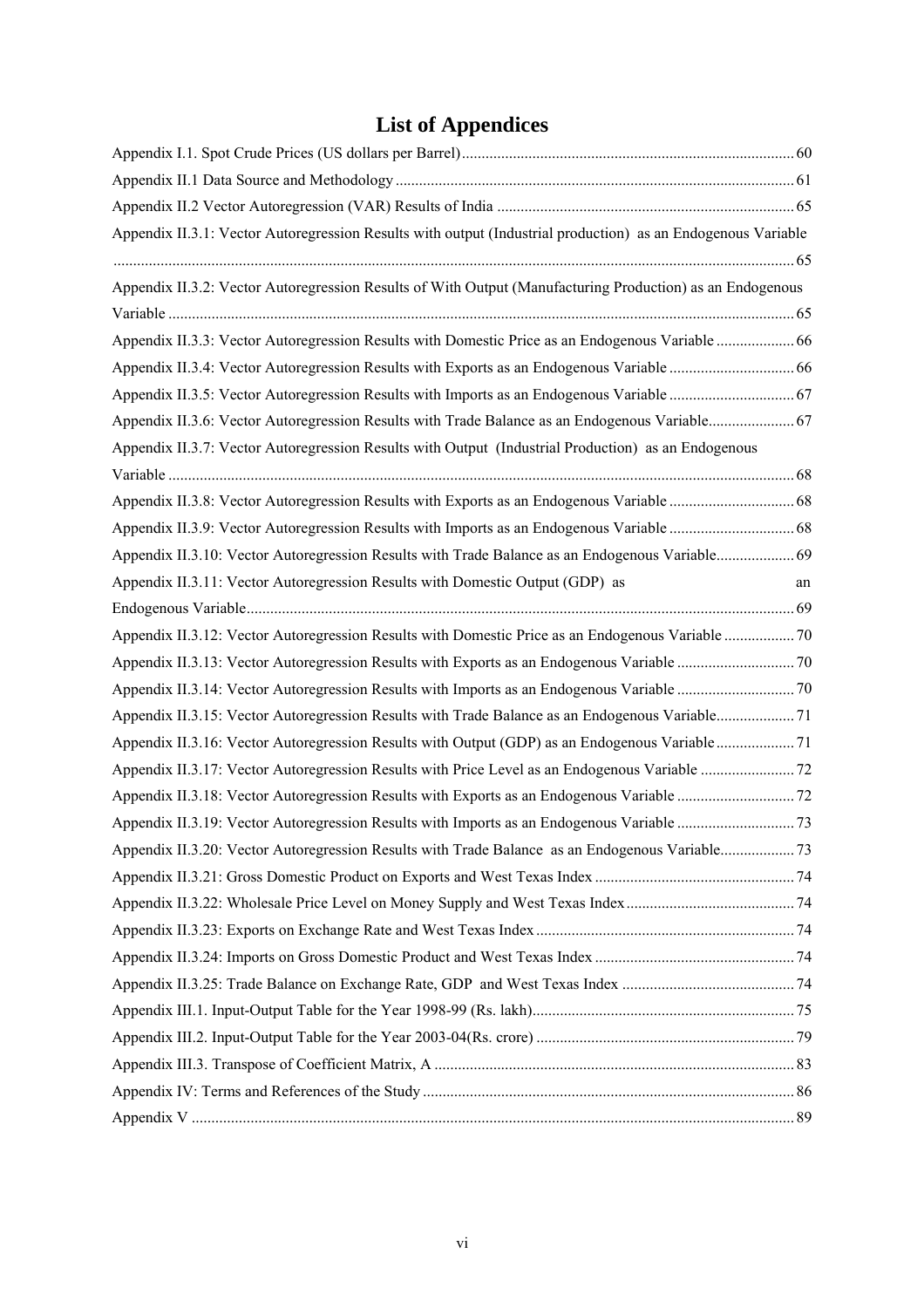## **List of Figures**

| Figure II.1.1: Growth rate of Expenditure and Profits of Petroleum Industry (In per cent per year) 15           |  |
|-----------------------------------------------------------------------------------------------------------------|--|
|                                                                                                                 |  |
|                                                                                                                 |  |
|                                                                                                                 |  |
|                                                                                                                 |  |
|                                                                                                                 |  |
|                                                                                                                 |  |
|                                                                                                                 |  |
|                                                                                                                 |  |
|                                                                                                                 |  |
|                                                                                                                 |  |
|                                                                                                                 |  |
|                                                                                                                 |  |
|                                                                                                                 |  |
| Figure II.2.1: Correlation between Changes in Crude Oil Price and Inflation Rate and Industrial Output in India |  |
| $26$                                                                                                            |  |
|                                                                                                                 |  |
|                                                                                                                 |  |
|                                                                                                                 |  |
| Figure II.3.4: Baseline and Historical Values of Korea's GDP (in billions of US dollars) from 1994Q1 to         |  |
|                                                                                                                 |  |
| Figure II.3.5: Baseline and Historical Values of Thailand's GDP (billions of US dollars) from 1994Q1 to         |  |
|                                                                                                                 |  |
|                                                                                                                 |  |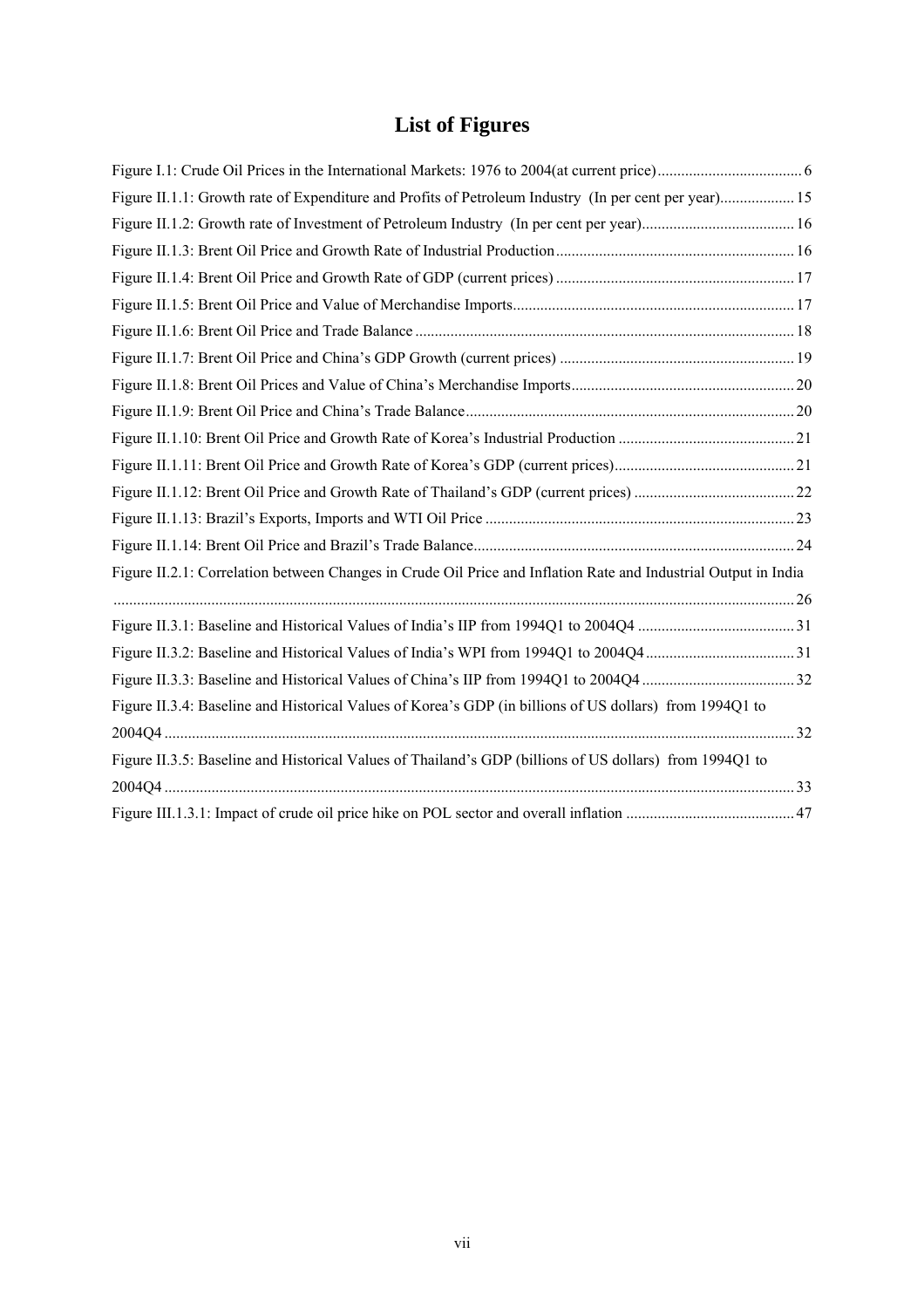## **Impact of International Crude Oil Price Rise on India's Economy**

## **Executive Summary**

## **Issues**

The most important issue in the energy scene today is one of the large and growing differential between the price of imported crude and the domestic prices of petroleum products obtained from refining crude oil. The former has increased manifold over the last couple of years, while the increase in the latter has been relatively small. This deliberate attempt, on the part of the government, to insulate domestic prices from global prices might confine the price of refined petro products to within a narrow range in the domestic market. But it also ratchets up the government's revenue deficit via higher implicit or explicit subsidy outlays, and also occasions major losses for the refining and marketing companies.

Continued rise in demand for subsidised products even after international crude prices have risen, worsens the economy's balance of payments too. Oil companies are hurt by their inability to charge the market price of the refined product and that, in turn, hurts their realization on capital employed and plans for new investments. The under-recoveries of oil companies were expected to attain a massive level of Rs 57,000 crore during 2006-07 if there were no increase in market prices and the global prices remained at the current level of \$74 a barrel; that will be coming on top of the Rs 39,600 crore of under-recoveries in 2005-06. Low margins also discourage fresh investment in refining, stall the cultivation of alternative energy sources (like solid fossil fuels, nuclear power or wind), affects productivity improvement and caps employment creation in the petroleum sector. And the paradox really is that, despite everything, inflation does accelerate over the longer term, after the revenue deficit generated by oil price subsidies finds its way into the economic system.

Against this backdrop the present study addresses two questions. Firstly, it examines the impact of the international crude oil prices on the domestic economy in terms of aggregate output and price based on past data. The study provides a comparative analysis with respect to a few selected developing economies besides India. Secondly, the study also gauges the macroeconomic impact of international oil price rise on the domestic economy in greater detail for the Indian case. It captures the inter-linkages between different sectors of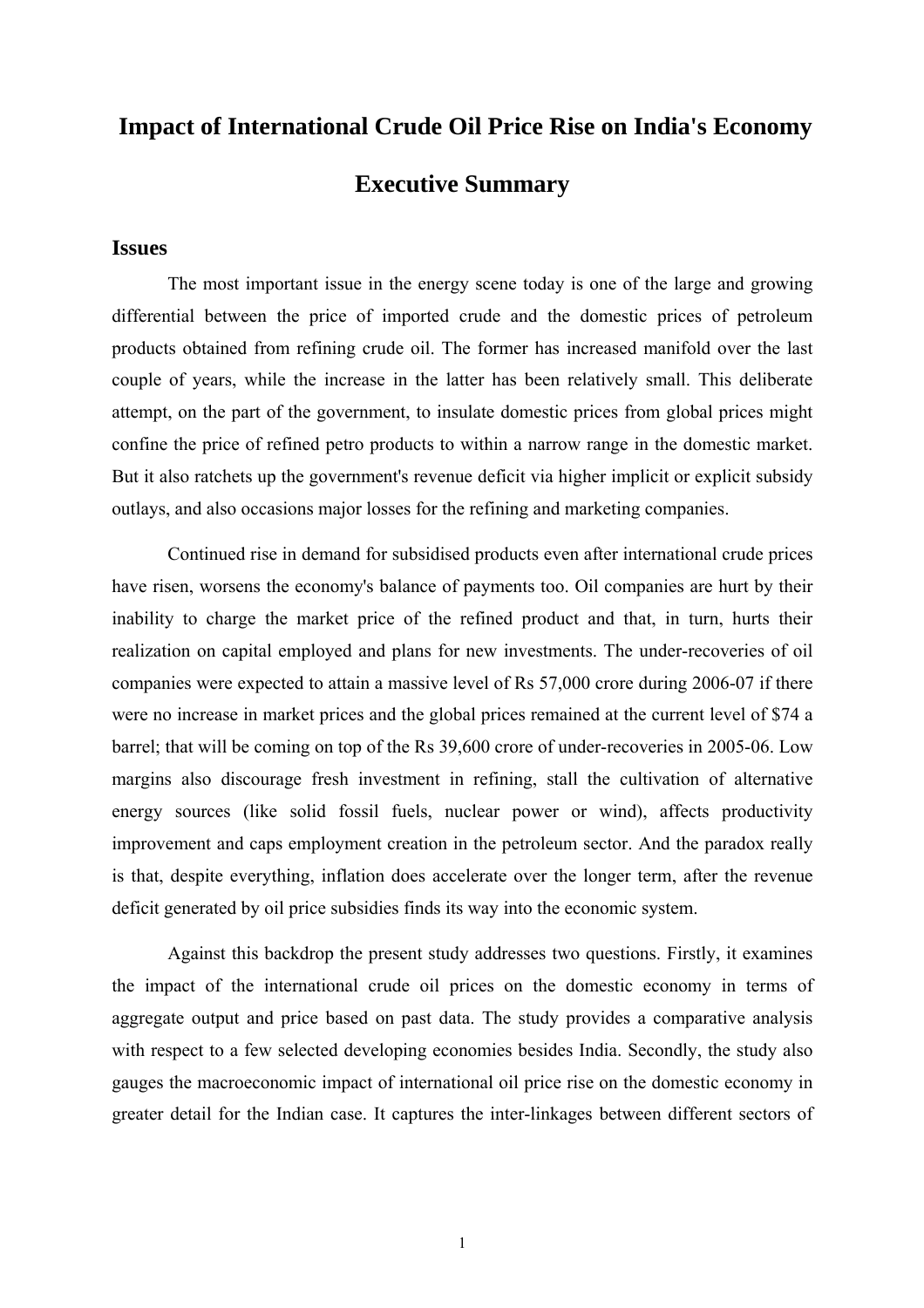the economy and the oil sector more explicitly in the framework of an input-output (I-O) framework.

## **Relationship between International Crude Oil Prices and the Aggregate Output and Price**

The linkages between petroleum sector prices and the economy have been examined by several studies in the past. The studies point out the key role of the petroleum sector in any modern economy. For example, assessing the negative consequences of the recent oil price surge, a recent study by the International Energy Agency (IEA) reported that a sustained \$10/barrel increase in oil prices, over a one-year period, would lower world GDP by at least 0.5 per cent. Developing countries would be hit particularly hard since they, on average, use twice as much oil to produce one unit of output than developed countries. In the Indian context we cite two studies where the impact of higher oil prices on the macroeconomic parameters is quantified. Sinha and Bhide (1997) show that a 10 per cent hike in the price of international oil when passed on to the domestic petroleum sector prices would lead to a 2 per cent increase in the overall domestic price level. Another study by Bhattacharya and Kar (2005) found that a 100 per cent increase in the price of imported oil would lead to a 15 per cent increase in the domestic prices, and a 3 per cent decline in industrial production. The implications of large rise in the prices of the petroleum sector are therefore quite significant.

We first examine in this study the impact of changes in the crude oil price in the international market on selected macroeconomic indicators for five selected developing countries -- India, China, Korea, Thailand and Brazil. Of these, all excepting Brazil are net importers of crude oil. The analysis in this section is carried out utilising quarterly data for the period Q1:1993 through Q4:2004 for all countries except Brazil. We have used annual data for Brazil because quarterly data were not readily available for this study. These data were used to estimate the relationship between the international oil price and the macroeconomic indicators such as industrial output, GDP and domestic price level in a 'Vector Auto Regression' (VAR) framework.

The estimated equations provide us the tool for assessing the impact of oil price changes on the domestic economy. The sample data period also provides us an opportunity to undertake a 'within sample period simulation' as it includes the period in which the oil prices rose sharply. We ask the question what could have been the impact if the international prices had not increased? We then examine the implications of a rise in the price of oil by US\$ 10 /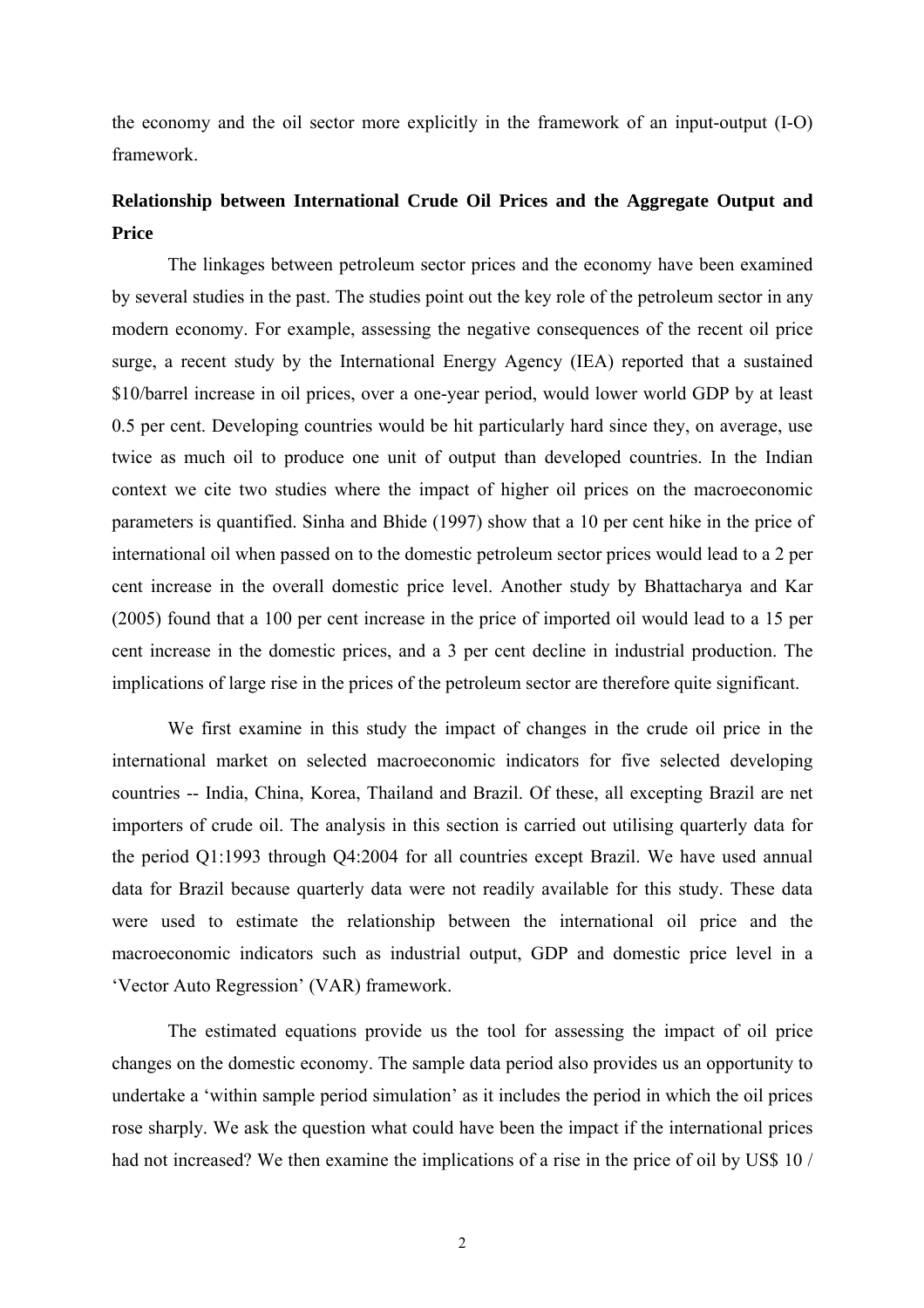<span id="page-10-0"></span>barrel over the base year of 2005. Both the questions are similar and therefore, we report here the findings of the second set of simulations.

A US\$10 increase in the price of international oil in 2005 leads to 0.15 per cent fall in India's industrial production, a short-run (over a one year horizon). But it declines more in the long run -- 0.57 per centage points<sup>[1](#page-10-0)</sup>; manufacturing production declines even more in the long run, by 0.84 per cent. As for India's domestic price level, there is no increase in the short run, but there is a marginal increase in the long-term. In the external sector, the simulation suggests that India's imports would increase by 0.64 per cent, and its exports and trade balance decline by 0.58 per cent and 1.22, respectively, per cent in the short-run. The longterm effects are greater.

In the case of China also we find industrial production declining at a higher, 0.22 per cent, rate in the long-run, compared to 0.05 per cent in the short run. China's import bill grows higher and its trade surplus drops in the year of the oil shock.

We find that the increase by US\$10 in the price of international oil in 2005 leads to uneven short- and long-term declines in the output of the other sample economies. In the case of Korea and Thailand, we see the former's output falling by almost equal amounts in the short- and long-run (0.82 per cent and a smaller 0.76 per cent respectively); but the latter's output declines by higher a percentage in the long-run (0.25 per cent) when compared to the short-run (0.01 per cent). Also, an oil price increase of US\$10 would increase Korea's imports by 1.01 per cent and Thailand's by 0.93 per cent in the short run. So, an oil price rise would not only increase import bill for them, it would also reduce export earnings by 0.81 per cent for Korea and by 0.15 per cent for Thailand. As a result, their trade balance would also deteriorate.

### *Impact on the Indian Economy: A Detailed Analysis*

 $\overline{a}$ 

We first specified the inter-linkages between the petroleum sector and the other sectors of the economy using the Input-Output table available from the CSO. The 115 sector tableau was aggregated to 27 sectors to keep the analysis manageable for a wider analysis. We carried out a preliminary analysis first to examine the strength of the inter-linkages. This initial analysis, which does not take into account any substitution between energy sources or

 $<sup>1</sup>$  IEA (2004) finds that US\$ 10 per barrel increase of oil price results in India's real GDP decline by 0.8 percent.</sup> In this study we find that with the same amount of oil price increase, the industrial production of India declines by 0.6 percent. These two results are more or less similar because industrial production does not wholly represent India's output, hence reflects only a partial impact on GDP.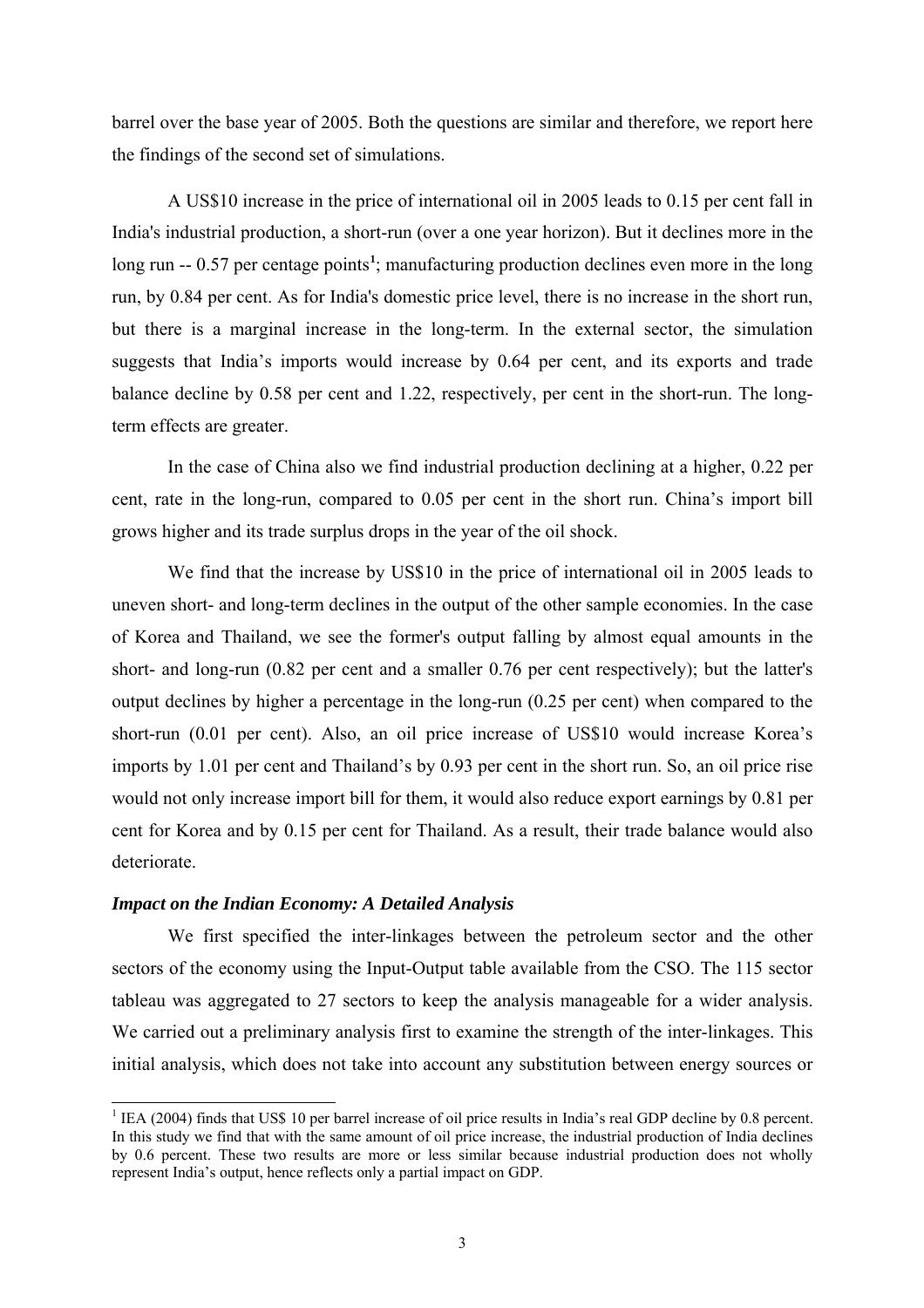<span id="page-11-0"></span>the impact of higher prices on demand, shows that a 55 per cent increase in the price of crude (taking the case of US\$[2](#page-11-0)8 per/bbl in 2003-04 to about US\$45 per/bbl in  $2004-05$ )<sup>2</sup>, if passed on to the domestic economy fully, would translate into a 38 per cent rise in petroleum product prices and a 5 per cent increase in the overall price level (an equivalent of WPI). This implies that a 10.0 per cent rise in crude price, if transmitted fully to the domestic economy, would lead to 6.9 per cent rise in POL price and about 1 per cent rise in WPI. Clearly, the POL sector has significant impact on the prices in the economy.

We then examined the impact of this 38 per cent POL sector's price rise on the macro variables of India's economy through NCAER's macro CGE model. The analysis was carried out under three alternative simulations.

The first scenario is considered as the 'base scenario'. Here, we let the world price of crude increase by 55 per cent but prevent it from 'passing through' to domestic POL prices; that reflects present system of administered POL prices in India. Our results show that, with unchanged domestic POL prices, the imbalances are reflected in the bulging fiscal deficit and the current account deficit. While the overall GDP growth is maintained at 8.1 percent, the average annual rate of inflation is 4.5 percent. But the real weaknesses are reflected in the large trade and fiscal deficits, something that could be unsustainable.

How can the large fiscal deficits be managed? One option is to reduce expenditures. In the next simulation, Simulation 2, we reduce government expenditure in order to lower the fiscal deficit to the approximate level of the pre-oil price increase scenario. But we also reduce the customs and excise rates on POL by 2.5 per cent along with 'full-pass through' of oil price. These, we find, adversely affect industrial growth and hence GDP. The overall GDP falls marginally, as the fiscal deficit is reduced relative to the base-line scenario. In scenario 3 custom and excise duties are not reduced, so prices remain high. The benefit is seen only in reigning in the fiscal deficit. Obviously, a balance between fiscal prudence and inflation is necessary. In this scenario, where fiscal deficit is in acceptable range, inflation is too high. So, simulation 2 which allows a pass-through, deters inflationary tendencies by lower taxes and this seems to be a more balanced case.

Clearly the impact on fiscal deficit can not be managed by simply reducing government expenditure. Revenues must be improved. In the third simulation, together with the reduced government expenditure as in simulation 2, we let the increase in world oil price

<sup>&</sup>lt;sup>2</sup> The increase in oil price from a past experience is taken to fix a range of plausible changes; a different set of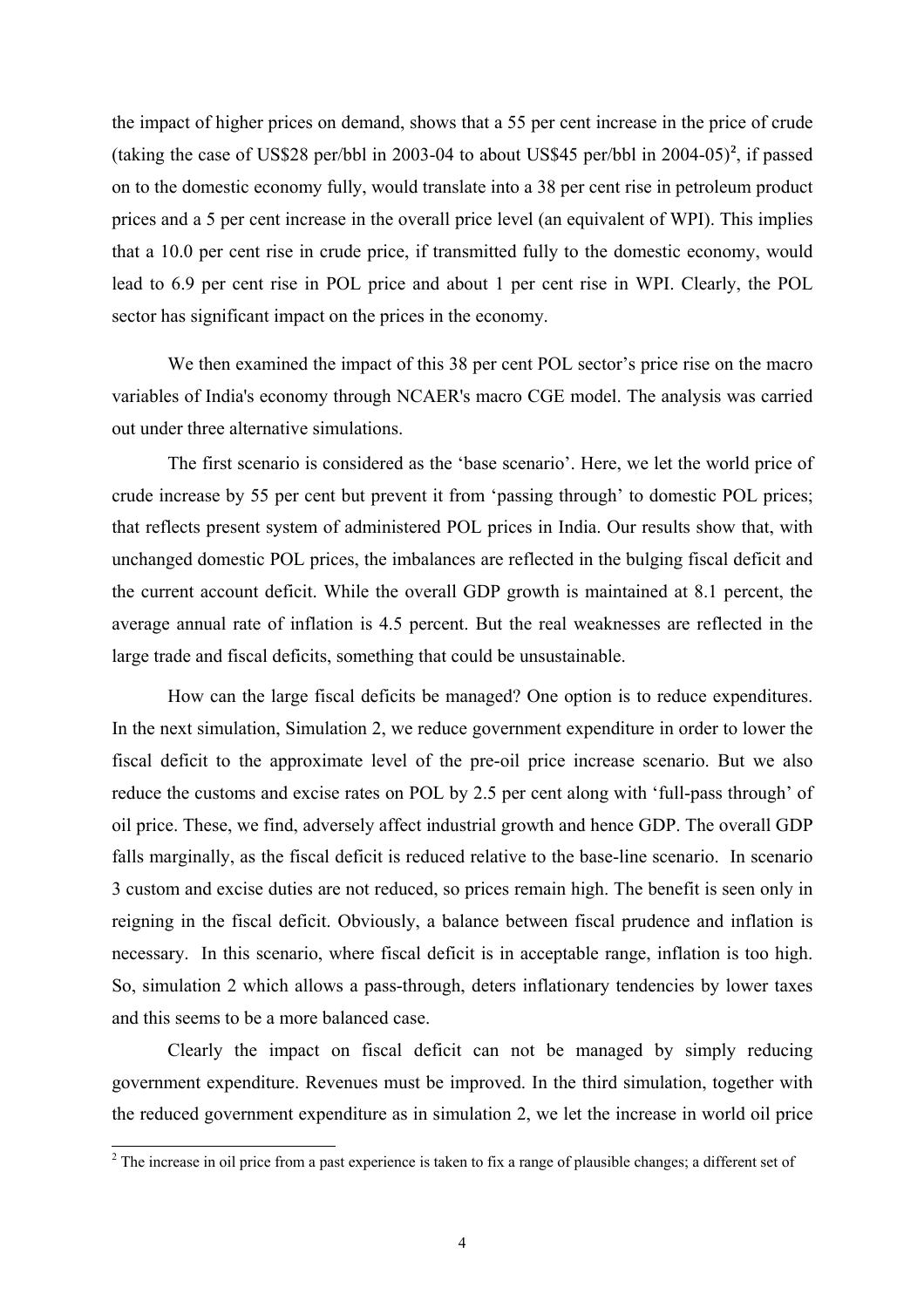<span id="page-12-0"></span>pass through to the domestic POL sector and also restore the tax rates to the original levels as in the scenario 1. Now, as prices in the POL sector are raised by 38 per cent (as explained above), the overall price rises by 3.0 percentage points over its base level. What that means is, had average price inflation been reigning at 5.0 per cent without any pass through, then the 38 per cent POL price rise would lead to the overall price rise of 8.0 per cent after the shock. The overall domestic price rise would impact industrial growth and GDP adversely, but both trade and fiscal deficits would be under control in this scenario. Although this scenario does produce a sharper oil price impact on domestic prices and reduces economic growth in the short-run, it is less damaging in the longer run because a full pass-through keeps both the fiscal deficit and the trade deficit under check.

The choice facing the policy makers is hard in the face of a sharp increase in the international price of petroleum crude. Reliance on imported crude will remain significant in the foreseeable future. It would be difficult to argue that domestic prices should be fully insulated against such increases. Implications of such a move are adverse for the government finances and for the development of the petroleum sector in the economy. The simulations carried out in this analysis point to the worsening of fiscal deficit and trade deficit when domestic prices are insulated from international prices based on government's absorption of the price-gap in its own budget. Attempts to reduce the fiscal and trade deficit by reducing other expenditures of the government would also reduce overall output of the economy. It may also have more difficult long-term implications depending on which government expenditures are cut.

This study has highlighted the need for a careful examination of the policy of administered prices of the petroleum sector in the context of rising international prices. The study points to the need for understanding the wider implications of short-term measures, which consider only the price or output impact in the short-term.

## **A Study of the Macroeconomic Impact of High Oil Prices**

## **I. Introduction**

## **I.1 Background**

l

The unprecedented rise in the price of international crude since the late 1990s requires closer examination of its macroeconomic consequences -- particularly for developing countries

changes can also be simulated using the model.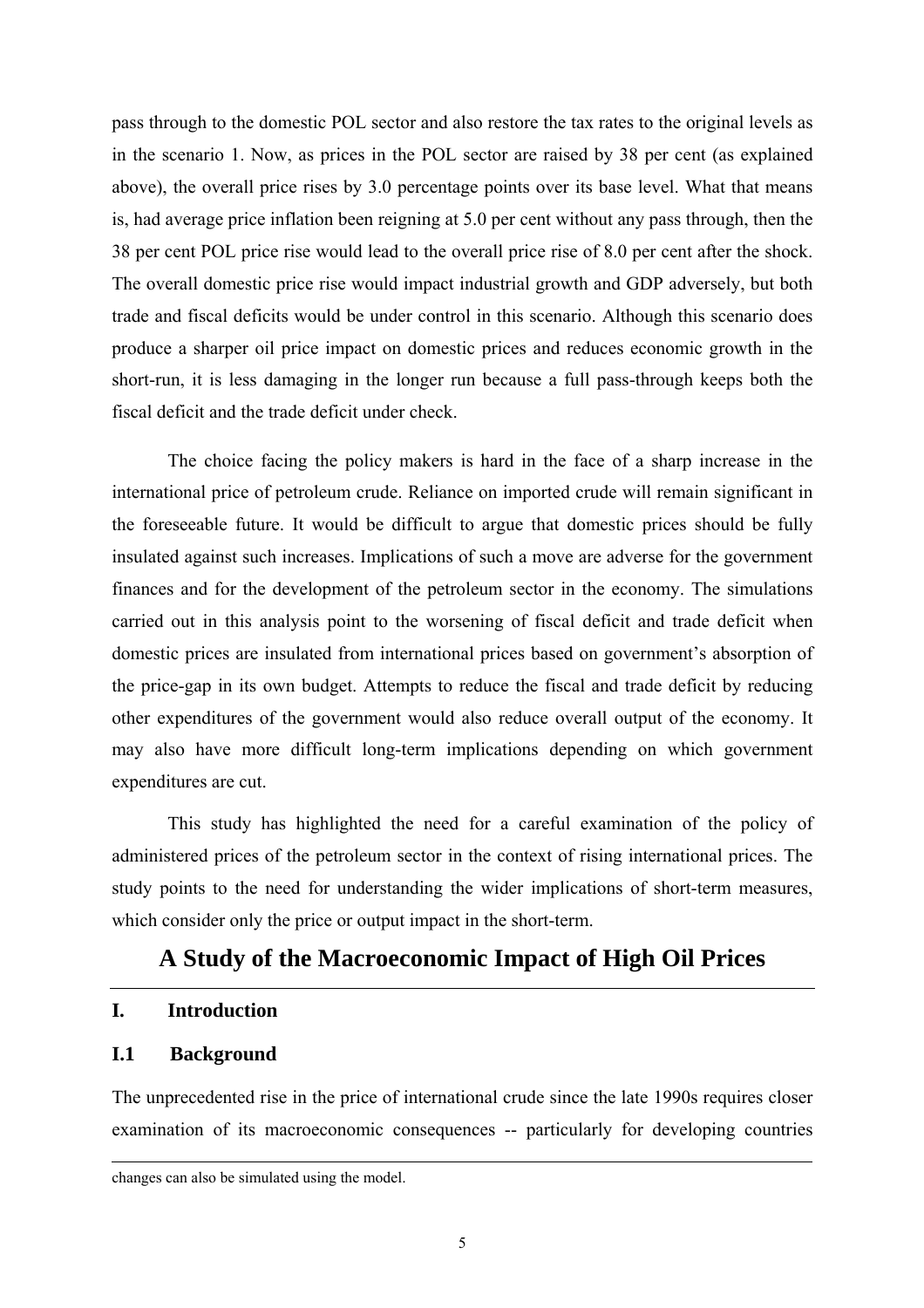<span id="page-13-0"></span>which are net importers of crude and petro products. The rise reversed the sequel to the 1974 and 1979 oil shocks. Their aftermath had been significant decline in the international price of crude, and prices remained stable until 1998 (Figure I.1). But they took a different turn thereafter -- rising continuously, and at a faster rate.

## **Figure I.1: Crude Oil Prices in the International Markets: 1976 to 2004(at current price)**

One fallout was the 40 per cent-plus rise in the price of India's imported crude oil basket during 2002-03 to 2004-05 (see Table I.1). Product wise, petrol price rose by 57.74 per cent, and diesel by 53.75 per cent during 2002-03 to 2004-05. Although the domestic price of petrol and diesel in India's big-four metropolitan cities do show an increasing trend, they rose less than international prices (Table I.1).

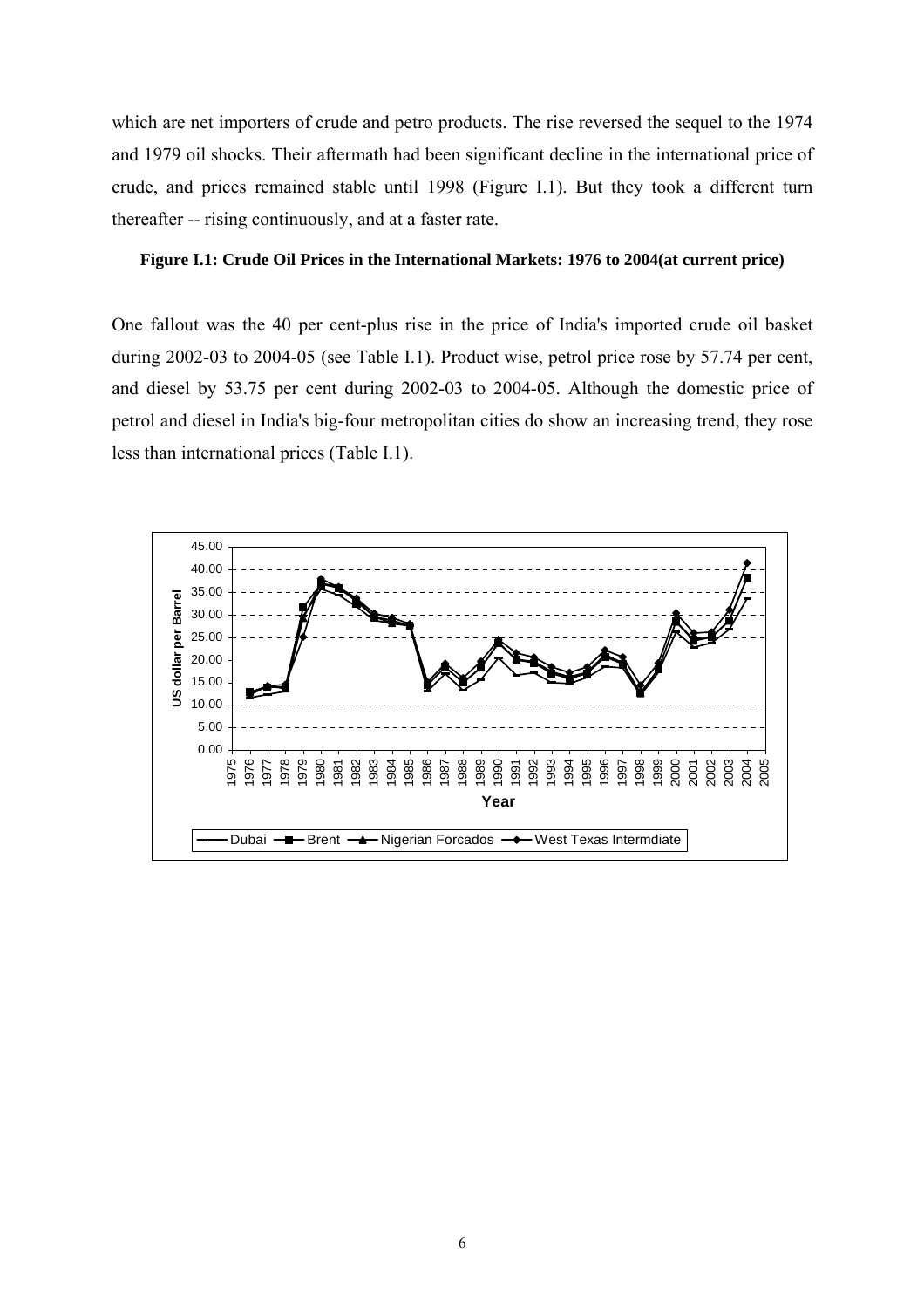| <b>Retail Selling Prices of Selected Petroleum Products in Metropolitan Cities</b> |                             |       |                  |                             |                  |               |                |               |  |  |
|------------------------------------------------------------------------------------|-----------------------------|-------|------------------|-----------------------------|------------------|---------------|----------------|---------------|--|--|
|                                                                                    | <b>Mumbai</b>               |       | Kolkata          |                             | <b>Delhi</b>     |               | <b>Chennai</b> |               |  |  |
|                                                                                    | <b>HSDO</b><br><b>MS-87</b> |       | <b>MS-87</b>     | <b>HSDO</b><br><b>MS-87</b> |                  | <b>HSDO</b>   | <b>MS-87</b>   | <b>HSDO</b>   |  |  |
|                                                                                    | <b>Rs./Litre Rs./KL</b>     |       | <b>Rs./Litre</b> | <b>Rs./KL</b>               | <b>Rs./Litre</b> | <b>Rs./KL</b> | Rs./Litre      | <b>Rs./KL</b> |  |  |
| As on 1.4.2002                                                                     | 30.78                       | 21.1  | 26.99            | 28.49                       | 26.54            | 16.6          | 28.49          | 18.1          |  |  |
| As on 1.4.2004                                                                     | 38.83                       | 27.43 | 36.61            | 33.71                       | 33.71            | 21.74         | 33.71          | 21.74         |  |  |
| 1.4.2004 over $1.4.2002$<br>$(\text{In per cent change})$ )                        | 26.15                       | 30.00 | 35.64            | 18.32                       | 27.02            | 30.96         | 18.32          | 20.11         |  |  |
|                                                                                    |                             |       |                  |                             |                  |               |                |               |  |  |

<span id="page-14-0"></span>**Table I.1: Trends in Domestic and International Prices of Major Petroleum Products** 

#### **International Prices of Crude Oil and Major Petroleum Products**

| <b>Period</b>                                | <b>Exchange</b><br>Rate<br>$(Rs1/US*)$ | Crude Oil (Indian<br><b>Petrol</b><br><b>Basket</b> ) |        | <b>Diesel</b> |
|----------------------------------------------|----------------------------------------|-------------------------------------------------------|--------|---------------|
|                                              |                                        |                                                       | \$/bbl |               |
| 2002-2003                                    | 48.39                                  | 26.66                                                 | 30.15  | 28.93         |
| Average 2004-2005                            | 44.92                                  | 37.44                                                 | 47.56  | 44.48         |
| 2004-05 over 2002-03<br>(In per cent change) | $-7.17$                                | 40.44                                                 | 57.74  | 53.75         |

**Sources:** www.indiastat.com

 The forces behind the current oil price rise differ from those of the 1970s. While, the oil price rise was supply driven then, today it is mostly demand driven. Accordingly, despite several OPEC interventions on oil supply in recent years, there can be little doubt that it is the growing demand for oil imports (represented by growing GDP in developing countries), that is driving up prices (Table I. 2).

|                 | 2000 | 2001 | 2002 | 2003 | 2004 | 2005 |
|-----------------|------|------|------|------|------|------|
| Euro Area       | 3.5  | 1.6  | 0.8  | 0.5  | 2.2  | 2.2  |
| <b>US</b>       | 3.7  | 0.8  | 1.9  | 3.0  | 4.3  | 3.5  |
| China           | 6.7  | 5.5  | 6.6  | 7.7  | 7.6  | 6.9  |
| India           | 5.4  | 3.9  | 5.5  | 7.2  | 6.4  | 6.7  |
| Developing Asia | 6.7  | 5.5  | 6.6  | 7.7  | 7.6  | 6.9  |

**Table I.2: Real GDP Growth (Annual percentage change)** 

**Source:** World Economic Outlook, 2005, *IMF* 

 During the seven years (1998 to 2004), price of Dubai crude went up by 175.51 per cent, Brent crude by 200.86 per cent, Nigerian Forcados by 202.14 per cent and West Texas Intermediate by 188.33 per cent. More alarmingly, after one of the biggest hurricanes in US history churned through the Gulf of Mexico (home to a quarter of US oil production)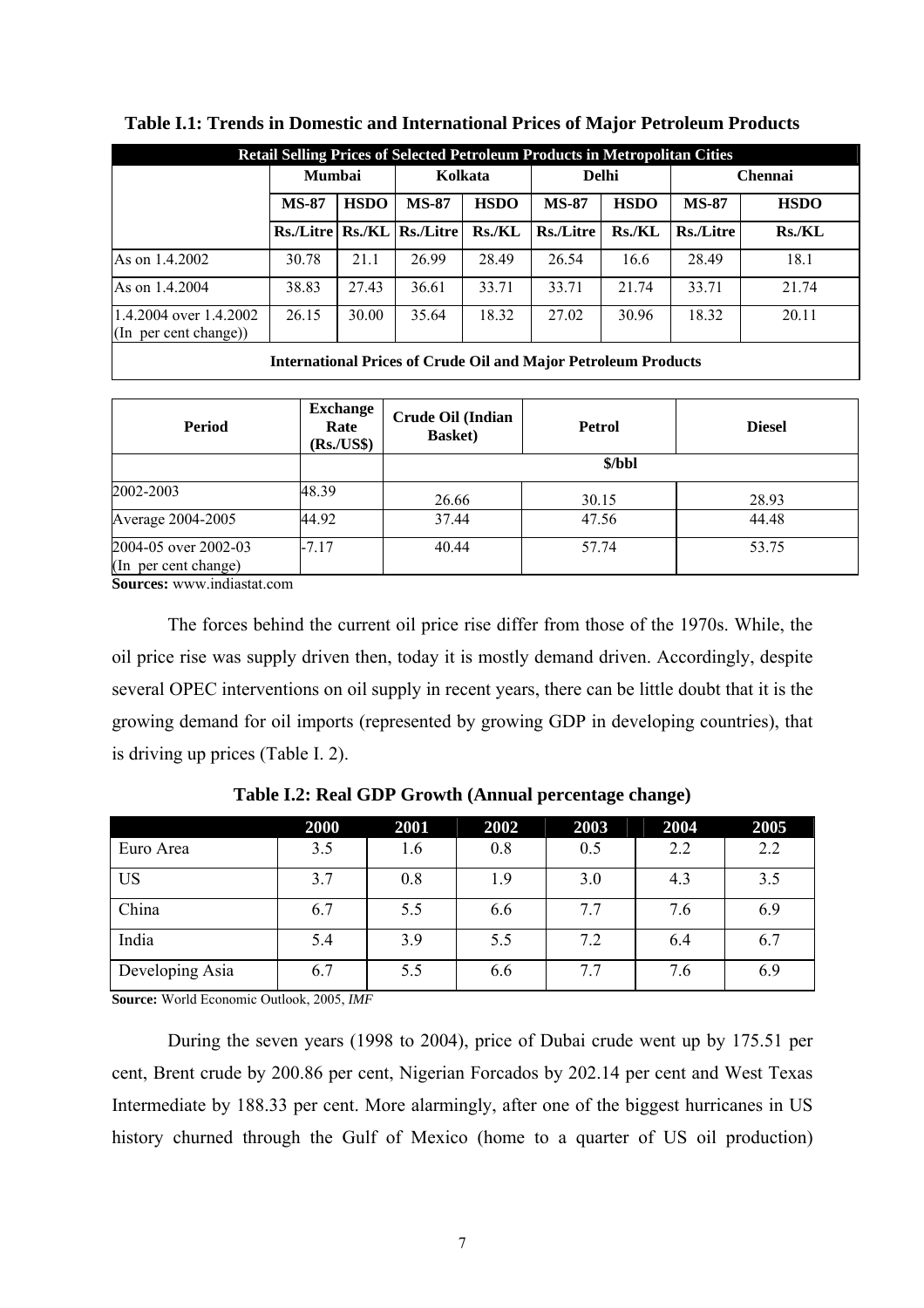<span id="page-15-0"></span>international crude prices surged to a record high of above \$70/ bbl on August 30, 2005. (Appendix I.1 provides data on spot prices for crude oil in international markets.)

 Assessing the negative consequences of the recent oil price surge, the International Energy Agency (IEA) reported that sustained \$10/ bbl increase in the price of oil would lower world GDP by at least 0.5 per cent in a year. Further, this study states that developing countries in particular would be hit since, on average, they use twice as much oil to produce an unit of output as compared to developed countries.

 Numerous studies have examined the macroeconomic effects of oil price shocks. The findings have been ambivalent. Examining the causes of recession in the US during the 1970s, a major study found oil price rise to be the crucial factor triggering a recession by forcing a downswing in output and employment growth. But these findings do not hold if the sample period is extended<sup>[3](#page-15-0)</sup>. Another study found that oil price increases did impact real output negatively, but price declines did not influence output<sup>[4](#page-15-0)</sup>. There is, thus, no clear evidence on how changes in oil price affect the course of the economy. On a similar note a couple of other studies<sup>[5](#page-15-0)</sup> also observe that oil prices typically fail to 'cause' or 'precede' the macro variables when the data sample is extended upto the mid-1980s.

An examination of the macroeconomic impact of high oil prices in the OECD's context also point to three fundamental points. First, the 1980s' and 1990s' experiences provide no valid basis for dismissing the risk that persistent oil-price increases would passthrough into core inflation. Secondly, delays in responding to persistent oil-price increases could exact high macroeconomic costs if they eroded the credibility of monetary policy. And thirdly, given significant uncertainties about behavioural relationships, the makers of monetary policy should interpret the data in a way that, other things being equal, errs in the direction of more aggressive policy responses to oil-price increases.

 One may argue that it was the exchange rate and not monetary policy that had been responsible for creating a negative relationship between oil shocks and economic activities in the 1970s. But, exchange rates then being relatively 'fixed' meant the automatic transfer of international oil price increases to domestic price levels. Moreover, countries that were unable to follow independent monetary policies could not control inflation by tightening

 $\overline{a}$ 

 $3$  Hamlton (1983)

<sup>4</sup> Hamilton and Mork (1989)

<sup>&</sup>lt;sup>5</sup> Lee, Ni and Ratti, 1995; Hooker, 1996

<sup>6</sup> Benjamin Hunt and Isard (2001)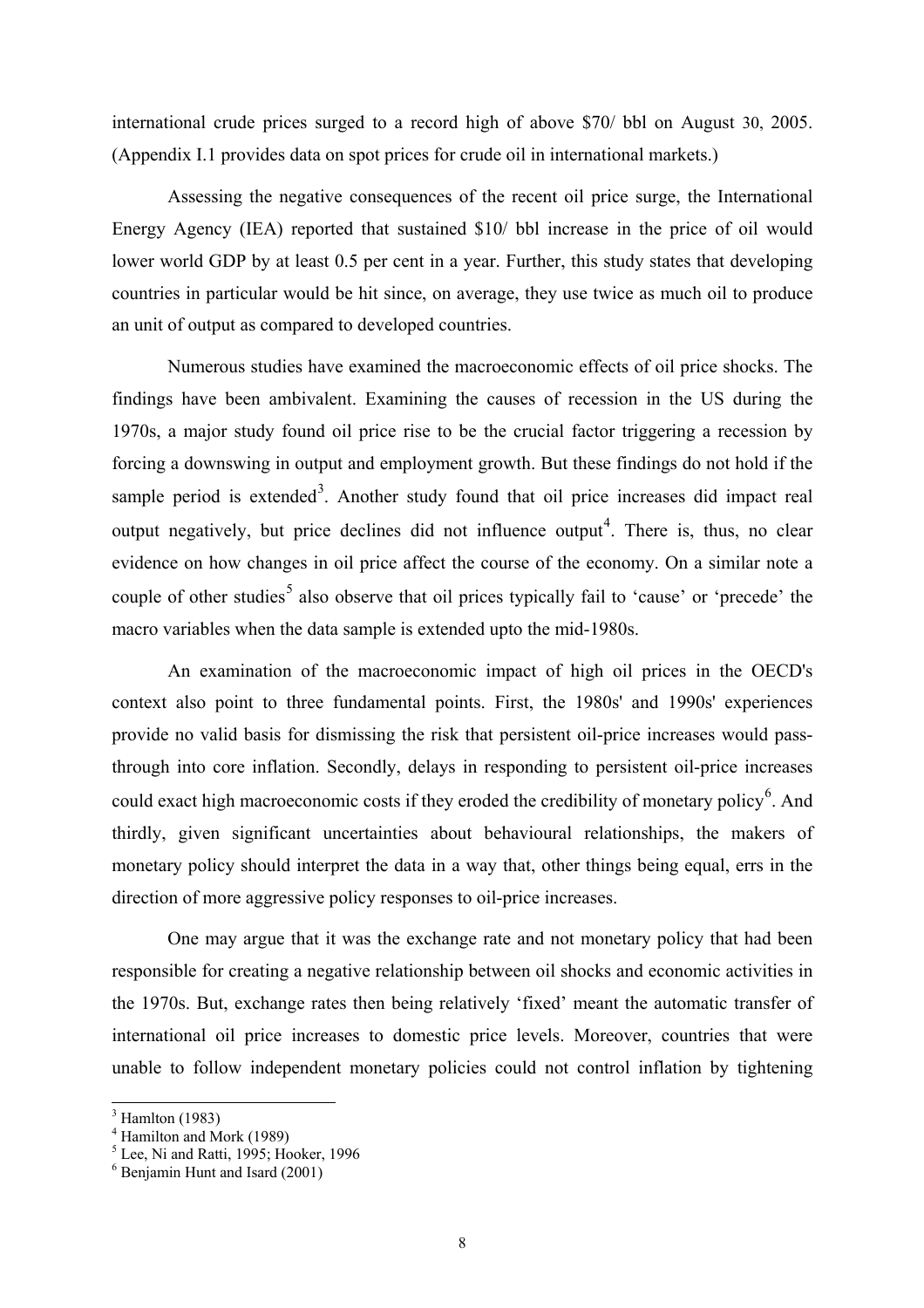<span id="page-16-0"></span>money supply. Since the early 1980s most comprises have been following either a managed, or a freely flexible, exchange rate system - something that has led to a sharing of the shock between commodity prices and the exchange rate.

 Several studies have examined the above issue for developed economies, but far less work of this sort exists for developing countries -- particularly ones experiencing high growth rates and high oil consumption. Two such studies in the Indian context have examined the macroeconomic impact of oil shocks<sup>[7](#page-16-0)</sup>. The findings of the first reveal that a 10 per cent hike in the international price of oil would lead to a 2 per cent increase in overall domestic prices. The second finds that a 100 per cent rise in the price index of oil imports would lead to a 15 per cent increase in the rate of domestic inflation, and a 3 per cent fall in industrial production.

## **I.2 Objective of the Study**

The current situation of high international prices have posed serious challenges in the Indian context because of their implications to basic needs of domestic heating and cooking, transportation and energy. Attempts to insulate the domestic economy from volatility in international markets can be sustained only for short periods of time. Extended periods of high prices in one market make such strategies to maintain lower prices elsewhere unviable. It is in this context that we provide an analysis of various implications of high prices of petroleum crude and products to the economy.

Our study attempts to assess the impact of high oil prices on certain selected macroeconomic parameters of the Indian economy. It is done in three parts. First we examine the implications of the international oil price rise for India's economy and compare the results with four other developing economies. They are China, Korea, Thailand and Brazil and, of these five, all excepting Brazil are net importers of crude. They therefore represent diverse developing economy situations, permitting a comparative analysis between oil importing and exporting countries. The analysis is carried out on the basis of quarterly data of the concerned variables, and on annual data wherever quarterly figures are unavailable.

 In the second part of the study, we examine the Input-Output (I-O) linkages of the petroleum sector in the Indian economy. That helps us to understand the impact of a rise in price of crude on the prices of various major petro products.

 $\overline{a}$ 

<sup>&</sup>lt;sup>7</sup> Sinha & Bhide (1997) and Bhattacharya. & Kar (2005)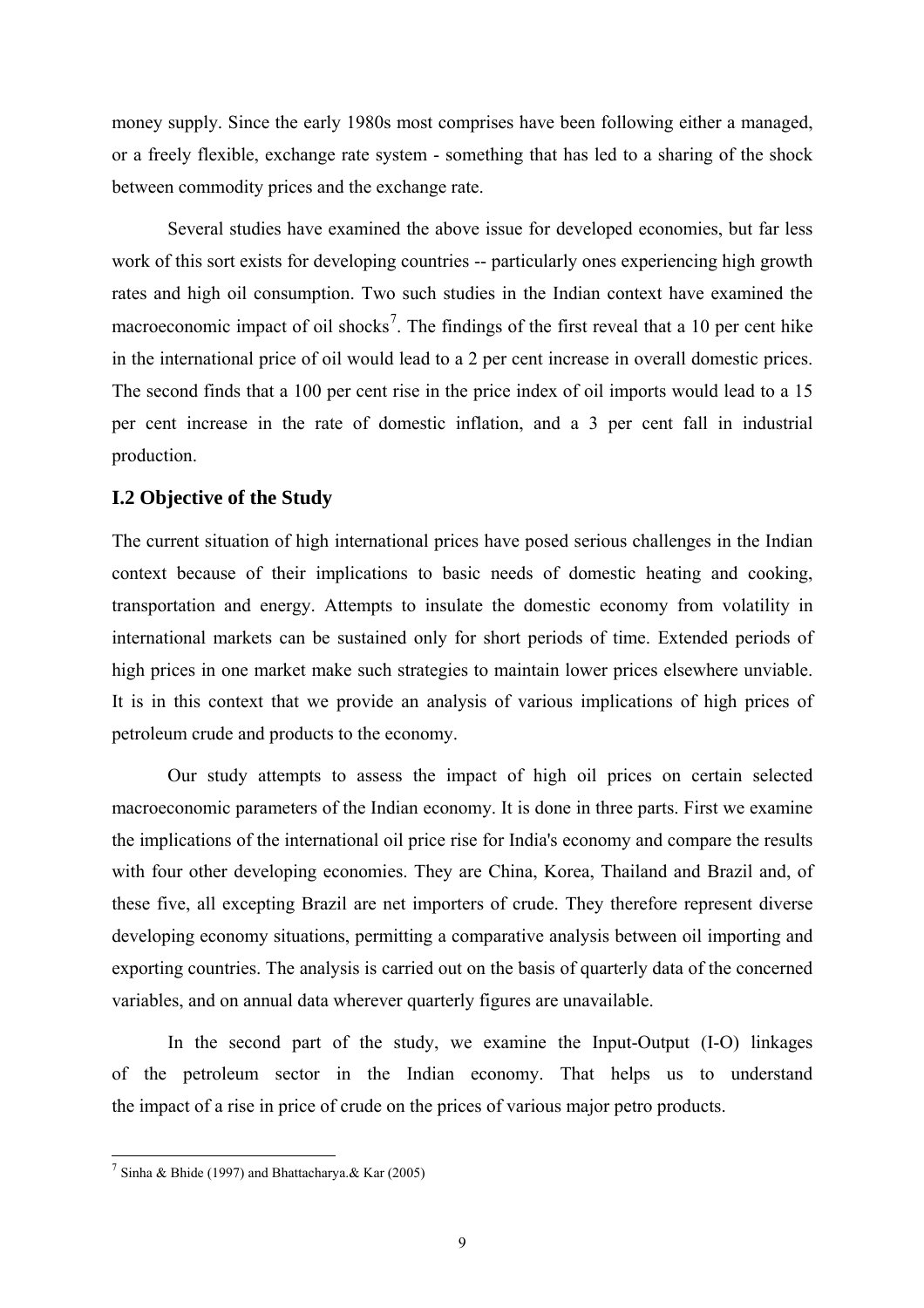<span id="page-17-0"></span>Finally, using a short-term macroeconomic model for India, the third part examines the impact of the rise in the prices of crude and of petroleum products on India's macroeconomic parameters.

## **I.3. Conceptual Framework**

 An oil price increase can influence the economy through two important channels. First, international price hikes pass on to domestic oil prices, ratcheting up domestic price levels. In India's WPI, for instance, the weight of mineral oils (comprising POL prices mainly) is 7 per cent. Higher oil prices would raise firm's variable costs, especially for units that depend heavily on oil, or POL products. Hence firms would seek to raise their own product prices to protect profit margins.

 Oil prices can also impact many other sectors besides manufacturing. Prices of products and services would also tend to rise due to higher transportation cost. Then the second-round effects of inflation kick in when workers try to compensate for losses in real income through wage bargaining. These second-round effects would be more likely to materialise if first-round effects on the overall price level are relatively large. Higher inflation also implies real income losses unless nominal wages rise with consumer prices.

 But this is a vicious circle because firms seek to pass on higher labour costs to consumers when workers successfully bargain for higher wages to compensate for losses in real income. The worst case scenario would be a wage-price spiral resulting in accelerating inflation -- something that could cause the embedding of inflationary expectations in the economy's wage bargaining processes. A permanently higher rate of inflation, compared to the situation earlier, would result.

 Secondly, higher oil prices would also impact balance of payments significantly. The most obvious impact would stem from the deterioration in the terms-of-trade. An oil price increase occasions a shift in terms-of-trade between net-importing and net-exporting economies favouring the latter. That essentially implies a transfer of real income from consuming to producing countries. Shrinking real incomes in countries facing larger oil bills would, in turn, leave less to spend on other products -- something that would shrink domestic demand, unless it is offset by lowered savings and/or higher exports. The evidence, meanwhile, suggests that oil-exporters have a lower propensity to consume out of current income than oil-importing economies. Higher oil prices generate a current account surplus for oil-exporters and a deficit for importers. The choice facing policy makers, therefore, is either

10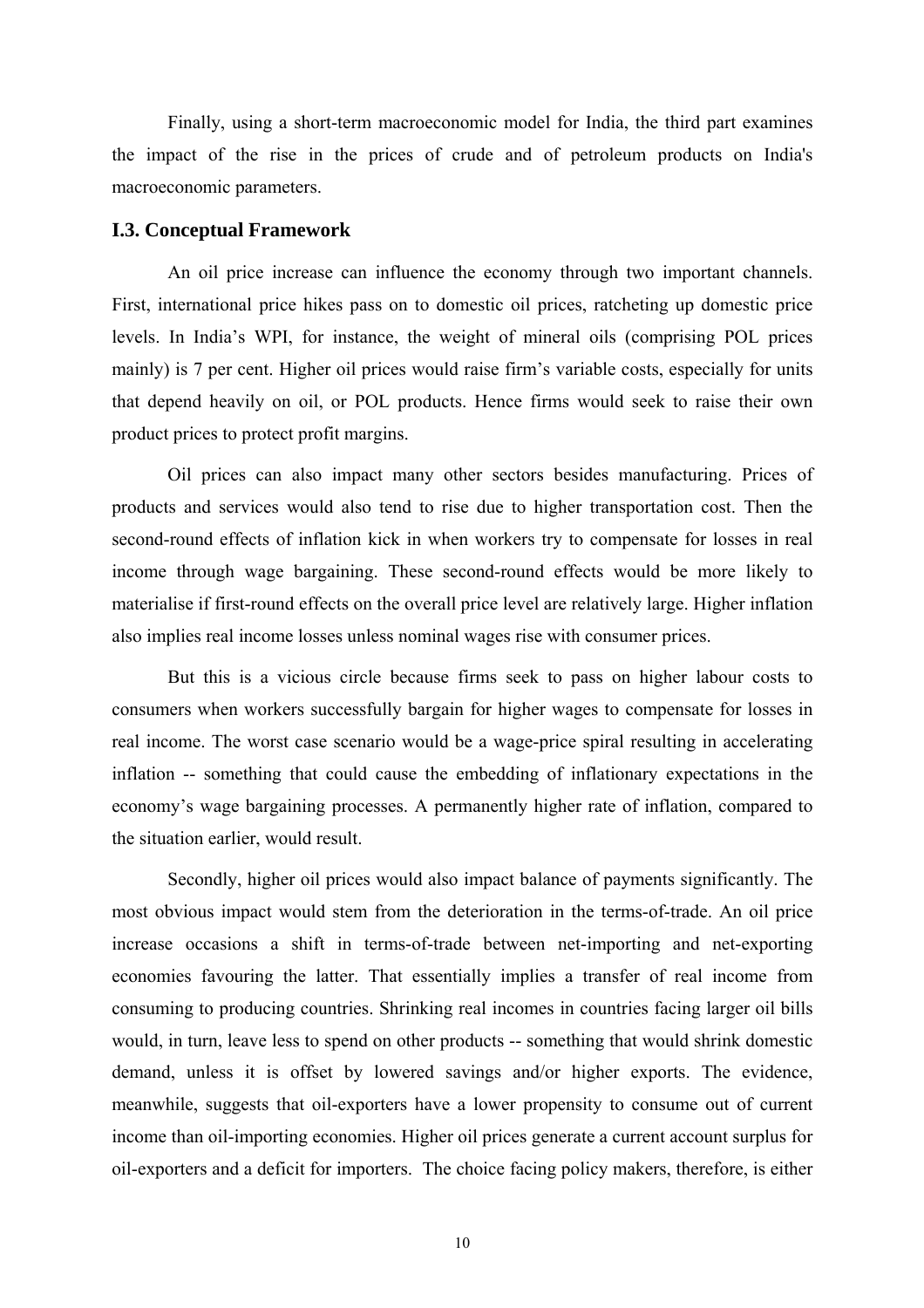to control the impact of a rising current account deficit on the exchange rate via sales of foreign exchange reserves, or to keep domestic demand from falling through a monetised deficit -- or higher external borrowings. Large increases of the revenue-, and fiscal-deficit could endanger the economy's rate of growth because an increase of the former would most likely lower private investment, and, hence, overall growth.

Given the complex inter linkages between the petroleum sector and the overall economy, we assess the impact of the rise in the price of oil in the international market at three different levels. First we examine the impact of oil price rise on the macroeconomic output variables in the framework of Vector Autoregression (VAR). This approach captures the entire gamut of inter-relationship between the petroleum sector and the overall economy as reflected in the past data on such variables. We apply this framework to the experience of five developing economies, viz- India, China, Thailand, South Korea and Brazil. The results for different economies illustrate the differences and commonalties in the nature of interlinkages between the petroleum sector and the overall economy across the countries.

 As the second stage, we examine the relationship between the petroleum sector and the economy at a more disaggregated level using the framework of input-output (I-O) analysis. This analysis is applied only to Indian case. Here, we examine the impact of an increase in the price of various petroleum products on the cost of production of various other products. We also examine the distribution of petroleum products across different user in the Indian economy based on the input-output linkages. This helps us understand the significance of petroleum sector to the other sectors of the economy.

At the third level, we assess the impact of the rise in the price of petroleum crude in the international markets on the Indian economy by capturing all the key interlinkages in an explicit macroeconomic model. The model captures the short-term impact and not the longterm impact such as the influence of various changes on the conservation of energy use or on new exploration of oil sources. But, it does capture the impact of alternative oil price management policies on government finances, consumption demand and investment demand.

The three levels of analysis, thus, capture the impact of increase in oil prices on the Indian economy. The analysis also provides a comparative picture across other selected economies.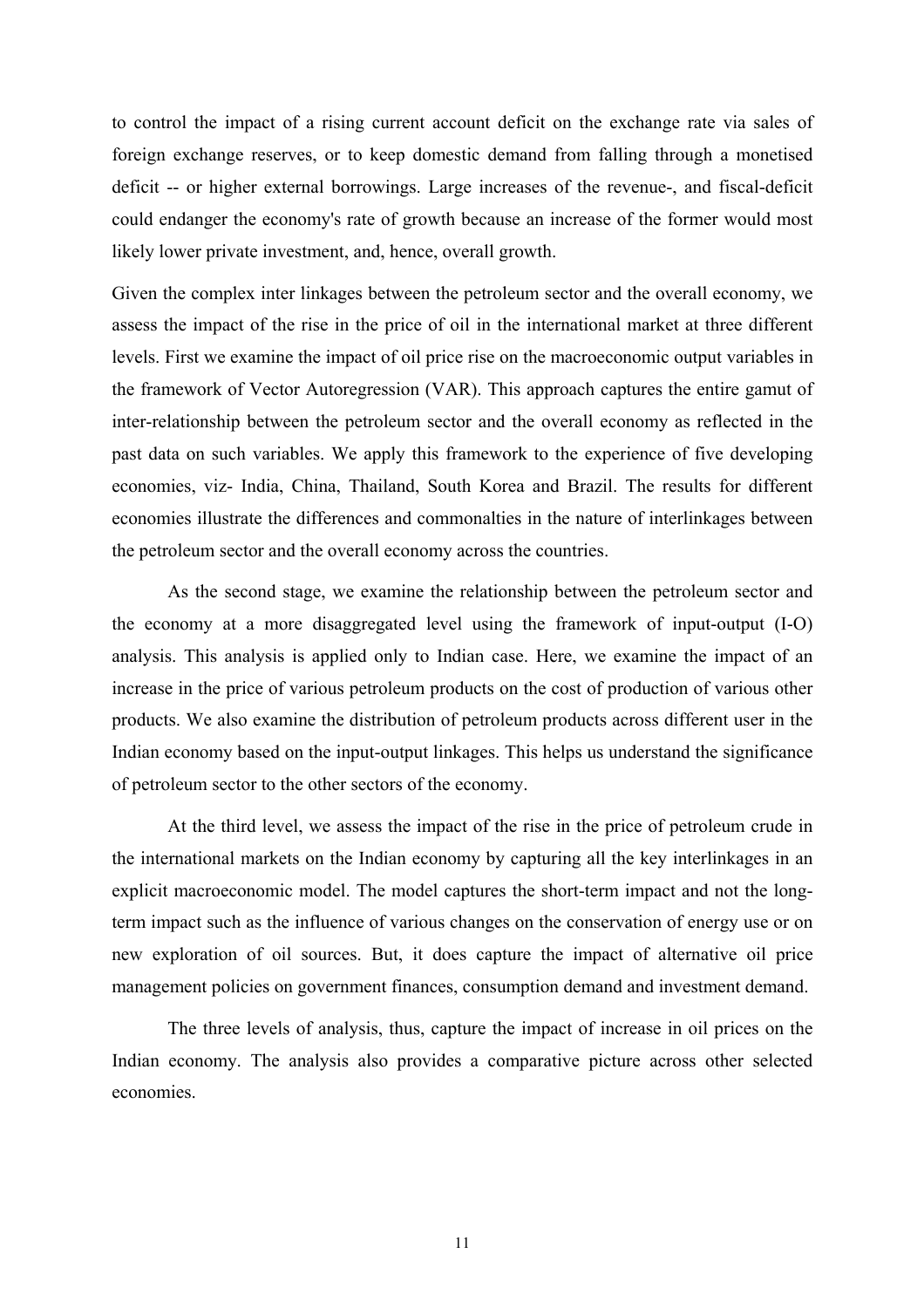## <span id="page-19-0"></span>**II: Analysing the Impact of Oil Price Shock on Developing Economies**

Our analysis is an abstraction from other influences on the economy and is an important pointer to the consequences of high oil prices. Developing countries need to be careful in taking appropriate policy decisions in the face of an oil price shock. The increase of price of international crude since 1998 has posed a challenge to price-management in these countries. Given that, it would be also important to see empirically how the oil price increase influenced their macro economic variables during the last decade. But we first examine the structure of domestic production, oil consumption, trends in international oil price and the major economic variables of different countries before undertaking an econometric analysis of the relationship between surges in oil price and macro variables.

## **II.1 Oil Imports and Structure of Oil Consumption and Production of Selected Developing Countries**

Asia (excluding OPEC) accounts for roughly 80 per cent of all developing economy oil imports and is also the region with the highest oil import/GDP ratio. The main reason for that is the industrial deepening of East and South Asian countries. In 2003, the oil import/GDP share was 5 per cent, or more, in Singapore, Korea, Thailand, Taiwan and the Philippines; it was 4 per cent in Pakistan and Sri Lanka. India, which is relatively less advanced in industrialisation than most other countries of the region, has a ratio of 3.8 per cent.

**India:** India ranks amongst the top 10 oil-consuming countries. Oil accounts for about 30 per cent of its total energy consumption, daily total oil consumption is about 2.2 m bbl and it imports about 70 per cent of total oil consumption. It faces a large supply deficit, as domestic production lags domestic demand (India produces only 0.8 m bbl per day.) Its total reserves (about 5.4 bn bbl) are primarily in Mumbai High, Upper Assam, Cambay, Krishna-Godavari and Cauvery basins. Table II.1.1 shows the growth rate of oil production of different countries since 1970 and it shows India's growth rate to be extremely low - less than China's or Thailand's. Only during 1980-89 had the growth rate of oil production been appreciable, averaging an annual 12.8 per cent.

#### **Table II.1.1: Growth Rate of Oil Production in Thousand Barrels per day\***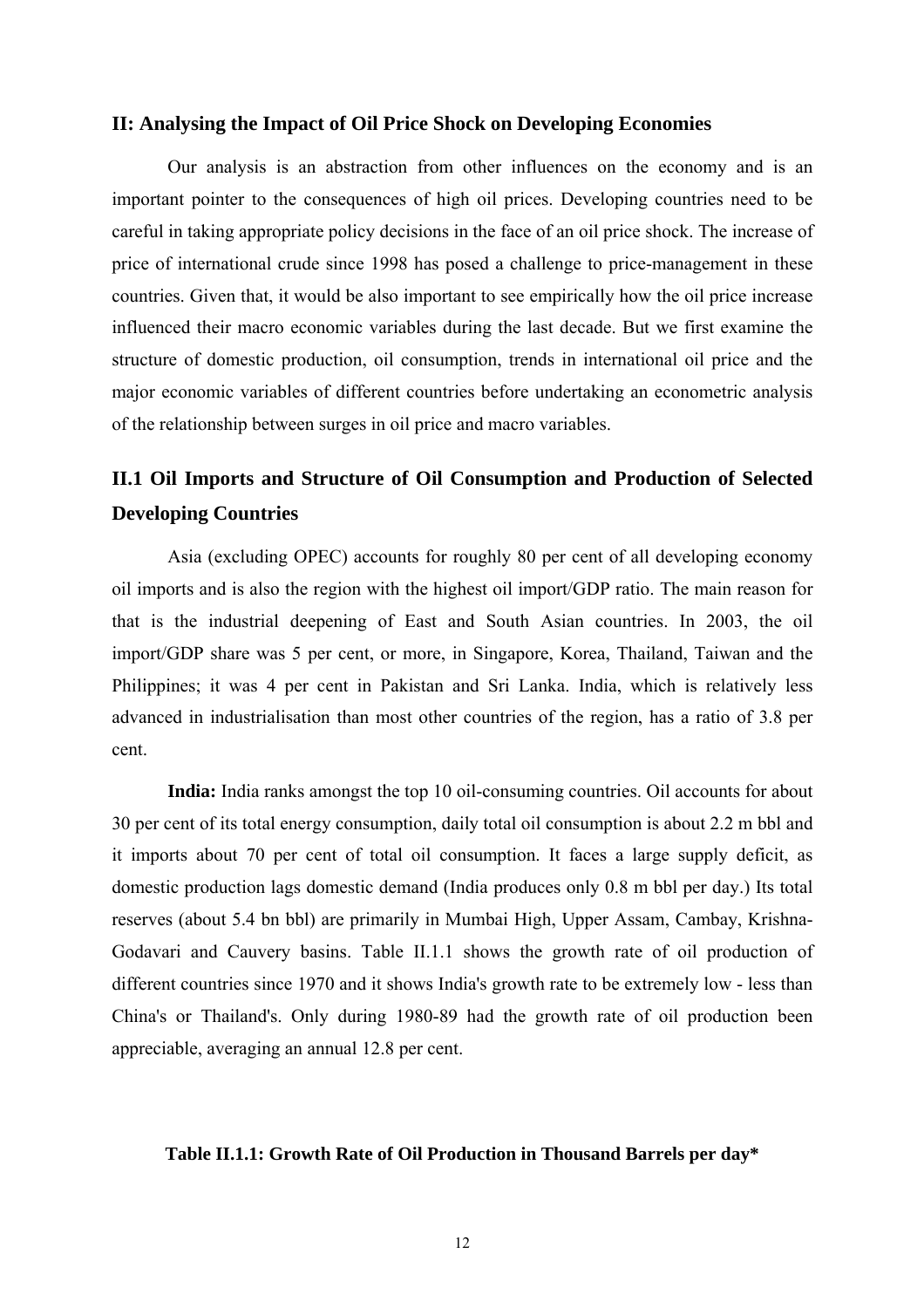<span id="page-20-0"></span>

| <b>Countries</b>    | 1970-79** | 1980-89*** | 1990-99 | 2000   | 2001   | 2002   | 2003   | 2004   |
|---------------------|-----------|------------|---------|--------|--------|--------|--------|--------|
| <b>Brazil</b>       | $-0.18$   | 14.2       | 6.5     | 11.9   | 5.4    | 12.1   | 3.7    | $-0.8$ |
| China               | 17.63     | 2.7        | 1.5     | 1.2    | 1.6    | 1.2    | 1.6    | 2.6    |
| India               | 6.84      | 12.8       | 1.0     | $-1.0$ | 0.0    | 2.7    | 0.0    | 2.4    |
| Thailand            |           | $\,$       | 10.3    | 24.5   | 5.8    | 10.1   | 16.5   | $-2.0$ |
| <b>TOTAL WORLD</b>  | 4.3       | $-0.2$     | 1.2     | 3.6    | $-0.2$ | $-0.5$ | 3.5    | 4.2    |
| Of which OECD       | 2.4       | 1.3        | 1.2     | 2.0    | $-1.0$ | 0.6    | $-1.2$ | $-2.0$ |
| <b>OPEC</b>         | 4.4       | $-2.5$     | 2.7     | 5.2    | $-2.3$ | $-5.8$ | 6.3    | 7.3    |
| Non-OPEC $f$        | 3.6       | 2.3        | 2.0     | 1.8    | $-0.1$ | 1.5    | $-0.5$ | 0.1    |
| Former Soviet Union | 6.1       | 0.4        | $-4.6$  | 6.1    | 8.1    | 10.1   | 10.1   | 8.7    |

**Source:** Original data from BP Statistical Review of World Energy June 2005

\* Includes crude oil, shale oil, oil sands and NGLs (natural gas liquids - the liquid content of natural gas where this is recovered separately). Excludes liquid fuels from other sources such as coal derivatives.

\*\* average of annual growth rate for the period 1970-79, 1980-89 and 1990-99.

\*\*\* For Thailand, the average has been calculated from 1982 to 1989

£ Excludes Former Soviet Union

 India's consumption and production of oil have been regulated by administered pricing and via public sector oil companies. The oil PSUs are present in exploration, development, refining, marketing and in imports of crude and products. Only in recent years private sectors has been given a role in exploration and marketing. In this system subsidies are inevitable since the oil companies supply domestic markets at regulated prices which do not cover costs.

 The pricing of crude, and products, used to be based on 'import parity' until the 1973 oil shock. Until then domestic producers were allowed to price their products in line with prices prevailing in international markets. But that ceased after the 1973 oil shock. Domestic producers were disallowed from charging prices equivalent to (increased) international prices thereafter. Hence was born the 'oil pool' price, one that pooled the costs of imported and indigenous crude. Accordingly, with petroleum prices being 'administered' until 2002, the gap between the international and domestic price of oil was quite substantial. The result of that had been to hike the deficit in the oil pool account; it reached Rs 130 bn on July 31, 2001.<sup>[8](#page-20-0)</sup> And, apart from petrol and diesel products, nationalised oil majors have also been losing heavily on LPG and kerosene (Rs. 4, 992 crore). Total revenue losses, including petrol and diesel, were put at Rs  $13,250$  crore for fiscal  $2004-05^9$  $2004-05^9$ 

 Although the government abolished the oil pool account in 2003-04, introduced petroleum subsidies and proposed customs duty reductions on crude from 10 per cent to 5 per

<sup>&</sup>lt;sup>8</sup> Alexander's Oil and Gas connections – News and Trend in E and SE Asia, Vol.2, November 7, 2001

<sup>9</sup> .The Economic Times, October 15, 2004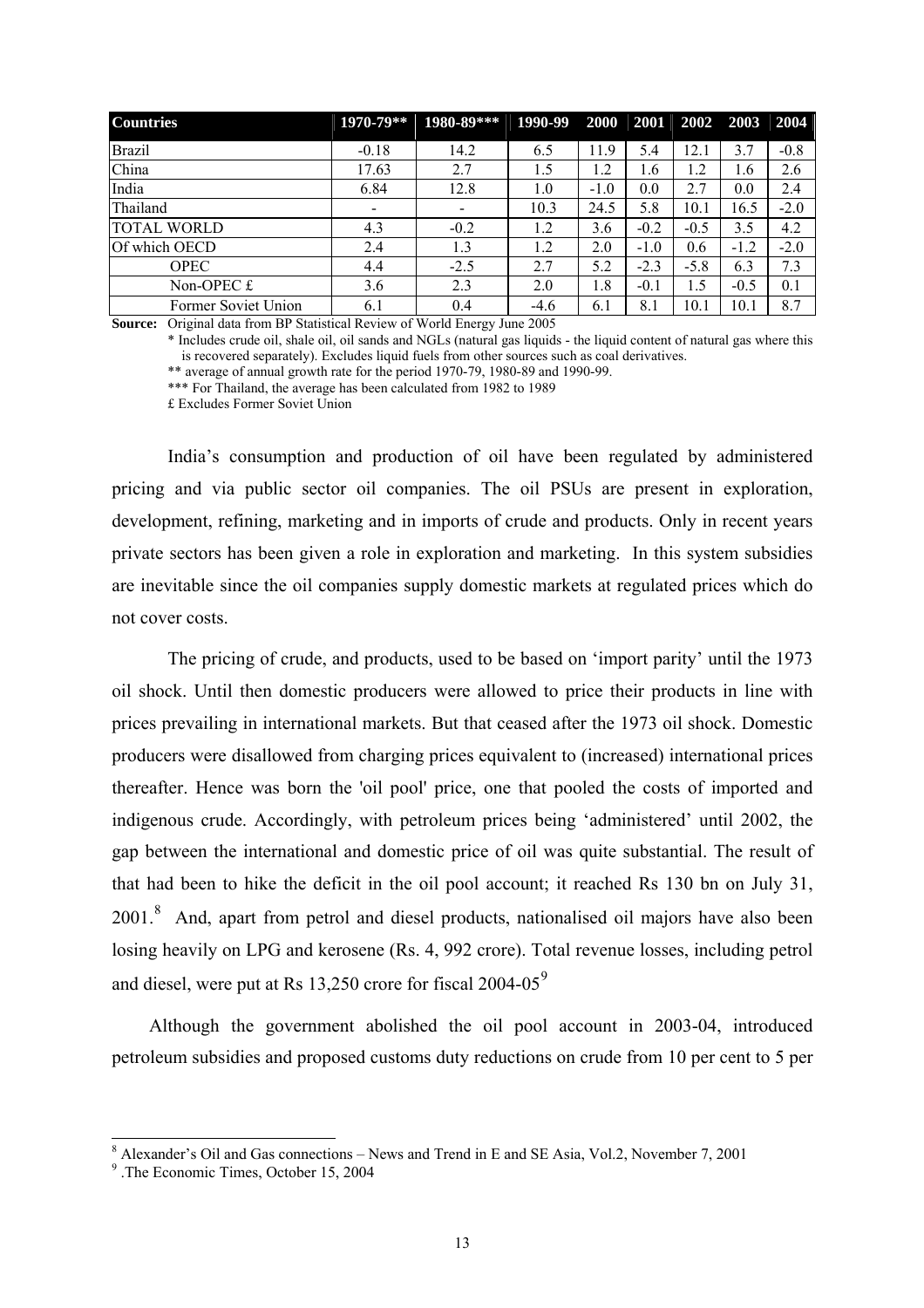<span id="page-21-0"></span>cent<sup>[10](#page-21-0)</sup> the oil companies are still losing profitability. The introduction of subsidies on various petro products in the annual budget may have been a welcome step in terms of compensating oil majors for the loss of profits, but Table II.1.3 shows, petro product subsidies have been experiencing a continuous decline since 2000-01.

**Table II.1.2: Growth Rate of Oil Consumption (per cent change in thousand barrels per day\*)** 

| <b>Countries</b>            | 1970-79** | 1980-89 | 1990-99 | 2000   | 2001   | $\vert 2002 \vert$ | 2003   | 2004   |
|-----------------------------|-----------|---------|---------|--------|--------|--------------------|--------|--------|
| <b>Brazil</b>               | 9.9       | 0.9     | 3.8     | $-1.3$ | 2.2    | $-2.3$             | $-3.7$ | 2.5    |
| China                       | 16.9      | 2.2     | 7.0     | 12.9   | 0.9    | 6.9                | 7.7    | 15.4   |
| India                       | 4.9       | 6.3     | 6.3     | 5.6    | 1.3    | 3.9                | 1.9    | 5.6    |
| South Korea                 | 14.1      | 6.1     | 10.3    | 2.3    | 0.3    | 2.1                | 0.8    | $-0.9$ |
| Thailand                    | 10.1      | 5.1     | 7.6     | $-1.3$ | $-3.3$ | 9.2                | 9.2    | 8.7    |
| <b>TOTAL WORLD</b>          | 4.3       | 0.1     | 1.4     | 1.2    | 0.7    | 1.0                | 1.6    | 3.1    |
| Of which European Union 25# | 3.1       | $-1.3$  | 1.0     | $-0.9$ | 1.0    | $-0.7$             | 0.6    | 0.7    |
| <b>OECD</b>                 | 3.4       | $-0.7$  | 1.5     | 0.3    | 0.1    | $-0.1$             | 1.3    | 1.0    |
| Former Soviet Union         | 6.1       | 0.2     | $-7.8$  | $-3.7$ | $-0.7$ | 0.3                | 3.0    | 4.8    |
| Other EMEs                  | 7.0       | 2.7     | 4.2     | 3.7    | .9     | 3.2                | 2.1    | 6.8    |

**Source:** Original data from BP Statistical Review of World Energy June 2005

\* Inland demand plus international aviation and marine bunkers and refinery fuel and loss.

\*\* average of annual growth rate for the period 1970-79, 1980-89 and 1990-99.

# Excludes Estonia, Latvia and Lithuania prior to 1985 and Slovenia prior to 1991

| <b>Kerosene</b>                 | 1993/94 | 1996/97 | 1999/00 | 2000/01 | 2001/02 | 2002/03 | $2003/04^a$ | $2004/05^a$ |
|---------------------------------|---------|---------|---------|---------|---------|---------|-------------|-------------|
| (domestic use)                  |         |         |         |         |         |         |             |             |
| High-speed diesel               | 3773    | 6540    | 8151    | 7522    | 5310    | 3018    | 0           |             |
| LPG (domestic use)              | 575     | 8090    | 5070    | 8845    |         |         | 2783        | 1465        |
| Total subsidies on              | 6596    | 18600   | 17714   | 23091   | 11140   | 6709    | 4801        | 2417        |
| petroleum oil and               |         |         |         |         |         |         |             |             |
| lubricant products <sup>b</sup> |         |         |         |         |         |         |             |             |
| Total central government        | 12682   | 16125   | 24487   | 26838   | 31207   | 44618   | 44709       | 43517       |
| subsidies                       |         |         |         |         |         |         |             |             |
| Total subsidies                 | 19278   | 26020   | 42201   | 49933   | 42347   | 51327   | 49510       | 45934       |
| Petroleum, oil, and             | 34.22   | 53.56   | 41.98   | 46.25   | 26.31   | 13.07   | 9.70        | 5.26        |
| lubricants subsidy as a         |         |         |         |         |         |         |             |             |
| percentage of total             |         |         |         |         |         |         |             |             |
| subsidy                         |         |         |         |         |         |         |             |             |

#### **Table II.1.3: Subsidies on Major Petroleum Products (Rs. crore)**

**Source:** Basic Statistics of Indian Petroleum and Natural Gas, New Delhi, Government of India. <sup>a</sup> revised figures

<sup>b</sup> these do not form part of the government budget

 It is reported that Indian Oil Corporation, Hindustan Petroleum, Bharat Petroleum and IBP together lost about Rs 14,700 crore in revenues on fuel sale this fiscal and their total revenue loss may touch a whopping Rs 40,000 crore by 2005-06-end. State-owned Indian Oil Corporation, the country's largest oil firm, is reportedly losing Rs 52 crore every day on the sale of petrol, diesel, cooking gas and kerosene at prices below the cost at which it procures

 $\overline{a}$ 

<sup>10</sup> Lahiri Committee recommendations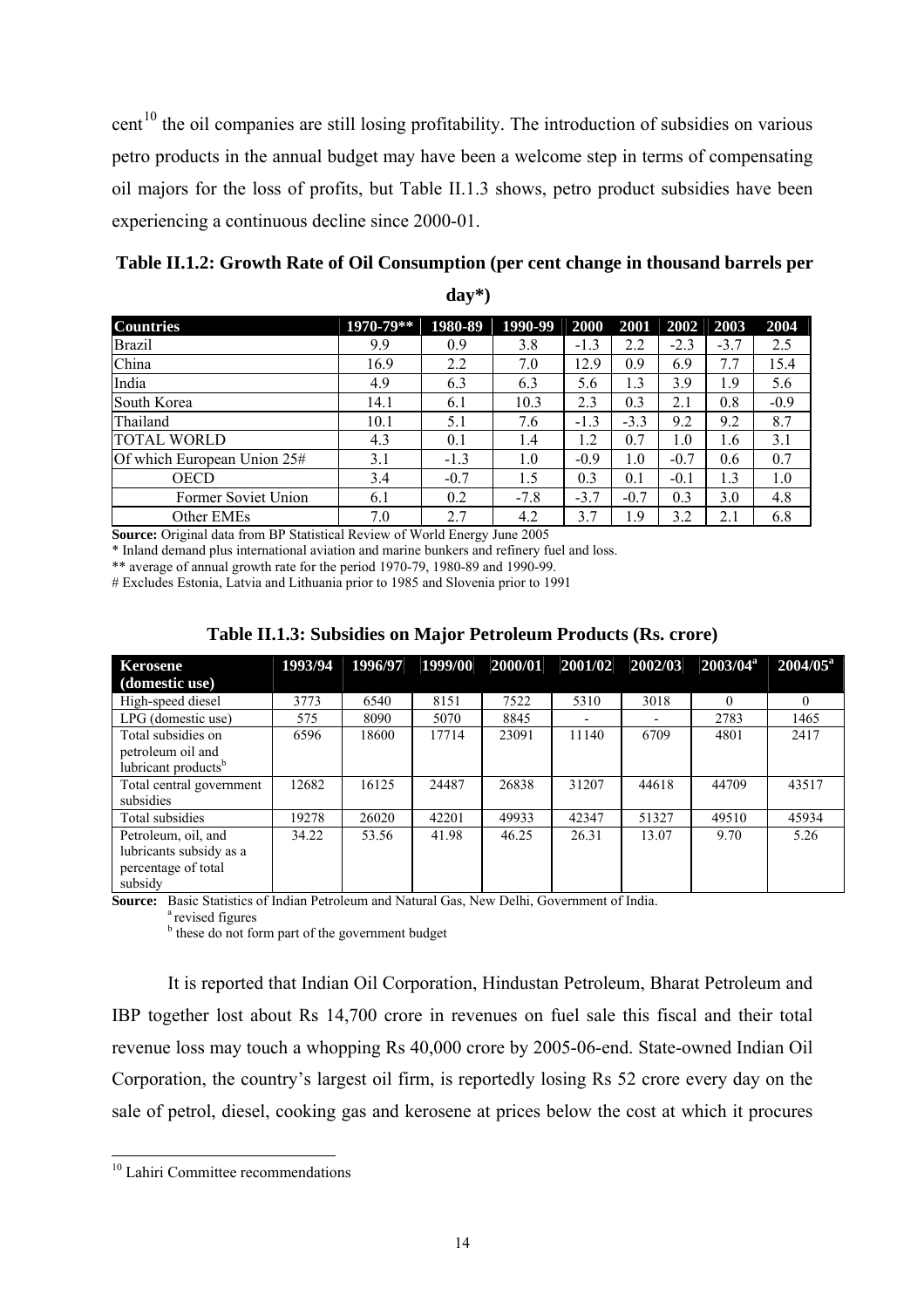<span id="page-22-0"></span>the products. That is because the government has not allowed higher prices in tune with international crude oil prices. (Talking to The Times of India in September 01, 2005, the Chairman of Indian Oil said that "the firm is selling petrol at a discount of Rs 7.45 a litre and diesel at Rs 5.15. Cooking gas was being sold at a loss of Rs 96 per cylinder and kerosene at Rs 12.85 a litre. The company's accumulated losses this fiscal have mounted to Rs 7,350 crore so far".)

 Table II.1.4 shows the annual average growth rate of some variables relating to the performance of the petroleum industry. While expenditure has gone up over the last couple of years, investment and income have declined. The growth rate of net profit touched a record low in 2003-04. The trend of all these items from 1990-91 to 2003-04 are depicted in Figures II.1.1 and II.1.2.

**Table II.1.4: Annual Growth Rate (per cent) of Major Financial Indicators of Petroleum Industry** 

| <b>Items</b>                                | 1990-91 to<br>1994-95 | 1995-96 to 2000-01<br>1999-00 |      | $ 2001-02   2002-03 $ |      | $12003 - 04$ |
|---------------------------------------------|-----------------------|-------------------------------|------|-----------------------|------|--------------|
| Investment                                  | $-5.9$                | 21.5                          | 14.3 | 143.8                 | 22.5 | 14.9         |
| Income                                      | 11.5                  | 28.8                          | 29.2 | $-4.8$                | 10.5 | 8.0          |
| Expenditure                                 | 114                   | 31.2                          | 30.5 | $-6.1$                | 5.8  | 8.0          |
| Profit after interest and depreciation      | $-16.8$               | 20.1                          | 27.5 | 174                   | 70.8 | 7.4          |
| Profit after interest, depreciation and tax | 14.5                  | 16.3                          | 22.5 | 8.4                   | 79.2 | 7.0          |

**Source:** Ministry of Petroleum and Natural Gas, India, 2004-05.





In the Annual report 2004-05, RBI warned that if the government does not increase domestic oil prices and domestic prices are not allowed to keep pace with the international price line, the fiscal burden of the government could increase and also hurt investors of public sector oil companies. Thereafter, given increasing pressures from various quarters to hike domestic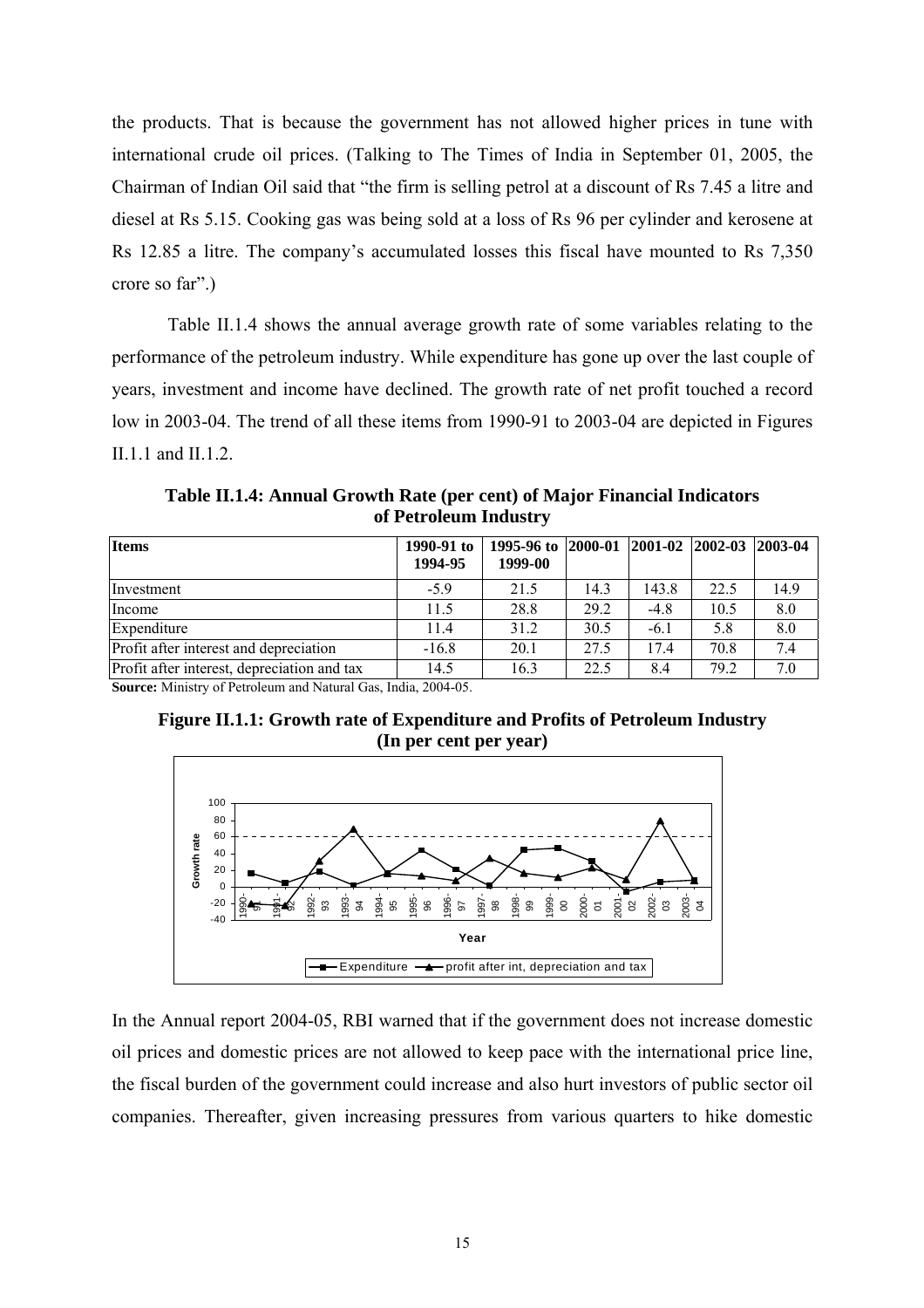<span id="page-23-0"></span>petro product prices, the government at last announced a Rs 3 per litre petrol price hike and a Rs 2 per litre hike for diesel in September 6, 2005.



**Figure II.1.2: Growth rate of Investment of Petroleum Industry (In per cent per year)** 

 Still, the price of domestic petro products has been increasing very slowly relative to the international price. The pattern of Brent crude price in Figure II.1.3 shows spikes in 1990 and 1999, and these oil shocks impacted India's economic output very adversely (taking the IIP as a proxy for output).



**Figure II.1.3: Brent Oil Price and Growth Rate of Industrial Production** 

Industrial production declined in 1991 and also in 1999. Besides these two years in the 1990s, it is interesting to observe that both series moved upwards in most years, especially since 2002.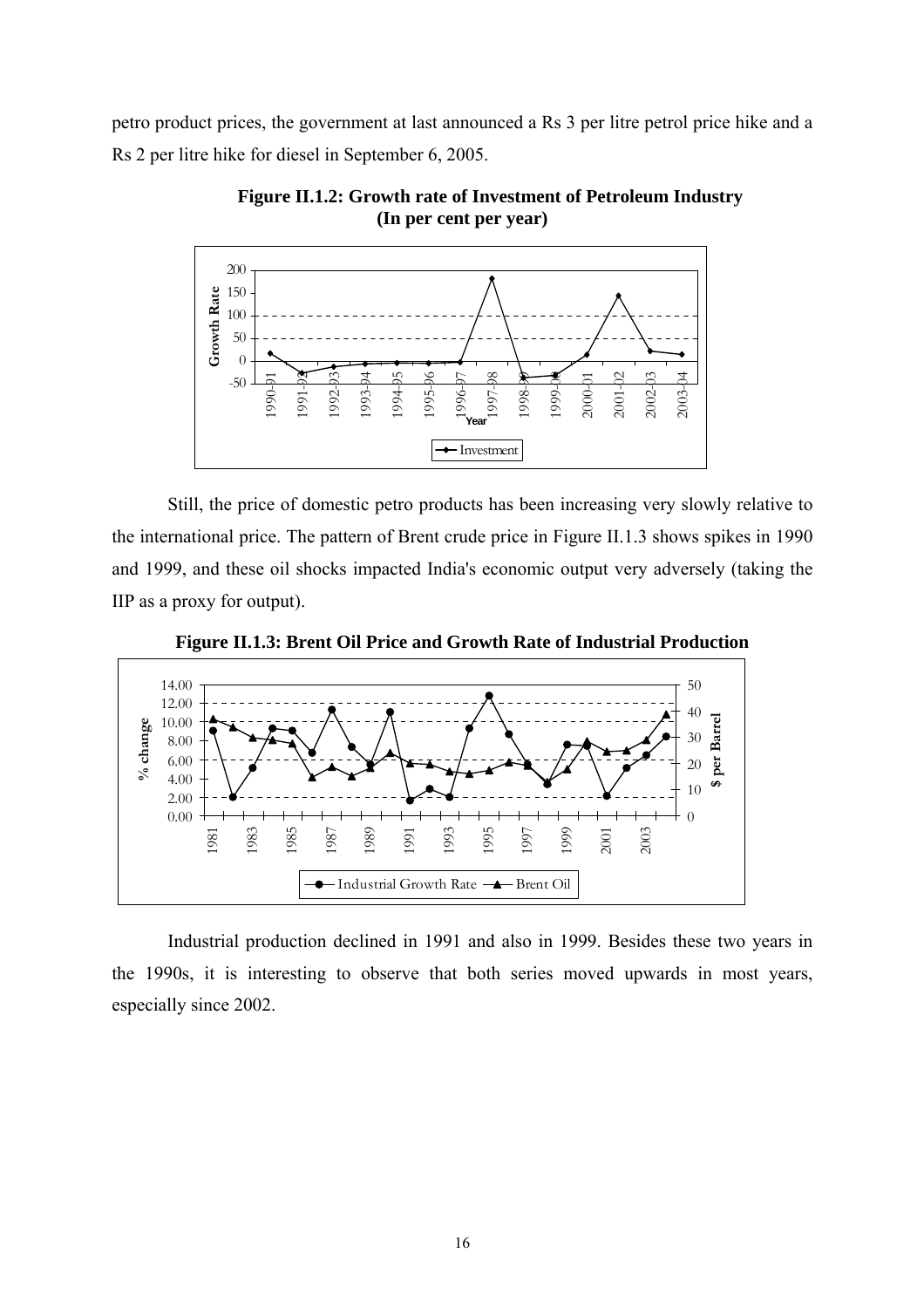<span id="page-24-0"></span>

**Figure II.1.4: Brent Oil Price and Growth Rate of GDP (current prices)** 

 Similar to the industrial growth rate, the overall rate of economic growth (measured in terms of the GDP growth rate) also declined in the early 1990s due to the oil price shock (Figure II.1.4). The rate of GDP growth also fell in 1999. But it still seems that, in the shortrun, an international oil price shock only has a limited impact on the India's economic growth. Still, the growing revenue deficit that is fuelled by oil subsidies could be a potential danger to long-run growth.

 As for the external sector, imports have increased steadily since 1980; but at the beginning of the twentieth first century imports increased at a higher rate -- due, in part, to a rise in the value of oil imports (Figure II.1.5).



**Figure II.1.5: Brent Oil Price and Value of Merchandise Imports** 

Most importantly, the movement of import value exactly matches the increase of oil prices since 2002. However, the pattern of trade balance (Figure II.1.6) does not follow a trend seen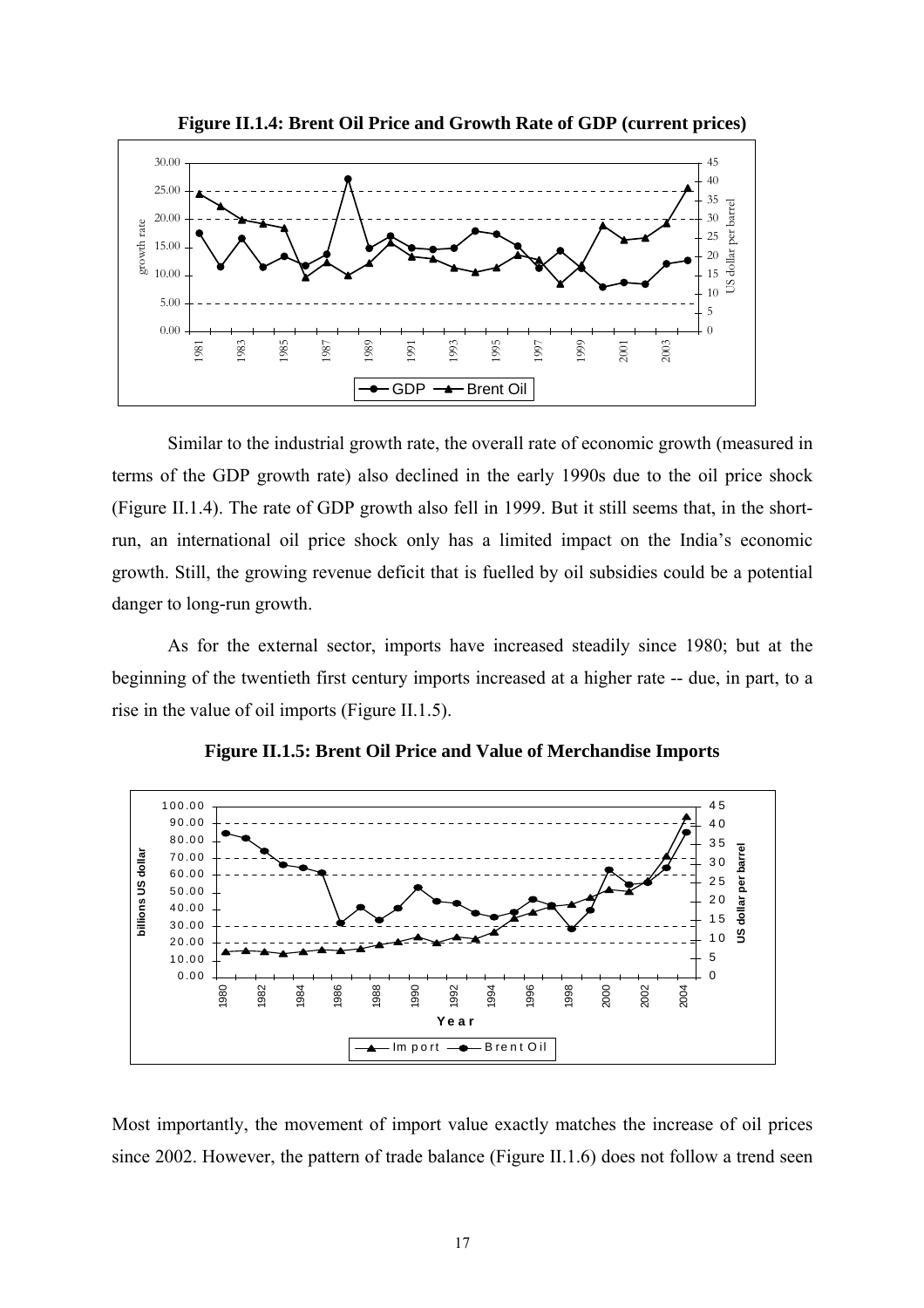<span id="page-25-0"></span>in the case of imports. The reason for that is, the value of India' exports also went up in most years during the 1990s. Although India's overall trade balance experienced a rising deficit in all the years due to its imports exceeding exports, the deterioration is not uniform.



**Figure II.1.6: Brent Oil Price and Trade Balance** 

Note: values of trade balance in the above figure could be read as deficit

**China:** China is the world's second-largest oil consumer after the United States, having surpassed Japan for the first time in 2003. It has a total demand of 6.5 m barrels per day (bbl/d). China's oil demand is projected by EIA to reach 14.2 million bbl/d by 2025, with net imports of 10.9 million bbl/d. The oil import has witnessed a continuous expansion and the import of oil products has become the biggest foreign exchange user in China.

 As shown in Table II.1.1, China's average growth rate of oil production during 1970- 79 was much higher than other countries and more than the world average. Since the early 1980s, oil production in China has declined significantly from 2.7 per cent during 1980-89 to 1.2 per cent in 2002. During the last two years, however the growth rate of oil production has gone up but at a very mild pace from 1.2 per cent in 2002 to 1.6 per cent in 2003 and to 2.6 per cent in 2004. In contrast to oil production, China's oil consumption has gone up at a faster rate fuelled by the growing economy.

 The growth rate of China's oil consumption went up from a mere 0.9 per cent in 2001 to 7.7 per cent in 2003 and further to 15.4 per cent in 2004, higher than any other country in the South and East Asian region (Table II.1.2). Transportation is a major driver pushing China's oil demand. Vehicle usage in China currently stands at 40 million, but is expected to rise to 140 million by 2020.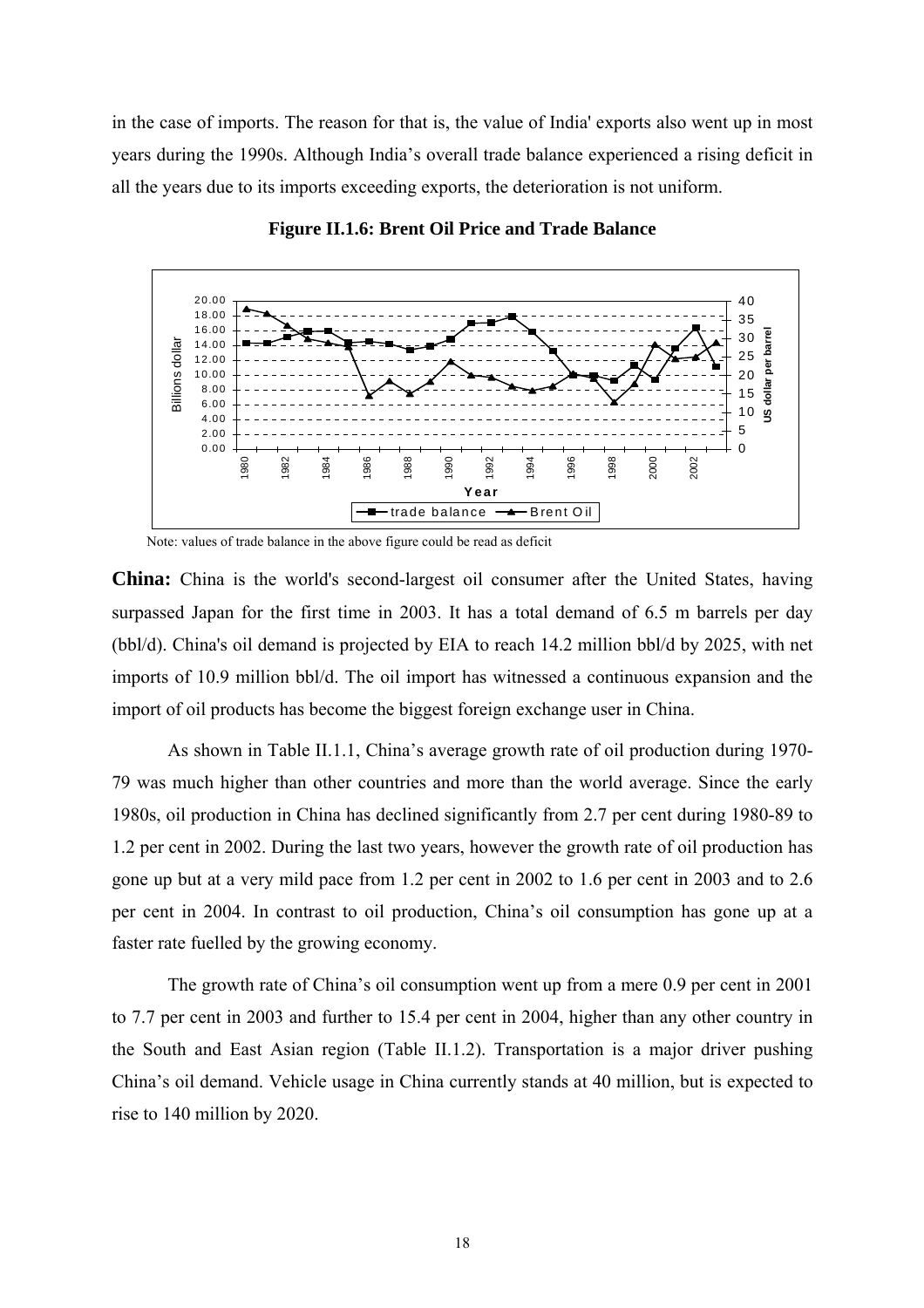<span id="page-26-0"></span> Despite higher oil demand, the Chinese economy has not shown signs of slowing down on account of the increase in the international oil prices. Figure II.1.7 illustrates the trends in Brent oil price and the growth rate of GDP for China. In 1988, we observe some upward spike in economic growth rate coinciding with the lower international oil prices. After that, both have been moving in the same direction. It suggests that the Chinese economy is resilient enough to absorb the oil shock due to its strong economic growth and spectacular performance in attracting capital and pushing exports.



**Figure II.1.7: Brent Oil Price and China's GDP Growth (current prices)** 

The Chinese imports have gone up significantly since 1998 partly due to the increase in the international oil prices (Figure II.1.8). In the case of trade balance, the 1998-99 oil price shock seems to have some impact on trade balance as the trade surplus declined (Figure II.1.9). There was another factor, which contributed to lower trade surplus and that is the East Asian financial crisis. But after 2000, the trade surplus of China has gone up despite higher international oil prices.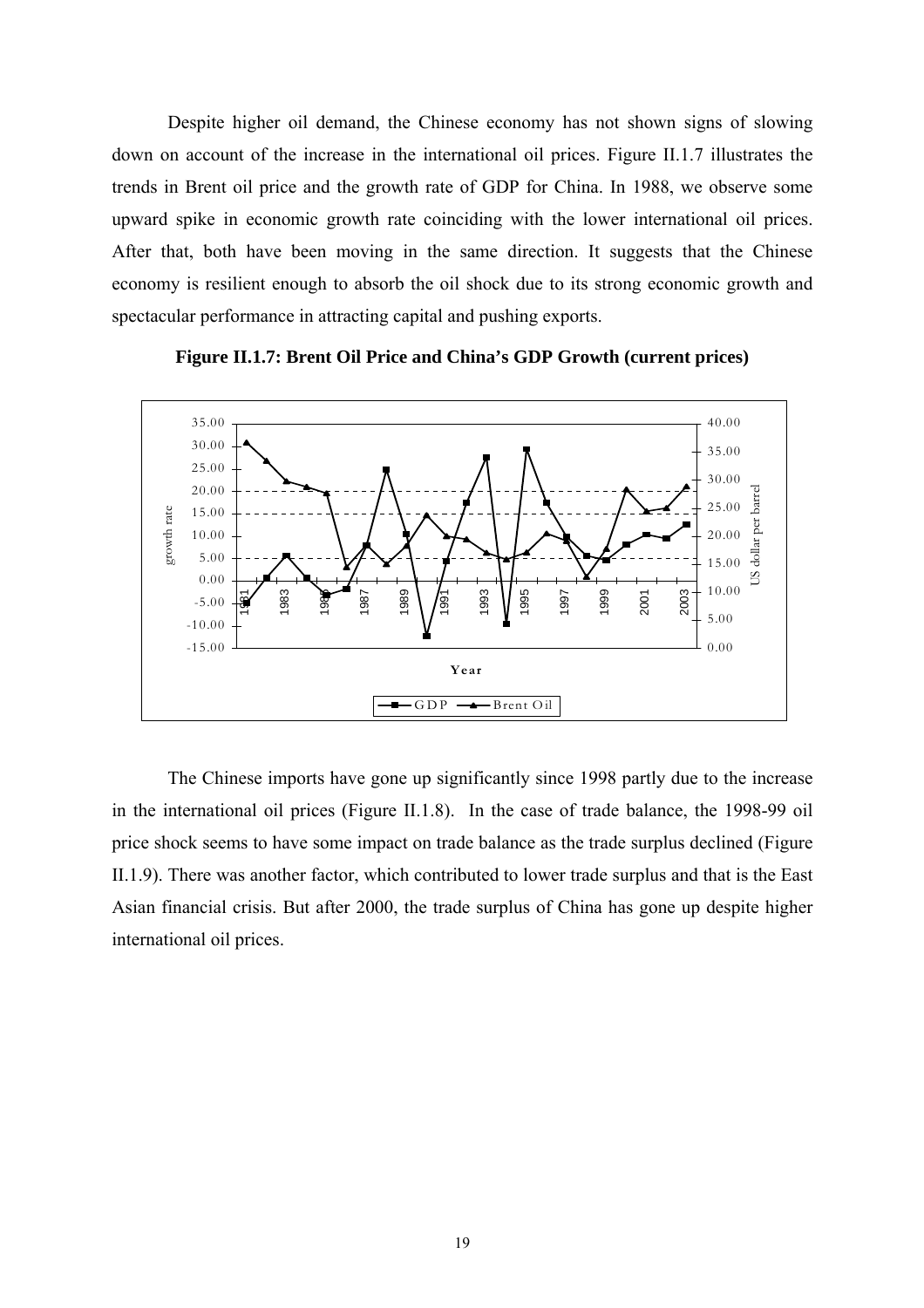<span id="page-27-0"></span>

**Figure II.1.8: Brent Oil Prices and Value of China's Merchandise Imports** 

**Figure II.1.9: Brent Oil Price and China's Trade Balance** 



**South Korea:** With no domestic oil reserves, South Korea imports all its crude oil to meet domestic demand. Oil makes up the largest share of South Korea's total energy consumption, though its share has been gradually declining. Petroleum accounted for 54 per cent of South Korea's primary energy consumption in 2002. In 2004, the country consumed around 2.14 m bbl/d, down from a high of nearly 2.3 m bbl/d in 1997, all of it imported. Demand has fluctuated very little since 2000. South Korea is the seventh largest oil consumer and fifth largest net oil importer in the world. Most of South Korea's oil imports come from the Persian Gulf region, with Saudi Arabia supplying about a third in 2004. The growth rate of oil consumption of South Korea increased from 6.1 per cent in 1980-89 to 10.3 per cent in 1990-99. However, it has declined significantly in the last couple of years.

 Figure II.1.10 illustrates the trend of Brent oil price and growth rate of industrial production from 1981 to 2004. The growth rate of industrial production declined in 1998 largely due to the financial crisis that gripped South Korea and its neighbouring countries.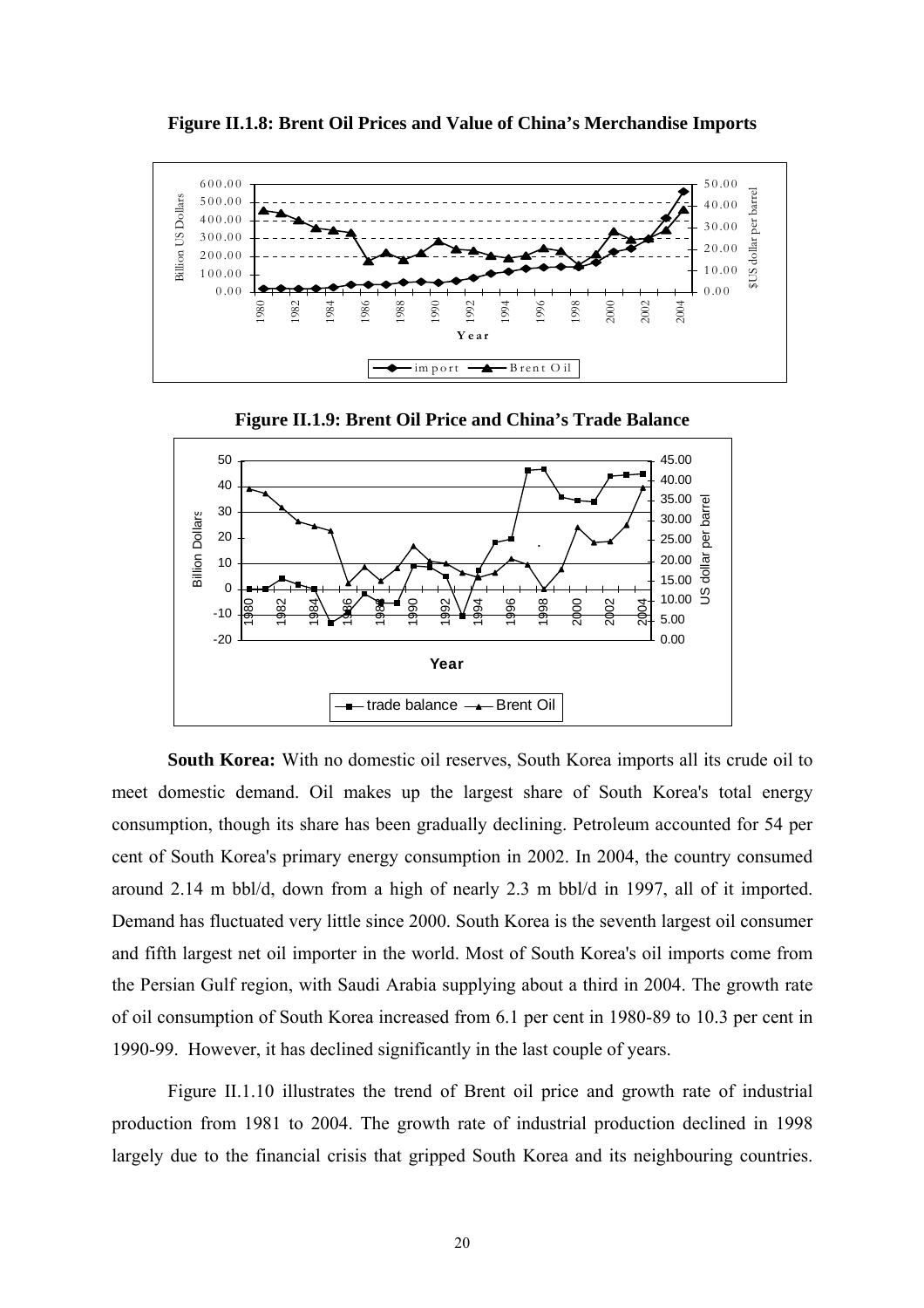<span id="page-28-0"></span>However, a second spike visible in 2000-01 appears to be due to higher international oil prices.



**Figure II.1.10: Brent Oil Price and Growth Rate of Korea's Industrial Production** 

As in the case of industrial growth rate, the overall growth rate depicted in Figure II.1.11 also declined quite substantially in 1998 and 2001.

**Figure II.1.11: Brent Oil Price and Growth Rate of Korea's GDP (current prices)** 



**Thailand:** Thailand is a significant net oil importer. Its energy consumption is growing rapidly as a result of strong economic growth. Thailand also has an estimated 583 million barrels of proven oil reserves. In 2003, Thailand produced 259,000 barrels per day (bbl/d) of oil, an increase of about 49,000 bbl/d over the previous year. But only about 96,000 bbl/d of that was crude oil. Oil consumption in 2003 was 851,000 bbl/d, up from 843,000 bbl/d in 2002. Demand growth in Thailand has slowed somewhat since 2002, largely as a result of increasing substitution of natural gas in electricity generation and the increased use of ethanol in motor fuels.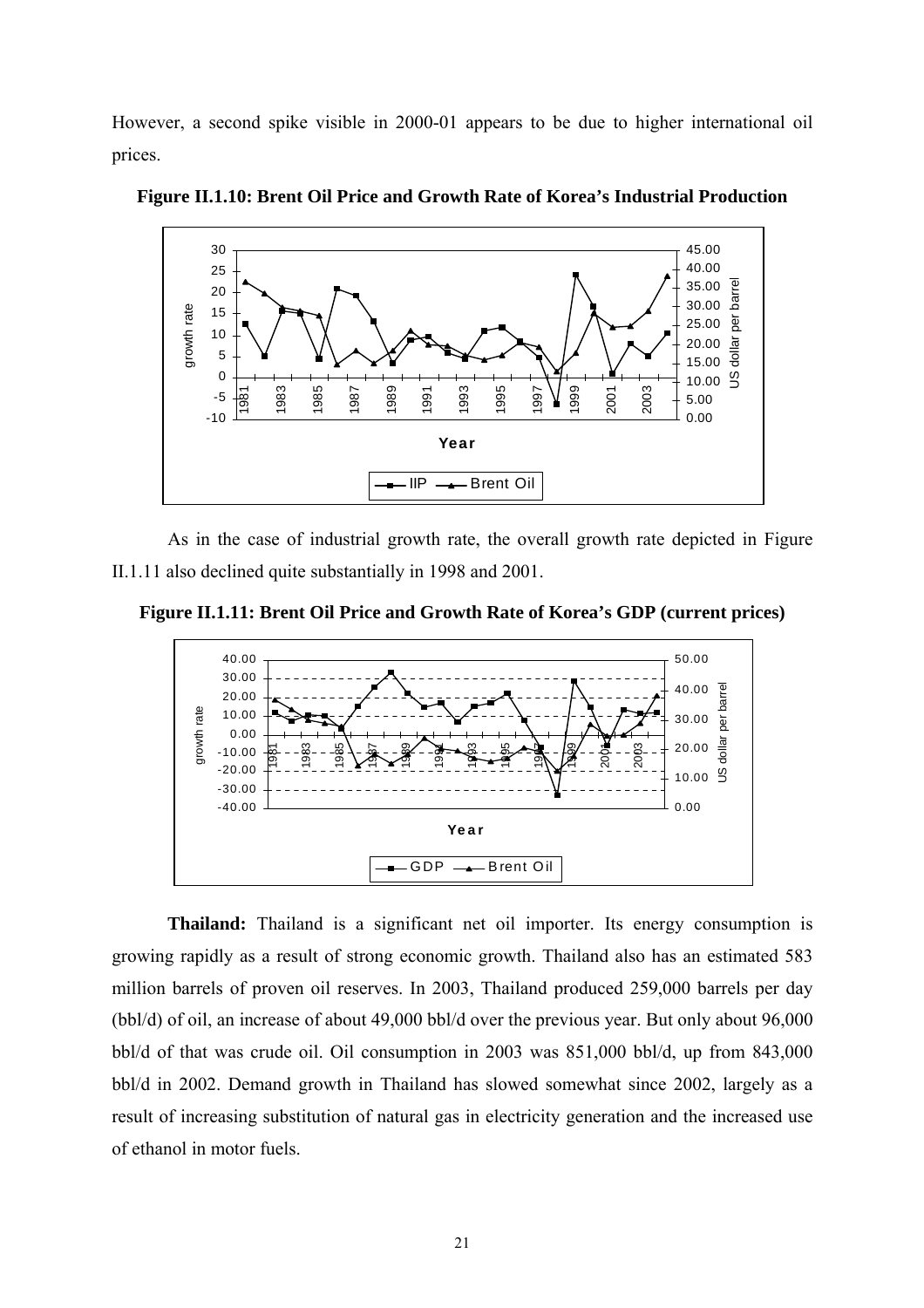<span id="page-29-0"></span> With regard to the impact of oil prices on economic growth, Figure II.1.12 reveals that Thailand's GDP growth rate declined in 1998 and 2001. As mentioned in the case of Korea, all East Asian countries had a negative economic growth rate in 1998 due to a major financial crisis that hit these countries. The declining growth rate in 2001 was due partly to global recession, insecurity following the terrorist attack on America and a surge in global oil prices.



**Figure II.1.12: Brent Oil Price and Growth Rate of Thailand's GDP (current prices)** 

**Brazil**: is the third-largest oil producer in Latin America and possesses the second largest oil reserves in the region. Brazil's oil imports have dropped substantially since the 1970s due to intensified oil exploration, the development of the offshore Campos basin north of Rio de Janeiro, and falling domestic consumption. Total oil production (including crude, natural gas liquids, ethanol and refinery gain) has been rising steadily since the early 1990s, with an average of 1.88 Million Barrels per day (MMBD) in 2003. The offshore Campos Basin, north of Rio de Janeiro, is the country's most prolific oil producing area and has underpinned Brazil's recent increases in crude oil output. Oil consumption in Brazil also increased in the 1990s as compared to 1980s. But it declined significantly from 3.8 in 1990- 99 to -2.3 per cent in 2002 and -3.7 per cent in 2003 before hovering around 2.5 per cent in 2004. But except in 2002, the growth rate of oil production shows a negative trend from the year 2000. So, although it is a major oil producer and exporter, Brazil still needs to import crude to meet domestic demand. These imports are mostly of lighter crudes; domestic refiners mix them with Brazil's predominantly heavy crude.

 In 2003, according to Petrobras, 63.7 per cent of Brazil's oil imports came from Africa, 30.9 per cent from the Middle East, 3.1 per cent from South America, 1.4 per cent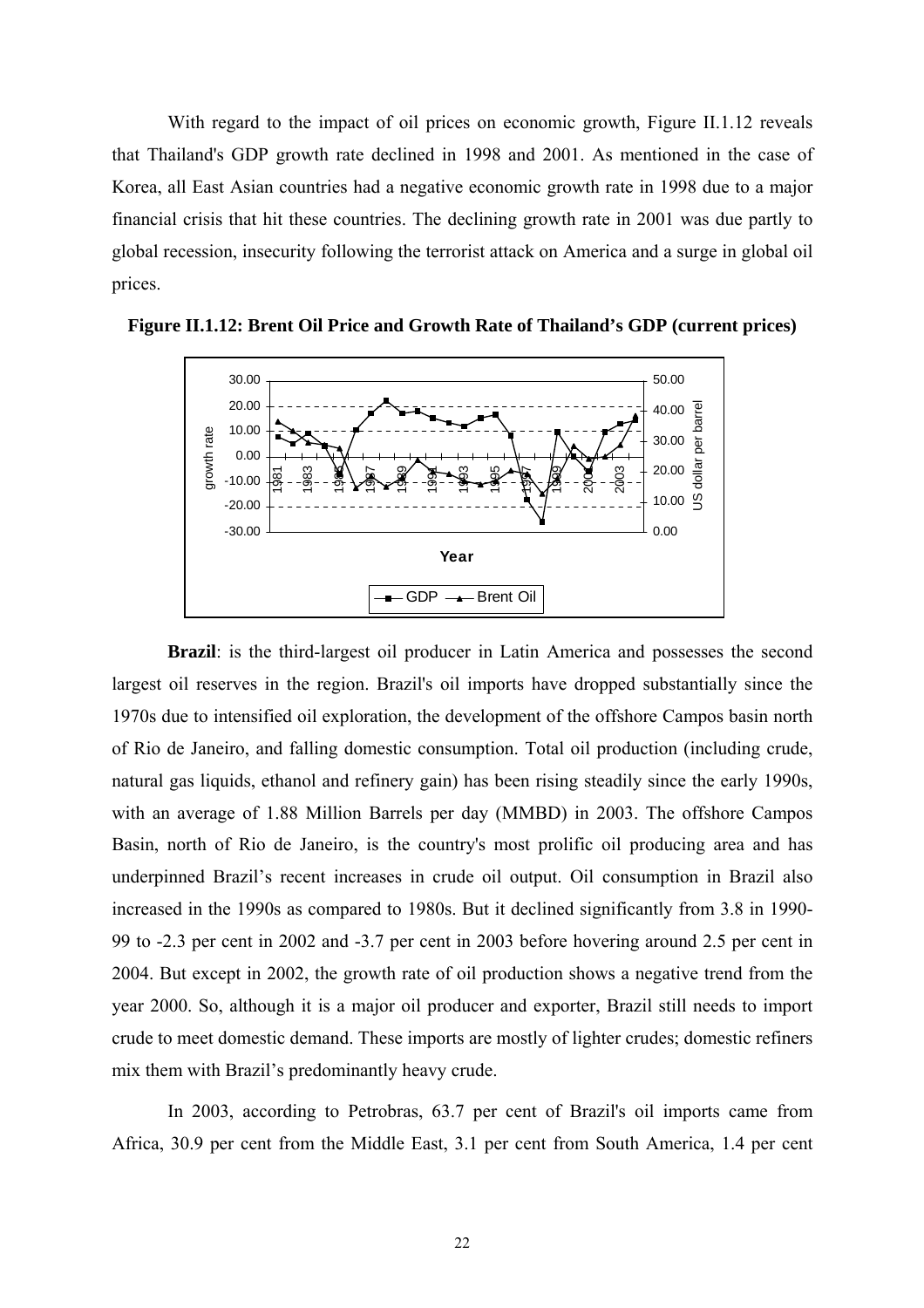<span id="page-30-0"></span>from Europe and 0.9 per cent Oceania. Brazil exports petroleum products, as well as heavier crude oil which the country's domestic refineries are unable to refine. China, for example, imports Brazilian heavy crude on a spot sale basis. In respect to impact of oil prices on exports and imports, Figure II.1.13 shows that the value of Brazil's exports has gone up since 2002 due to higher oil prices. As Brazil is a net exporter of oil, it gains in export value as international oil prices go up. In contrast to other countries discussed above, the value of imports in fact lags behind that of exports for Brazil. An increase in the value of exports compared to that of imports has helped Brazil to achieve a surplus in her trade balance. Figure II.1.14 shows that its trade surplus has continued to increase since 2001.



**Figure II.1.13: Brazil's Exports, Imports and WTI Oil Price**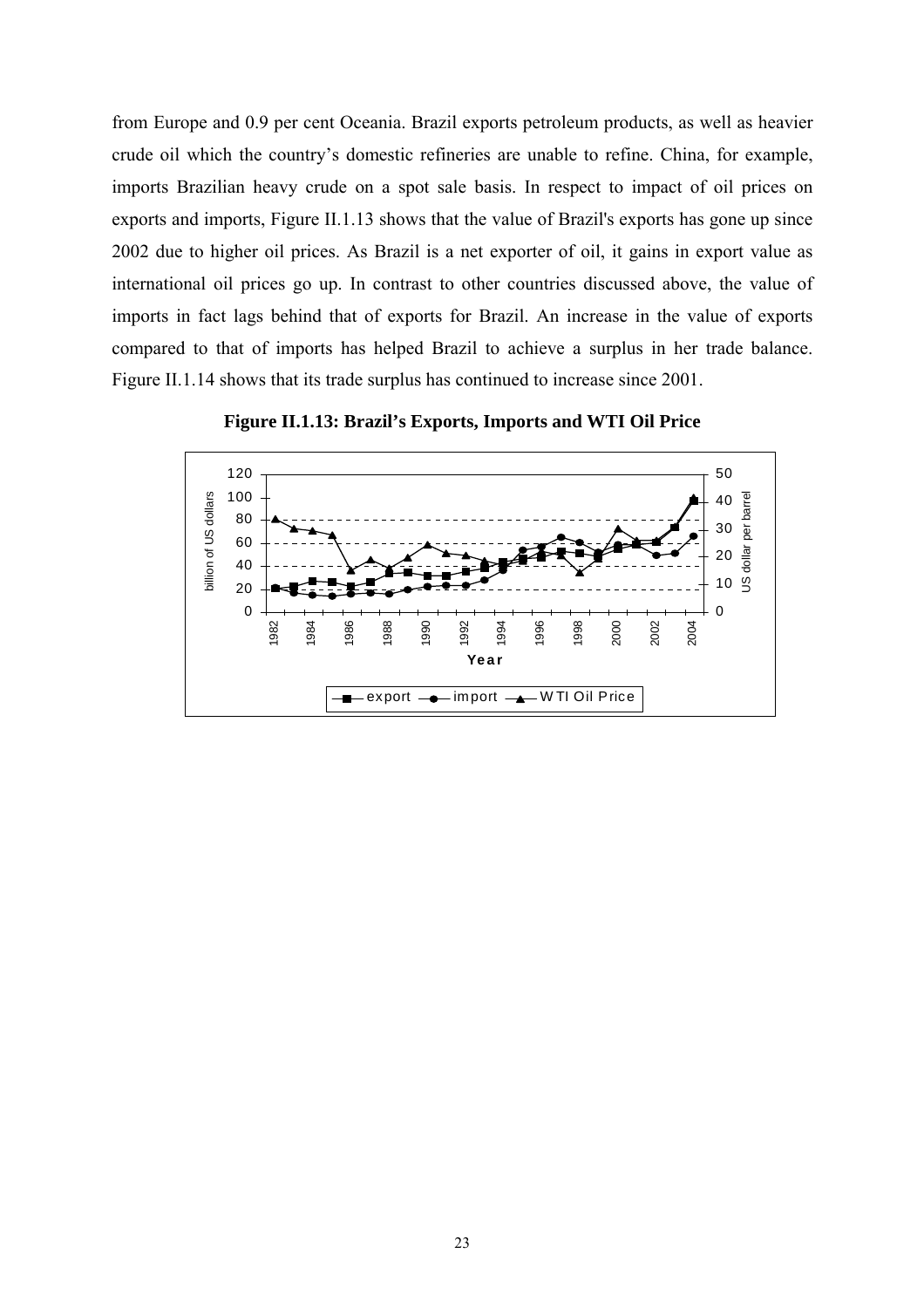<span id="page-31-0"></span>

**Figure II.1.14: Brent Oil Price and Brazil's Trade Balance** 

 The above analysis reflects that except Brazil all the other four countries are heavily dependent on international oil imports because of their higher domestic consumption relative to domestic production. Hence, these countries are highly vulnerable to surges in the international price of oil. They, for instance, experienced negative economic growth in 1999 due, in part, to higher international oil prices.

 Given this background, in the following section, we present our empirical findings on the impact of international oil price shock on various macro variables of the selected countries.

## **II.2 Linkages between International Oil Price Shocks and Macroeconomic Variables**

 There are diverse linkages between the international price of oil and the overall economic conditions of the five economies under review. These links arise from the central role of oil (and oil products) within the production structures of an economy. And, barring Brazil, they all import oil, or oil products, as inputs at some stage. Oil products also provide energy for cooking, heating or lighting, meaning that they also enter consumption. Finally, exogenous changes in the price of international oil may trigger changes in domestic economic policy, making oil a crucial element in the policy process too. In sum, oil price changes affect several domestic economic variables, occasion 'economy-wide' effects and are a politically sensitive issue.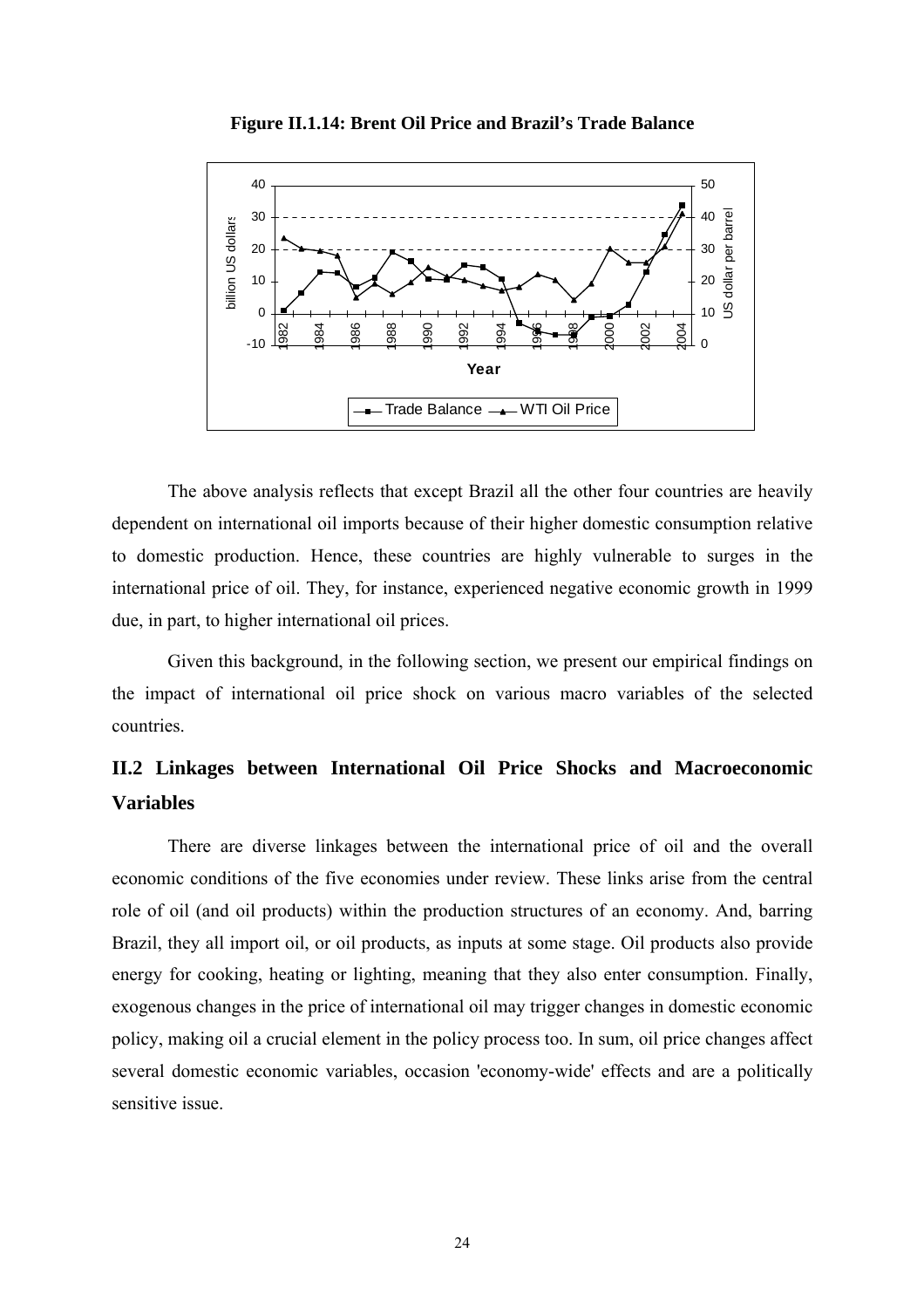Our attempt is to quantify just how deep, and immediate, is the fallout of the linkages between the economic performance of oil importing countries and changes in the price of oil. These widely disseminated effects are captured two different approaches to assess the magnitude of the link between certain, select, macroeconomic variables and the price of international oil.

One of the two approaches adopted here in that of Vector Autoregressive (VAR) and the other in based on a macroeconomic model. VAR allows us to sequester the effects of changes in the price of oil on a selected set of macro variables. VAR is useful since it does not need the investigator to assume any a priori structure about the economy. Instead, it allows inferences to be drawn about the dynamic econometric structure of the economy

 The VAR equations estimated here use the international price of oil, along with one of the macro output variables, plus others with plausible links to both. The VAR is estimated after carrying out the standard statistical tests needed for the analysis. (The basic framework of the VAR method used in this paper is outlined in Appendix II.1.)

We briefly note here some strengths and vulnerability of the five economies with respect to oil price hikes. India, for instance, differs from the other four in that changes in the international price of oil are not immediately passed on to the domestic economy. That is because the prices of a large proportion of petroleum products are either directly, or indirectly 'administered' -- occasioning sticky short-term price adjustments, even if prices are allowed to rise towards international benchmarks over the longer term. The other four selected economies allow domestic energy prices to either adjust faster, or immediately. (We were able to use VAR for all but Brazil due to data inadequacy in the case of Brazil).

 We note that the interlinkages are so diverse and intertwined that we observe only the final outcome of a combination of factors. Figure II.2.1 illustrates this point. It shows that there has been a recent, positive, correlation between the (year-on-year) growth rate of Brent crude prices and WPI-based inflation in India. But it has not been so across all years. Secondly, the correlation between changes in the price of Brent crude and the growth rate of industrial production in India has been positive, not negative, during much of the 1996-2004 period.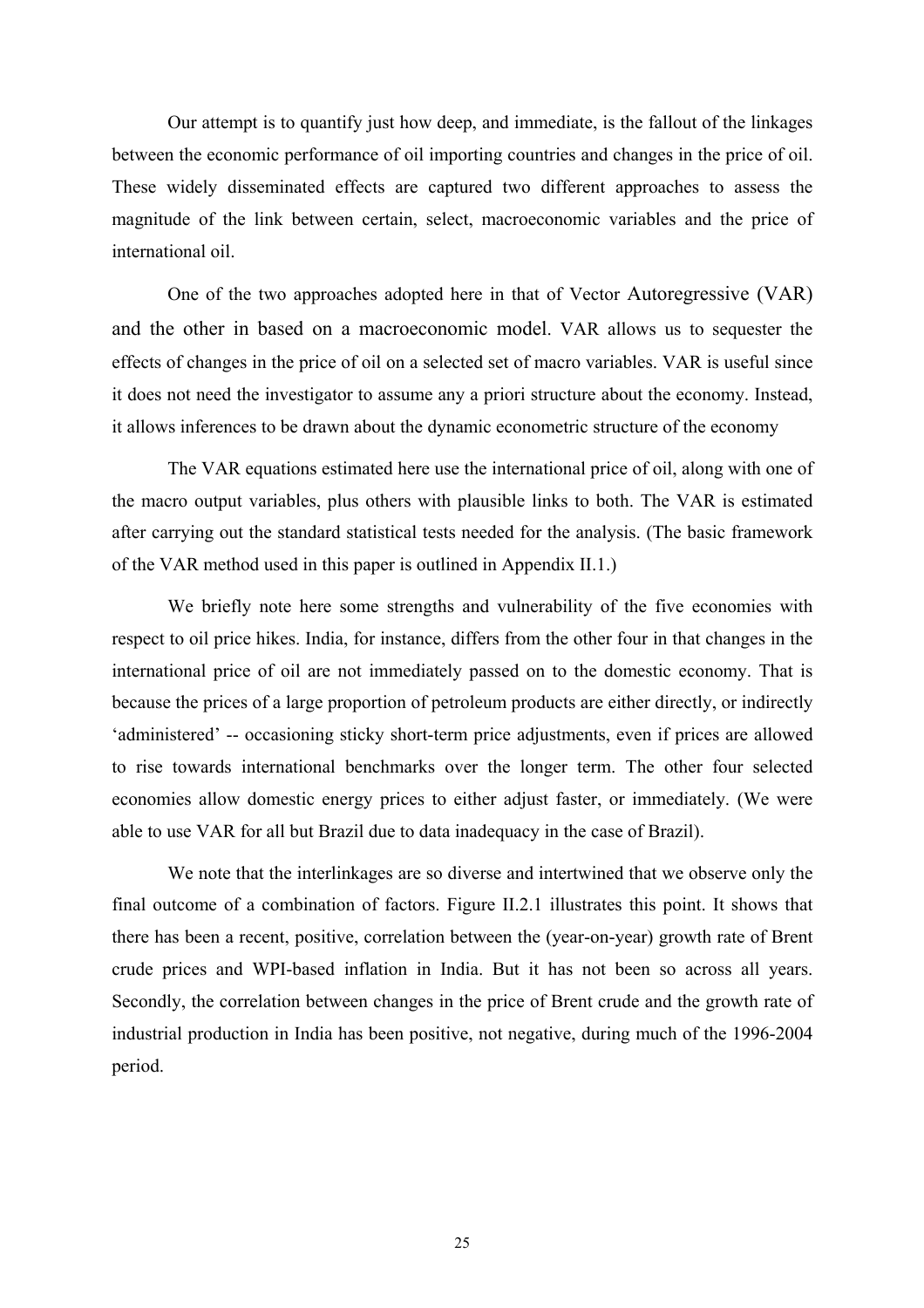<span id="page-33-0"></span>**Figure II.2.1: Correlation between Changes in Crude Oil Price and Inflation Rate and Industrial Output in India** 



We can therefore say, based on the period Q3:2001 onwards, that higher crude prices had been accompanied by higher domestic inflation -- but also higher growth rates of industrial production. This association turned negative in Q1: 2004, but the overall lesson has been that higher crude prices need not decelerate growth unless there are some additional factors too. We have, for instance, already reviewed some earlier studies which point to the importance of factors like monetary policy in influencing the impact of oil prices on the economy. The speed of the oil price increase, and the length of time for which they stay up, would also be important.

 Plainly, therefore, the reaction of economic variables to changes in the price of international crude depends on the expectations and policy-experience of economic agents, their ability to restructure for greater competitiveness, and even their long-term assessment of official economic policy. The government may, for instance, seek to reassure business by reining in inflation and block either all, or much of the pass-through of higher crude prices. But that fact that this cannot but raise the budgetary deficit will also give pause to rational economic agents! They know the futility of arresting fuel price rises in the short term, only to have above-trend deficit induced inflationary spillovers over the longer term.

 That leads us to a discussion of the estimated linkages between changes in the price of crude and economic performance in India, China, Korea, Thailand and Brazil. The central theme is the nature of the empirical relationship between international crude prices and these economies' key macroeconomic variables. The impact of international oil price changes is quantified thereafter, using these equations in the simulations presented in the subsequent section. The estimated VAR equations for India, China, Korea, Thailand, and Brazil's OLS results, are in Appendix II.2.

### **(i) India**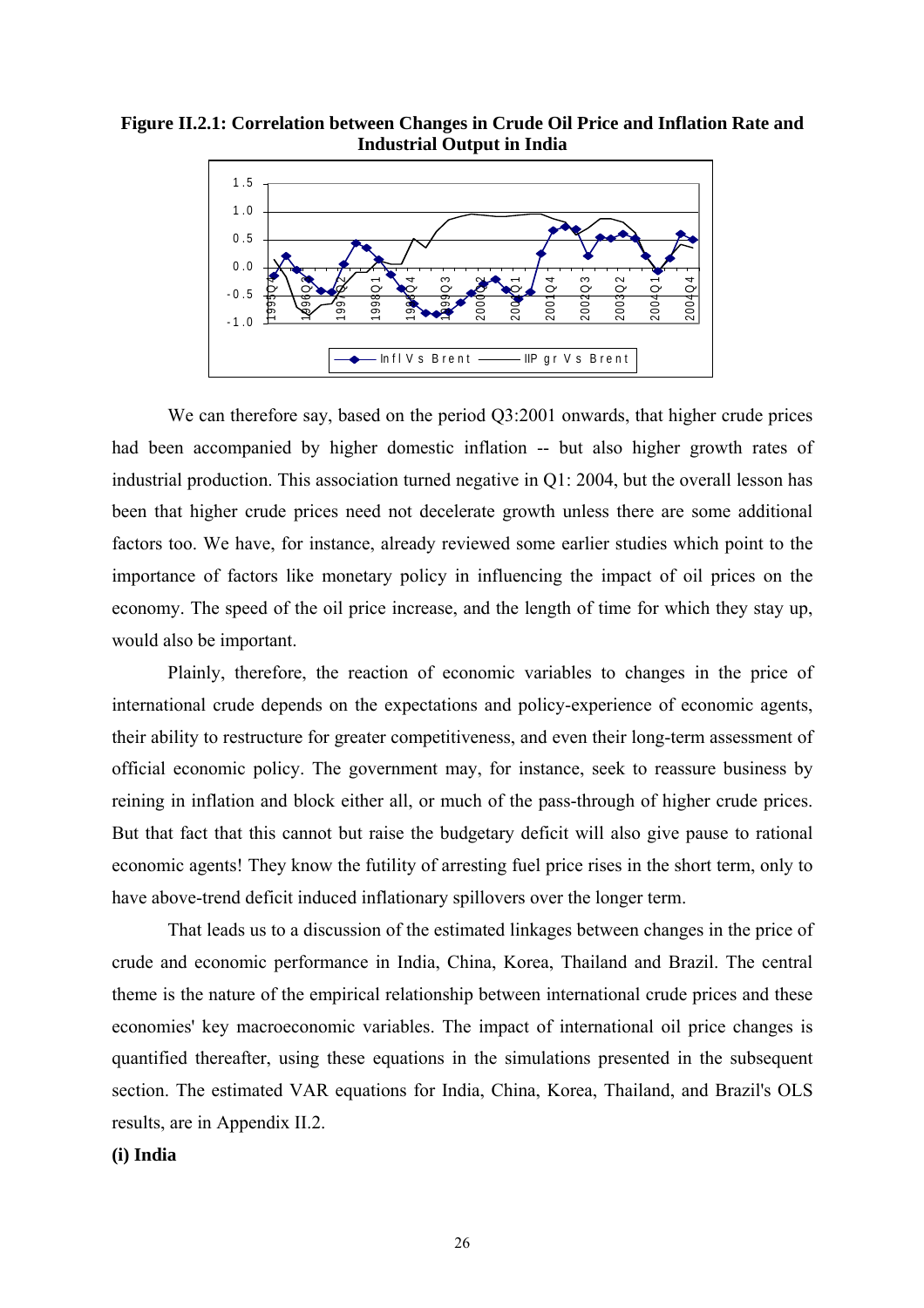We first examine the impact on industrial production of the price of international crude. Apart from the price of Brent crude, we have added two other important macro variables -- real money supply and imports -- to the VAR's set of variables. (All these variables, including industrial production, have been modeled as being endogenous in the VAR model.)

 The results of the simulation show that industrial production is negatively associated with the price of Brent crude and real money supply; but its association with imports is positive (Appendix II.2.1). In short, a rise in the price of Brent crude occasions a 0.045 per cent fall in industrial production in the next quarter. But imports and real money supply have a relatively greater impact on industrial production. As for imports, a price rise in Brent crude increases the value of imports significantly (by 0.247 per cent) in the quarter that follows.

 Manufacturing production is negatively affected by increases in the price of international crude -- something that is in accordance with the effect of oil price increases on overall industrial production. Thus, a 1 per cent increase in the price of oil in the previous quarter occasions a 0.012 per cent drop in manufacturing production in the current quarter (Appendix II.2.2). And numbers relating to the price level (see Appendix II.3.3) show that increase in price of international crude has a lagged positive impact on domestic prices.

 Accordingly, it is just as we had noted in the previous section: India's petroleum sector prices are 'administered', and may not immediately increase following international oil price shocks. But the general price level does go up in subsequent periods, due either to domestic petro-price increases or thanks to other effects like a rise in the government's budgetary deficit. The irony of that of course is that the government's budgetary incontinence results precisely from its efforts to insulate the domestic economy from international price shocks!

 Also, part from a negative, lagged, impact on domestic output, increases in international prices also affect the external sector -- the value of imports and the trade balance of oil importing countries in particular. Results flowing from the export equation in Appendix II.3.4 also show that increases in the price of oil have a positive association with exports. But as the coefficient of Brent crude is not statistically significant, the association between oil prices and exports is weak. In short, oil price increase may not impact exports significantly - but imports present a contrast. An increase in the international price of crude has a significant impact on imports (Appendix II.3.5). That shows India's outgo on imports is highly sensitive to international prices of oil; that owes to its large volume of oil imports.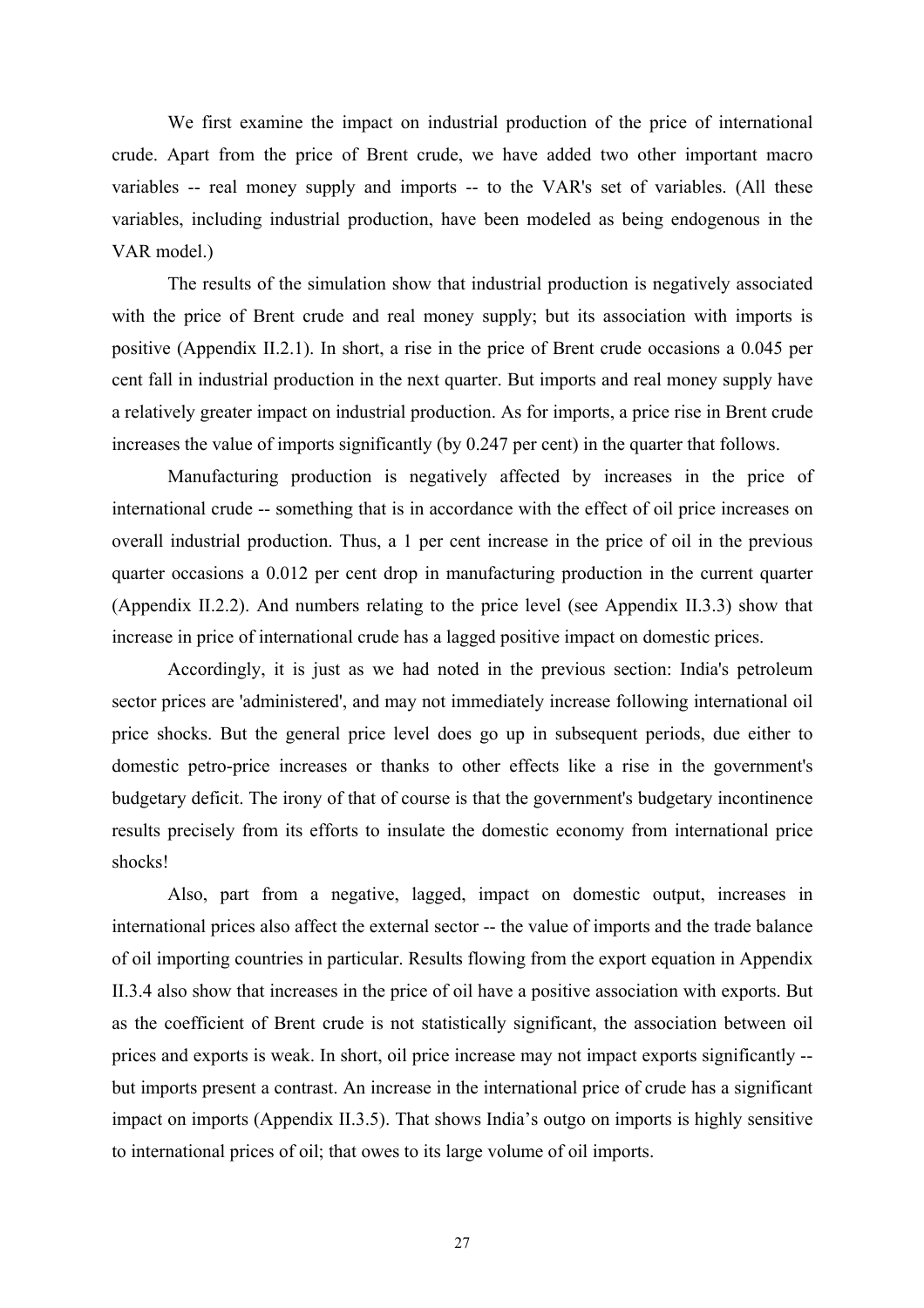<span id="page-35-0"></span> The impact of oil price changes on the balance of trade is also obvious from the previous discussion which says that even though exports are relatively unaffected by oil prices, imports are positively related to them. The results of the "Trade Balance Equation" (Appendix II.3.6) further corroborate these findings. Thus the price of Brent crude is an important factor contributing to India's higher trade deficit.

## **(ii) Other countries**

 China, the world's leading growth engine, is second ranked in terms of oil consumption per day, and yet remains relatively less vulnerable to oil price shocks. The VAR results of the industrial output equation in Appendix II.3.7 suggest that the Chinese coefficient of international oil price (lagged by one period) is positive (0.104). That says an increase in the price of oil results in a rise in industrial production. That could be because China's economy is more resilient to oil shocks due to the export-orientation of its economy. That could be outweighing the negative impact of oil shocks. Further, it may also be that China's economic growth is impervious to oil shocks thanks to the higher productivity growth of Chinese manufacturing industries.<sup>[1](#page-35-0)1</sup>

 The growth of China's exports growth were also unaffected by a rise in oil prices. The regression results in Appendix II.3.8 demonstrate that. And it may be that Chinese producers may have been helped by their (bigger) scales of production, productivity improvements, and the targeting of exports to demand driven destinations -- which may have helped producers to absorb the additional costs that were generated through higher oil prices. As for imports, China's might be expected to rise owing to increases in the international price of oil. But, even there, our results in Appendix II.3.9 do not provide enough evidence of any very strong links between the price of oil and the value of imports. This relative imperviousness to the price of international crude may partly be due to an increase in China's domestic oil production. Recently the economy has been exploring its own hydrocarbon reserves to raise domestic oil production. Meanwhile, the relative insensitivity to oil prices of China's exports and imports has meant that its trade balance is unaffected by oil prices too. Indeed, Appendix II.3.10 shows that the coefficient of Brent oil is positive (1.013). That seems to imply that higher oil prices may actually have led China to further raise the quantum of its trade surplus. Overall then, we find that that China's economy is resilient enough to absorb oil price shocks despite its high dependency on oil imports.

 $\overline{a}$ 

 $11$  Swaminathan S. A. Aiyar, Times of India, September 18, 2005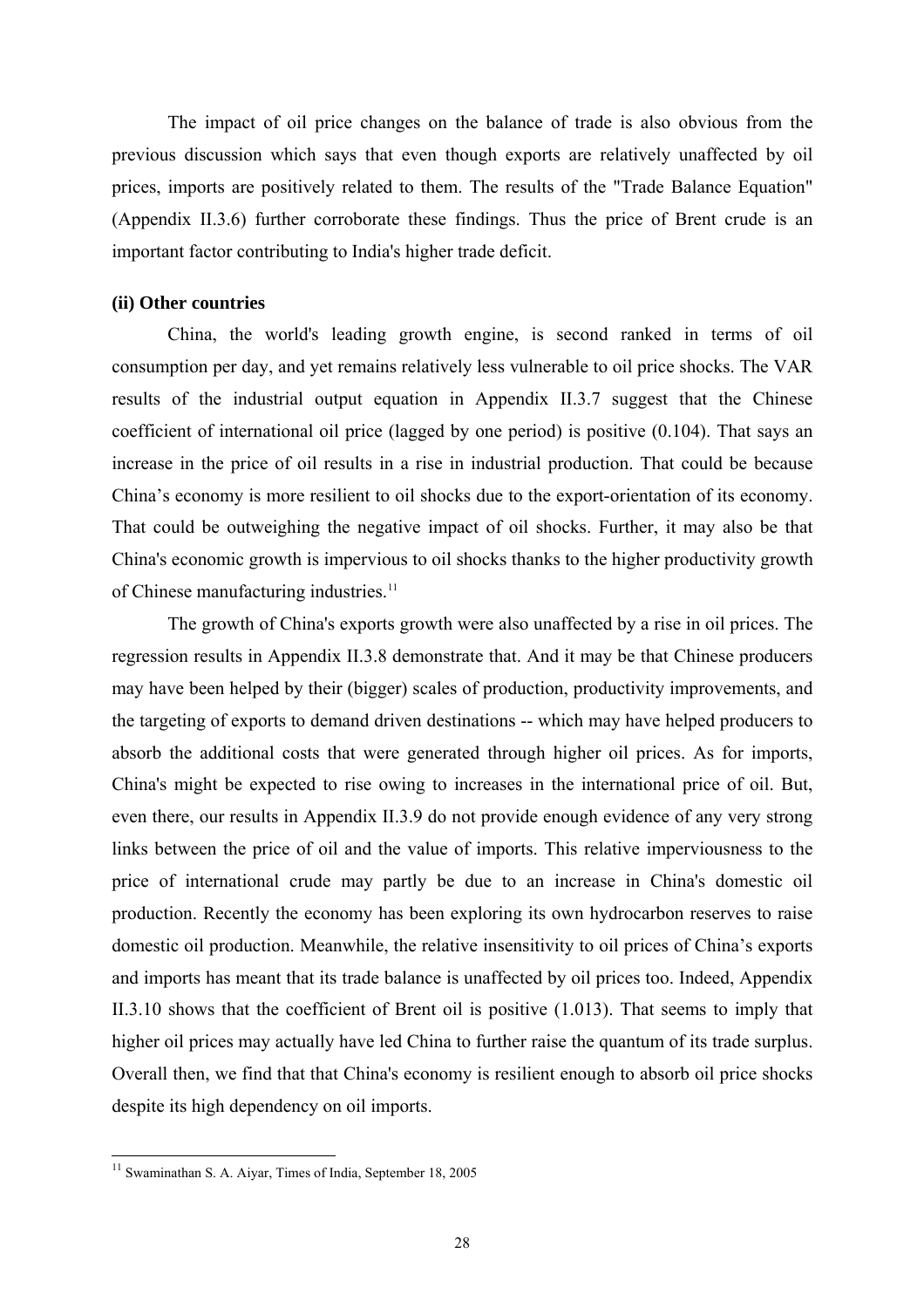Korea too resembles China in that it too has been maintaining higher than average economic and export growth over the last two decades. It has been doing so even though it does not produce any oil and depends entirely on imports. It may thus be importing oil to meet domestic demand, but Korea has also quite successfully absorbed international oil price shocks. It too does not experience any reduction in current quarter domestic output despite increases in the price of oil which may have taken place in the preceding quarter. That is plain from the output results which are available in Appendix II.3.11. What becomes obvious too is that most East Asian countries have hiked their rates of economic growth by concentrating on export promotion. Our results show, too, that increases in the price of Brent crude hardly impact Korea's exports, or its output (Appendix II.3.13). About the only embarrassment it suffers is an erosion in its trade surplus. That happens because international oil price increases affect Korea's imports -- which are up by roughly 0.13 per cent for every 1 per cent increase in the price of oil (Appendix II.3.14). That finds an echo in Korea's trade balance too: every 1 per cent increase in the price of oil reduces Korea's trade surplus by 0.621 per cent (Appendix II.3.15).

 Thailand, in turn, produces a quantity of oil that meets a part of its total demand for oil. Even then it is a net importer of oil and, like most other oil importing East Asian economies, has experienced spectacular growth over the last couple of decades. It is thus because, despite being a net importer of oil, Thailand has single-mindedly implemented export promotion policies right from the start. In other words, high export growth could be one of the important reasons why the Thai economy remains steady in the face of high oil prices. About the only black mark is that the relationship between Thai domestic output and the price of international oil show that energy prices are negatively associated with economic growth. The linkage is such that a 1 per cent rise in the price of international oil lowers Thailand's GDP by 0.049 per cent (Appendix II.3.16).

 But Thailand also exports some oil, which may account for why its exports are linked positively to increases in the price of crude. In Appendix II.3.18 we find that the coefficient of oil price in the export equation is statistically significant and positive (0.128. And exports, like imports, have a positive association with oil prices too (Appendix II.3.19). As a result, the combined effect of the impact of the price of oil on exports and imports is that Thailand's trade surplus declines following a rise in the price of international oil. But our results suggest that Thailand's overall economic performance has remained relatively unaffected by price surges in internationally traded oil.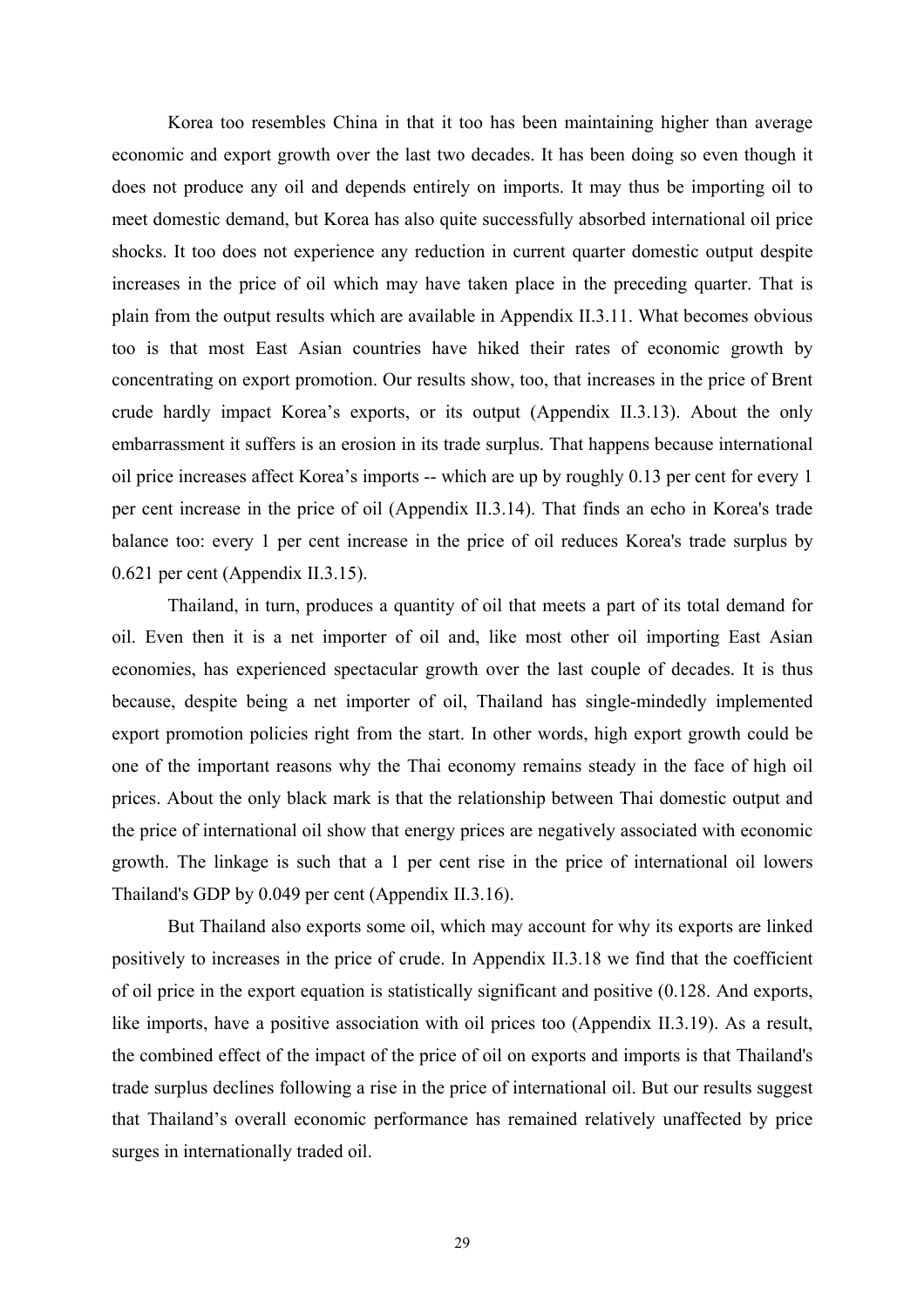In terms of oil production, Brazil is quite unlike any other country in our sample. It is one of the leading oil producers in the Latin American region, meaning that increases in the price of internationally traded crude have a positive influence on its economic growth. Also, oil export is a major contributor Brazil's GDP. So, even though we do not have enough observations to use VAR, our analysis of the relationship of oil price with other macro variables (using OLS) shows that there is a significant, and positive, impact on domestic output of the price of oil (Appendix II.3.21). Moreover, exports are one of the critical determinants of output and the result show that it is statistically significant. As for domestic prices, the results of Appendix II.3.22 show that the impact of the price of international oil on the Brazilian economy is insignificant. That clearly arises from the fact that Brazil imports no oil, and is a net exporter instead. Indeed, its imports are unaffected by oil prices due to the dominance of non-oil commodities in the import basket. As for exports, the coefficient of oil price is highly significant at the 1 per cent level (Appendix II.3.23), which clearly implies that higher oil prices benefited Brazil. And, given that its exports are highly influenced by oil prices, Brazil's trade balance too is influenced by surges in the price of oil (Appendix II.3.25).

### **II.3. A Simulation Analysis**

The aim of the exercise is to see how higher global oil prices affect domestic economic variables. It is done, firstly, by 'within sample' simulation of the scenario that might have materialised had there been no oil price hike in 1999; secondly, by carrying out the 'out of sample' simulations we estimate the likely effects of a rise in international oil prices, starting 2005-06. The idea is to see how the economy's growth momentum could modify the impact of a rise in the global price of oil.

 We employ statistical relationships estimated in Section II.2. A simplistic assumption made by us is that international oil price changes affect domestic economic indicators, but changes in the latter do not influence global oil prices.

### **II.3.1. Model Evaluation**

Tables II.3.1 and II.3.2 depict historical annual averages, plus baseline scenarios thrown up in simulations for the seven key, macro variables. The simulations span the interval Q1:1994 to Q4:2004, and there is evidently a very close fit between the actual data and the (simulated) baseline figures. Just how close the correspondence is may be seen from Figures II.3.1 to II.3.5. That is also a vindication of the specified model.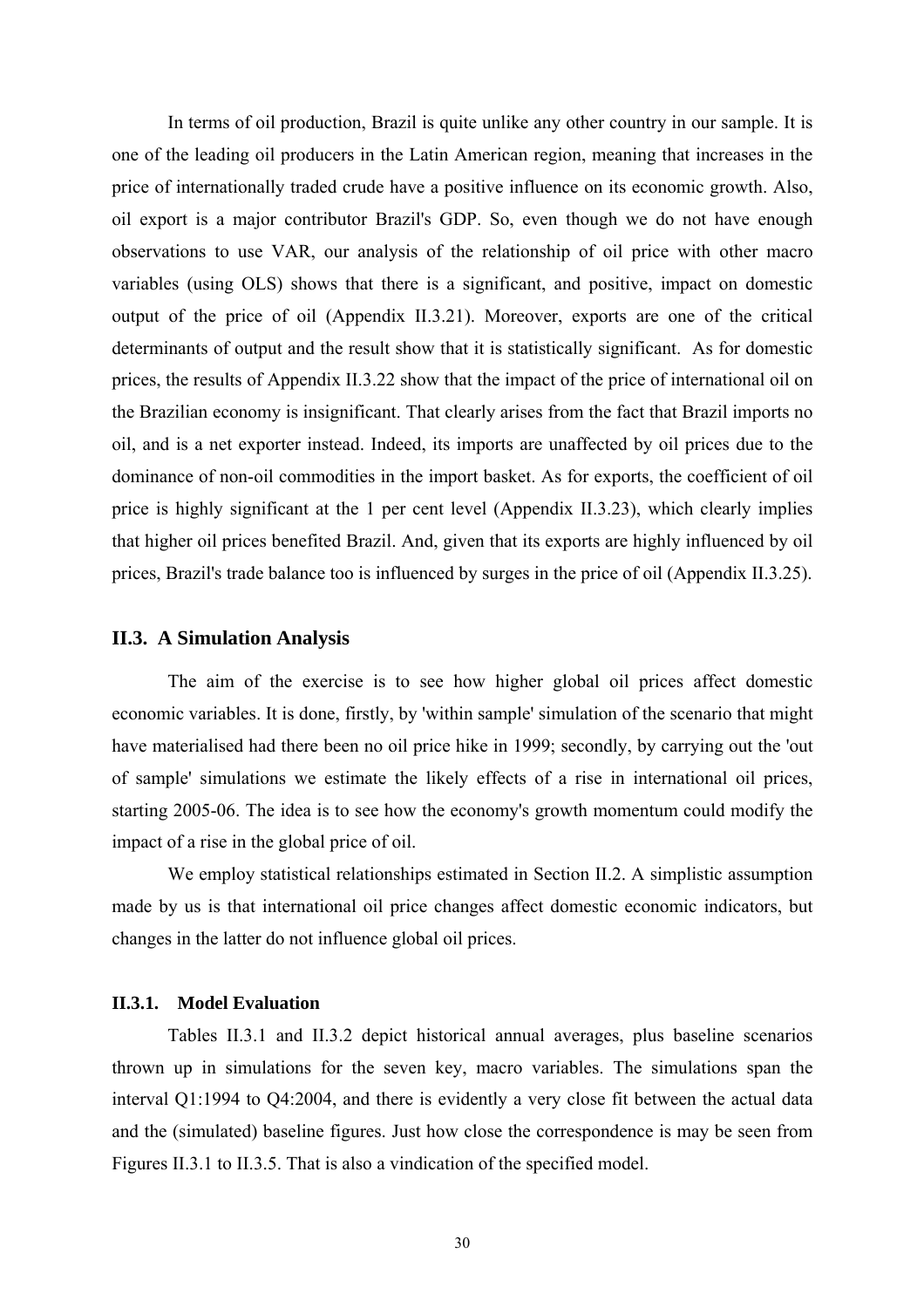|          | Gross domestic product   |          |        | Industrial production | <b>Manufacturing production</b> |                          |
|----------|--------------------------|----------|--------|-----------------------|---------------------------------|--------------------------|
|          | Actual                   | Baseline | Actual | Baseline              | Actual                          | <b>Baseline</b>          |
| India    | $\overline{\phantom{0}}$ |          | 94.98  | 95.07                 | 159.35                          | 159.20                   |
| China    |                          |          | 5.64   | 15.46                 | ۰                               | $\,$                     |
| Korea    | 122.45                   | 22.52    | -      | -                     |                                 | $\overline{\phantom{0}}$ |
| Thailand | 35.39                    | 35.44    | -      |                       |                                 | $\overline{\phantom{0}}$ |

## **Table II.3.1: Actual and Base Line Simulation Values of Output (Annual averages from 1994Q1 to 2004Q4)**

*Note:* industrial production and manufacturing production are indices with base 2001-02=100 and gross domestic product in billion of US dollars

## **Table II.3.2: Actual and Base Line Simulation Values of Price, Imports and Trade Balance (Annual averages from 1994Q1 to 2004Q4)**

|          | Price  |                          | <b>Imports</b> |                 | <b>Exports</b> |                 | <b>Trade balance</b> |         |
|----------|--------|--------------------------|----------------|-----------------|----------------|-----------------|----------------------|---------|
|          | Actual | Baseline                 | Actual         | <b>Baseline</b> | Actual         | <b>Baseline</b> | Actual               | Baselin |
|          |        |                          |                |                 |                |                 |                      |         |
| India    | 96.57  | 97.74                    | 13.07          | 13.07           | 10.70          | 10.72           | $-2.36$              | $-2.35$ |
| China    | -      | $\overline{\phantom{a}}$ | 60.74          | 60.56           | 68.006         | 68.014          | 7.26                 | 7.41    |
| Korea    | 93.30  | 93.34                    | 36.42          | 36.50           | 38.54          | 38.19           | 2.12                 | 1.69    |
| Thailand | 97.69  | 97.68                    | 16.23          | 16.24           | 16.07          | 16.14           | $-0.16$              | $-0.10$ |

**Note:** Except price index, all other variables (imports, exports and trade balance) are in billion of US dollars





## **Figure II.3.2: Baseline and Historical Values of India's WPI from 1994Q1 to 2004Q4**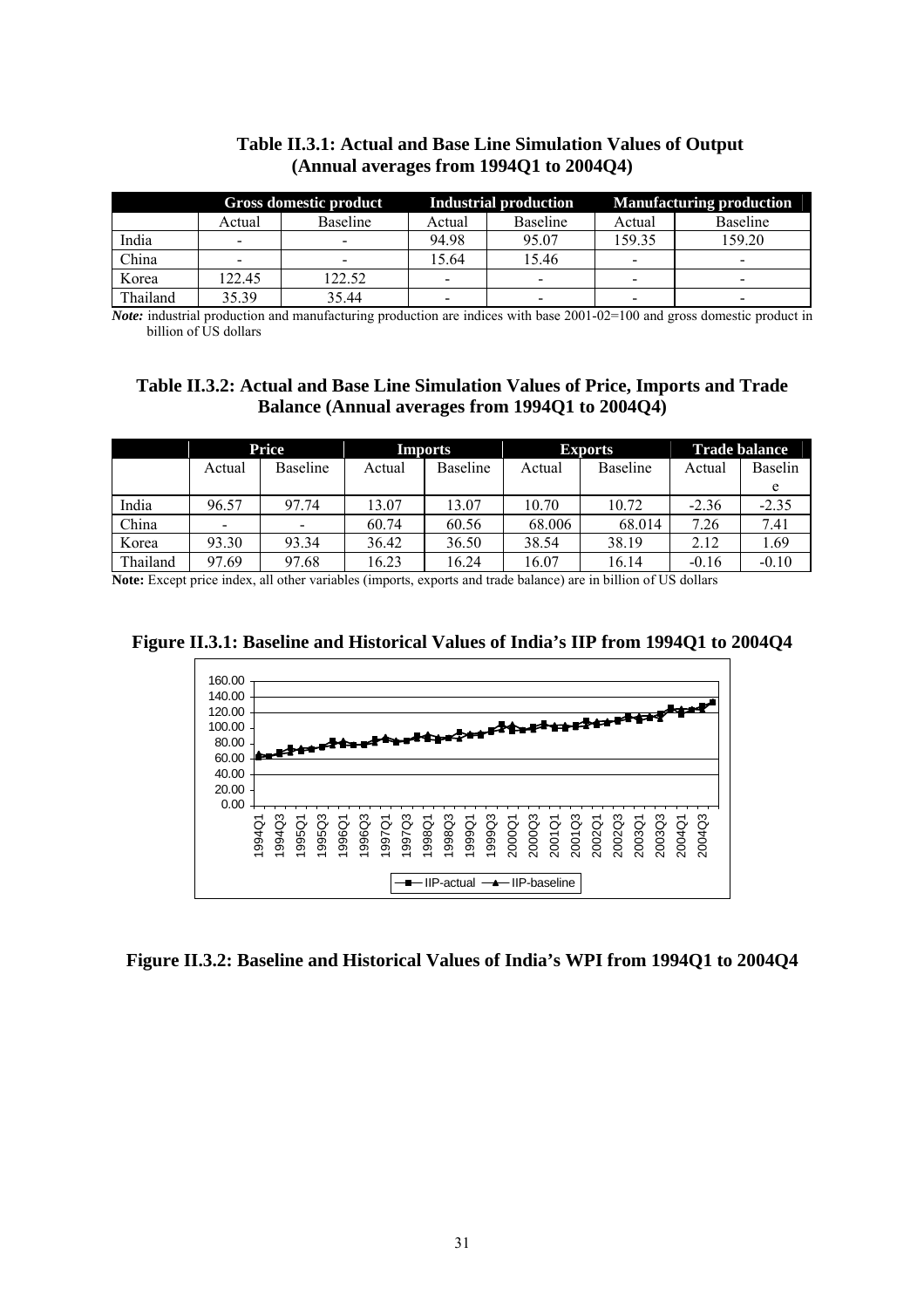

**Figure II.3.3: Baseline and Historical Values of China's IIP from 1994Q1 to 2004Q4** 



**Figure II.3.4: Baseline and Historical Values of Korea's GDP (in billions of US dollars) from 1994Q1 to 2004Q4** 

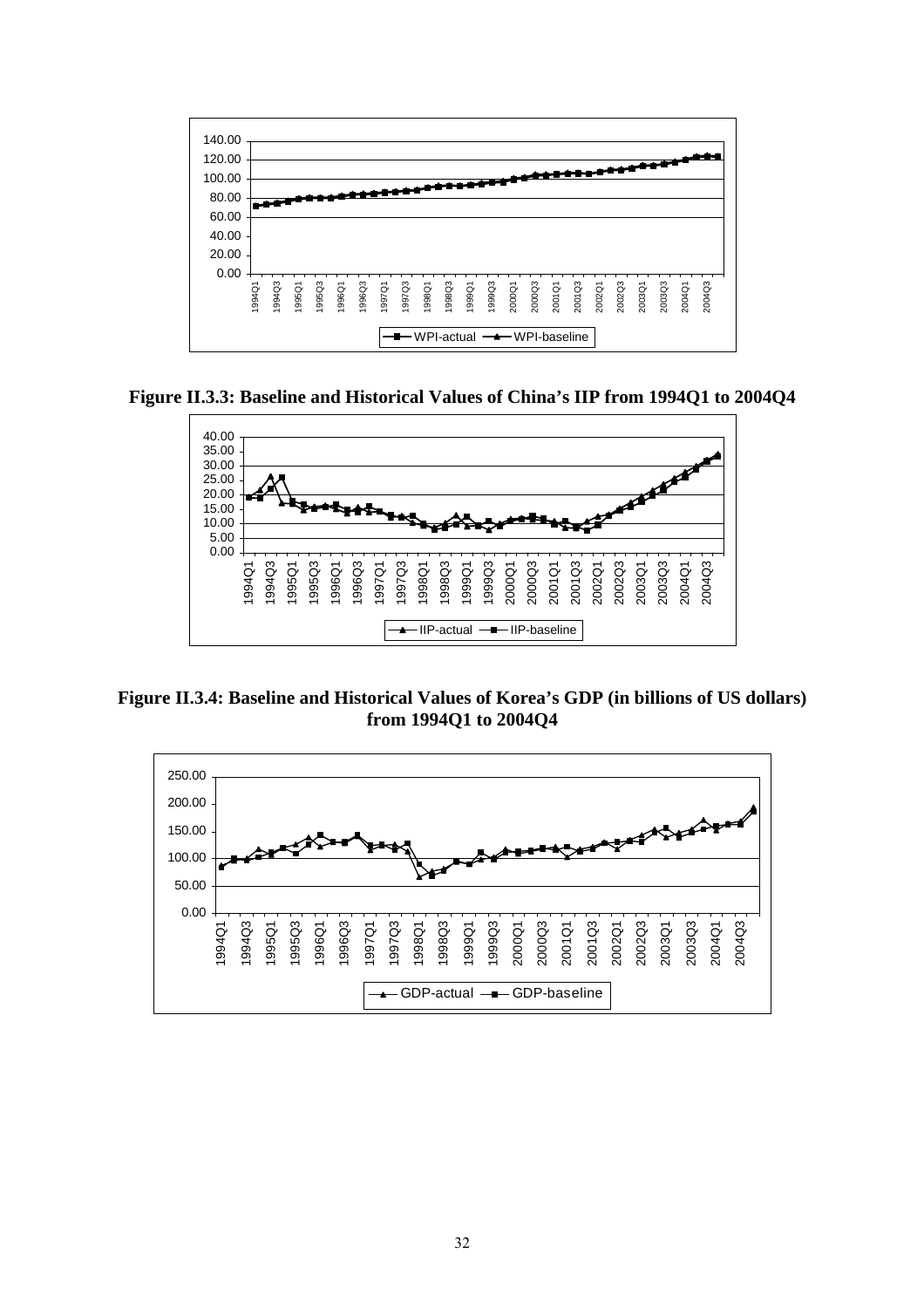### **Figure II.3.5: Baseline and Historical Values of Thailand's GDP (billions of US dollars) from 1994Q1 to 2004Q4**



### **II.3.2. Impact of the Oil Price Shock-India (within Sample Analysis)**

 We use the validated model to capture the impact of crude prices on the specified macro variables -- first in India and then in the other sample economies.

 In India's case, the short-term effect of a \$10/ bbl decrease in Brent crude in 1999 (over 1998) is to raise industrial and manufacturing production in 1999 by 1.08 per cent and 0.64 per cent respectively. But decrease in the price of crude generate a much higher positive impact on the long-run values of industrial and manufacturing output. Therefore, it can be inferred that the \$10/ bbl rise in the price of international crude lowers growth rates of industrial and manufacturing production. Similarly, the impact of the higher price of imported crude would be felt more in the long-run than in the immediate after math of the price rise.

 The impact on domestic inflation of the drop in the price of international crude-yields follow similar reasoning as above. They decline marginally by 0.32 per cent in 1999 despite the drop in the international price of crude by \$10 per bbl in the short term, but they decline further over a longer period (Q1:1999-Q4:2004).

 The increase (decrease) in crude prices also impact India's external sector adversely (favourably). The value of imports rises by 0.959 per cent in the same year (short-run impact), and then by an average of 1.706 per cent over the Q1:1999 to Q4:2001 interval. Exports, on the other hand, declined in value by 0.379 per cent in the short-run and 0.525 per cent over the longer term. India's trade balance also worsened owing to this rise in imports and decline in exports. Our simulations show a 1.338 per cent deterioration in the trade balance in the short- run and 2.231 per cent in the long-run.

## **Table II.3.3: Within Sample Simulation for Major Macro Variables of India & China\*: Impact of an Increase in the Price of Oil**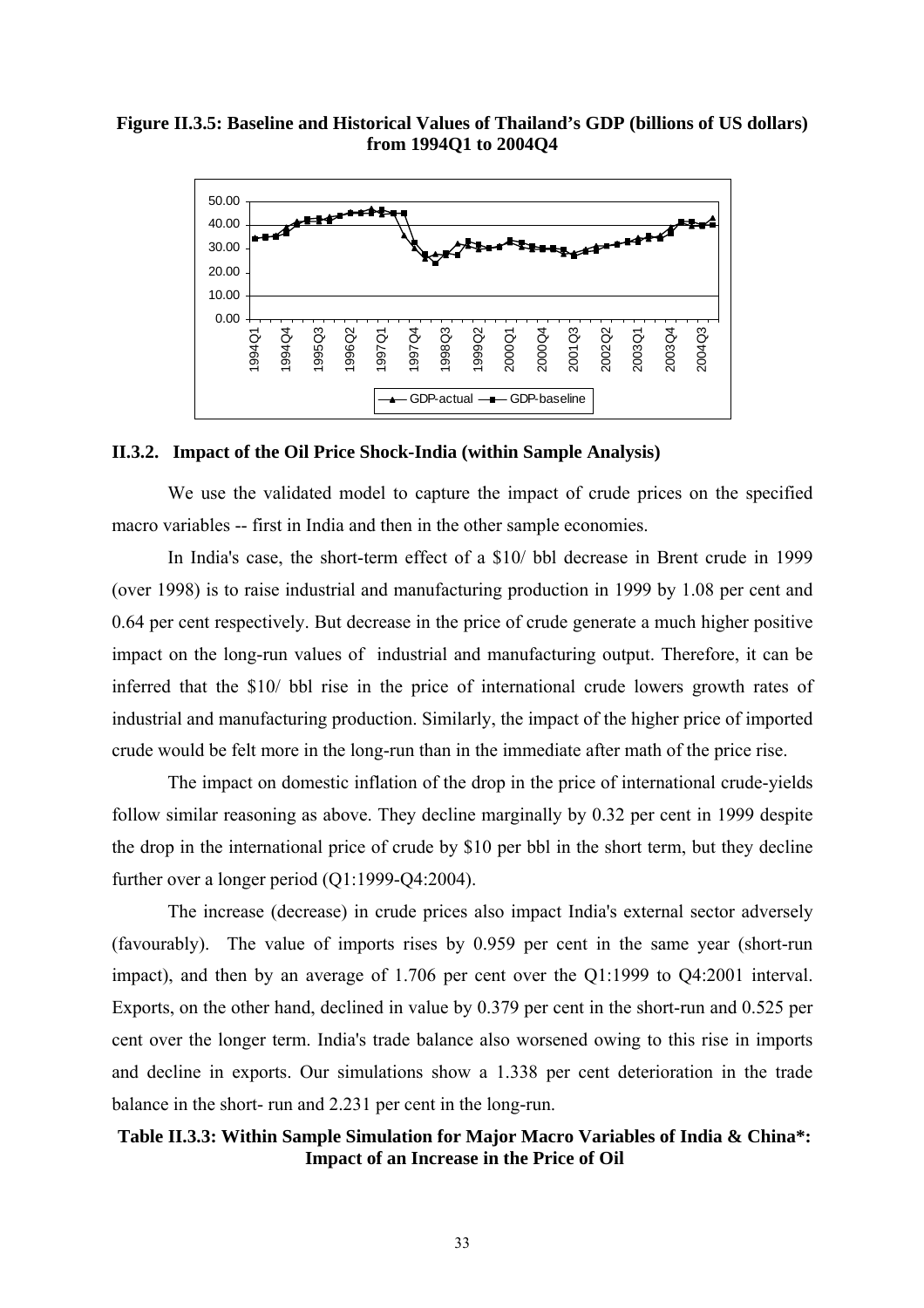| <b>Variables</b>                      |            | India    | China            |                          |  |
|---------------------------------------|------------|----------|------------------|--------------------------|--|
| (Percentage change)                   | Short run# | Long run | <b>Short</b> run | Long run                 |  |
| Industrial production                 | 1.080      | 1.780    | 0.451            | 0.652                    |  |
| Manufacturing production              | 0.638      | 0.989    |                  | $\overline{\phantom{0}}$ |  |
| Overall Price Level                   | 0.318      | $-0.109$ |                  | $\overline{\phantom{a}}$ |  |
| Imports (\$ value)                    | $-0.959$   | $-1.706$ | $-1.518$         | $-0.528$                 |  |
| Exports (\$ value)                    | 0.379      | 0.525    | 0.455            | 0.147                    |  |
| Trade Balance <sup>+</sup> (\$ value) | 1.338      | 2.231    | 1.973            | 0.675                    |  |

*Note:* Units of variables are defined in Table 4

A positive value implies simulated value is higher than the baseline value and *vice-versa* for a negative value.

\* In case of within sample simulation, Brent oil price in 1999 has been reduced by \$10, maintained at 1998 level. Percentage of variables has been derived from between simulated value and base line value

‡ Short run and long run are defined as one year (1999Q1 to 1999Q4) and three years (1999Q1 to 2001Q4) respectively

┴Trade balance has been calculated as the difference between simulated exports and imports values

**Out-of-sample analysis:** Next we project the likely outcomes of a \$10/ bbl rise in the international price of crude in 2005. And there too we find domestic output and prices responding to the price rise with a lag. Table II.3.4 depicts the lagged nature of the impact of the increase in the price of crude on output and price levels. So, whereas projected manufacturing output falls by 0.147 per cent in the short run, there is a 0.621 per cent decline in the long run. Likewise, manufacturing output also falls by only 0.007 per cent in 2005 (the shock year) but plummets by 0.838 per cent in the long run.

 The balance of trade suffers too: the 2005 price hike in crude leads to higher imports in the short-run (0.641 per cent), and even more in the long-run (1.24 per cent). The value of exports too declines by 0.580 per cent in the short-run. The result is a decline in the trade balance -- by 1.22 per cent in the short-run, and 0.60 per cent in the long-run.

 The only (relatively) dampened reaction is that of the domestic price level; official controls on the price of oil restrict its rise to no more than 0.059 per cent in the long-run.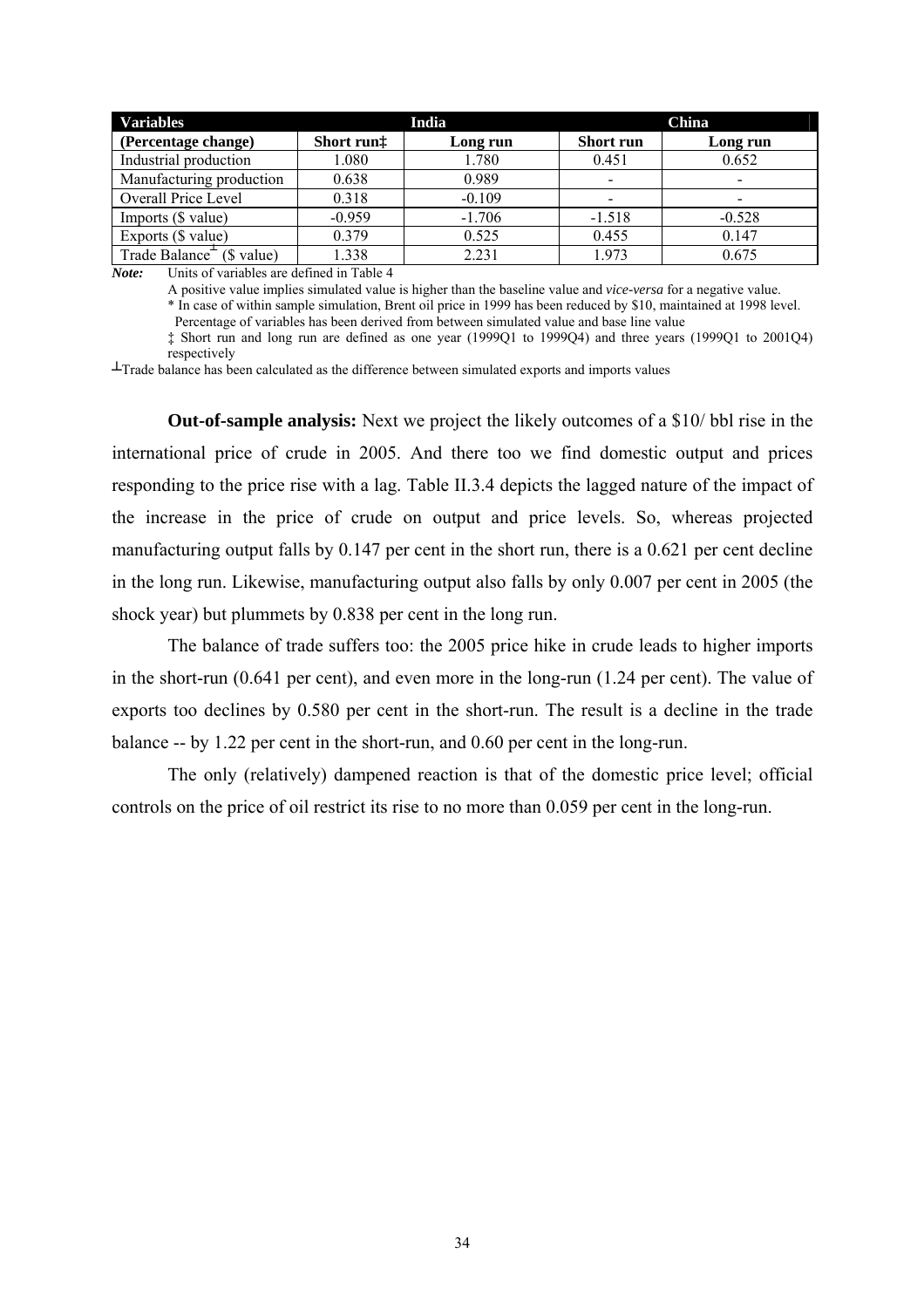| <b>Variables</b>         |            | India    | China     |          |  |
|--------------------------|------------|----------|-----------|----------|--|
| (Percentage change)      | Short run‡ | Long run | Short run | Long run |  |
| Industrial production    | $-0.147$   | $-0.621$ | $-0.045$  | $-0.217$ |  |
| Manufacturing production | $-0.007$   | $-0.838$ |           |          |  |
| Price                    | $-0.246$   | 0.059    |           |          |  |
| Imports                  | 0.641      | 1.242    | 0.372     | 0.295    |  |
| <b>Exports</b>           | $-0.580$   | 0.640    | $-0.939$  | $-0.136$ |  |
| Trade Balance            | $-1.221$   | $-0.602$ | $-1.311$  | $-0.431$ |  |

### <span id="page-42-0"></span>**Table II. 3.4: Out of Sample Simulation for Major Macro Variables of India and China\* : Impact of an Increase in the Price of Oil**

*Note:* Units of variables are defined in Table 4

l

A positive value implies simulated value is higher than the baseline value and *vice-versa* for a negative value.

\* Out of sample simulation has been carried out with increasing Brent oil price by \$10 in 2005

Percentage of variables has been derived from between simulated value and base line value

‡ Short run and long run are defined as one year (2005Q1 to 2005Q4) and three years (2005Q1 to 2007Q4) respectively

 $\perp$ Trade balance has been calculated as the difference between simulated exports and imports values

 We see from the foregoing that India's trade balance and imports are both immediately impacted by a rise in the price of international crude, while output and prices respond with a lag. But the stickiness of the price index owes mainly to price controls; it is accordingly crucial to have an understanding the fallout of the lag in price adjustment under India's oil pricing regime.

Price adjustments occur with a lag, thanks to official subsidies on petroleum -- first introduced in Budget 2003-04. But the subventions have aggravated the government's fiscal imbalance too; and that is what pressurizes domestic price and output levels. The burden of this on the exchequer will be unsustainable in the long-run.

### **II. 3.3. Impact of the Oil Shock - Other Countries (within Sample Analysis)**

 Within-sample simulation results for the other economies (China, Korea, Malaysia and Thailand) show that they too are hit harder over the long-run than the short (Tables II.3.3 to II.3.6). Estimates suggest that the \$10 bbl rise in the price of international crude leads China to lose 0.45 per cent in industrial output over the short-run, and 0.65 per cent in the long-run<sup>[1](#page-42-0)2</sup>. Others to witness decline output in the short-run are Korea (by 1.45 per cent) and Thailand (by 1.05 per cent). Their long-run declines are larger -- Korea (by 1.76 per cent) and Thailand (by 1.46 per cent).

The 1999 oil shock hikes the value of imports too. China's imports rise by 1.52 per cent that very year, and by 0.53 per cent over the longer run. Others who import more in the

<sup>&</sup>lt;sup>12</sup> The simulations here were carried out using decrease in the international price of crude. However, in the discussion we use the findings to describe the impact of a rise in price.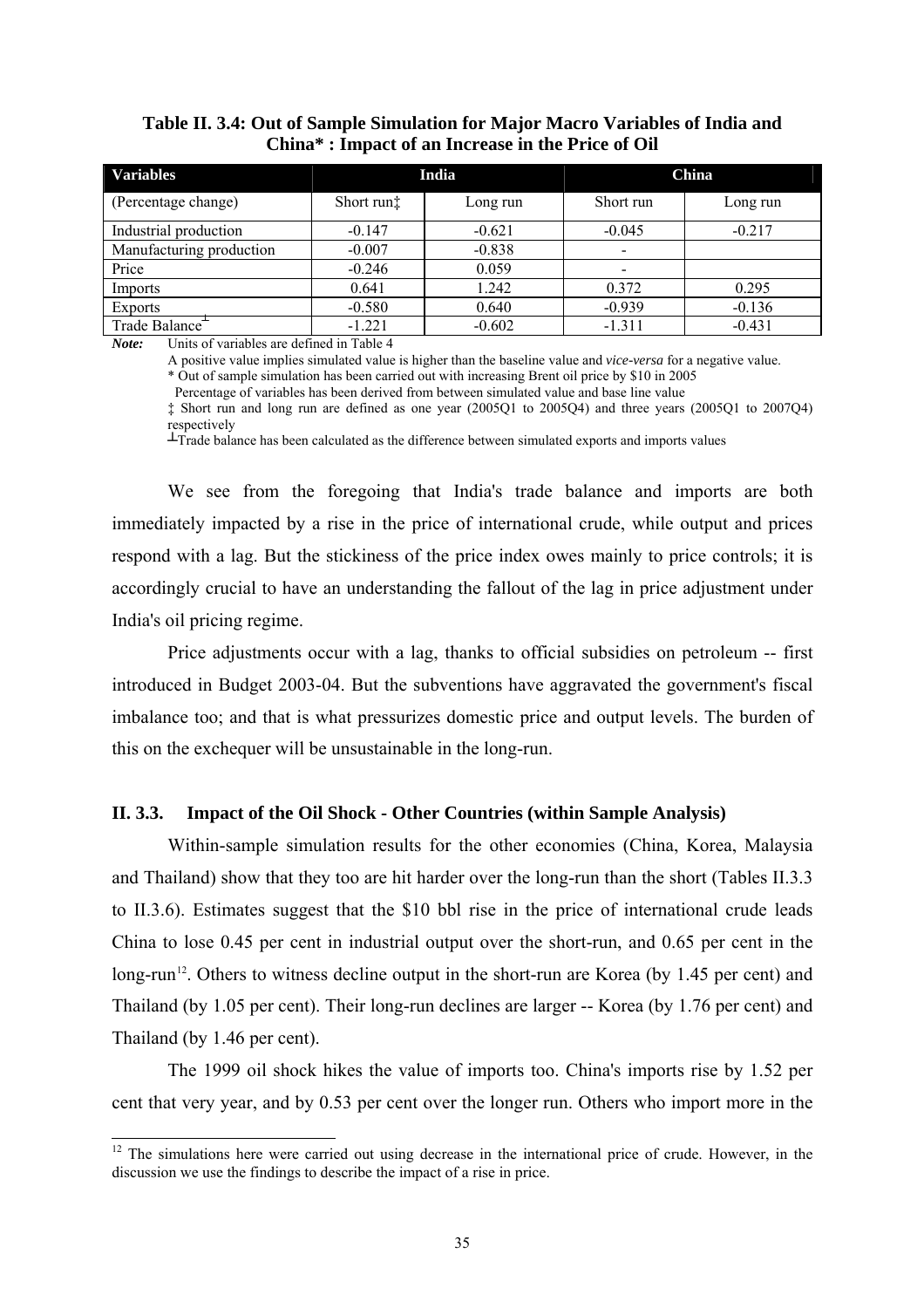short run are Korea (1.484 per cent) and Thailand (0.92 per cent). Simply put, each one of these economies has to combat a modicum of pressure of rising import bill.

| <b>Variables</b>                                  |                             | Korea    | <b>Thailand</b> |          |  |
|---------------------------------------------------|-----------------------------|----------|-----------------|----------|--|
| (Percentage change)                               | <i>Short run</i> $\ddagger$ | Long run | Short run       | Long run |  |
| Gross domestic product                            | 1.448                       | 1.755    | 1.052           | 1.457    |  |
| Price                                             | 0.403                       | $-0.021$ | 0.616           | $-0.104$ |  |
| Imports                                           | $-1.484$                    | $-1.127$ | $-0.919$        | $-0.770$ |  |
| <b>Exports</b>                                    | 0.591                       | 0.297    | 0.389           | 0.627    |  |
| Trade Balance <sup>-</sup><br>.<br>$\blacksquare$ | 2.075<br>$\cdots$           | 1.427    | 1.308           | 1.397    |  |

 **Table II.3.5: Within Sample Simulation for Major Macro Variables of Korea and Thailand\* : Impact of an Increase in the Price of Oil** 

**Note:** Units of variables are defined in Table 4

A positive value implies simulated value is higher than the baseline value and *vice-versa* for a negative value. \* In case of within sample simulation, Brent oil price in 1999 has been reduced by \$10, maintained at 1998 level. Percentage of variables has been derived from between simulated value and base line value

‡ Short run and long run are defined as one year (1999Q1 to 1999Q4) and three years (1999Q1 to 2001Q4) respectively

┴Trade balance has been calculated as the difference between simulated exports and imports values

## **Table II.3.6: Out of Sample Simulation for Major Macro Variables of Korea and Thailand\*: Impact of an Increase in the Price of Oil**

| <b>Variables</b>            |                   | Korea    | <b>Thailand</b>  |          |  |
|-----------------------------|-------------------|----------|------------------|----------|--|
| (Percentage change)         | <i>Short run#</i> | Long run | <b>Short run</b> | Long run |  |
| Gross domestic product      | $-0.822$          | $-0.763$ | $-0.008$         | $-0.250$ |  |
| Price                       | $-0.053$          | 0.032    | $-0.111$         | 0.038    |  |
| Imports                     | 1.014             | 0.706    | 0.926            | 1.228    |  |
| <b>Exports</b>              | $-0.811$          | $-0.245$ | $-0.150$         | 0.177    |  |
| Trade Balance <sup>-1</sup> | $-1.825$          | $-0.951$ | $-1.076$         | $-1.051$ |  |

**Note:** Units of variables are defined in Table 4

A positive value implies simulated value is higher than the baseline value and *vice-versa* for a negative value.

\* Out of sample simulation has been carried out with increasing Brent oil price by \$10 in 2005

Percentage of variables has been derived from between simulated value and base line value

‡ Short run and long run are defined as one year (2005Q1 to 2005Q4) and three years (2005Q1 to 2007Q4) respectively

 $\perp$ Trade balance has been calculated as the difference between simulated exports and imports values

Exports of these countries, however, show a sustained rise. China's exports increase by 0.46 per cent in the short-run and by 0.15 per cent over the long-run. Korea and Thailand export more as well -- by 0.59 per cent and 0.39 per cent respectively. A decline in the price of crude by \$10/ bbl leads to an improvement in the trade balances of these economies. Netting out imports and exports in our simulation, we find China's trade balance improves by 1.97 per cent and 0.68 per cent in the short-, and long-term respectively. Korea's improves by 2.08 per cent and 1.43 per cent -- and Thailand's improve by 1.31 per cent and 1.40 per cent in the respective periods.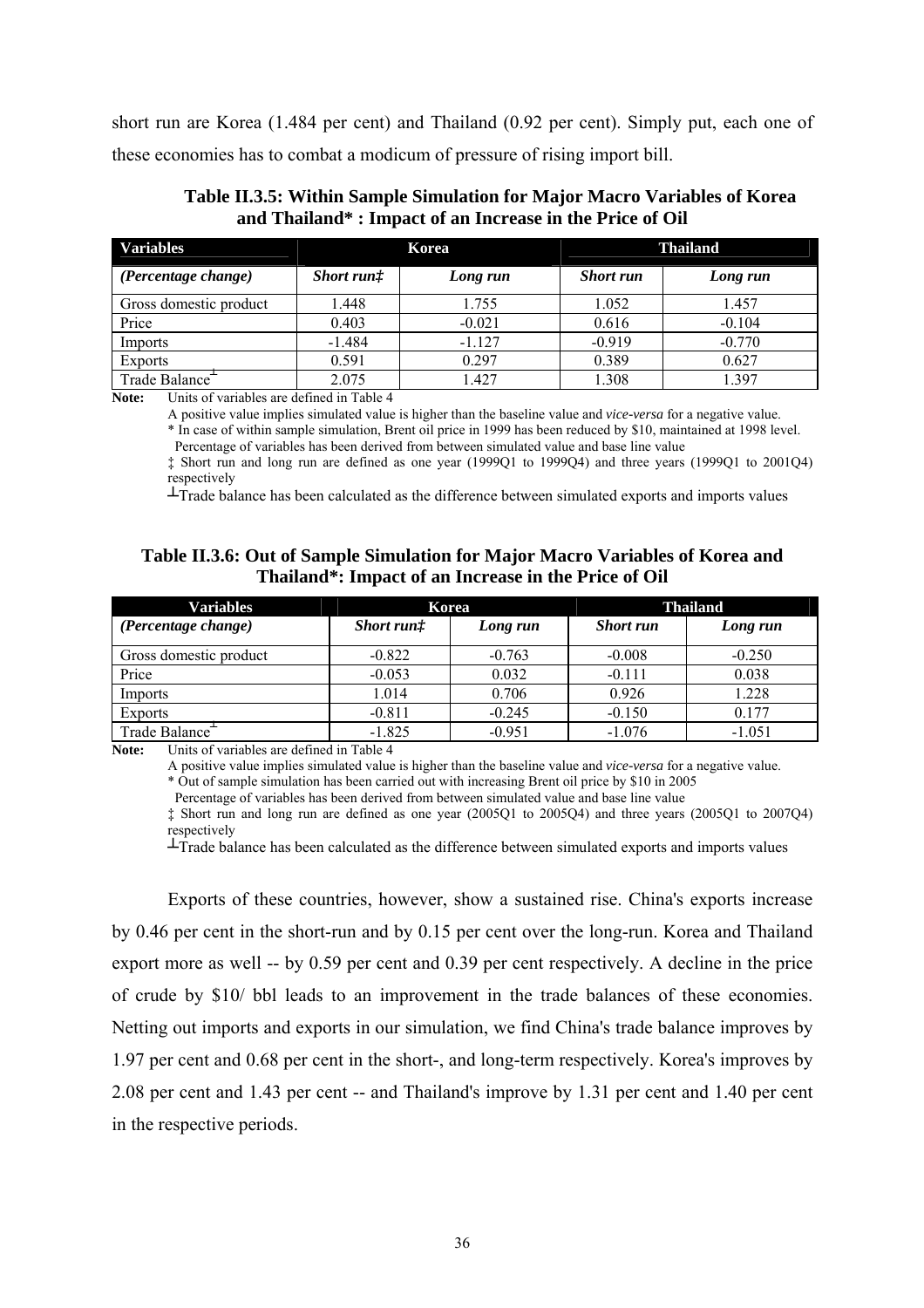### **Out-of-sample analysis**

The out of sample simulations reported in Tables II.3.4 and Table II.3.6 reflect the same trends as the within-sample findings (as represented in Table II.3.3. and Table II.3.5.). China's industrial production would fall by 0.05 per cent in the short run, but by 0.22 per cent in the long run (Q1:1999 to Q4:2001). Its value of imports tends to increase by 0.37 per cent in the shock year and by 0.295 per cent in long run. But the oil price hike reduces the value of China's exports by 1.31 per cent in the short run -- resulting in a like 1.31 per cent decline in its trade balance from Q1:2005 to Q4:2005, and by 0.43 per cent in the long run. For Korea and Thailand, our results show their GDP declining by 0.822 per cent (0.763 per cent) and 0.008 per cent (0.250 per cent) in the short-run (long-run) respectively. A simulated hike by \$10/ bbl in the price of international crude in 2005 would drive up long run domestic price levels in Korea and Thailand by 0.03 per cent and 0.04 per cent respectively. The results also show that the value of imports tends to increase by 1.01 per cent in the short-run, and 0.71 per cent in the long run. Similarly, the value of Thai imports tends to increase by 0.93 per cent in the short run and 1.23 per cent in the long run. The value of these countries' export would, however, decline over the short term -- by 0.81 per cent for Korea and 0.15 per cent for Thailand. Their trade balance declines, both in the short-, as well as the long-run. Table II.3.6 shows Korea's and Thailand's trade balance tends to decline by 1.83 per cent and 1.08 per cent respectively in short-run.

These findings suggest that the trade balance of all these economies declines following an increase in the international price of crude; it also builds pressure on their balance of payments (BoP). That in turn impacts the prospects of long run sustained growth in these countries.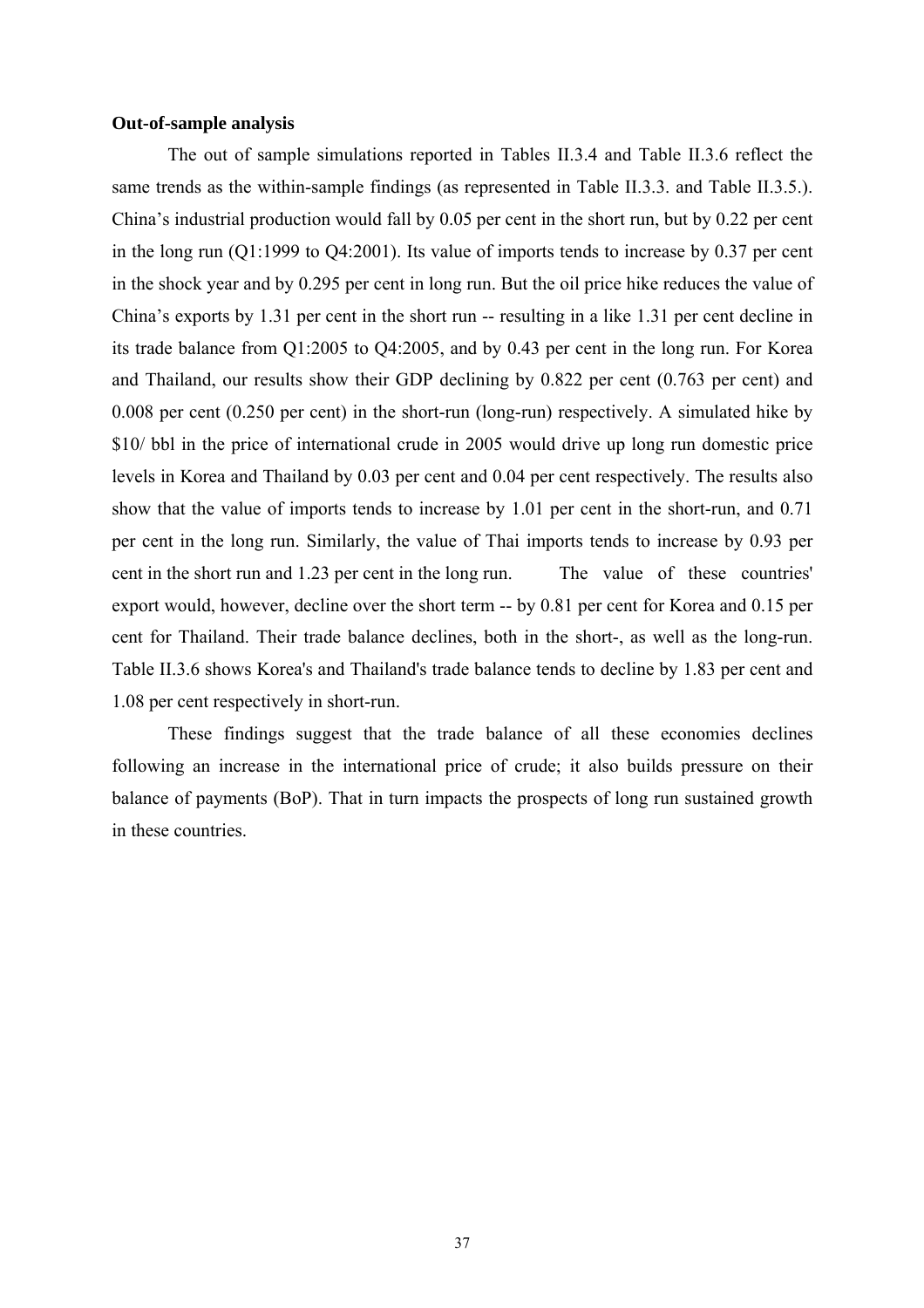### **II.4 A Summary**

We analysed the macroeconomic impact of high oil prices for five developing economies including India. The period covered is the most recent one spanning the years 1993 till 2004-- one characterized by high oil prices. The analysis has used quarterly data for India, China, Korea and Thailand. We were constrained to use annual data for Brazil.

VAR was applied to assess the inter-linkages across variables used for all countries, and to estimate the impact, on different macro variables, of a surge in the international price of oil. Only in the case of Brazil did data limitations compelled us to use OLS instead of VAR.

 A major finding of the review of the actual performance of the economies in the recent years shows that China's is the only economy in which the increase in the price of international crude failed to occasion a decline -- either in output or in economic activity. Inflation-wise, though, the oil price rise leads to higher domestic prices in all five countries.

 The external sector of all five economies were strongly impacted by the rise in the price of oil experiencing higher values of imports and an erosion in balance of trade.

 Meanwhile, the simulation exercise suggests that the \$10/ bbl rise in the price of international crude in 1999 leads to a fall in India's industrial and manufacturing output. The extent of the fall is larger over the long-run, while the rise in the price level only picks up in the long-run. Finally, India's trade balance takes an adverse turn; the value of exports decline while that of imports rise over the entire interval (ie, from the short- to the long-run).

 As for the remaining economies, 'within sample' simulations using 1999 data suggest that the post-oil price reduction period would be better for Korea than either for China or Thailand. That could be because of the higher extent of Korea's dependence on imported oil. In case of China, industrial output fell over both the short- and the long-run due to rise in oil price. Thailand fared somewhat better; its GDP falling by 1.05 per cent in the short-run, and by 1.48 per cent in the long-run.

 'Out of sample' simulations reveal a lagged impact of the rise in the price of international crude on domestic output and price level -- in India and also in the other selected oil importing countries. An increase of the price by US\$10/ in 2005 would induce a decline in industrial production in the short run and in the long run. But the long-term decline would be significantly higher than that the short-run.

 We also find that China's industrial production would decline at a higher rate in the long run, while (within the shock year itself) more costly crude ratchets up its import bill and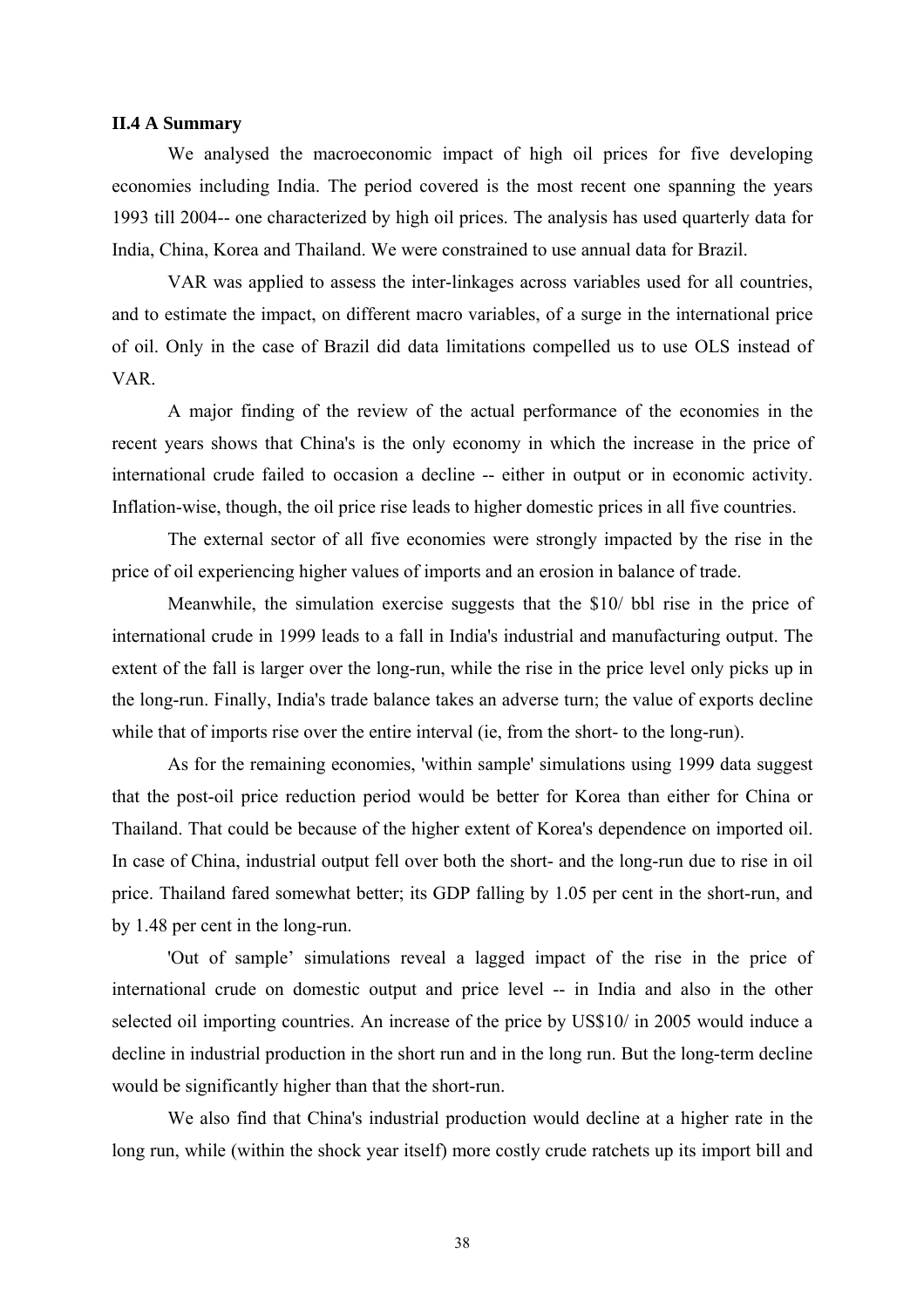erodes its trade surplus. Output in Korea and Thailand also charts a decline; but whereas Korea's falls by roughly equal amounts in the short-, and the long-run, Thailand's falls by a higher percentage in the long-run. As for trade, a US\$10 bbl increase in the price of crude increases the value of Korea's imports by 1.014 per cent, and Thailand's by 0.926 per cent, in the short-run. The price increase also reduces the value of Korean and Thai exports value by 0.811 per cent and 0.150 per cent. As a result, their trade balance would decline if oil prices continue growing by US\$10 in 2005.

 Overall, therefore, we find that an increase in the international price of crude would hit these developing countries more because of their high dependency on imported oil. Also, India's policy of oil price management appears to differ somewhat from that of the other three. There may be controls on the pricing of domestic oil, but our findings suggest that once the domestic price level begins moving upward over the longer term, the economy does suffer.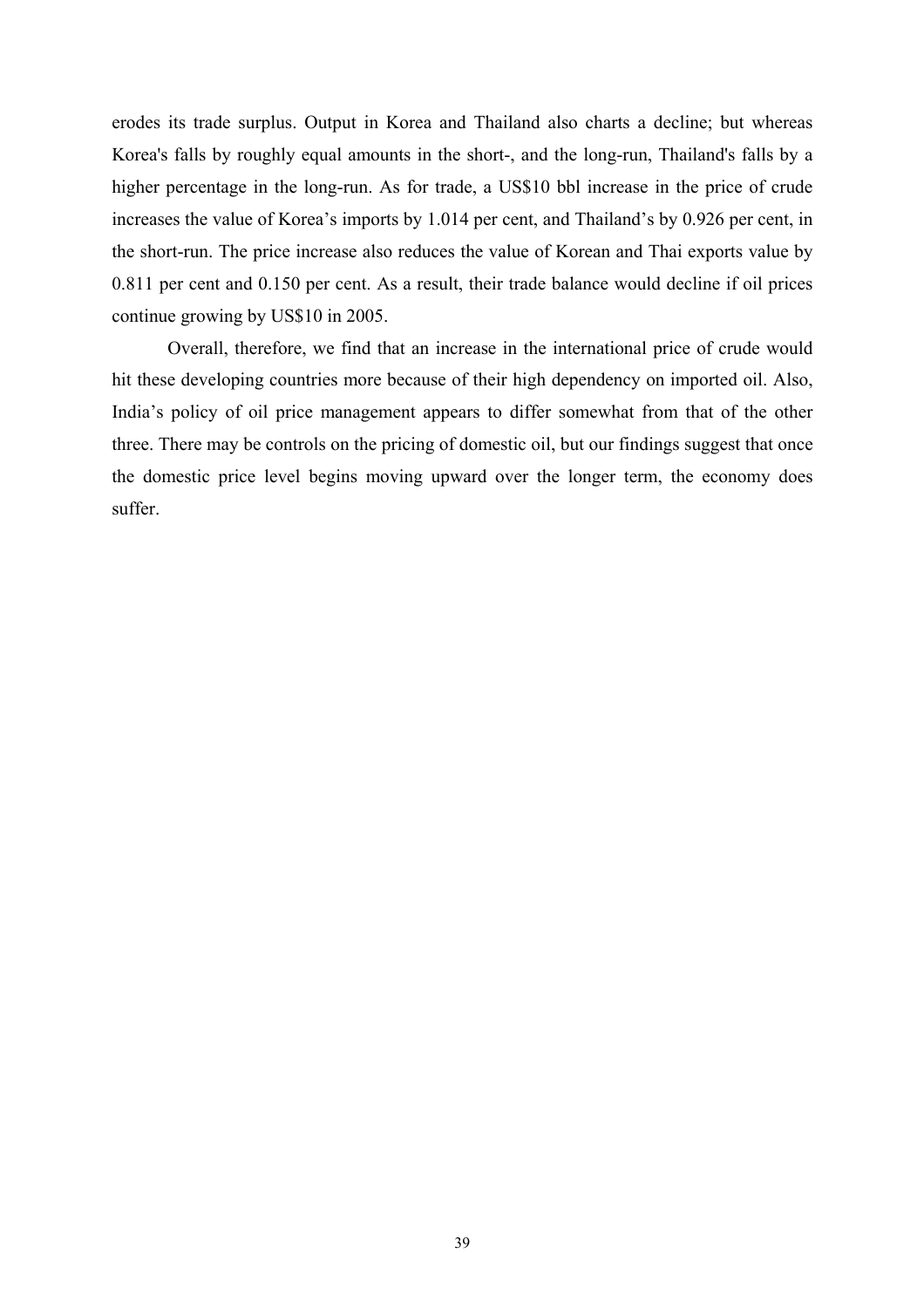### **III. A Structural Analysis of the Impact of High Oil Prices on the Economy**

 Changes in the price of crude impact the aggregate economy via inter-linked, acrossthe-board use of petro products. These inter-sectoral linkages can be modeled as a macroeconomic construct. We combine Input-Output (I-O) price analysis with a computable general equilibrium (CGE) model to analyse the macroeconomic impact of increases in the international price of oil on major economic variables in India.

 Such an analysis helps also in explaining the possible inflationary effects of various policy changes. CGE models have the added advantage that they are economy-wide, multiagent, multi-commodity constructs; they can thus capture the response to energy price shocks while fulfilling the conditions of (a) optimality in agent behaviour, (b) technological feasibility and (c) resource constraints. Finally, policies very often must address the immediate (short-run) fallout of sudden energy price hikes; that is why the focus of our augmented CGE model is on short-run developments.

The model adopted for analysis here accounts for output, and price implications via I-O linkages, components of aggregate demand and the fiscal response to high prices of oil in the context of the Indian economy. It uses the framework of NCAER's short-term macro model of the Indian economy -- augmented to reflect the main features of the petroleum sector's linkages with the economy. But whereas the current NCAER model has 12 production sectors, the present model is based on a more disaggregated, classification of production sectors for the analysis of I-O linkages.The base data set for a CGE model is a Social Accounting Matrix (SAM). A SAM provides a detailed, and disaggregated, quantitative description of the inter-linkages of an economic system's components. The interdependence amongst the different sectors of a given economic structural system is described by a set of accounting flows. And the SAM can be viewed as an augmentation of I-O table describing the flow of goods and services between different economic sectors over a given period of time, generally a year.

# **III.1 Assessing the Use of Petroleum Products in the Economy: Application of the I-O Technique**

 We first present here a detailed description of the production side of India's economy, using I-O analysis. The 115-sector I-O matrix the CSO published for 1998-99 is re-structured to 27 sectors (Appendix III.1) with data from the CSO, National Accounts Statistics, and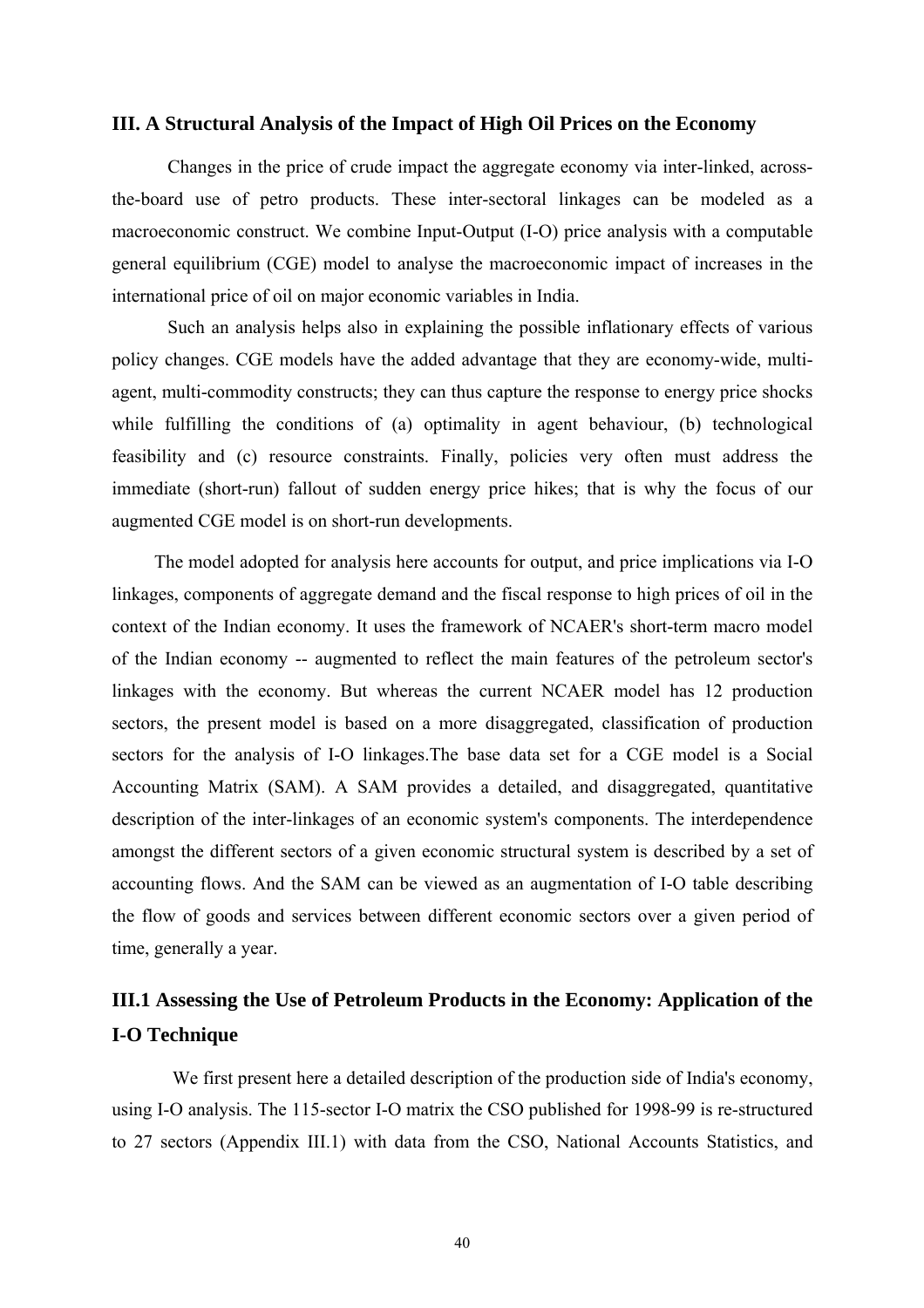Indian Natural Gas & Petroleum Statistics. That is in line with our endeavour to re-construct the production side of the economy on the basis of the 12 sectors in the NCAER model noted below.

- 1. Agriculture Food Crops
- 2. Agriculture Other Crops
- 3. Livestock, Forestry & Other Allied Activities
- 4. Fertilizers
- 5. Petroleum, Oil and Lubricants (POL)
- 6. Other Intermediate Goods
- 7. Durable Consumer Goods
- 8. Non-Durable Consumer Goods
- 9. Capital Goods
- 10. Construction
- 11. Infrastructure
- 12. Services

Industry, uses inputs from two sources  $-$  (a) Domestically produced commodities  $\&$ services from various production sectors (intermediate inputs), and (b) Other inputs like imports, labour and capital.

 Industrial outputs, in turn, have two broad uses, or destinations, which can be distinguished under the account heads of 'endogenous' and 'exogenous' in a SAM/I-O methodology. Some outputs are inputs for the production of these industries (intermediate, or endogenous, accounts). Others feed final demands (consumption, investment, government spending, trade, or exogenous ones.).

 We build a 27-Sector I-O table for 1998-99, for which we use the 115 sector I-O Table for 1998-99 published by the CSO for the year 1998-99 to start with. We simultaneously map the sectors to the 12 sectors NCAER uses for CGE analysis. And, as CSO's I-O Table lacks detailed information on the petroleum sectors we take the required data from Indian Petroleum & Natural Gas Statistics. Then, with endogenous and exogenous accounts both specified through the I-O transactions matrix, the latter can be transformed into another (corresponding) matrix of average spending propensities. The proportions that can be obtained from exogenous accounts also show leakages or injections -- ie, some proportion of each endogenous account leaks out as expenditure, or enters into the external accounts without any feedback. Also, external accounts can be changed by exogenous shocks. Finally,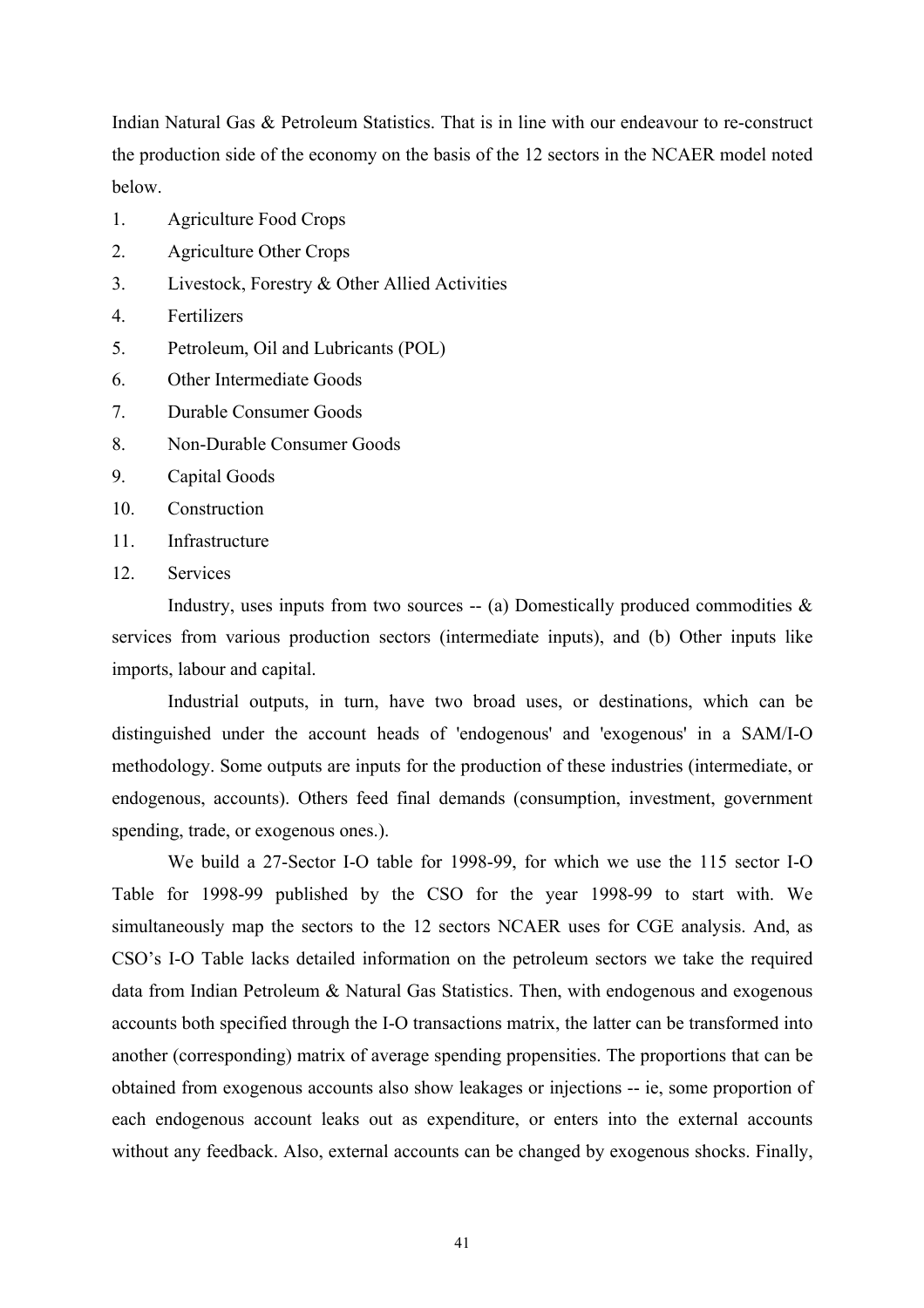the entire, transformed, coefficient matrix is expressed as ratios where each column adds up to one.

 The quantitative foundations of our study can be found in the various issues of Indian Petroleum & Natural Gas Statistics. It provides output data for 1998-99 -- a tabulation we disaggregate with the help of the 1998-99 I-O table to separate the total value of petroleum output into the output of individual petro-products. 'Petroleum Statistics' also reveals consumption patterns for every class of hydrocarbon product. Accordingly, we also inspected the I-O table to get a clearer understanding of imports of petroleum products. We calculate private final consumption expenditure on POL products based on the consumption of LPG, kerosene, and other petro-derivatives which enter domestic use.

### **III.1.1 Input-Output Table for the Year 2003-04**

 The latest data available in NAS are for the year 2003-04 and therefore the I-O table comprising 27 sectors is updated for this year (see Appendix III.2.). We start with the latest I-O Table of 115 sectors published by CSO for the year 1998-99. These 115 sectors are aggregated to the 27 sectors. In order to prepare the SAM for 2003-04, price updating is carried out for intermediate flow of 1998-99 Input-Output table using relative prices for each sector. Relative prices indicate how the prices of each sector have changed from one year to another. As a proxy to sectoral level prices, the wholesale price indices of the sectors are taken

for the years 1998-99 and 2003-04. These indices are available for agricultural and manufacturing sectors only. For services sector, we have used the GDP deflators as a proxy for prices. I-O coefficients are computed for 27 by 27 intermediate flow matrix dividing each column value by respective value of output given as a column total. Price adjusted coefficients are then computed using these I-O coefficients and relative price ratios.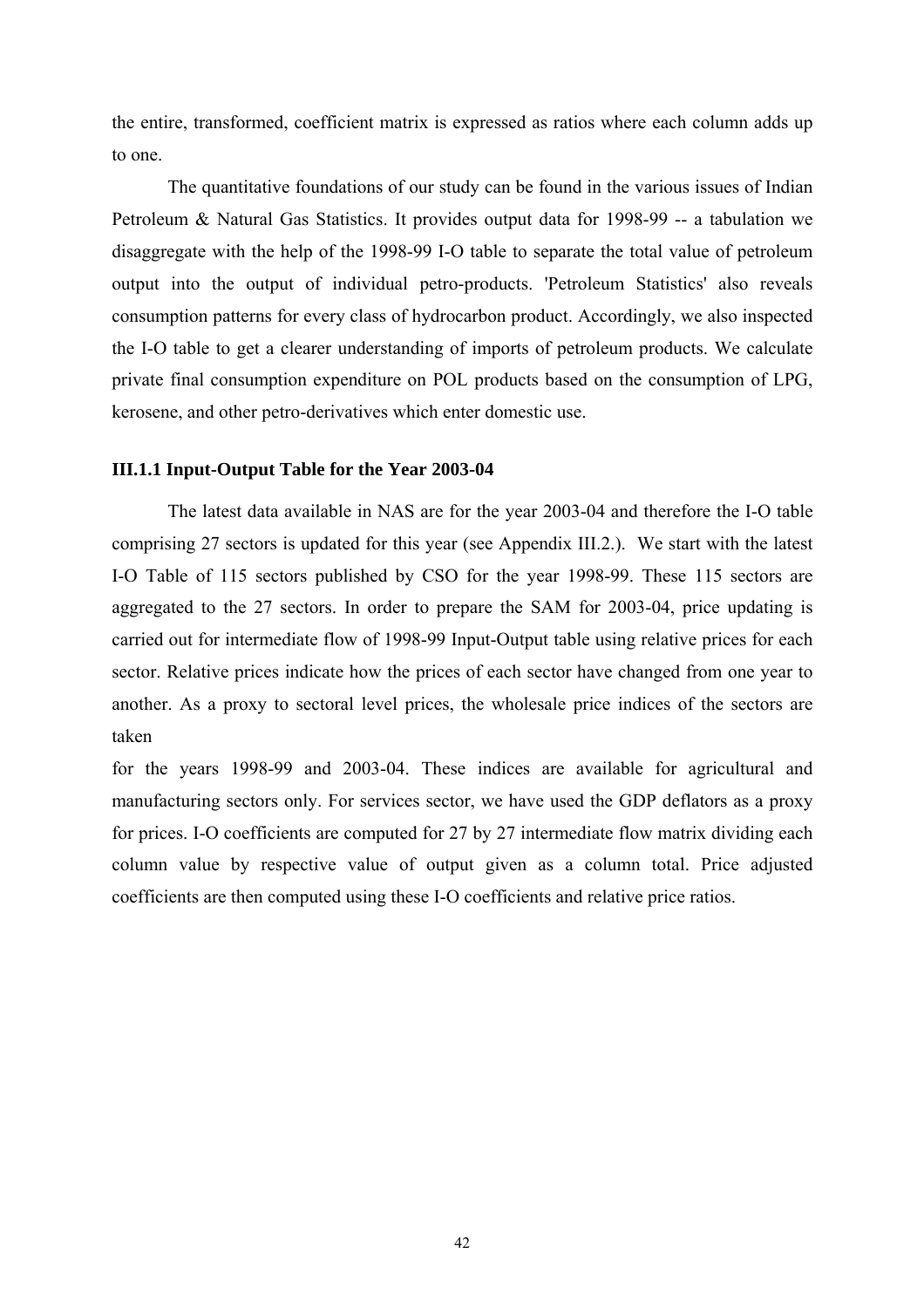| S.No.           | <b>Sectors</b>              | Value of           | Source – value of output            | Value             | <b>Source: Value</b> |
|-----------------|-----------------------------|--------------------|-------------------------------------|-------------------|----------------------|
|                 |                             | <b>Output (Rs.</b> |                                     | <b>Added (Rs.</b> | <b>Added</b>         |
|                 |                             | Crore)             |                                     | Crore)            |                      |
| 1               | Food Agriculture            | 168467             | <b>NAS</b>                          | 152599            | <b>NAS</b>           |
| $\overline{2}$  | Other Crop                  | 302129             | <b>NAS</b>                          | 273671            | $N\overline{AS}$     |
| $\overline{3}$  | Non-Crop Agri               | 164509             | <b>NAS</b>                          | 149014            | <b>NAS</b>           |
|                 | (Livestock)                 |                    |                                     |                   |                      |
| $\overline{4}$  | Fertlizers                  | 28184              | $\ast$                              | 7410              | $\ast$               |
| 5               | POL-Crude                   | 30824              | Report,<br>Min<br>of<br>Annual      | 4518              | $\ast$               |
|                 |                             |                    | Petroleum. Here production is       |                   |                      |
|                 |                             |                    | given in volume terms which is      |                   |                      |
|                 |                             |                    | converted to value terms using      |                   |                      |
|                 |                             |                    | oil price deflator.                 |                   |                      |
| 6               | LPG                         | 377                | $\ast$                              | 25                | $\ast$               |
| $\sqrt{ }$      | Kerosene                    | 1170               | $\ast$                              | 76                | $\ast$               |
| $\,8\,$         | ATF                         | 502                | $\ast$                              | 33                | $\ast$               |
| $\overline{9}$  | Motor Gasolene              | 1221               | $\ast$                              | 80                | $\ast$               |
| 10              | HSD Oil                     | 5852               | $\ast$                              | 381               | $\ast$               |
| 11              | Other Petroleum Products    | 5017               | $\ast$                              | 327               | $\ast$               |
| 12              | Mining and Quarrying        | 79719              | $\ast$                              | 63357             | $\ast$               |
| $\overline{13}$ | Consumer Durables           | 218647             | $\ast$                              | 44827             | $\ast$               |
| 14              | <b>Consumer NonDurables</b> | 988127             | $\ast$                              | 161025            | $\ast$               |
| 15              | Iron and Steel              | 46998              | $\ast$                              | 9326              | $\ast$               |
| $\overline{16}$ | Intermediate                | 539495             | $\ast$                              | 127116            | $\ast$               |
| 17              | Non-Electrical Machinery    | 88777              | $\ast$                              | 21194             | $\ast$               |
| 18              | <b>Electrical Machinery</b> | 22445              | $\ast$                              | 4142              | $\ast$               |
| 19              | Other Capital Goods         | 76435              | $\ast$                              | 12441             | $\ast$               |
| 20              | Construction                | 384087             | <b>NAS</b>                          | 155834            | <b>NAS</b>           |
| $\overline{21}$ | Railways                    | 61695              | <b>NAS</b>                          | 22663             | <b>NAS</b>           |
| 22              | Road                        | 272427             | Using 1998-99 VA to Output          | 108931            | <b>NAS</b>           |
|                 |                             |                    | Ratio                               |                   |                      |
| 23              | Aviation                    | 15618              | Using 1998-99 VA to Output<br>Ratio | 6245              | <b>NAS</b>           |
| 24              | Shipping                    | 45383              | Using 1998-99 VA to Output          | 18147             | <b>NAS</b>           |
|                 |                             |                    | Ratio                               |                   |                      |
| 25              | Electricity                 | 229260             | Using 1998-99 VA to Output          | 43584             | <b>NAS</b>           |
|                 |                             |                    | Ratio                               |                   |                      |
| 26              | Gas and Water Supply        | 15515              | Using 1998-99 VA to Output          | 10529             | <b>NAS</b>           |
|                 |                             |                    | Ratio                               |                   |                      |
| 27              | Services                    | 1545894            | Using 1998-99 VA to Output          | 1122293           | <b>NAS</b>           |
|                 |                             |                    | Ratio                               |                   |                      |

\* - For Manufacturing sectors, NAS is used, both for VA and output. Value Added is available at 2-digit level for registered and unregistered sectors. Output is available only for registered sectors. For unregistered part, registered VA to output ratio is imposed. Since data are given at 2-digit level, information can not be obtained for all the 27 sectors directly, so the proportions obtained from 1998-99 Input-Output table is used wherever necessary.

Next, value of output and value added for each of the 27 sectors are taken from the NAS. Such information is not available for all the sectors, so wherever necessary the value added to output ratio from a previous year are used for estimation purpose. The following table provides details of the 27 sectors with respect to the sources of data on value of output and value added for each of these sectors:

Thus, value of output and value added by the 27 sectors for the year 2003-04 (see Table III.1.1) are obtained. Using the price adjusted coefficients matrix and the value of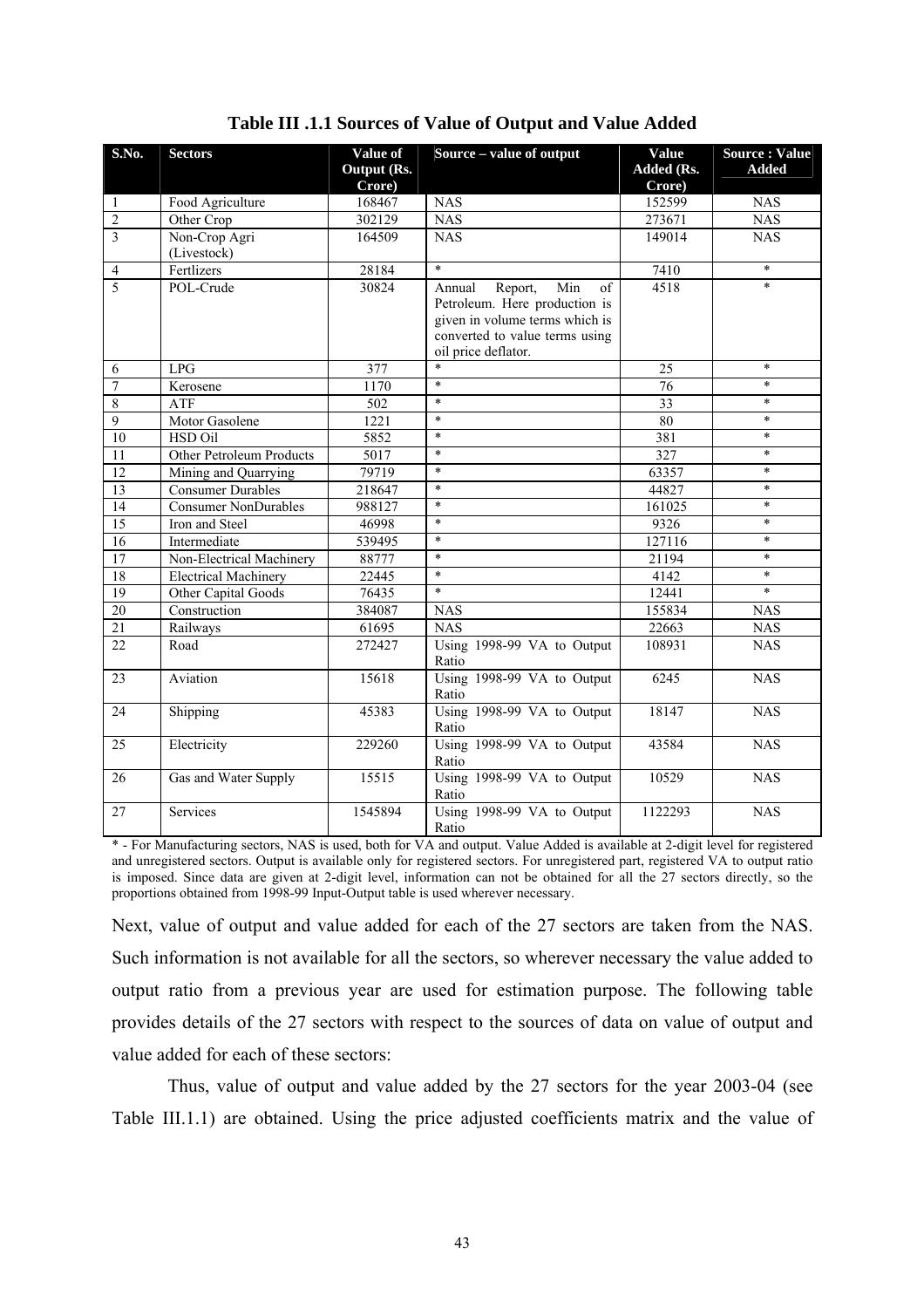output for 2003-04, the intermediate flow matrix for the same year is constructed. Net Indirect Tax is then obtained for each sector for 2003-04 as:

### **Net Indirect Tax = Value of Output – Value of Inputs – Value Added**

This gives net indirect tax for each of the 27 sectors. Moreover, NAS provides Net Indirect Taxes at an aggregate level. Therefore, the sectoral taxes add up to the Tax reported by NAS. There are also sectors which get subsidies and hence, taxes against them are of negative value. Total subsidies are given in NAS, and budget documents provide breakup of Central subsidies, the structure of which is applied on total subsidies. Petroleum subsidy is assigned to petroleum crude and petroleum products sectors.

 For final demand components, consumption expenditure and investment follow the same structure as in 1998-99 I-O table. However, the Exports and Imports of each of the sector are taken from the DGCI&S Report on 'Foreign Trade Statistics' whereas, report on Petroleum Statistics are used for data on petroleum products.

We maintain the following equalities while building the SAM:

- 1. Government income = Government expenditure (GFCE) + Government Savings
- 2. Private Income = Private expenditure (PFCE) + Private Savings
- 3. Gross Savings = Investment (GFCF) + Change in Stocks (CIS)
- 4. Exports = Imports-foreign saving

### **III. 1.2. Sectoral Demand of Petroleum Products**

 The SAM so constructed for 2003-04 also provides a structure of the demand for petroleum products namely, HSDO, Kerosene, LPG, ATF, Petrol (i.e., motor gasoline) and Other Petroleum Product by the various sectors of the economy. The Table III.1.2.1 gives the proportion of output of a particular petroleum product going to different sectors as inputs as well as to final consumers.

 The flow shows that as high as 85 per cent of demand for LPG is made by households. In case of kerosene, this percentage is higher at 93 per cent. About 58 per cent of available Petrol is used in road transportation, whereas the similar figure for HSD is lower at 44 per cent. HSD is also used in other sectors, apart from road transportation unlike petrol. High proportion of ATF is exported while only 20 per cent is used in aviation sector – the sole consumer of ATF.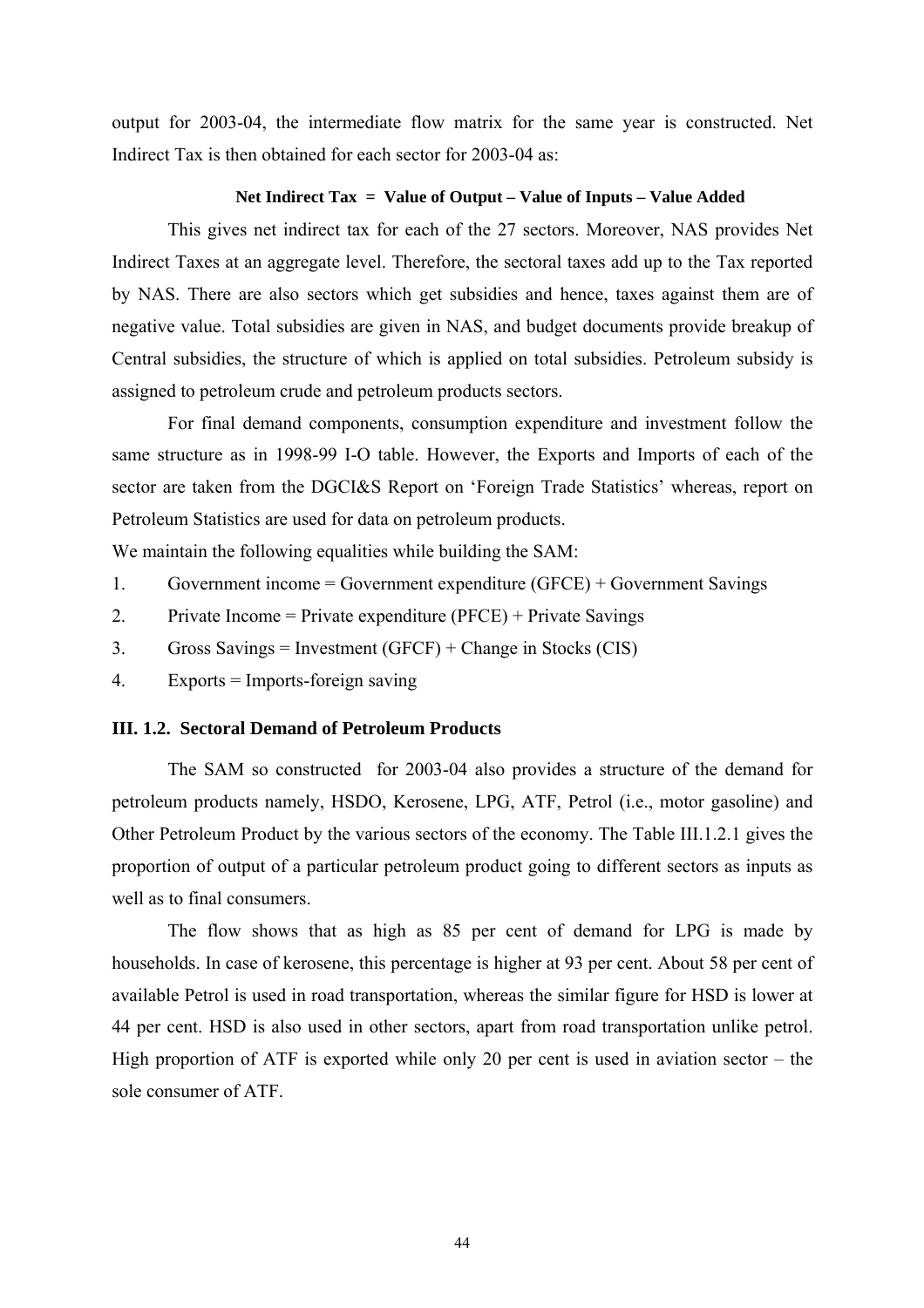| <b>Sectors</b>                                       |                   |            |                 |            |               |                | Petroleum Crude and Petroleum products - Percentage distribution of their usage |
|------------------------------------------------------|-------------------|------------|-----------------|------------|---------------|----------------|---------------------------------------------------------------------------------|
|                                                      | <b>POL-Crude</b>  | <b>LPG</b> | <b>Kerosene</b> | <b>ATF</b> | <b>Petrol</b> | <b>HSD Oil</b> | <b>Other Petroleum</b><br><b>Products</b>                                       |
| Food Agriculture                                     | 0.00              | 0.01       | 0.01            | 0.00       | $0.00\,$      | 1.02           | 2.24                                                                            |
| Other Crop                                           | 0.00              | 0.00       | 0.00            | 0.00       | 0.00          | 0.78           | 2.15                                                                            |
| Non-Crop Agriculture (Livestock)                     | 0.00              | 0.00       | 0.00            | 0.00       | 0.00          | 0.44           | 0.93                                                                            |
| Fertlizers                                           | 1.71              | 0.00       | 0.00            | 0.00       | 0.00          | 0.11           | 0.23                                                                            |
| POL-Crude                                            | 0.11              | 0.00       | 0.00            | 0.00       | 0.00          | 0.57           | 1.21                                                                            |
| <b>LPG</b>                                           | 1.57              | 0.00       | $0.00\,$        | 0.00       | 0.00          | 0.02           | 0.05                                                                            |
| Kerosene                                             | 3.74              | 0.00       | 0.00            | 0.00       | 0.00          | 0.04           | 0.08                                                                            |
| ATF                                                  | 1.95              | 0.00       | 0.00            | 0.00       | 0.00          | 0.04           | 0.09                                                                            |
| Motor Gasolene                                       | 4.66              | $0.00\,$   | 0.00            | 0.00       | 0.00          | 0.12           | 0.25                                                                            |
| HSD Oil                                              | 24.98             | 0.00       | $0.00\,$        | 0.00       | $0.00\,$      | 0.33           | 0.71                                                                            |
| Other Petroleum Products                             | 16.15             | 0.00       | 0.00            | 0.00       | 0.00          | 0.61           | 0.62                                                                            |
| Mining and Quarrying                                 | 0.00              | 0.00       | 0.01            | 0.00       | 0.00          | 0.16           | 0.33                                                                            |
| <b>Consumer Durables</b>                             | 0.42              | 2.42       | 5.35            | 0.00       | 0.00          | 1.65           | 2.43                                                                            |
| <b>Consumer Non Durables</b>                         | 2.11              | 6.11       | 13.55           | 0.00       | 0.00          | 4.17           | 6.15                                                                            |
| Iron and Steel                                       | 1.34              | 2.36       | 5.23            | 0.00       | 0.00          | 1.61           | 2.37                                                                            |
| Intermediate                                         | 9.12              | 7.82       | 17.33           | 0.00       | 0.00          | 5.33           | 7.87                                                                            |
| Non-Electrical Machinery                             | 0.16              | 1.22       | 2.70            | 0.00       | $0.00\,$      | 0.83           | 1.22                                                                            |
| <b>Electrical Machinery</b>                          | 0.04              | 0.22       | 0.50            | 0.00       | 0.00          | 0.15           | 0.23                                                                            |
| Other Capital Goods                                  | 0.80              | 2.15       | 4.77            | 0.00       | 0.00          | 1.47           | 2.17                                                                            |
| Construction                                         | 0.05              | $0.00\,$   | $0.00\,$        | 0.00       | $0.00\,$      | 7.51           | 15.88                                                                           |
| Railways                                             | 0.05              | 0.00       | 0.00            | 0.00       | $0.00\,$      | 2.02           | 1.62                                                                            |
| Road                                                 | 0.00              | 0.01       | 0.02            | 0.00       | 57.81         | 44.14          | 13.52                                                                           |
| Aviation                                             | 0.00              | $0.00\,$   | $0.00\,$        | 20.41      | $0.00\,$      | 2.54           | 0.44                                                                            |
| Shipping                                             | $\overline{0.00}$ | 0.00       | 0.00            | 0.00       | 1.03          | 6.65           | 5.07                                                                            |
| Electricity                                          | 15.13             | 0.01       | 0.02            | 0.00       | 0.00          | 8.90           | 1.81                                                                            |
| Gas and Water Supply                                 | 0.00              | 0.00       | 0.00            | 0.00       | 0.00          | 0.00           | 0.05                                                                            |
| Services                                             | 1.77              | 0.00       | 0.00            | $0.00\,$   | $0.00\,$      | 4.64           | 9.90                                                                            |
| Total Intermediate consumption                       | 85.87             | 22.33      | 49.48           | 20.41      | 58.84         | 95.86          | 79.63                                                                           |
| <b>GFCE</b> (Gross Final Consumption<br>Expenditure) | 0.03              | 0.26       | 0.29            | 1.50       | 1.44          | 1.08           | 0.97                                                                            |
| PFCE(Private Final Consumption<br>Expenditure)       | 1.13              | 85.03      | 93.29           | 0.00       | 0.00          | 0.00           | 2.36                                                                            |
| Indirect tax                                         | 0.00              | $0.00\,$   | 0.00            | 0.00       | 0.00          | 0.00           | 0.00                                                                            |
| Direct Tax                                           | 0.00              | 0.00       | $0.00\,$        | 0.00       | 0.00          | $0.00\,$       | $0.00$ per cent                                                                 |
| <b>GFCF</b> (Gross Fixed Capital<br>Formation)       | 0.00              | 0.00       | 0.00            | 0.00       | 0.00          | $0.00\,$       | 0.00                                                                            |
| CIS (Change in Stock)                                | 12.97             | $-7.62$    | $-43.06$        | 78.09      | 39.71         | 3.07           | 17.04                                                                           |
| Export                                               | 0.00              | 0.00       | 0.00            | 76.02      | 57.85         | 10.74          | 8.58                                                                            |
| less IMP                                             | 56.22             | 42.98      | 7.80            | 0.35       | 0.00          | 0.18           | 13.03                                                                           |
| Final Demand                                         | 14.13             | 77.67      | 50.52           | 79.59      | 41.16         | 4.14           | 20.37                                                                           |
| Total                                                | 100.00            | 100.00     | 100.00          | 100.00     | 100.00        | 100.00         | 100.00                                                                          |

## **Table III.1.2.1. Petroleum Products' Intermediate and Final Demand (As per cent to total availability) (Base Year 2003-04)**

**Note:** There is marginal change in prices in decimal points when the rise is indicated as 0.00 per cent. Details available with NCAER.

**III. 1.3. Assessing the Impact of Rise in Petroleum Prices on other Prices**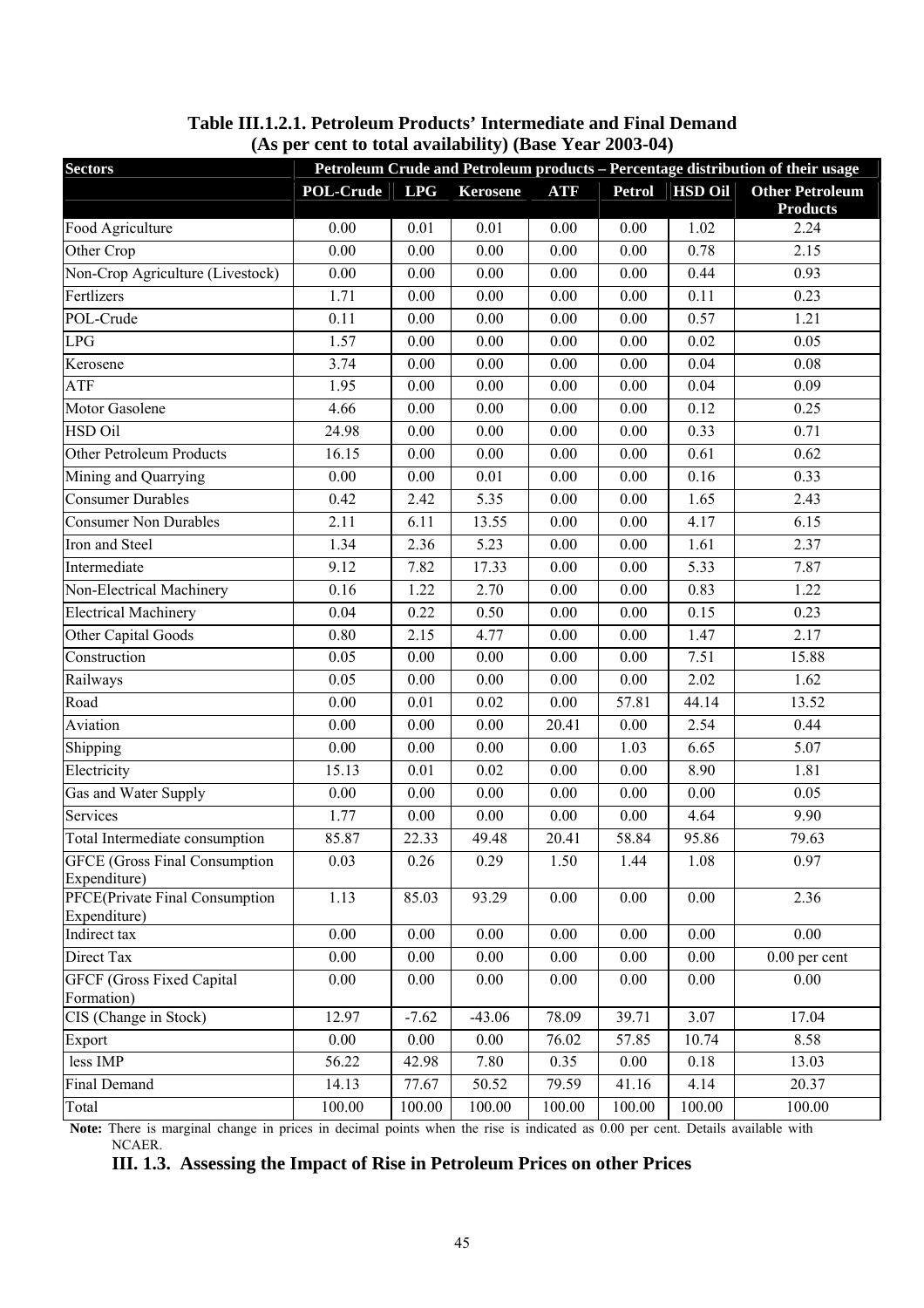The intermediates sub-matrix in a SAM could be treated as an I-O flow matrix. Where each row describes the flow of output of this sector to other sectors of the economy. In such a matrix, each column represents the cost of production of the output of a sector. The intersectoral linkage can be explained algebraically as:

$$
X_{ij} = a_{ij} * X_i \tag{1}
$$

where  $X_{ii}$  is the amount of sector i's output required for the production of sector j's output, Xj. The parameter aij is the relevant I-O coefficient, i.e., proportion of input of sector i required in the production of one unit output of sector j.

The output flow equation for the ith sector could be written as:

$$
X_i = \sum_{j=i}^{n} a_{ij} X_j + Y_i
$$
 (2)

where  $Y_i$  is the total final demand for the ith sector's output.

This equation can be rewritten in the matrix form as:

$$
(I - A) X = Y \tag{3}
$$

where X is the vector of outputs, Y is the vector of final demands, A is the matrix of I-O coefficients and I is an identity matrix.

 The I-O framework also provides a representation of the price formation process. In the equation above, variables and parameters are calculated from a standard I-O flow table measured in current prices. Despite the fact that it is expressed in terms of money value, equation 1 is a quantity model in that the unit of measure is the volume of output, valued in constant, base-year prices (see Duchin Faye, 1998). That is, if one assumes changes in A and computes new values for X, the percentage change in X corresponds to volume changes since prices remain unchanged.

If production of the sector j requires  $a_{1i}$  of commodity 1,  $a_{2i}$  of commodity 2 and  $a_{3i}$  of commodity 3, and prices of these three commodities are  $p_1$ ,  $p_2$ ,  $p_3$  respectively, then the total cost of production of one unit of out-put in sector j, will be: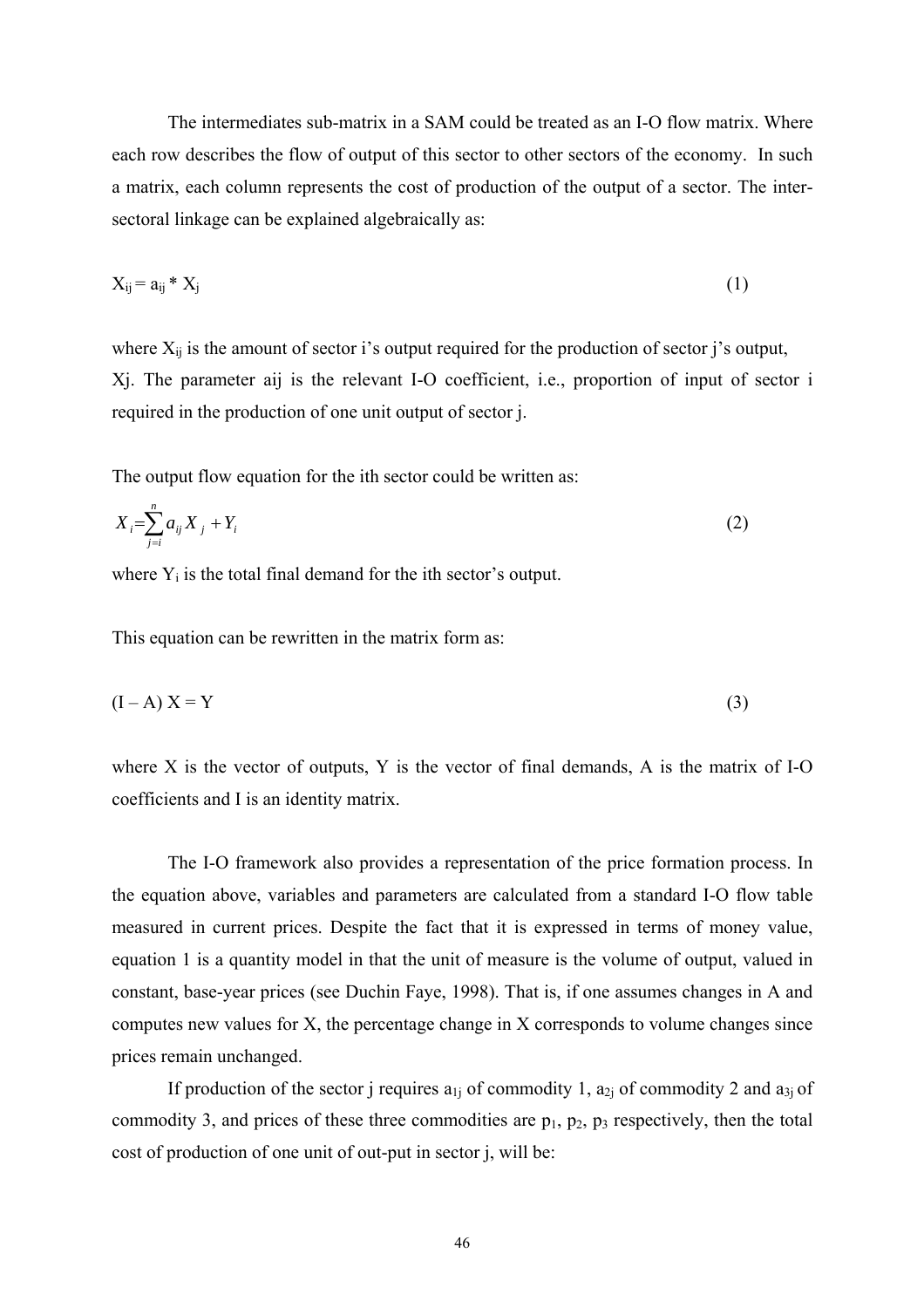$$
p_j = (a_{1j} * p_1 + a_{2j} * p_2 + a_{3j} * p_3) + (VA_j / X_j + Tax_j / X_j)
$$
\n(4)

\nwhere VA<sub>j</sub> and Tax<sub>j</sub> are the Value Added and Indirect Taxes for the sector j.



**Figure III.1.3.1: Impact of crude oil price hike on POL sector and overall inflation** 

In matrix form this can be expressed as  $p = A'p + (VA + Tax)$  where p is the price vector, VA is the value added coefficient vector, Tax is tax per unit of output vector and A' is the transpose of the input coefficient matrix.

This formulation now allows us to assess the impact of a change in the price of any of the 27 sectors on the resultant change in prices of the other sectors. The A' Matrix for these 27 sectors is given in Appendix III.3. The change in any input price would directly and indirectly impact the price of a commodity produced by any of the 27 sectors we have considered (See Figure.III.1.3.1. for an illustration of the impact of a change in the international crude price on the domestic prices). However, the second round feedback effect cannot be measured through this analysis. Further, the analysis assumes a full pass-through of the increase in crude prices to the consumers without affecting marketing margins or taxes.

 Thus, the above a methodology allows us to examine the impact of increase in crude prices on the price of petroleum products and also on the overall price level. This impact takes into account the intersectoral demand and hence captures the indirect linkages. We present below an analysis where we assume that petroleum crude price rises from the base level of US \$ 42 in 2004-05 (as shown from our available data) to US\$ 65 in 2005-06. This translates into 55 per cent hike in oil price. The methodology outlined in section III.1.2. is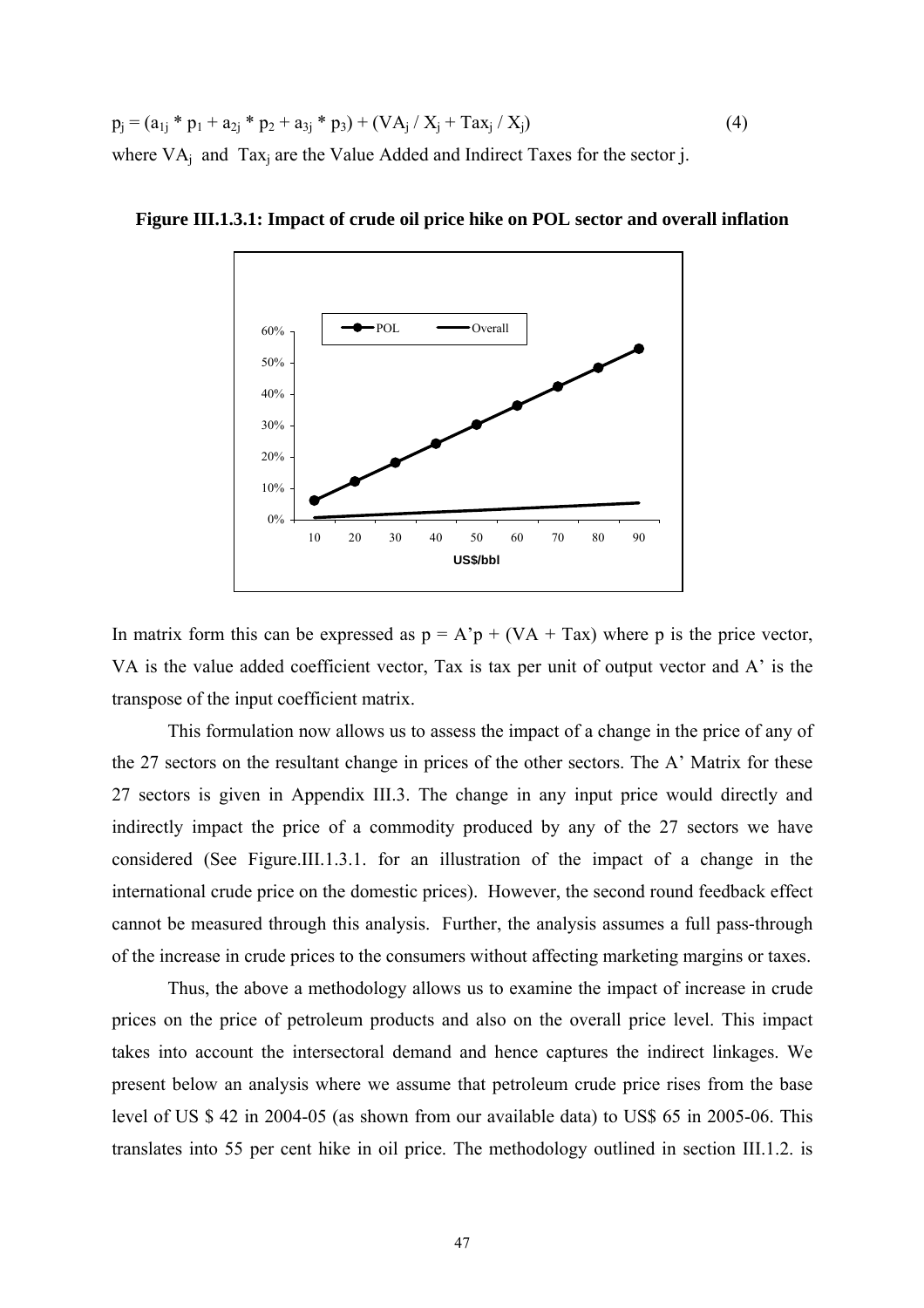used to derive at the impact of this price rise on the prices of the 27 sectors of the SAM prepared for 2003-04. The procedures assumes full pass through of the increase in crude price. However, it ignores the impact of additional adjustments such as the changes in wage rates induced by the initial price increase. The sectors which experience the highest impact are clearly those which use the crude oil most intensively. Besides the petroleum products, fertilizers and electricity are the most affected sectors by the increased price of crude oil. The changes in prices experienced by these sectors are presented below in Table III.3.1.1. The table shows that at the aggregate level, the overall price index is estimated to increase by 5.2 per cent when crude oil price is increased by 55 per cent. The petroleum product prices experience increases between 29 per cent to 39 per cent. The price rise depends on the various inputs required in these sectors. As there are other inputs apart from crude as prices of these rise at a lower rate, the 55 per cent rise is not what is experienced by these petroleum sectors. An average increase of over 38 per cent in price is what is experienced by these sectors.

| <b>Sl. No.</b>          | <b>Sectors</b>              | <b>Price Index for the</b><br>base year 2003-04 | <b>Price Index</b><br>after Oil Shock | Change (per<br>cent) in Price<br><b>Index</b> |
|-------------------------|-----------------------------|-------------------------------------------------|---------------------------------------|-----------------------------------------------|
| $\mathbf{1}$            | Food Agriculture            | 1.00                                            | 1.0047                                | 0.47                                          |
| $\overline{c}$          | Other Crop                  | 1.00                                            | 1.0035                                | 0.35                                          |
| $\overline{\mathbf{3}}$ | Non-Crop Agri (Livestock)   | 1.00                                            | 1.0015                                | 0.15                                          |
| $\overline{4}$          | Fertlizers                  | 1.00                                            | 1.0628                                | 6.28                                          |
| 5                       | POL-Crude                   | 1.00                                            | 1.5500                                | 55.00                                         |
| 6                       | LPG                         | 1.00                                            | 1.3854                                | 38.54                                         |
| $\overline{7}$          | Kerosene                    | 1.00                                            | 1.2947                                | 29.47                                         |
| $\overline{8}$          | ATF                         | 1.00                                            | 1.3618                                | 36.18                                         |
| 9                       | Motor Gasolene              | 1.00                                            | 1.3567                                | 35.67                                         |
| 10                      | HSD Oil                     | 1.00                                            | 1.3326                                | 33.26                                         |
| 11                      | Other Petroleum Products    | 1.00                                            | 1.3004                                | 30.04                                         |
| 12                      | Mining and Quarrying        | 1.00                                            | 1.0075                                | 0.75                                          |
| 13                      | <b>Consumer Durables</b>    | 1.00                                            | 1.0130                                | 1.30                                          |
| 14                      | <b>Consumer NonDurables</b> | 1.00                                            | 1.0087                                | 0.87                                          |
| 15                      | Iron and Steel              | 1.00                                            | 1.0513                                | 5.13                                          |
| 16                      | Other Intermediates         | 1.00                                            | 1.0272                                | 2.72                                          |
| 17                      | Non-Electrical Machinery    | 1.00                                            | 1.0150                                | 1.50                                          |
| $18\,$                  | <b>Electrical Machinery</b> | 1.00                                            | 1.0140                                | 1.40                                          |
| 19                      | Other Capital Goods         | 1.00                                            | 1.0290                                | 2.90                                          |
| 20                      | Construction                | 1.00                                            | 1.0134                                | 1.34                                          |
| $\overline{21}$         | Railways                    | 1.00                                            | 1.0238                                | 2.38                                          |
| $\overline{22}$         | Road                        | 1.00                                            | 1.0488                                | 4.88                                          |
| $\overline{23}$         | Aviation                    | 1.00                                            | 1.0538                                | 5.38                                          |
| 24                      | Shipping                    | 1.00                                            | 1.0502                                | 5.02                                          |
| $\overline{25}$         | Electricity                 | 1.00                                            | 1.0811                                | 8.11                                          |

**Table III.1.3.1: Sectoral Impact of Oil Price Hike by (Base Year 2003-04)**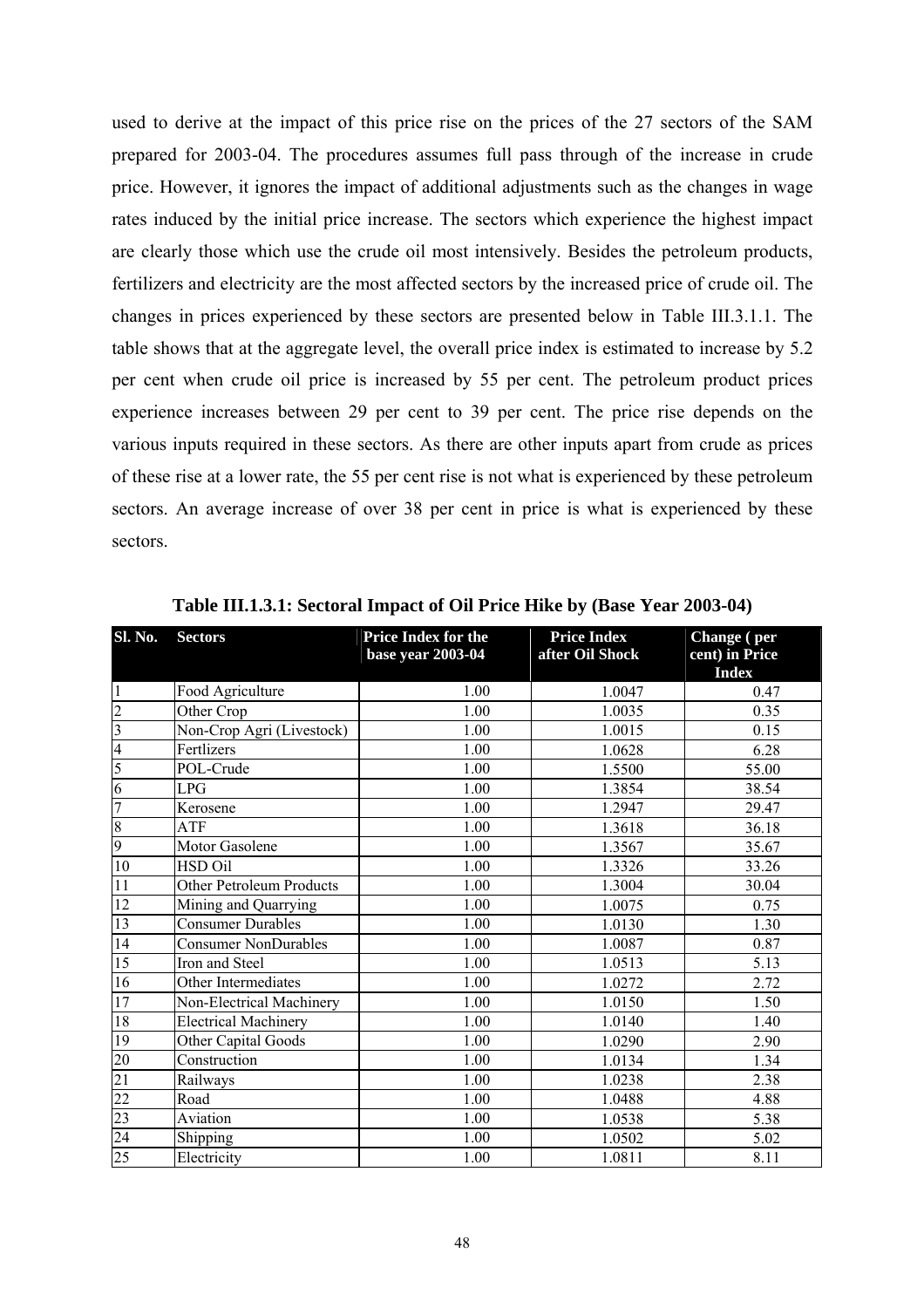| <b>Sl. No.</b> | <b>Sectors</b>       | <b>Price Index for the</b><br>base year 2003-04 | <b>Price Index</b><br>after Oil Shock | <b>Change</b> (per<br>cent) in Price<br><b>Index</b> |
|----------------|----------------------|-------------------------------------------------|---------------------------------------|------------------------------------------------------|
| <sup>26</sup>  | Gas and Water Supply | LOO.                                            | 1.0025                                | 0.25                                                 |
| 27             | <b>Services</b>      | $\pm 00$                                        | 1.0036                                | 0.36                                                 |
|                | Petro products       | .00                                             | 1.3838                                | 38.38                                                |
|                | Overall WPI          | .00                                             | 1.0520                                | 5.20                                                 |

**Note:** Prices of Overall (all sectors) and Petro products are their weighted averages with weights being the their wholesale price index weights.

# **III.2 Assessing the Economy-wide Implications of the High Oil Price on the Indian Economy : Application of a CGE Model**

 The current NCAER macro CGE model is built around a Social Accounting Matrix (SAM). Such a framework is based on a structural inter-industry and inter-institutional relationship. Technology is assumed to remain constant. The model consists of a number of identities and behavioural equations. The CGE's parameters relating to the identities are computed as point estimates from the SAM. The parameters for the behavioral equations are estimated using time series data. In the model, output in non-agricultural sectors is specified as demand driven -- i.e. excess capacity is postulated. Agricultural output is supply determined. Agricultural output is determined in a sub model consisting of econometrically estimated equations. Prices are exogenous to the macro core in the case of agriculture and administered sectors. Prices of manufacturing goods, excepting for petroleum and fertilizers, are linked to world prices. For the other sectors, like services, a mark-up and a tax rate determine prices over the intermediate range; wage costs and the production process generates income.

 Income and sector level prices determine sector level consumption patterns through the Linear Expenditure System. Government consumption is exogenously specified.

 Equations in the trade block determine the volume and price of exports and imports. Both are specified as demand equations except in the case of agricultural sectors where exports are supply determined. Investment equations determine investment levels of major segments of the economy. In the government account current flows are endogenously determined, the capital account exogenously; and these two determine budgetary deficits. From the BOP account we get the forex reserves. Budget deficit and foreign exchange reserves determine base money, which determine broad money and thus also influence price formation. Some key features of the NCAER macro-CGE model are:

• Agricultural outputs have supply constraints and are determined through supply functions where input prices, lagged output prices, irrigation and rainfall are the major explanatory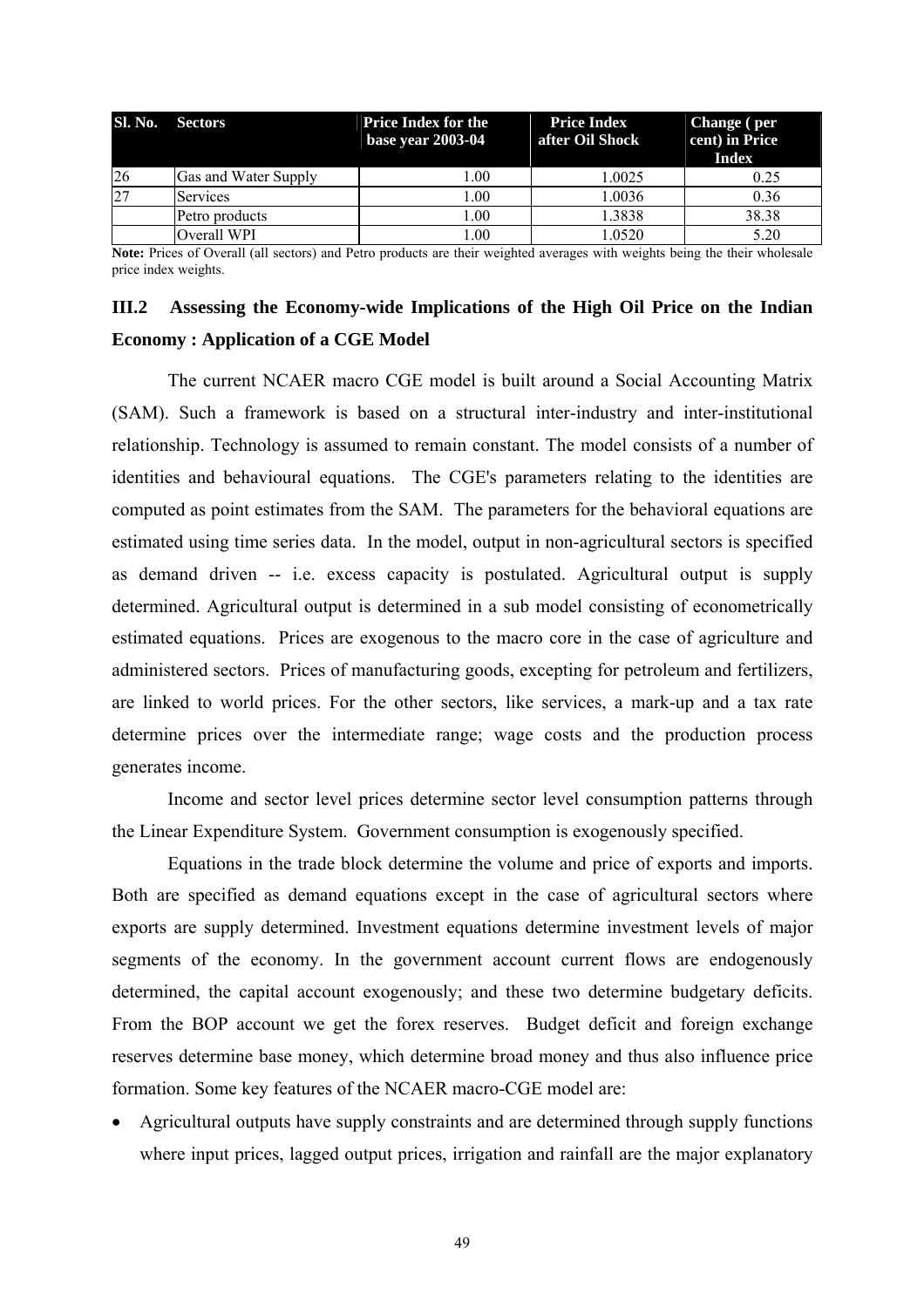variables. Several policy instruments and government interventions in agricultural markets are specified. Both agricultural outputs and prices influence the non-agricultural sectors but there is no reverse feed back.

- Outputs of non-agricultural sectors except those that are administered are demand driven, postulating excess demand.
- Prices of durable and non-durable consumer goods infrastructure and services nonadministered sectors are formulated by mark-up over cost rules. Prices of intermediates and capital goods are determined by imposing tariff and sales tax on world prices. Prices of administered and agricultural sectors are exogenously given.
- Income accrues to three income classes, viz. agricultural wage income earners, nonagricultural wage income earners and non-agricultural non-wage (profit) income earners. In agriculture, non-wage or profit income is not differentiated from wage earnings as agriculture is dominated by 'self-employed' category.
- Consumption and saving behavior varies between urban and rural households.
- Wages respond to changes in prices measured by current and lagged Consumer Price Index.
- There are no quantitative restrictions on imports or exports.
- The world price is taken as given and the exchange rate is fixed.
- Public investment is exogenously given and sectoral private investment responds to changes in real GDP, user cost of capital, bank credit and relative prices.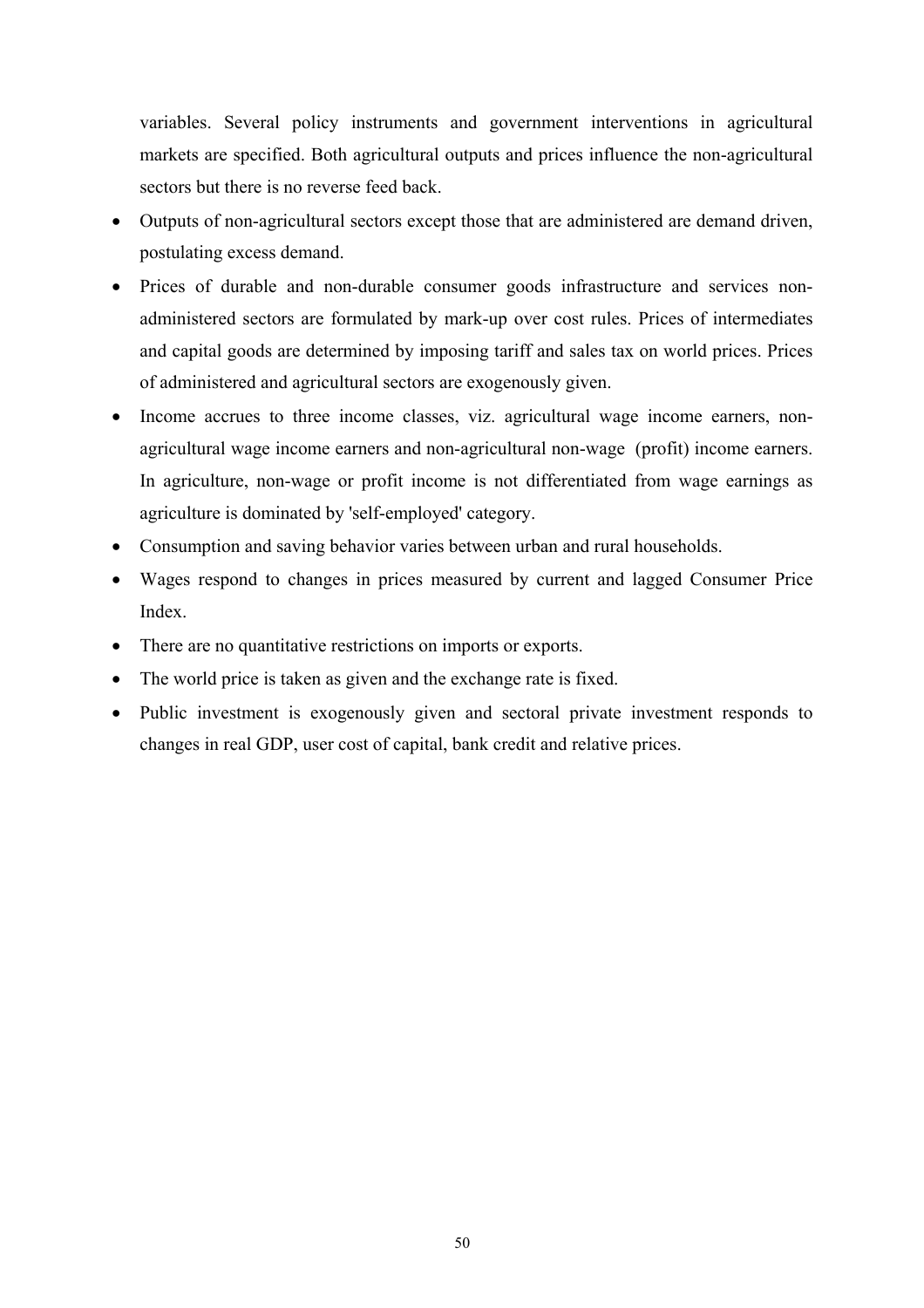### **III.2.1. Impact of Crude Oil Price Changes on Major Petroleum Products**

 The main objective of the SAM based short-run macro CGE model presented above is to provide a framework for assessing the impact of oil price shocks and various policy changes on key macro variables of the economy such as the GDP, inflation rate, trade deficit and government budget deficit. Alternative sets of assumptions can be made and the model could be used to obtain a set of possible outcomes.

| S. No.         | Crude & Petro Products          | <b>WPI Weight</b> | <b>Base</b> | Change (per cent) |
|----------------|---------------------------------|-------------------|-------------|-------------------|
|                | Crude                           | 1.7529            | 100         | $55.0$ per cent   |
| $\mathfrak{D}$ | LPG.                            | 1.8373            | 100         | 37.9 per cent     |
| 3              | Kerosene                        | 0.6893            | 100         | 29.1 per cent     |
| 4              | <b>ATF</b>                      | 0.1695            | 100         | 35.4 per cent     |
| 5              | Motor Gasolene                  | 0.8882            | 100         | 34.7 per cent     |
| 6              | HSD Oil                         | 2.0203            | 100         | $32.6$ per cent   |
| 7              | <b>Other Petroleum Products</b> | 0.1602            | 100         | 29.3 per cent     |
|                | Total POL Sector (CGE model)    | 7.5177            | 100         | 38.2 per cent     |

**Table III.2.1.1: Crude Oil Price Impact on Petro-Products: A Price Hike of 55 Per cent** 

 We carry out the following procedure to study the impact of oil price rise on the economy. We can now see how the price rise in crude actually translates into a price rise in the POL sector of the model. We thus an analyse the impact of an increase in the world price of oil on to the economy first by translating this crude price rise to the POL sector of the CGE model, which is a combination of the 7 sectors as presented in Table III.2.1.1. The table shows that the price hike of 55 per cent translates to 38 per cent price rise in the POL sector (as explained in section III.2.1). We use this initial calculation and increase the POL price by 38 per cent to study the impact of this change on the macro aggregates of the economy through the NCAER model. We carry out this exercise under three different simulations scenarios.

 In the first simulation, we let the world price of crude increase by 55 per cent but do not let this pass through to the domestic POL price. However, this is a situation that leads to a very large increase in trade deficit and fiscal deficit as the government does not allow the hiked cost of crude oil to pass through but absorbs the highs cost in the budget.(see Table III.2.1.2).

 In the next simulation the government is forced to reduce its deficit to maintain the targets of Fiscal Responsibility Bill (FRB) through a reduction in government expenditure.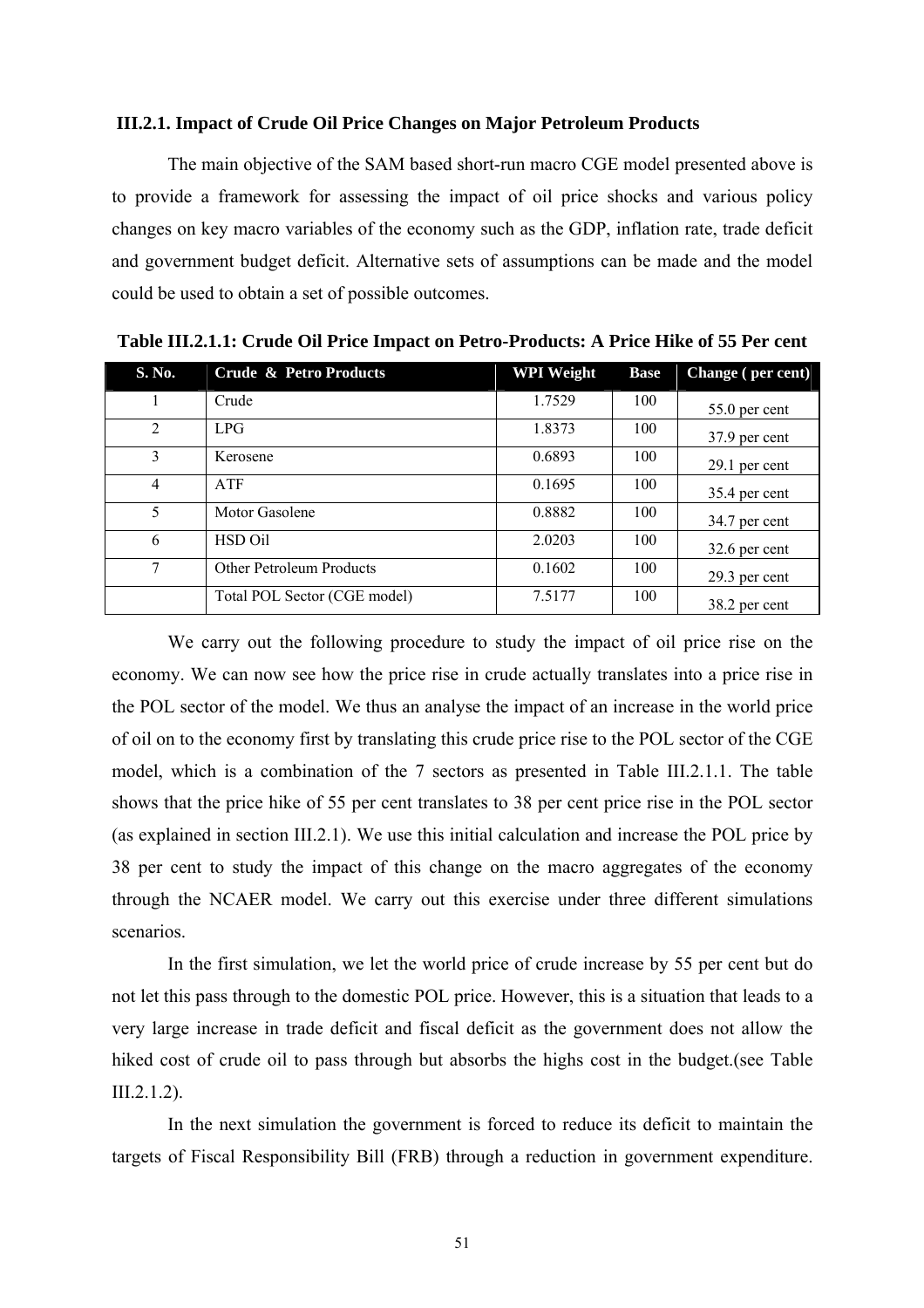The fall in government expenditure reduces deficit but leads to a major contraction in industrial growth and hence in GDP. The overall GDP falls drastically by 2.2 per cent. This is a direct outcome of not letting the deficits rise.

 In the third and the last simulation, we let the increase in world oil price pass through to the domestic POL sector. As price of POL sector is raised by 38 per cent (as explained above), the overall average price rises by 5 percentage points over the base level. There is no contraction in government expenditures to neutralize the rise in the cost of crude and petro products as deficit has been contained because the POL price rise has been passed on to domestic prices. This means that if the average price inflation is reigning at 6 per cent without a pass through in the base year (2004-05) then the 38 per cent price rise in POL sector would lead to an overall inflation rate of 9 per cent after the shock. The price rise would also impact industrial growth and GDP, but the contraction in GDP is lower in this simulation compared to simulation 2 where the higher cost of imports is not by a reduction in government spending. The situation is also more sustainable as the fiscal deficit in this scenario remains under control and does not change from the base level. The strength of the third simulation lies in the fact that when prices are corrected then the potential for further, inflationary tendencies is curbed. Moreover, as deficits of the PSUs are reduced they would not suffer from loss of normal profit.

**Table III.2.1.2: Impact of Crude Oil Price Changes on Major Macro Aggregates: A Price Hike of 55 Per cent** 

|                                                     |                                                       | <b>Simulations</b>                           |         |         |
|-----------------------------------------------------|-------------------------------------------------------|----------------------------------------------|---------|---------|
| <b>Major Macro Variables</b><br><b>Base 2005-06</b> |                                                       | $SIM-1$                                      | $SIM-2$ | $SIM-3$ |
|                                                     | <b>Percentage Change over</b><br><b>Previous Year</b> | <b>Change in Percentage Points over Base</b> |         |         |
| Real GDP                                            | $8.40*$                                               | 0.27                                         | $-2.19$ | $-1.59$ |
| <b>VALUE OF OUTPUT</b>                              |                                                       |                                              |         |         |
| Agriculture                                         | $3.90*$                                               | 0.00                                         | 0.00    | 0.00    |
| Industry                                            | $8.49*$                                               | 0.40                                         | $-4.92$ | $-3.46$ |
| <b>EXPORTS (US\$ Nominal)</b>                       | 20.63                                                 | 3.09                                         | 3.09    | 4.79    |
| <b>IMPORTS (US\$ Nominal)</b>                       | 24.54                                                 | 21.55                                        | 15.22   | 15.06   |
| Average Price                                       | 4.41                                                  | 0.05                                         | $-0.18$ | 3.08    |
|                                                     | As percentage of GDP MP (1993-94 base)                |                                              |         |         |
| Fiscal Deficit of the Centre                        | 4.12                                                  | 5.97                                         | 4.38    | 4.22    |

\* **Source:** Press Release, Central Statistical Organisation, 31st May, 2006

### **III.2.2. Prospects for 2006-07**

 As the Budget 2006-07 has been presented we carry out an analysis of the alternative pricing policies and the impact on the economy in the short run. We carry out three further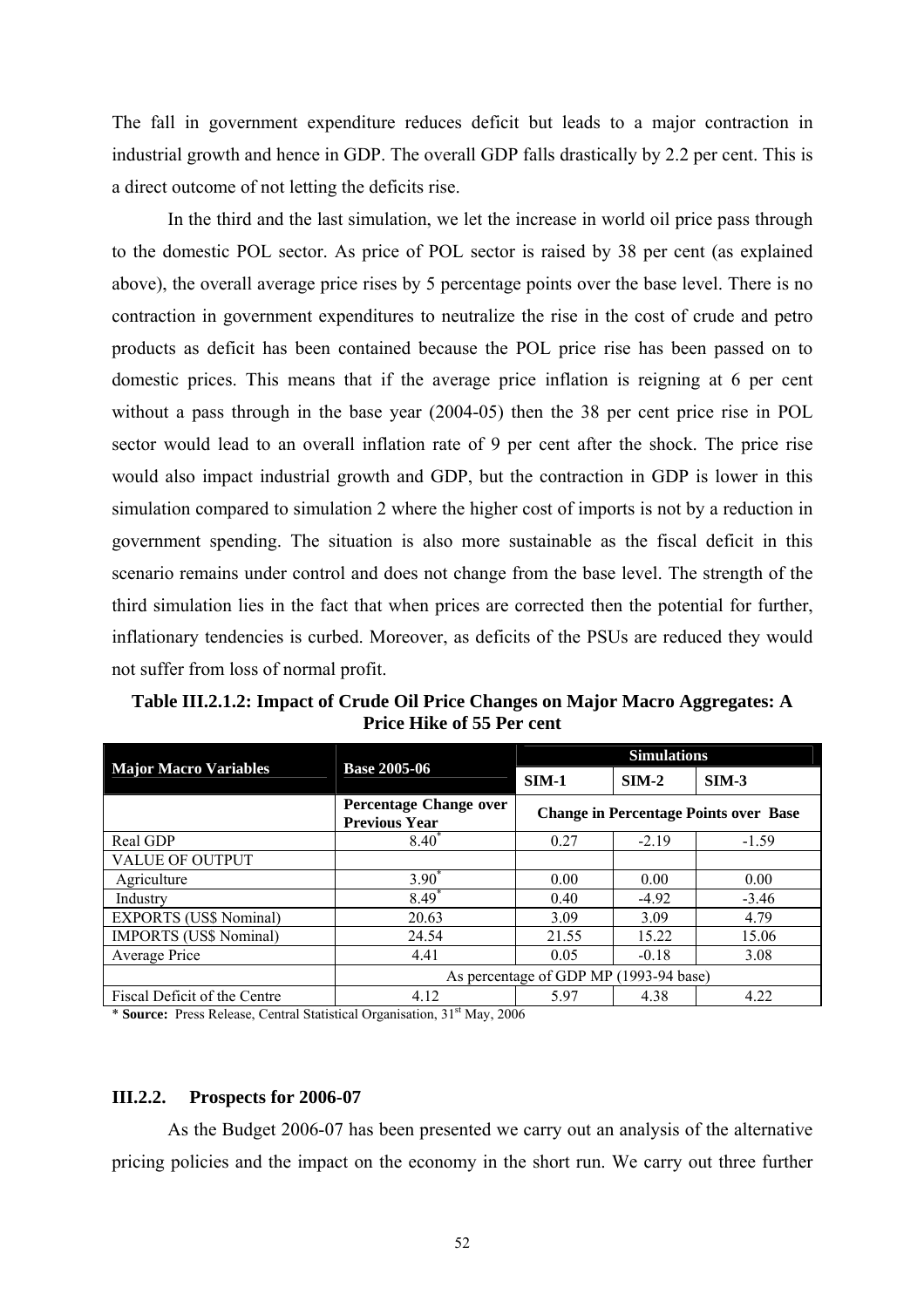<span id="page-60-0"></span>scenarios to study the impact of the pricing policies on the economy and fiscal deficit as shown in Table III.2.2.1.

| Variables                    | <b>Alternative Scenarios for 2006-07</b> |                                                                                           |                                                                         |  |
|------------------------------|------------------------------------------|-------------------------------------------------------------------------------------------|-------------------------------------------------------------------------|--|
|                              | <b>Under Scenario:1</b>                  | <b>Under Scenario 2:</b>                                                                  | <b>Under Scenario 3:</b>                                                |  |
|                              | <b>Oil Price Control</b>                 | <b>Complete Pass</b><br>through with out<br><b>Customs and Excise</b><br>duties reduction | <b>Complete Pass</b><br>through customs<br>and Excise duties<br>reduced |  |
| Real GDP                     | 8.11                                     | 8.02                                                                                      | 7.90                                                                    |  |
| Average Price                | 4.50                                     | 6.20                                                                                      | 9.91                                                                    |  |
| As a Percentage of GDP mp    |                                          |                                                                                           |                                                                         |  |
| Fiscal Deficit of the Centre | 4.80                                     | 4.61                                                                                      | 4.12                                                                    |  |
| TD                           | 2.69                                     | 2.53                                                                                      | 2.25                                                                    |  |
| CAD                          | 0.17                                     | $-0.01$                                                                                   | $-0.01$                                                                 |  |

**Table III.2.2.1: Impact of Crude Oil Price Changes on Major Macro Aggregates in 2006-07: A Price Hike of 55 Per cent**

 We examine the impact on macro variables by assuming world oil prices (which saw an average price rise of 37 per cent in the last fiscal, reaching an yearly average of US\$ 60/ bbl) go up to an annual average of US\$ 73/ bbl in 2006-07. In 2006-07, we assume that excise and customs are reduced by 2.5 per cent (based on the budget announcement). Under these changed tax rates, we run scenarios 1 and 2. In Scenario 1 we first assume that petroleum price rise in restricted and only 20 per cent of the crude price rise is passed on to the petroleum products and the crude sector. The GDP rises by 8.11 per cent in this scenario and the average price rises by 4.5 per cent in line with the general expectations<sup>[13](#page-60-0)</sup>. However, in this scenario, the fiscal deficit of the centre rises substantially to nearly 5 per cent of GDP at market price. This certainly is not a viable situation and moreover, this fiscal deficit is due to the losses incurred by the oil companies as the higher prices of crude imports are not passed on to the consumers.

 In scenario 2, we assume that together with price rise in the POL sector the custom and excise duties are reduced in this sector as in all other sectors. Prices go up by 6.2 per cent compared to 4.5% as POL price rise. This reduces GDP to 8.02 per cent growth level, but more importantly the deficit under this scenario when tax rates are reduced remain at about 4.6 per cent of GDP.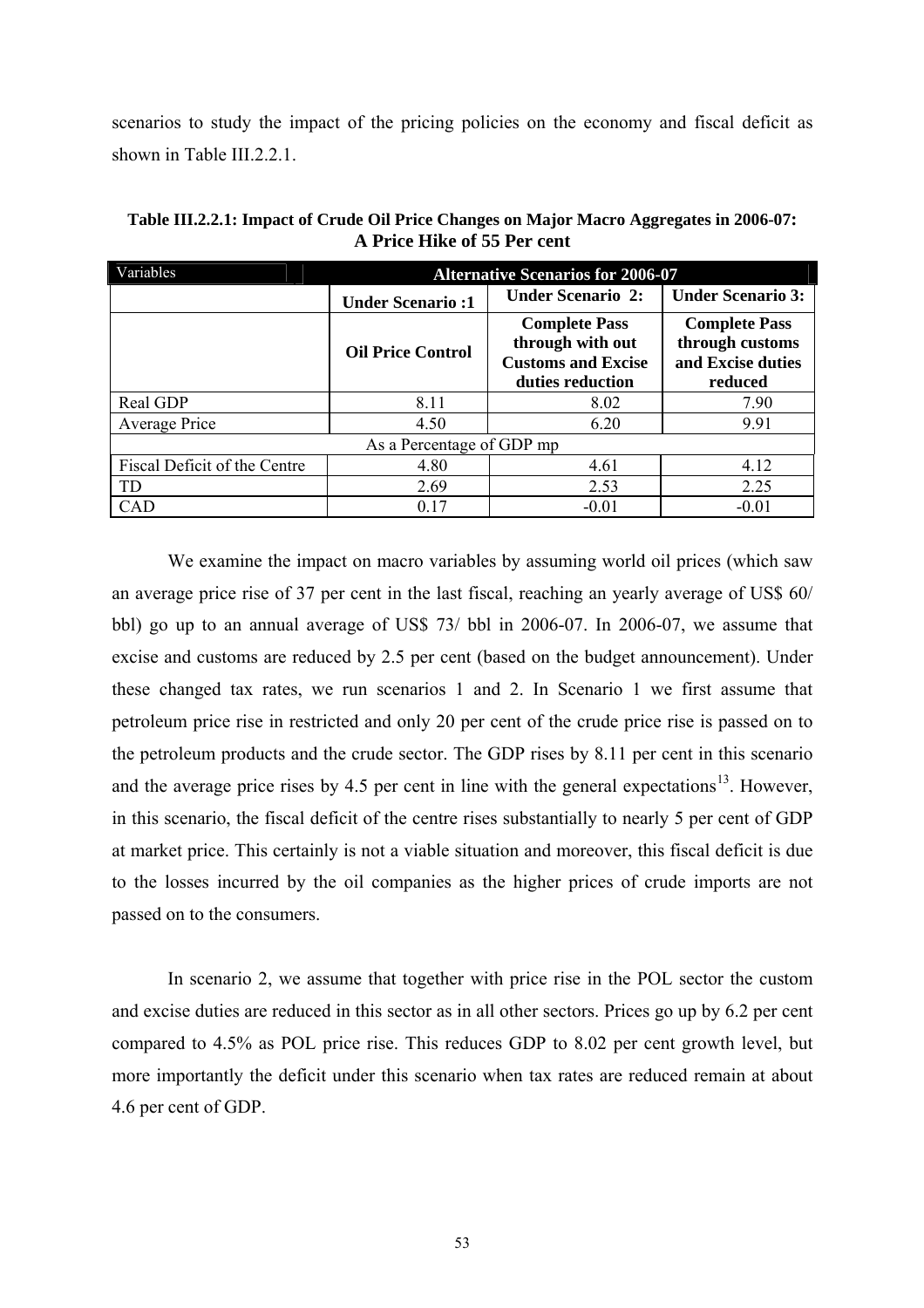However, though overall price rise is substantial it is manufacturing prices that causes this inflationary tendency; and prices in other sectors (agriculture and services) do not rise.

 Next, in Scenario 3, we assume that domestic petroleum sector prices are allowed to rise in line with the rise in world price of crude. But in this scenario we do not allow custom and excise duties to be reduced as fiscal prudence is desired. Under such conditions the GDP grow at a slightly lower rate than 8 per cent. But inflation reaches 9.9 per cent. As tax rates are not reduced, the fiscal deficit is maintained at about 4 per cent of GDP.

## **III.3 A Summary**

 In this section, we have attempted to examine the impact of oil price change on different petroleum products and thus on different sectors of the economy. The SAM based CGE analysis has allowed the disaggregation of the use of various major petroleum products in the economy through which we could analyse the impact of such price change on the overall economy. The findings have shown that in case the government restricts the pass through of world price increase to the domestic economy, it stands a very high risk of jeopardizing the fiscal position. The deteriorating fiscal deficit would lead to a contraction of the economy risking the health of the economy for future growth. A weakened petroleum sector and the industrial sector would also lead to a dampening of investment sentiments and this could lead to a very negative situation for a growing economy like India. On the other hand, if the international price rise is allowed to pass through, though there is an increase in price level initially, this does not necessarily signal an unsustainable situation. The trade deficit declines and the fiscal deficit also would decline substantially under such conditions. The more realistic energy pricing could also lead to better use of resources and a market for alternative energy. With healthier government accounts, the public sector could also undertake investments expenditures that could improve their productivity.

### **IV. Summary and Conclusions**

 The unprecedented growth of international oil prices since late 1990s - partly due to OPEC supply management policy and most importantly due to additional demand from East and South Asian countries over and above OECD demand, is a matter of concern to policy makers around the world. High oil prices pose a challenge to the sustainability of strong

<sup>&</sup>lt;sup>13</sup> The projections for 2006-07 presented here are not strictly our forecast for this year. They should be taken as baseline values for the simulations.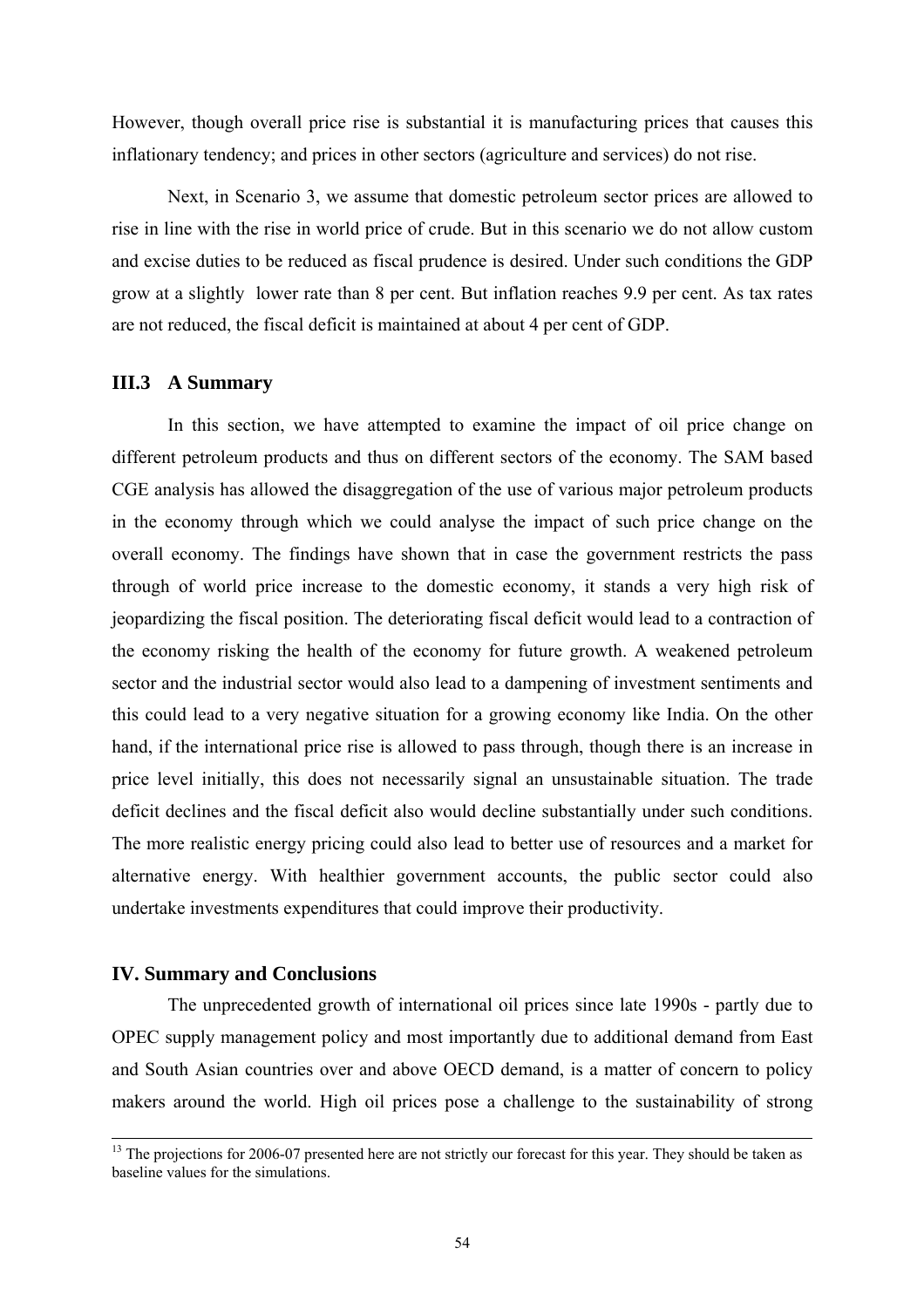economic growth in developing countries. It is important to assess the consequences of high oil prices on the economy particularly of developing countries that are net importer of crude oil. After two major oil shocks in 1974 and 1979, the price of crude oil declined significantly and continued to remain at a sustainable level till 1998. Since then, crude oil prices have taken an upward turn rising continuously at a faster rate and now even have surpassed the pace of the increase experienced in the late 1970s. During the last seven years (1998 to 2004), Dubai oil price has increased by a total of 175.49 per cent, Brent oil price by 200.93 per cent, Nigerian Forcados by 202.07 per cent and West Texas Intermediate by 188.40 per cent.

 This study has three components. We first examine the impact of oil price changes on the economy taking the case of five selected developing countries. Next we examine the impact of high oil prices to the Indian economy constructing I-O relationships across major sectors. Finally, we examine the implications of the high oil prices in a macroeconomic framework. The five countries chosen for analysis in the first phase of the study are India, China, Korea, Thailand and Brazil. Out of these five countries, except Brazil, all the others are net importers of crude oil. Our analysis has been carried out using quarterly data of concerned variables and with annual data wherever quarterly figures are not available.

 We find that large increase of international oil price hits oil importing developing countries significantly because of their high dependency on international oil. India's oil price policy is different from the other four countries considered in this study. Despite the controlled nature of domestic petroleum sector prices, our findings suggest that the economy would also suffer in the long run once the domestic price level begins to absorb the stock indirectly. Hence, with short sighted perspective one may suggest that the domestic price level has to be kept insulated from the international market pressures. But this can be achieved only over a short-term period. The present oil pricing system in India though effective in controlling the inflation rate in the short run it would fail to achieve the same in the long run. The reason is that such a strategy would increase fiscal burden as not allowing the oil companies to increase the domestic oil price would divert resources from productive activities to providing subsidies. The introduction of petroleum subsidies from 2003-04 budget has aggravated the fiscal imbalances of the government. Our findings suggest that revenue deficit is very sensitive to the external sector deficit. Increase of external sector deficit due to higher oil price would produce negative repercussion on the fiscal position of the government. Sooner or later, the government would bear the extra burden generated in the external sector. Increase in fiscal burden poses significant problems in the long run as it puts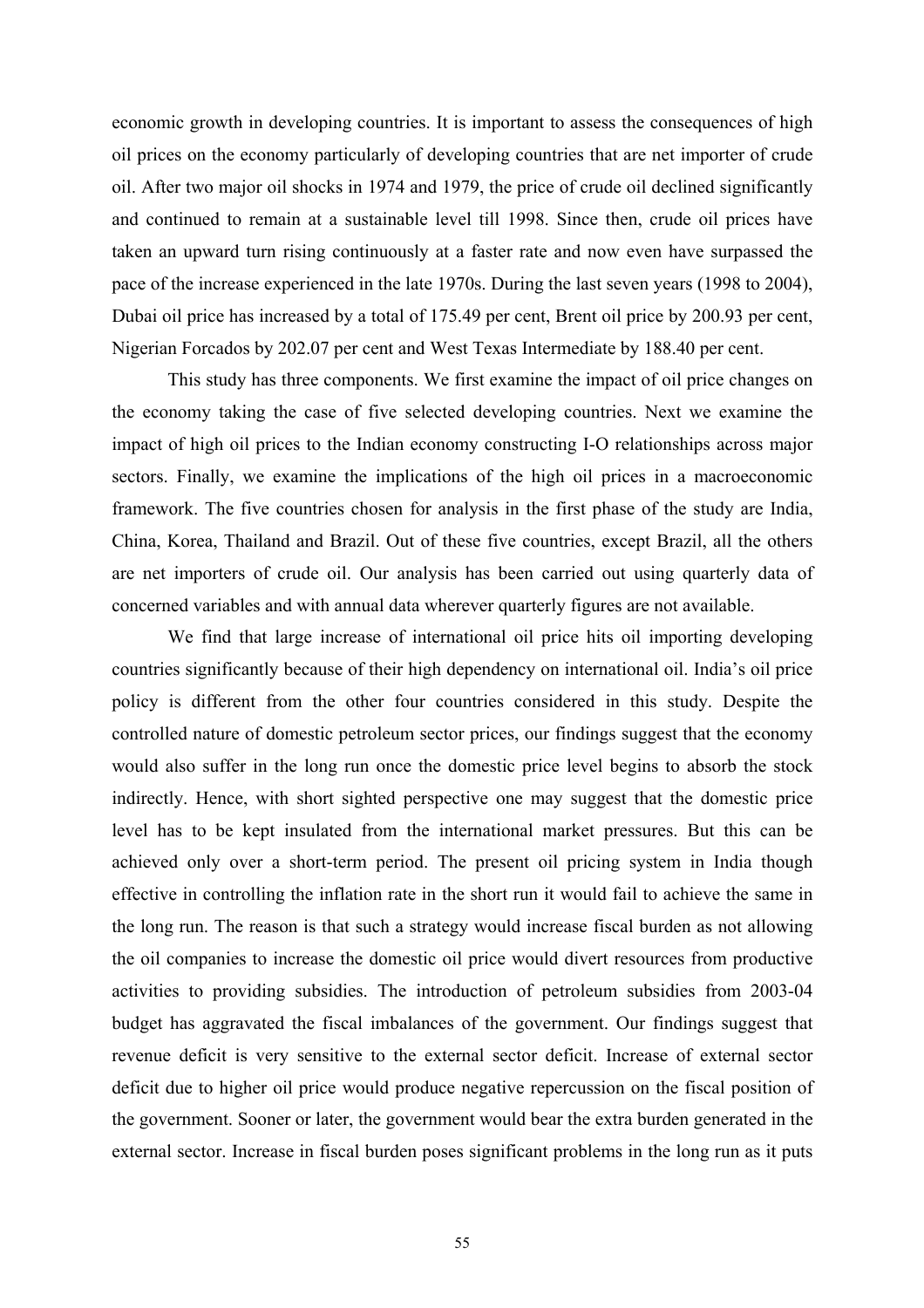immense pressure on future domestic prices as well as output and erodes the competitiveness of the exports.

 In the second part of the study, the I-O technique based analysis of the prices for 27 major sectors of the Indian economy shows that a 55 per cent increase in crude oil price would translate into 38 per cent increase in the prices of petroleum products and 5 per cent increase in overall price level. This provides us with an elasticity that allows us to analyse how much domestic petroleum prices would change to absorb, let's say, a 10 per cent change in international price of crude.

 In the third part of the study, we have analysed the impact of high crude oil price on output and inflation rate specifically in the Indian case using a computable general equilibrium model. The findings reveal that if the government restricts the pass through of world price increase reaching the domestic prices and manages the impact through measures that are not sustainable in a fiscal sense, the domestic economy is bound to suffer. The high fiscal deficit then adversely affects the public sector resource position and hence the overall economy. The deteriorating fiscal deficit would require measures that in turn lead to contraction of the economy impacting the health of the economy. On the other hand, if the global price rise of oil is allowed to pass through, there would be initial dampening of output and an increase in the overall price level. However, this does not necessarily signal an unsustainable situation. The government would be able to maintain its prevailing level of expenditure and the fiscal deficit would not worsen substantially under such conditions. However, some additional spending may be needed to protect the availability of essential goods such as food grain and fuel to the poor. The more realistic market determined energy pricing may also lead to better use of resources and a market for alternative energy sources. Finally, with healthier government finances, the public sector could undertake investment expenditures including attracting investment in the oil sector. In the last set of scenarios for 2006-07 in which we allow the international crude oil prices to pass on to the domestic prices GDP growth rate is still retained at about 8 per cent though price rise is substantial for the manufacturing sectors. However, the fiscal deficit falls to the desired level at 4 per cent to GDP.

This study has highlighted the need for a careful examination of the policy of administered prices of the petroleum sector in the context of rising international prices. The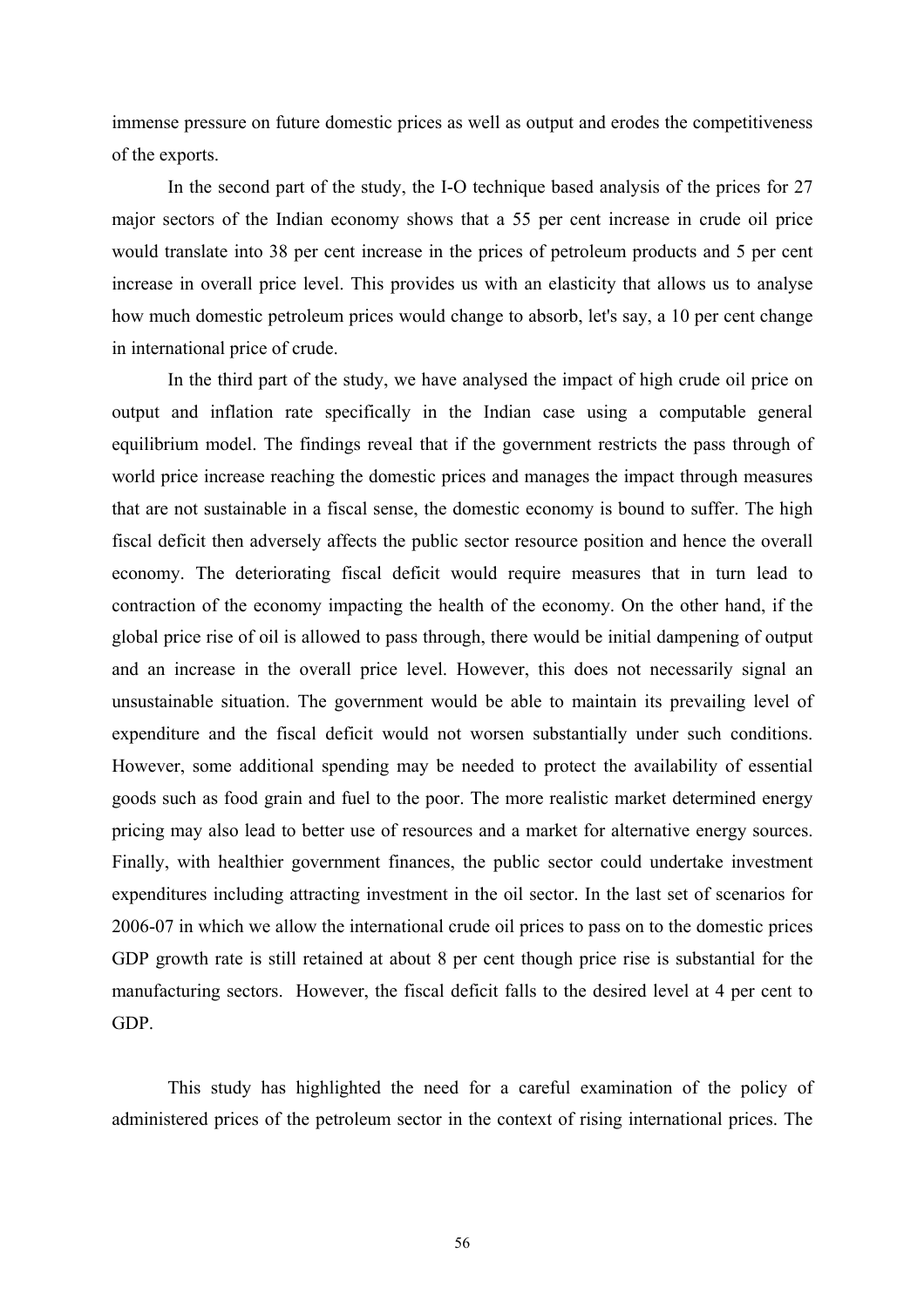study points to the need for understanding the wider implications of short-term measures, which consider only the price or output impact in the short-term.

×

 $\overline{a}$ 

57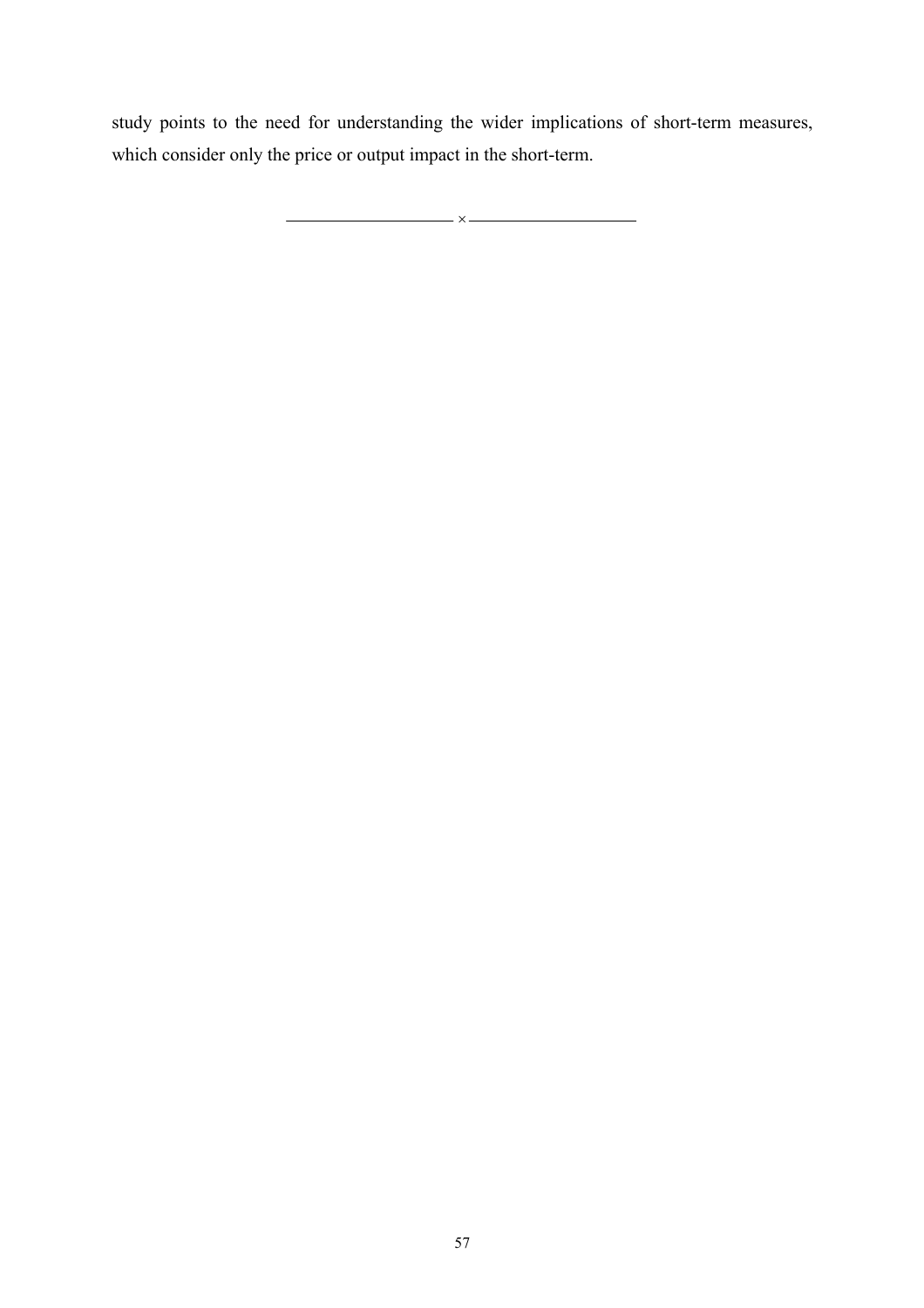## **References**

Bernanke, B. S. Mark Gertler and M. Watson (1997), "Systematic Monetary Policy and the Effects of Oil Price Shocks", *Brookings Papers on Economic Activity,* Vol. 1, pp. 91-157.

Bhattacharya, B.B. and S Kar (2005), "Shocks, Economic Growth and the Indian Economy", *IEG Working Paper, No. E/260/2005.* 

Duchin, Faye(1998) "Measuring Change in Technology Lifestyles, and the Environment" Island Press

Enders, Walter (1995), Applied Econometric Time Series, Wiley and Sons Press.

Ghosh, A. (1970): Input-Output Analysis with Substantially Independent Groups of Industries", Econometrica, Vol 28, No. 1, January.

Ghosh, A, Sinha, A. Chakraborty, D and S. Bhattacharjee (1991): "Measurement of the Impact of Agricultural Output on the Market for Manufacture", Himalaya Publishing House.

Hamilton, James D. (1983), 'oil and the Macroeconomy since World War II", *Journal of Political Economy*, Vol. 91, pp. 228-48.

Hamilton, James D. (1996), "This is What happened to the Oil Price-Macroeconomy Relationship", *Journal of Monetary Economics,* Vol. 38, pp. 215-20.

Hooker, Mark, A. (1996), hat happened to the Oil Price-macroeconomy Relationship", Federal Reserve Board (FEDS), *Working Paper*, No. 56.

Hooker, Mark, A. (1999), "Are Oil Shocks Inflationary? Asymmetric and nonlinear Specifications Versus Changes in Regime", *Working Paper,* Federal Reserve Board, December.

Hunt, Benjamin, P. Isard and Douglas Laxton (2001), "The Macroeconomic Effects of Higher Oil Prices", *IMF Working Paper,* January.

Jones Donald W., Paul N. Leiby and Inja K. Paik (2004), "Oil Price Shocks and the Macroeconomy: What Has Been Learned Since 1996', *International Association for Energy Economics,* 25(2) 1-32.

Lee, Kiseok, Shawn Ni, and Ronald Ratti (1995), Oil Shocks and the Macroeconomy: The Role of Price Variability", *Energy Journal,* Vol. 18, pp. 39-56.

Leontief, Wassily W. (1951): "Input-Output Economics." Scientific American, October pp.15- 21.

Leontief, Wassily W (1966): "Input-Output Economics", New York: Oxford University Press.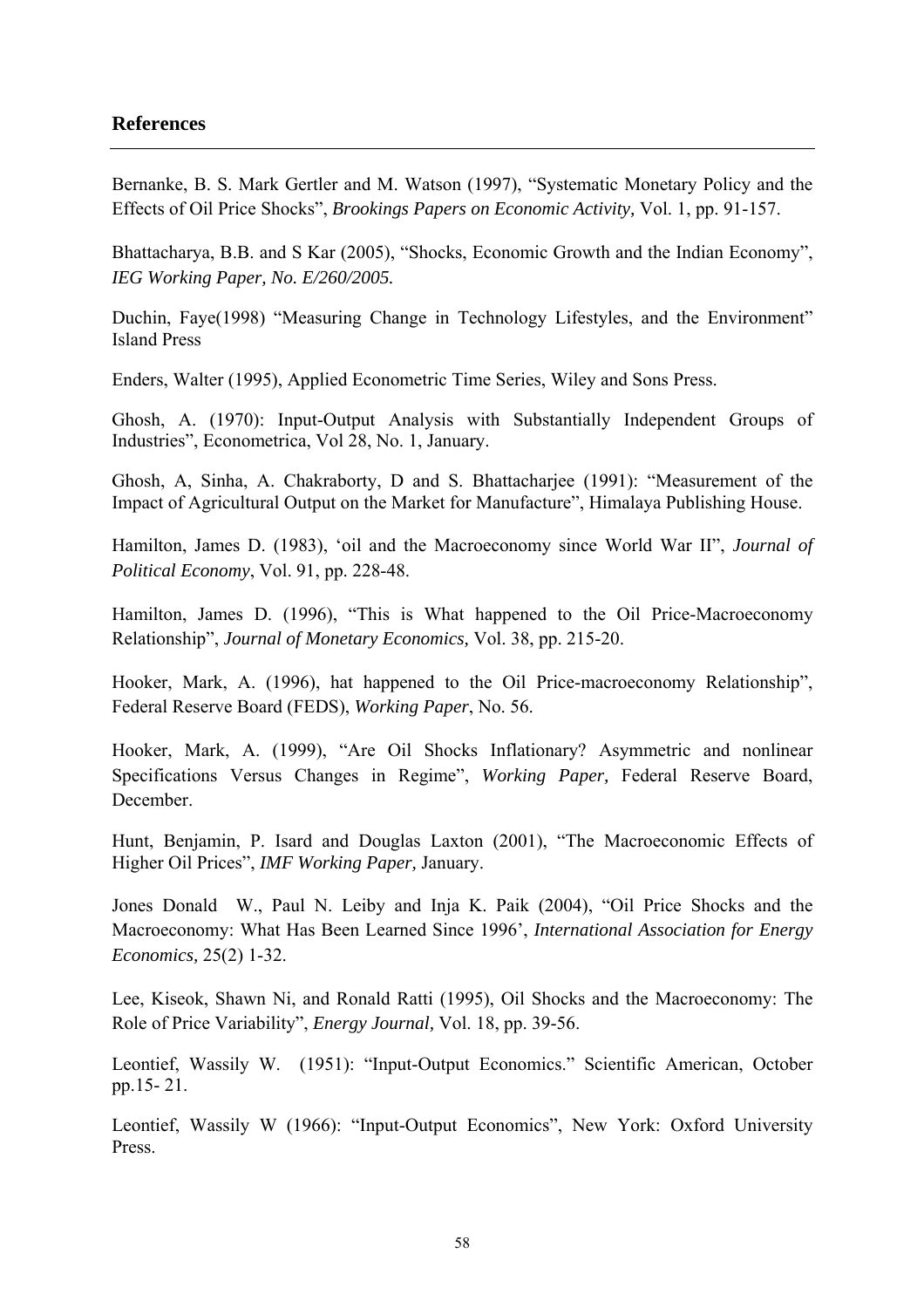Leontief, Wassily W (1965): . "The Structure of the U.S. Economy." Scientific American, April, pp. 25-35.

Ministry of Petroleum and Natural Gas, India, 2004-05.

Mork, Knut Anton, (1989), "Oil and the Macroeconomy when Prices Go Up and Down: An Extension of Hamilton's Results", *Journal of Political economy,* Vol. 97, pp. 740-4.

Sinha, A and S. Bhide (1997), "An Assessment of the Macroeconomic Impact of Domestic Price of Petroleum Products", *Margin,* Vol. 29, No. 3&4, pp. 229-47.

Statistical Review of World Energy, Bharat Petroleum, June 2005

Yan, C.H. (1969): "Introduction to Input-Output Economics" Holt, Rinchert and Winston, New York.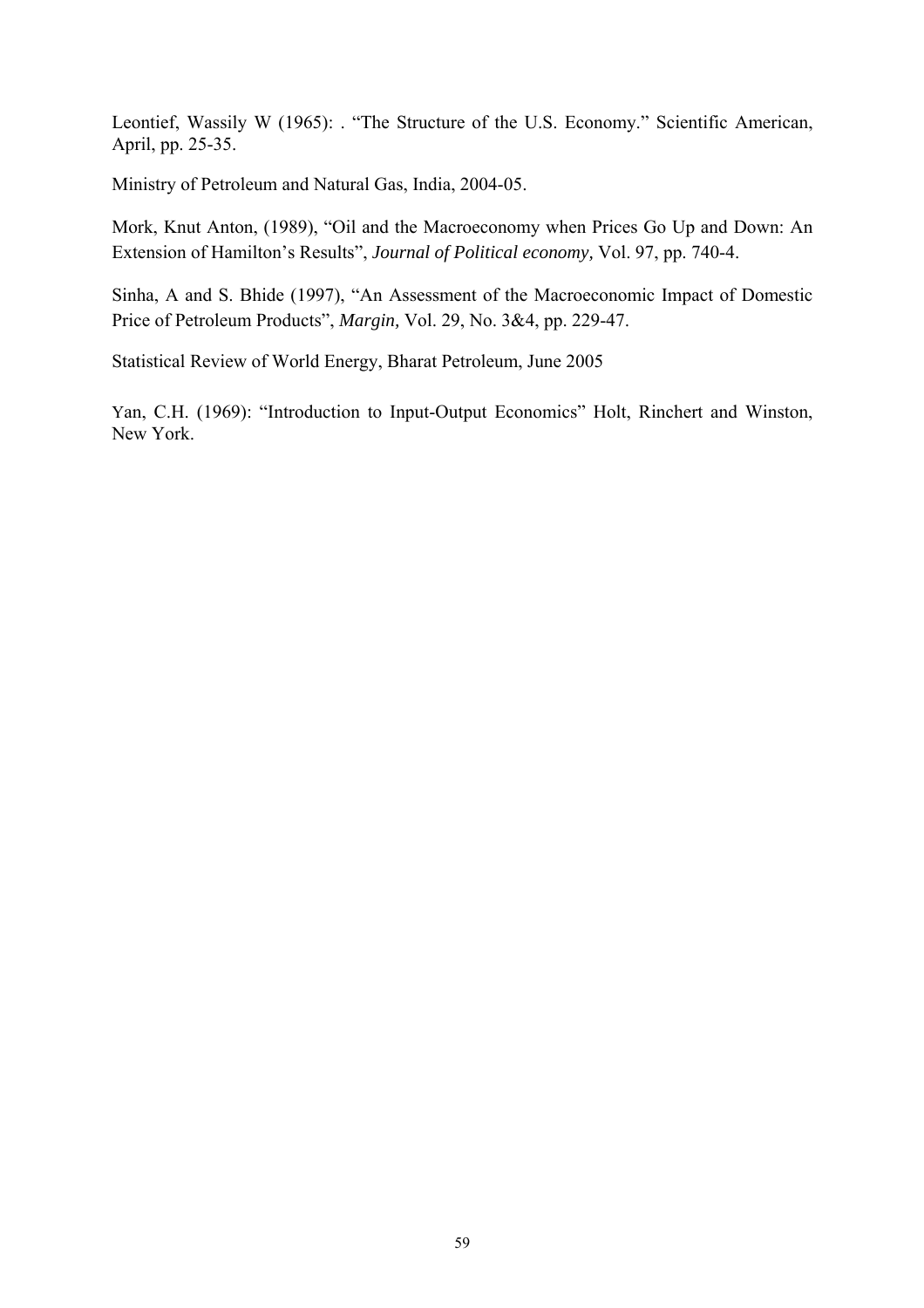| Appendix I.1. Spot Crude Prices (US dollars per Barrel) |
|---------------------------------------------------------|
|---------------------------------------------------------|

| Year                                         | <b>Dubai</b><br>$$/bbl*$ | <b>Brent</b><br>$$/bbl +$    | <b>Nigerian</b><br><b>Forcados</b><br>\$/bbl | <b>West Texas</b><br><b>Intermediate</b><br>$$/bbl++$ |
|----------------------------------------------|--------------------------|------------------------------|----------------------------------------------|-------------------------------------------------------|
| 1972                                         | 1.90                     | $\overline{\phantom{a}}$     | $\frac{1}{2}$                                |                                                       |
| 1973                                         | 2.83                     | $\frac{1}{2}$                | $\overline{a}$                               |                                                       |
| 1974                                         | 10.41                    | $\qquad \qquad \blacksquare$ | $\qquad \qquad \blacksquare$                 | $\overline{\phantom{a}}$                              |
| 1975                                         | 10.70                    |                              | $\qquad \qquad -$                            |                                                       |
| 1976                                         | 11.63                    | 12.80                        | 12.87                                        | 12.23                                                 |
| 1977                                         | 12.38                    | 13.92                        | 14.21                                        | 14.22                                                 |
| 1978                                         | 13.03                    | 14.02                        | 13.65                                        | 14.55                                                 |
| 1979                                         | 29.75                    | 31.61                        | 29.25                                        | 25.08                                                 |
| $\overline{\text{Value of } 1979}$ over 1978 | 128.42                   | 125.46                       | 114.29                                       | 72.37                                                 |
| 1980                                         | 35.69                    | 36.83                        | 36.98                                        | 37.96                                                 |
| 1981                                         | 34.32                    | 35.93                        | 36.18                                        | 36.08                                                 |
| 1982                                         | 31.80                    | 32.97                        | 33.29                                        | 33.65                                                 |
| 1983                                         | 28.78                    | 29.55                        | 29.54                                        | 30.30                                                 |
| 1984                                         | 28.06                    | 28.78                        | 28.14                                        | 29.39                                                 |
| 1985                                         | 27.53                    | 27.56                        | 27.75                                        | 27.98                                                 |
| 1986                                         | 13.10                    | 14.43                        | 14.46                                        | 15.10                                                 |
| 1987                                         | 16.95                    | 18.44                        | 18.39                                        | 19.18                                                 |
| 1988                                         | 13.27                    | 14.92                        | 15.00                                        | 15.97                                                 |
| 1989                                         | 15.62                    | 18.23                        | 18.30                                        | 19.68                                                 |
| 1990                                         | 20.45                    | 23.73                        | 23.85                                        | 24.50                                                 |
| 1991                                         | 16.63                    | 20.00                        | 20.11                                        | 21.54                                                 |
| 1992                                         | 17.16                    | 19.32                        | 19.61                                        | 20.57                                                 |
| 1993                                         | 14.95                    | 16.97                        | 17.41                                        | 18.45                                                 |
| 1994                                         | 14.74                    | 15.82                        | 16.25                                        | 17.21                                                 |
| 1995                                         | 16.10                    | 17.02                        | 17.26                                        | 18.42                                                 |
| 1996                                         | 18.52                    | 20.67                        | 21.16                                        | 22.16                                                 |
| 1997                                         | 18.23                    | 19.09                        | 19.33                                        | 20.61                                                 |
| 1998                                         | 12.21                    | 12.72                        | 12.62                                        | 14.39                                                 |
| 1999                                         | 17.25                    | 17.97                        | 18.00                                        | 19.31                                                 |
| 2000                                         | 26.20                    | 28.50                        | 28.42                                        | 30.37                                                 |
| 2001                                         | 22.81                    | 24.44                        | 24.23                                        | 25.93                                                 |
| 2002                                         | 23.74                    | 25.02                        | 25.04                                        | 26.16                                                 |
| 2003                                         | 26.78                    | 28.83                        | 28.66                                        | 31.07                                                 |
| 2004                                         | 33.64                    | 38.27                        | 38.13                                        | 41.49                                                 |
| Value of 2004 over 1998                      | 175.51                   | 200.86                       | 202.14                                       | 188.33                                                |

**Source:** BP Statistical Review of World Energy June 2005

\* 1972 - 1985 Arabian Light

1986 - 2004 Dubai dated

+ 1976 -1983 Forties

 1984 -2004 Brent dated ++ 1976 -1983 Posted WTI prices

1984 -2004 Spot WTI (Cushing) prices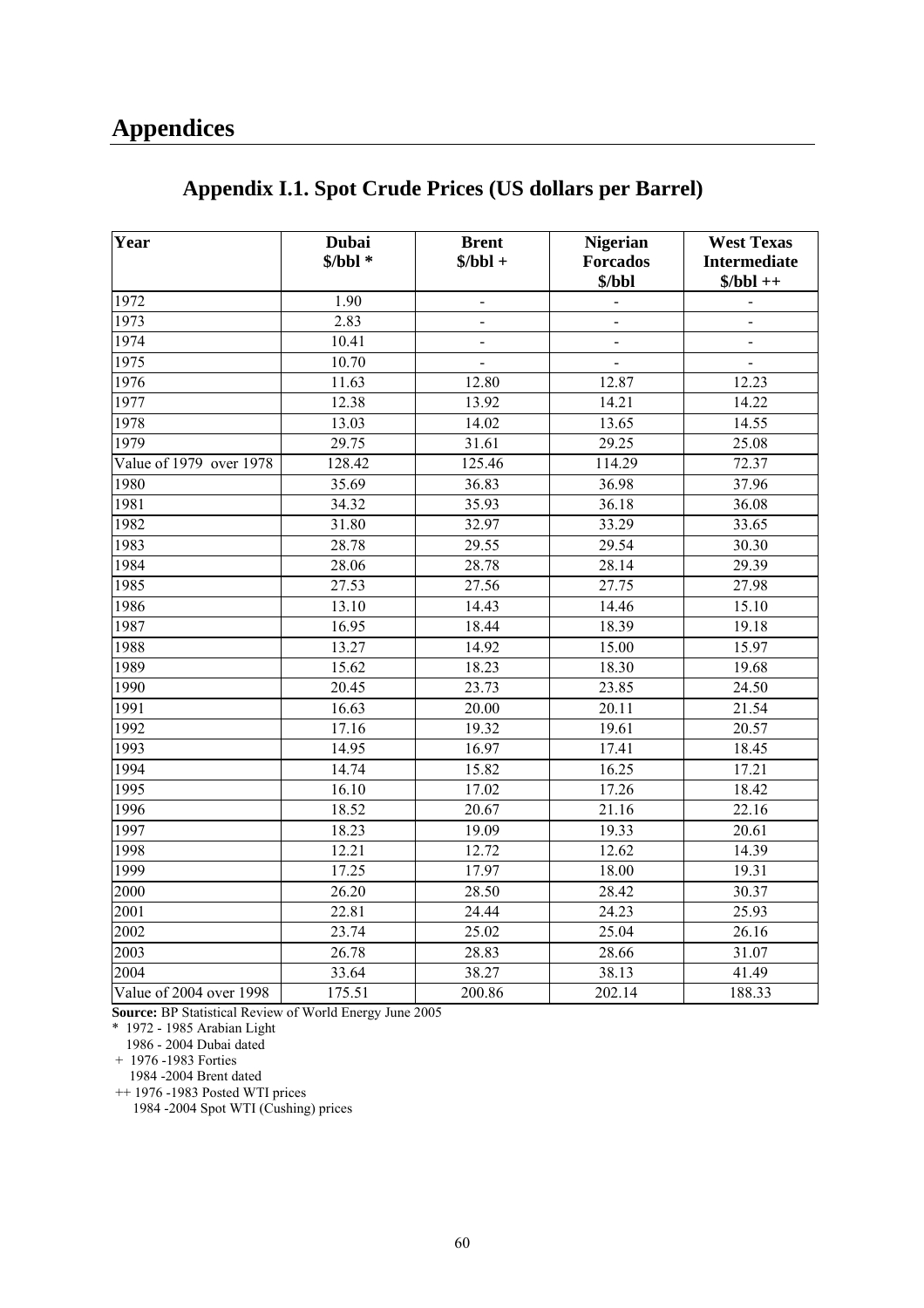## **Appendix II.1**

## **Data Source and Methodology**

The macro variables selected and estimated in this study are: Gross Domestic product (GDP), Industrial Production (IIP), Price level (WPI/CPI), Money Supply, Exports, Imports and Trade Balance<sup>[14](#page-68-0)</sup>. The variables and their functional form estimated for different countries are given below:

The equations estimated in this study are:

<span id="page-68-0"></span>l

| <b>India</b>                                                                |      |
|-----------------------------------------------------------------------------|------|
| Output (IIP) = f(import, real money supply, Brent oil price) $\dots$        | (1)  |
| Manufacturing output = f(import, real money supply Brent oil price) $\dots$ | (2)  |
| Price level (WPI) = f(money supply, Brent oil price)                        | (3)  |
| Exports = $f$ (exchange rate, IIP, Brent oil price)                         | (4)  |
| Imports = f(exchange rate, IIP, Brent oil price)                            | (5)  |
| Trade Balance = $f(IIIP, exchange rate, Brent oil price)$                   | (6)  |
| <b>China</b>                                                                |      |
| Output (IIP) = f (import, Brent oil price)                                  | (7)  |
| Exports = f(exchange rate, IIP, Brent oil price)                            | (8)  |
| $Imports = f(exchange rate, IIP, Brent oil price) \dots$                    | (9)  |
| Trade Balance = $f$ (exchange rate, IIP, Brent oil price)                   | (10) |
| <b>South Korea</b>                                                          |      |
| Output (GDP) = f(import, real money supply, Brent oil price)                | (11) |
| Price level (CPI) = f(money supply, Brent oil price)                        | (12) |
| Exports = f(exchange rate, GDP, Brent oil price)                            | (13) |
| Imports = $f$ (exchange rate, GDP, Brent oil price)                         | (14) |
| Trade Balance = $f$ (exchange rate, GDP, Brent oil price)                   | (15) |
| <b>Thailand</b>                                                             |      |
| Output (GDP) = f(import, real money supply, Brent oil price)                | (16) |

 $14$  In some countries case we have estimated either GDP or IIP depending upon the availability of data for these two variables.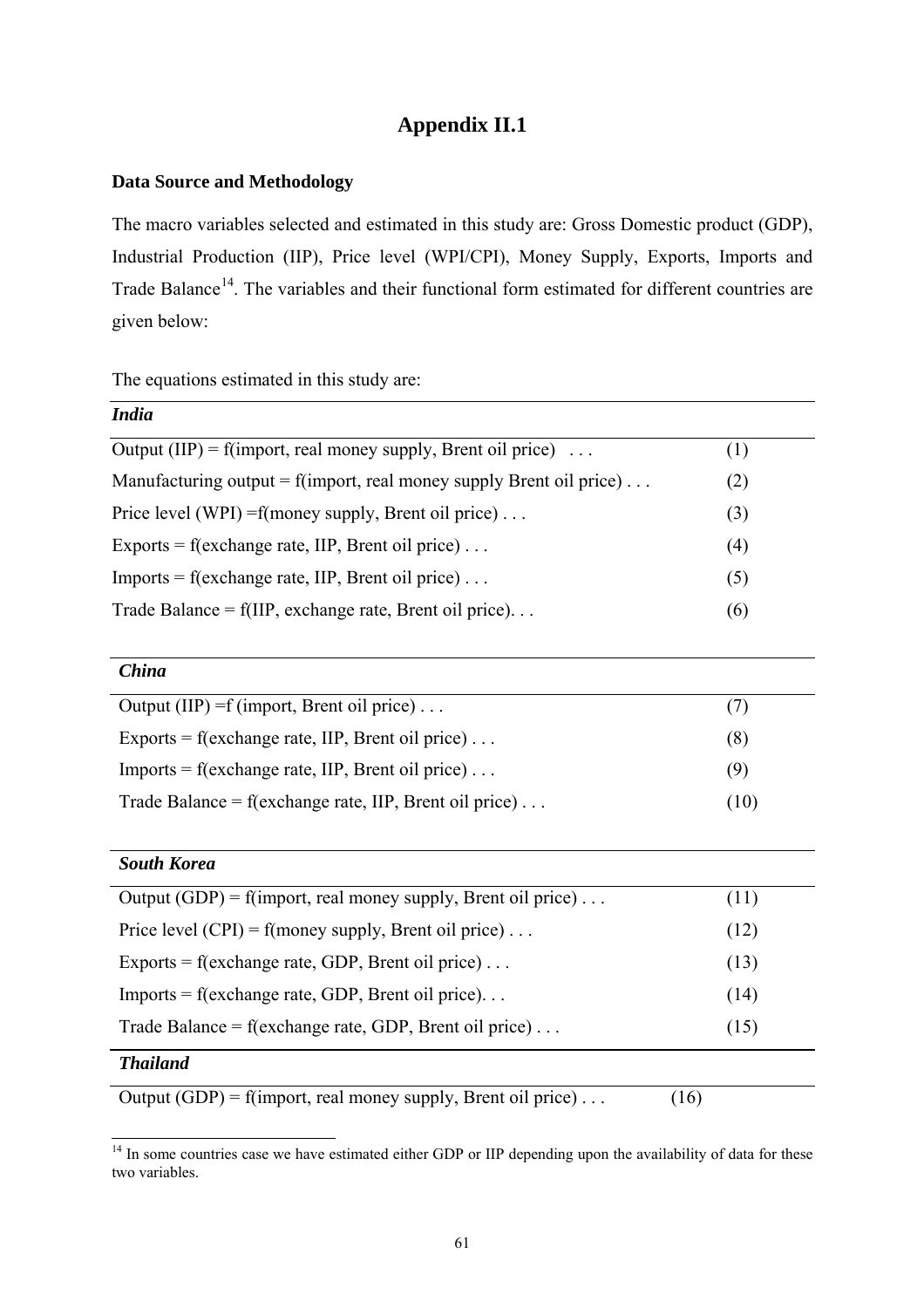<span id="page-69-0"></span>

| Price level $(CPI) = f(money supply, Brent oil price) \dots$ | (17) |
|--------------------------------------------------------------|------|
| Exports = f(exchange rate, GDP, Brent oil price)             | (18) |
| $Imports = f(exchange rate, GDP, Brent oil price)$           | (19) |
| Trade Balance = $f$ (exchange rate, GDP, Brent oil price)    | (20) |

l

| GDP = $f$ (export, West Texas Index)                    | (21) |
|---------------------------------------------------------|------|
| Price level (WPI) = f(money supply, West Texas Index)   | (22) |
| Exports = $f(GDP, West Texas Index) \dots$              | (23) |
| Imports $=f(GDP, West Texas Index)$                     | (24) |
| Trade Balance = f(GDP, exchange rate, West Texas Index) | (25) |
|                                                         |      |

Equations (1) to (20) have been estimated using the financial year quarterly data from 1993Q1 to 2004Q4. For equations (21) to (25), we have used annual data from1982 to 2004. Data on Brent oil price and WTI price have been taken from the *International Energy Agency*, 2005. Most of macro variables such as Exports, GDP (except for India), IIP, WPI, CPI, Money supply, imports, trade balance, exchange rate have been collected from 2004, CD-ROM, *International Financial Statistics (IFS),* IMF. In case of India, data are collected from *Handbook of Statistics, RBI.* Financial variables of petroleum industry have been taken from the report *Ministry of Petroleum and Natural Gas, India, 2004-05*.

For estimation, we have used vector autoregressive (VAR) technique<sup>[1](#page-69-0)5</sup>. In both of these two techniques, we have estimated all variables in logarithmic terms except the growth variables of petroleum industry. We have used this technique under the implicit presumption that oil shock is endogenous, where the international oil prices are determined by the demand factors. This assumption appears justified in view of the current factors of oil prices, in which increase in demand factors are playing a more decisive role.

In the VAR analysis, we examine the dynamic interrelationships among the concerned variables in a particular equation. The VAR model contains simultaneous equations in which all the variables are considered to be endogenous. Further, within this simultaneous equation

<sup>&</sup>lt;sup>15</sup> In case of India, China, Korea and Thailand we have applied VAR technique and for Brazil OLS technique due to data limitations.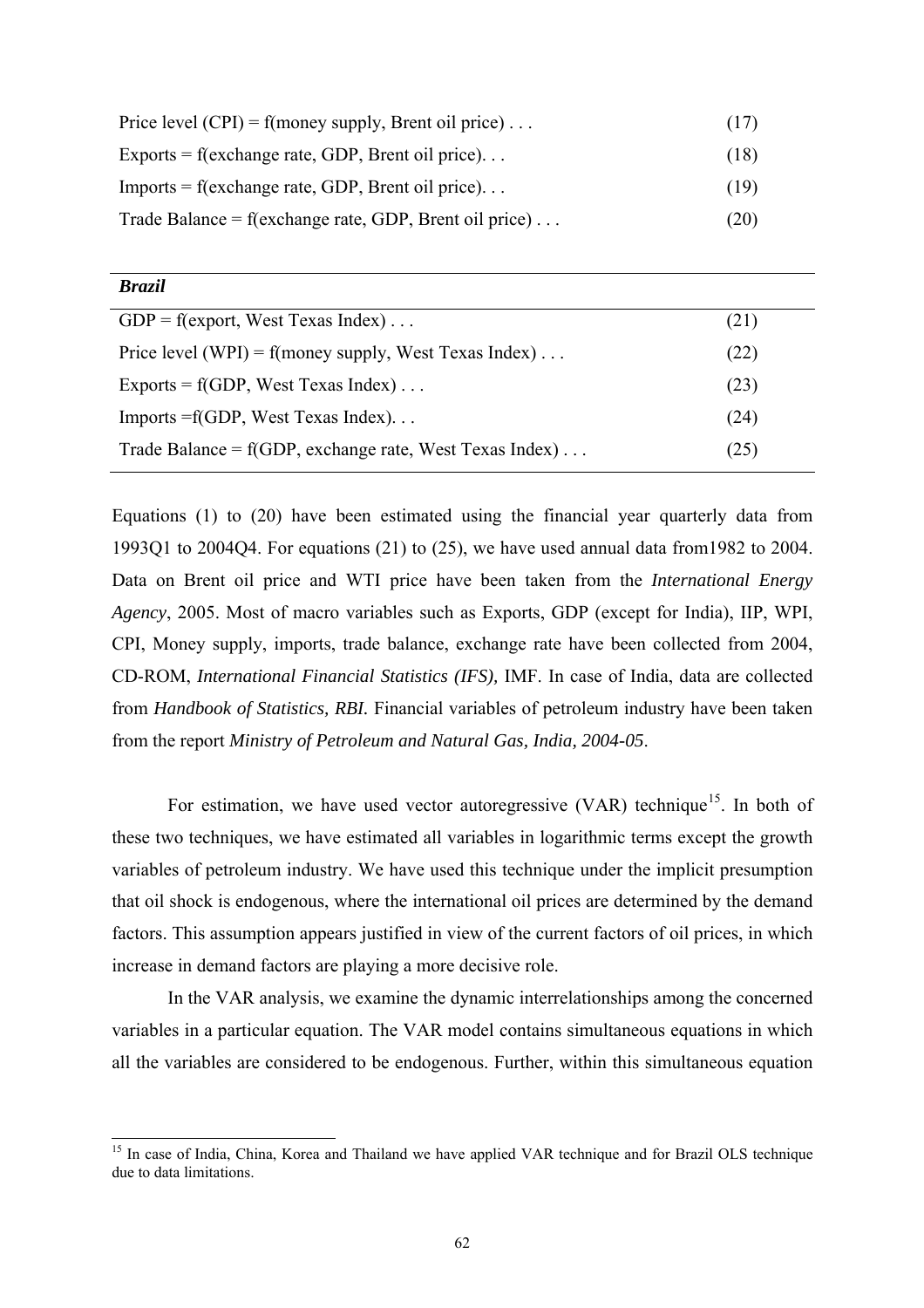<span id="page-70-0"></span>system, each endogenous variable is explained by its lagged or past values and the lagged values of the other endogenous variables included in the system.

For estimation of VAR equations, we got a unified ordering of the variables as: policy variable first flowed by intermediate variable(s) and then target variable. Nevertheless, it has been done after estimating all other alternative orderings with findings of no substantial change in the result. Further all variables included in the VAR equations are taken in first log difference form. The reason is that we find all variables are non-stationary at log level, however become stationary at log first difference. The maximum lag-length of variables in each estimated VAR system has been selected on the basis Akaike Information Criteria (AIC).

The reduced form of unrestricted VAR model for industrial production of India estimated in the present study is as follows<sup>[16](#page-70-0)</sup>:

DLIIP<sub>t</sub> = a<sub>10</sub> + a<sub>11</sub> 
$$
\sum_{i=1}^{n} DLRMS_{t-i}
$$
 + a<sub>12</sub>  $\sum_{i=1}^{n} DLMPORT_{t-i}$  + a<sub>13</sub>  $\sum_{i=1}^{n} DLROLIL_{t-i}$  +  
\n
$$
a_{14} \sum_{i=1}^{n} DLIP_{t-i}
$$
 + b<sub>12</sub>  $\sum_{i=1}^{n} DLMPORT_{t-i}$  + b<sub>13</sub>  $\sum_{i=1}^{n} DLROLIL_{t-i}$  +  
\nb<sub>14</sub>  $\sum_{i=1}^{n} DLRMS_{t-i}$  + e<sub>2t</sub>  
\nDLINKS<sub>t-i</sub> + e<sub>2t</sub>  
\nDLINKORT<sub>t</sub> = c<sub>10</sub> + c<sub>11</sub>  $\sum_{i=1}^{n} DLRMS_{t-i}$  + c<sub>12</sub>  $\sum_{i=1}^{n} DLMPORT_{t-i}$  + c<sub>13</sub>  $\sum_{i=1}^{n} DLROLIL_{t-i}$  +  
\nc<sub>14</sub>  $\sum_{i=1}^{n} DLIP_{t-i}$  + e<sub>3t</sub>  
\nDLEOIL<sub>t</sub> = d<sub>10</sub> + d<sub>11</sub>  $\sum_{i=1}^{n} DLRMS_{t-i}$  + d<sub>12</sub>  $\sum_{i=1}^{n} DLMPORT_{t-i}$  + d<sub>13</sub>  $\sum_{i=1}^{n} DLROLIL_{t-i}$  +  
\nd<sub>14</sub>  $\sum_{i=1}^{n} DLIP_{t-i}$  +  $\varepsilon_{4t}$ 

 $\overline{a}$ 

<sup>&</sup>lt;sup>16</sup> Functions of other variables have been estimated in the similar fashion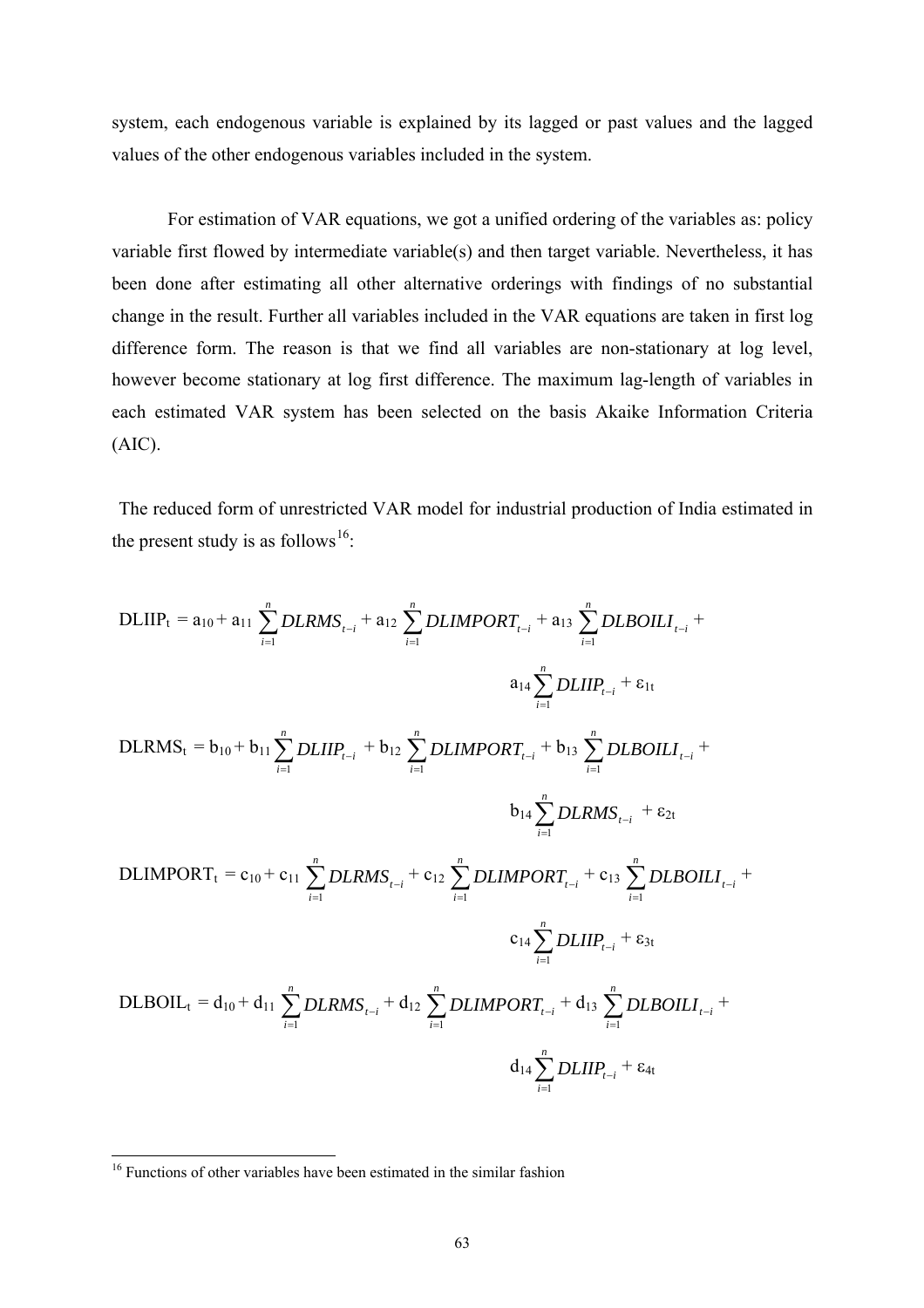where,  $\text{HP}_t$ , IMPORT<sub>t</sub>, RMS<sub>t</sub> and BOIL<sub>t</sub> are index of industrial production, import, real money supply and price of Brent oil. Subscript 't' refers to the value of a variable in the current period and 't-i' in the previous period(s). Symbol DL is first difference of logarithm value of each variable.  $\varepsilon_{1t}$ ,  $\varepsilon_{2t}$ ,  $\varepsilon_{3t}$  and  $\varepsilon_{4t}$  are white-noise disturbances.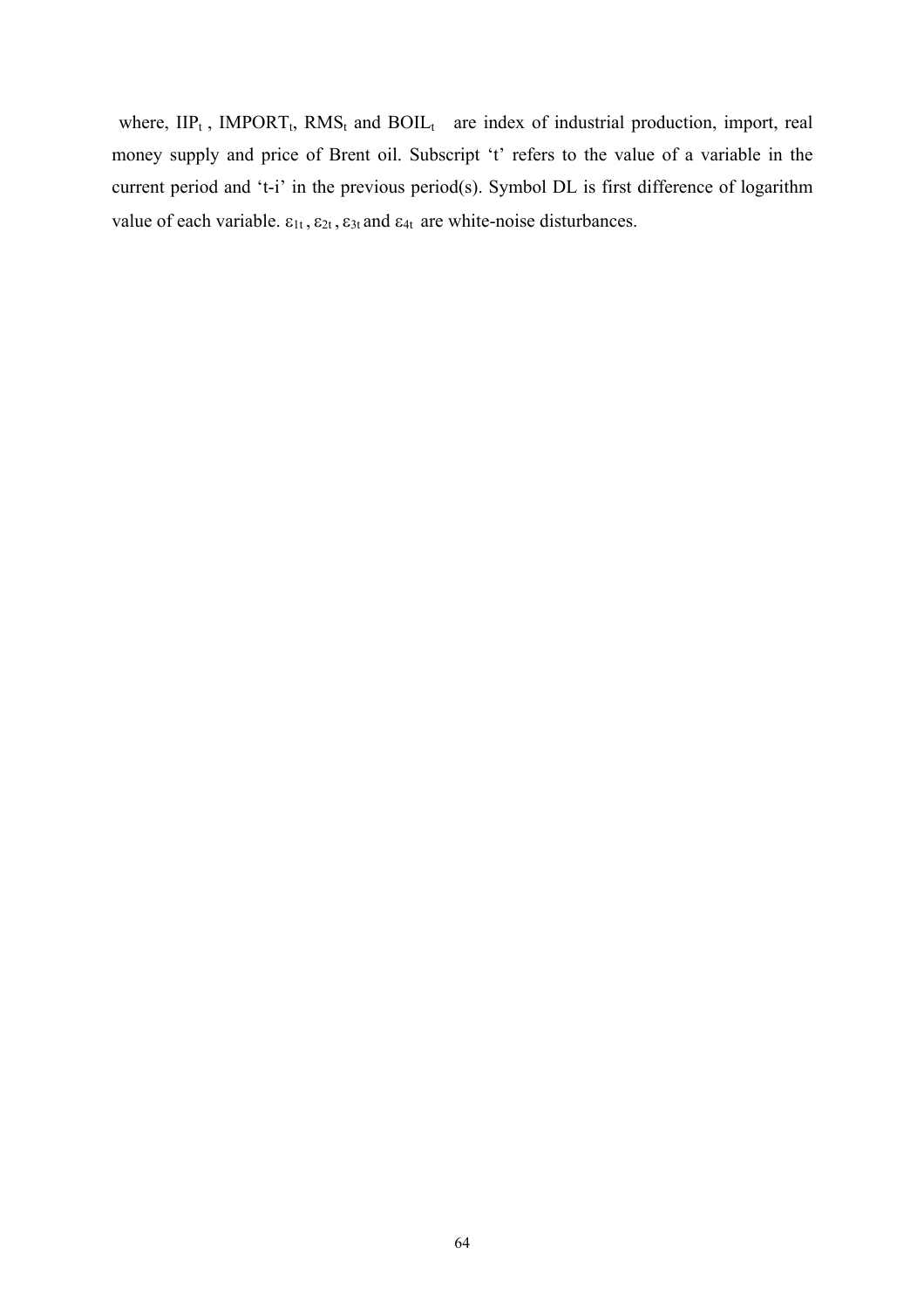### **Appendix II.2**

#### **Vector Autoregression (VAR) Results of India**

#### **Appendix II.3.1: Vector Autoregression Results with output (Industrial production) as an Endogenous Variable**

| Dependent variables/<br>Independent variables | <b>Brent oil</b> | real money<br>supply | Import       | <b>Industrial</b><br>production |
|-----------------------------------------------|------------------|----------------------|--------------|---------------------------------|
|                                               |                  |                      | Coefficients |                                 |
|                                               |                  |                      | (t-value)    |                                 |
| Brent $\text{oil}_{t-1}$                      | 0.328            | 0.018                | 0.247        | $-0.045$                        |
|                                               | (2.213)          | (0.447)              | (3.604)      | $(-0.720)$                      |
| Real money supply $_{t-1}$                    | 1.191            | 0.290                | 0.326        | $-0.149$                        |
|                                               | (2.026)          | (1.860)              | (1.201)      | $(-0.597)$                      |
| $Import_{t-1}$                                | $-0.606$         | 0.119                | $-0.104$     | 0.363                           |
|                                               | $(-1.941)$       | (1.436)              | $(-0.719)$   | (2.742)                         |
| Industrial production $_{t-1}$                | 0.202            | 0.074                | $-0.108$     | $-0.334$                        |
|                                               | (0.580)          | (0.799)              | $(-0.671)$   | $(-2.261)$                      |

**Note***:* t refers to current year value and t-1 implies previous year.

All variables are estimated in log first difference.

For simplicity, we have not reported intercept values in the above table.

t-values are given in the parentheses

#### **Appendix II.3.2: Vector Autoregression Results of With Output (Manufacturing Production) as an Endogenous Variable**

| <b>Dependent</b><br>variables/ | <b>Brent</b> oil | <b>Real money</b><br>supply | Import     | <b>Manufacturing</b><br>production |  |
|--------------------------------|------------------|-----------------------------|------------|------------------------------------|--|
| Independent<br>variables       |                  | Coefficients<br>(t-value)   |            |                                    |  |
| Brent $\text{oil}_{t-1}$       | 0.306            | 0.012                       | 0.258      | $-0.012$                           |  |
|                                | (2.107)          | (0.309)                     | (3.831)    | $(-0.208)$                         |  |
| Real money supply $_{t-1}$     | 1.217            | 0.290                       | 0.317      | $-0.131$                           |  |
|                                | (2.058)          | (1.853)                     | (1.156)    | $(-0.543)$                         |  |
| $Import_{t-1}$                 | $-0.551$         | 0.128                       | $-0.128$   | 0.254                              |  |
|                                | $(-1.784)$       | (1.563)                     | $(-0.894)$ | (2.009)                            |  |
| Manufacturing                  | $-0.037$         | 0.046                       | $-0.008$   | $-0.292$                           |  |
| $production_{t-1}$             | $(-0.101)$       | (0.477)                     | $(-0.048)$ | $(-1.946)$                         |  |

**Note: t** refers to current year value and **t**-1 implies previous year.

All variables are estimated in log first difference.

For simplicity, we have not reported intercept values in the above table.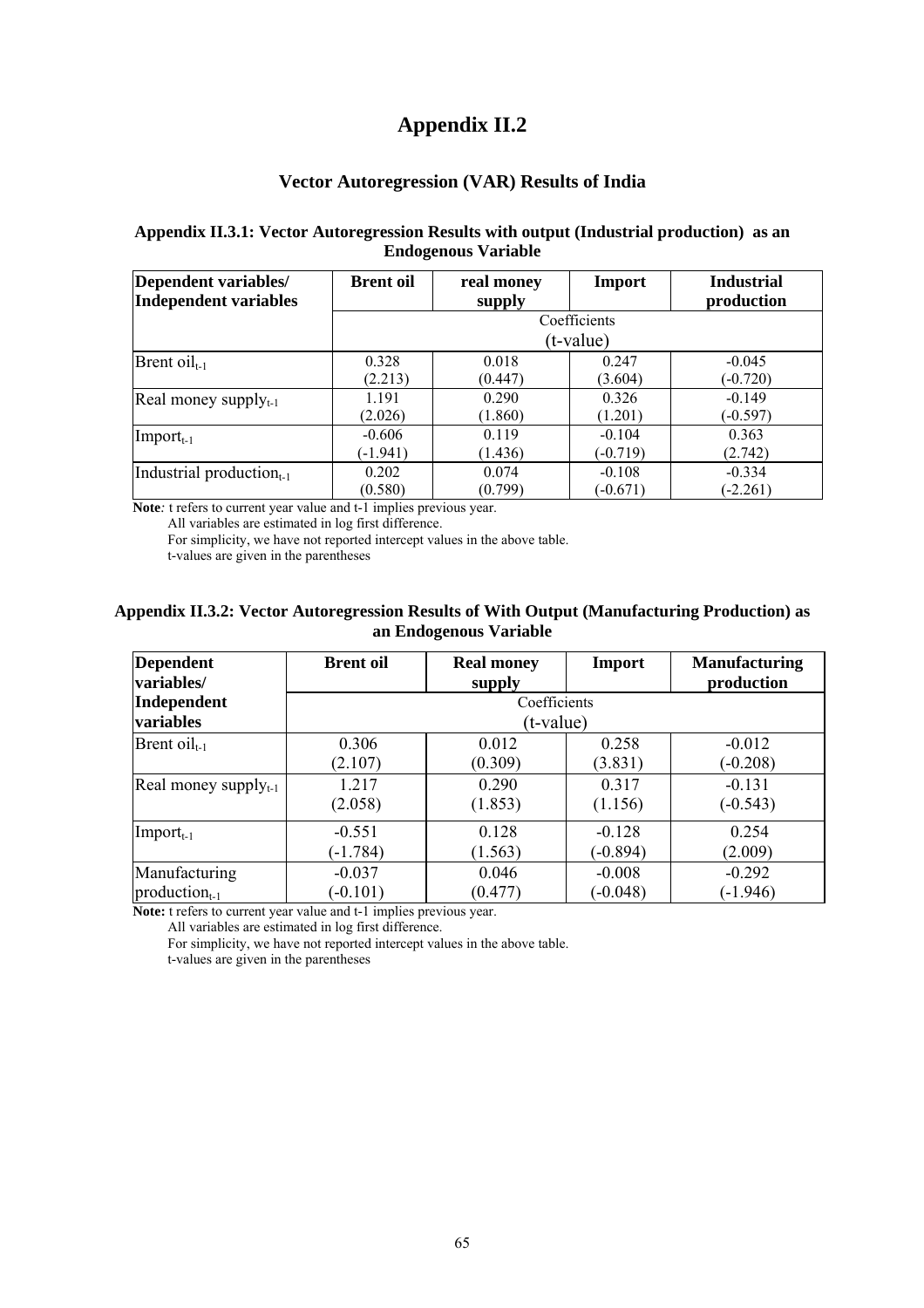#### **Appendix II.3.3: Vector Autoregression Results with Domestic Price as an Endogenous Variable\***

| Dependent variables/  | <b>Brent oil</b> | <b>Money supply</b> | Price      |  |  |  |  |
|-----------------------|------------------|---------------------|------------|--|--|--|--|
| Independent variables |                  | Coefficients        |            |  |  |  |  |
|                       |                  | (t-value)           |            |  |  |  |  |
| $Brent oilt-1$        | 0.222            | 0.022               | 0.017      |  |  |  |  |
|                       | (1.310)          | (0.661)             | (1.471)    |  |  |  |  |
| Money supply $_{t-1}$ | 1.836            | 0.316               | $-0.067$   |  |  |  |  |
|                       | (1.906)          | (1.652)             | $(-1.043)$ |  |  |  |  |
| Price <sub>t-1</sub>  | $-3.317$         | $-0.574$            | $-0.040$   |  |  |  |  |
|                       | $(-1.258)$       | $(-1.096)$          | $(-0.230)$ |  |  |  |  |

 **Note:**t refers to current year value and t-1 implies previous year.

All variables are estimated in log first difference.

For simplicity, we have not reported intercept values in the above table.

\* Price level = All commodities WPI.

t-values are given in the parentheses

#### **Appendix II.3.4: Vector Autoregression Results with Exports as an Endogenous Variable\***

| Dependent variables/<br>Independent variables | <b>Brent oil</b> | <b>Exchange rate</b> | <b>Industrial</b><br>production | <b>Export</b> |  |
|-----------------------------------------------|------------------|----------------------|---------------------------------|---------------|--|
|                                               | Coefficients     |                      |                                 |               |  |
|                                               |                  | (t-value)            |                                 |               |  |
| $\text{Brent oil}_{t-1}$                      | 0.236            | $-0.015$             | 0.035                           | 0.153         |  |
|                                               | (1.259)          | $(-0.687)$           | (0.487)                         | (1.571)       |  |
| Exchange rate <sub>t-1</sub>                  | $-1.960$         | 0.443                | $-0.069$                        | $-0.951$      |  |
|                                               | $(-1.416)$       | (2.758)              | $(-0.133)$                      | $(-1.322)$    |  |
| Industrial production $_{t-1}$                | 0.063            | $-0.098$             | $-0.165$                        | 0.020         |  |
|                                               | (0.106)          | $(-1.438)$           | $(-0.742)$                      | (0.064)       |  |
| $Export_{t-1}$                                | $-0.154$         | $-0.013$             | $-0.083$                        | $-0.561$      |  |
|                                               | $(-0.405)$       | $(-0.288)$           | $(-0.579)$                      | $(-2.848)$    |  |

**Note:** t refers to current year value and t-1 implies previous year.

All variables are estimated in log first difference.

For simplicity, we have not reported intercept values in the above table.

\* Exports= Value of total exports  $(f.o.b)$  (US\$).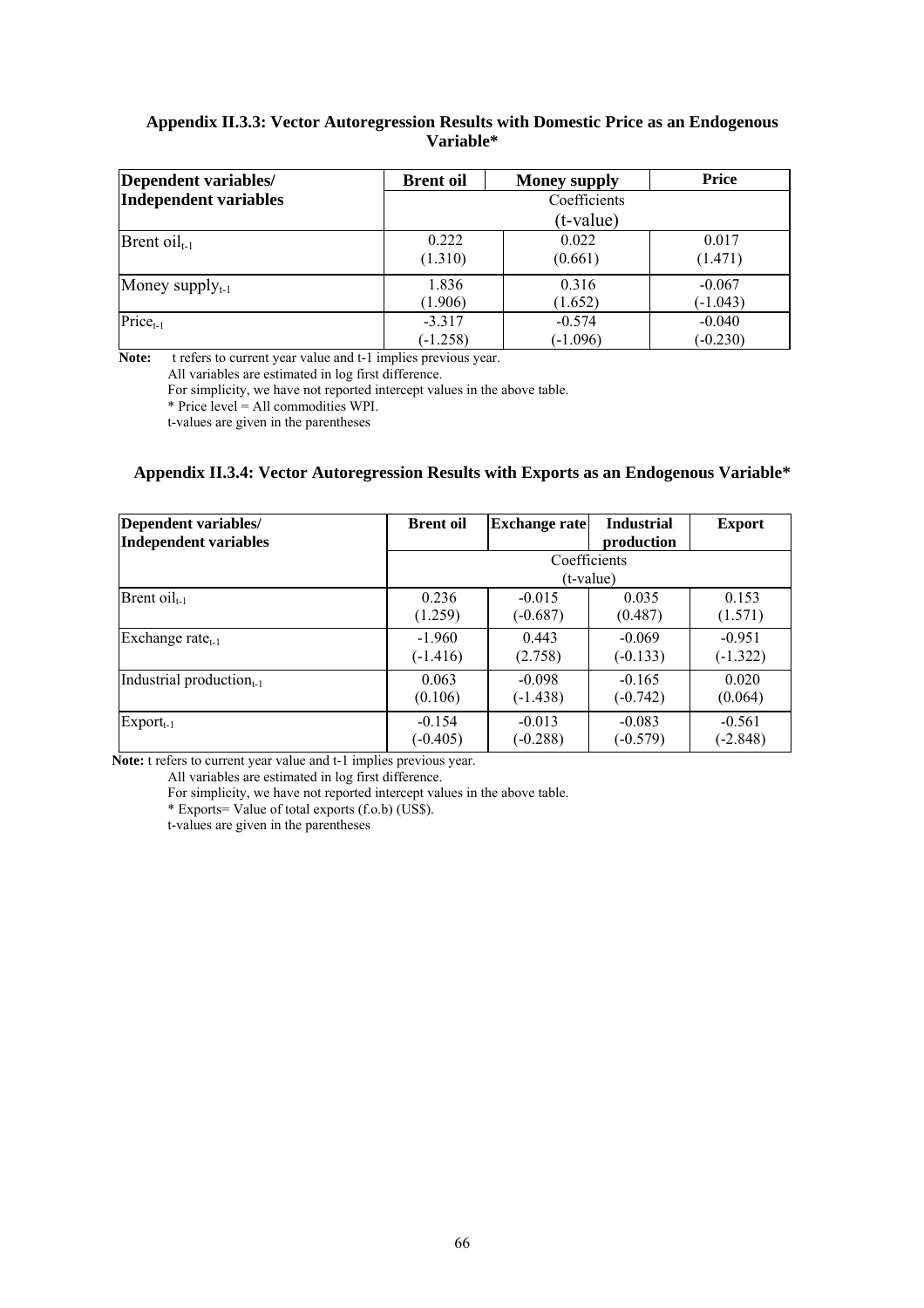| Dependent variables/<br><b>Independent variables</b> | <b>Brent oil</b> | <b>Exchange rate</b>        | <b>Industrial</b><br>production | Import     |  |  |
|------------------------------------------------------|------------------|-----------------------------|---------------------------------|------------|--|--|
|                                                      |                  | Coefficients<br>$(t-value)$ |                                 |            |  |  |
| Brent $\text{oil}_{t-1}$                             | 0.327            | $-0.003$                    | $-0.030$                        | 0.228      |  |  |
|                                                      | (1.731)          | $(-0.123)$                  | $(-0.427)$                      | (2.796)    |  |  |
| Exchange rate <sub>t-1</sub>                         | $-1.919$         | 0.447                       | $-0.075$                        | $-0.650$   |  |  |
|                                                      | $(-1.440)$       | (2.920)                     | $(-0.152)$                      | $(-1.130)$ |  |  |
| Industrial production $_{t-1}$                       | 0.098            | $-0.087$                    | $-0.324$                        | $-0.110$   |  |  |
|                                                      | (0.207)          | $(-1.606)$                  | $(-1.856)$                      | $(-0.538)$ |  |  |
| $\mathrm{Export}_{t-1}$                              | $-0.624$         | $-0.078$                    | 0.301                           | $-0.146$   |  |  |
|                                                      | $(-1.518)$       | $(-1.657)$                  | (1.988)                         | $(-0.824)$ |  |  |

#### **Appendix II.3.5: Vector Autoregression Results with Imports as an Endogenous Variable\***

 **Note***:* t refers to current year value and t-1 implies previous year.

All variables are estimated in log first difference.

For simplicity, we have not reported intercept values in the above table.

\* Imports = Value of total imports  $(c.i.f)$  (US\$).

t-values are given in the parentheses

#### **Appendix II.3.6: Vector Autoregression Results with Trade Balance as an Endogenous**

| Dependent variables/<br><b>Independent variables</b> | <b>Brent oil</b> | <b>Exchange rate</b> | <b>Industrial</b><br>production | <b>Trade balance</b> |
|------------------------------------------------------|------------------|----------------------|---------------------------------|----------------------|
|                                                      |                  |                      | Coefficients                    |                      |
|                                                      |                  |                      | (t-value)                       |                      |
| Brent $\text{oil}_{t-1}$                             | 0.223            | $-0.016$             | 0.022                           | $-1.083$             |
|                                                      | (1.229)          | $(-0.767)$           | (0.313)                         | $(-1.848)$           |
| Exchange rate $_{t-1}$                               | $-1.994$         | 0.441                | $-0.046$                        | 0.834                |
|                                                      | $(-1.440)$       | (2.738)              | $(-0.088)$                      | (0.187)              |
| Industrial production $_{t-1}$                       | $-0.099$         | $-0.111$             | $-0.233$                        | $-1.811$             |
|                                                      | $(-0.207)$       | $(-1.991)$           | $(-1.280)$                      | $(-1.171)$           |
| Trade balance <sub>t-1</sub>                         | 0.023            | 0.002                | $-0.007$                        | $-0.606$             |
|                                                      | (0.475)          | (0.265)              | $(-0.405)$                      | $(-3.966)$           |

### **Variable\***

Note: t refers to current year value and t-1 implies previous year.

All variables are estimated in log first difference.

For simplicity, we have not reported intercept values in the above table.

\* Trade balance = Revenue on merchandise exports (f.o.b) minus expenditure on merchandise imports (c.i.f) (US\$).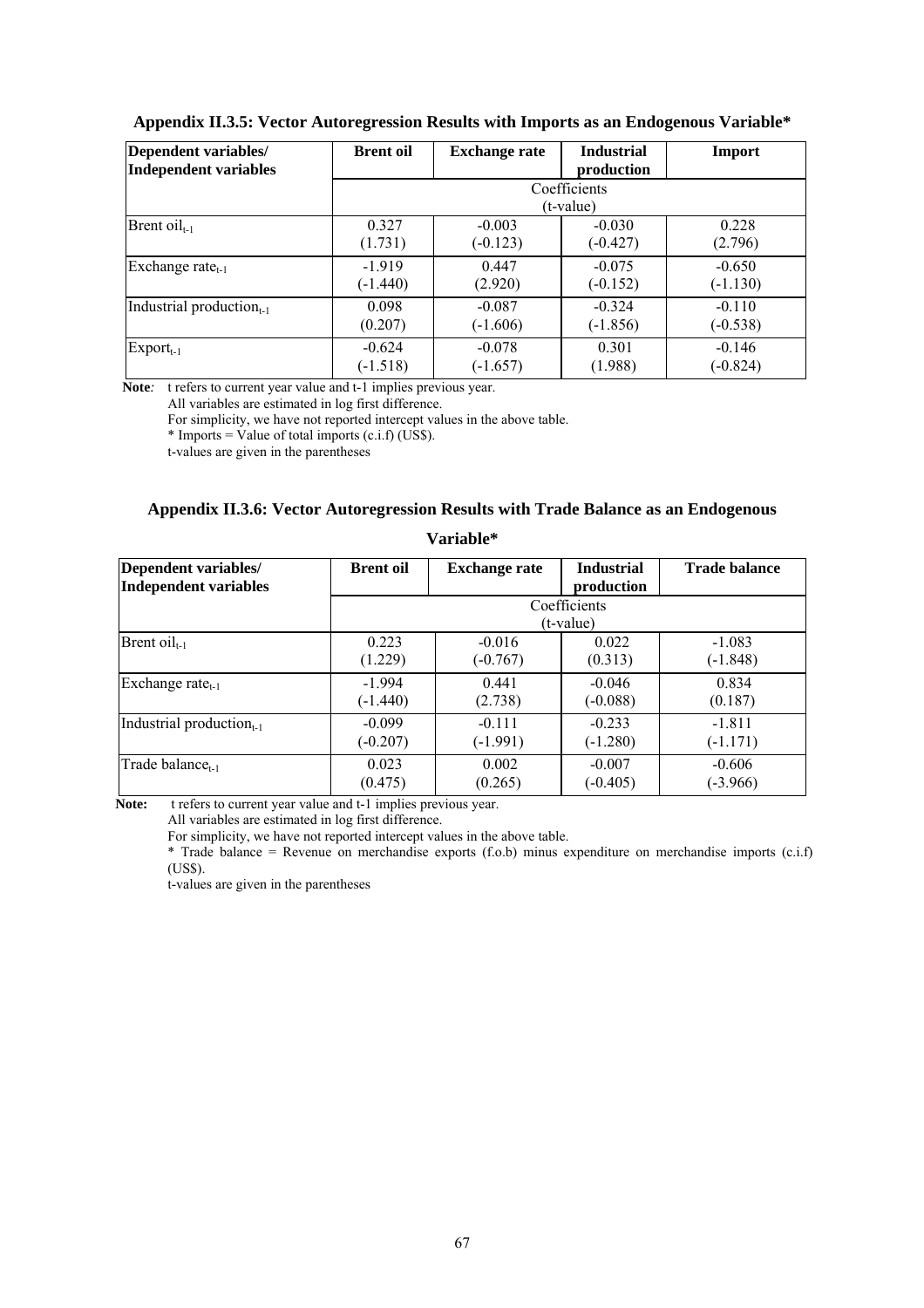#### **Vector Autoregression (VAR) results of China**

#### **Appendix II.3.7: Vector Autoregression Results with Output (Industrial Production) as an Endogenous Variable**

| Dependent variables/           | <b>Brent oil</b> | Import       | <b>Industrial production</b> |
|--------------------------------|------------------|--------------|------------------------------|
| Independent variables          |                  | Coefficients |                              |
|                                |                  | (t-value)    |                              |
| Brent oil $_{t-1}$             | 0.296            | 0.178        | 0.104                        |
|                                | (1.979)          | (0.804)      | (0.527)                      |
| $Import_{t-1}$                 | $-0.118$         | $-0.580$     | $-0.070$                     |
|                                | $(-1.262)$       | $(-4.181)$   | $(-0.567)$                   |
| Industrial production $_{t-1}$ | 0.096            | $-0.066$     | $-0.004$                     |
|                                | (0.770)          | $(-0.354)$   | $(-0.023)$                   |

**Note***:* All variables are estimated in log first difference.

For simplicity, we have not reported intercept values in the above table. t-values are given in the parentheses

#### **Appendix II.3.8: Vector Autoregression Results with Exports as an Endogenous Variable\***

| Dependent variables/           | <b>Brent</b> oil | <b>Industrial production</b> | <b>Export</b> |  |  |
|--------------------------------|------------------|------------------------------|---------------|--|--|
| Independent variables          |                  | Coefficients                 |               |  |  |
|                                | (t-value)        |                              |               |  |  |
| Brent oil $_{t-1}$             | 0.290            | 0.105                        | 0.344         |  |  |
|                                | (1.927)          | (0.526)                      | (1.715)       |  |  |
| Industrial production $_{t-1}$ | 0.071            | $-0.016$                     | 0.184         |  |  |
|                                | (0.587)          | $(-0.099)$                   | (1.137)       |  |  |
| $\mathrm{Export}_{t-1}$        | 0.107            | $-0.074$                     | $-0.507$      |  |  |
|                                | (1.034)          | $(-0.540)$                   | $(-3.667)$    |  |  |

**Note:**All variables are estimated in log first difference.

For simplicity, we have not reported intercept values in the above table.

t-values are given in the parentheses

\* Exports= Value of total exports (f.o.b) (US\$).

#### **Appendix II.3.9: Vector Autoregression Results with Imports as an Endogenous Variable\***

| Dependent variables/           | <b>Brent oil</b> | <b>Industrial production</b> | Import     |  |  |  |
|--------------------------------|------------------|------------------------------|------------|--|--|--|
| Independent variables          | Coefficients     |                              |            |  |  |  |
|                                | (t-value)        |                              |            |  |  |  |
| Brent oil $_{t-1}$             | 0.296            | 0.104                        | 0.178      |  |  |  |
|                                | (1.979)          | (0.527)                      | (0.804)    |  |  |  |
| Industrial production $_{t-1}$ | 0.096            | $-0.004$                     | $-0.066$   |  |  |  |
|                                | (0.770)          | $(-0.023)$                   | $(-0.354)$ |  |  |  |
| $Import_{t-1}$                 | $-0.118$         | $-0.070$                     | $-0.580$   |  |  |  |
|                                | $(-1.262)$       | $(-0.567)$                   | $(-4.181)$ |  |  |  |

**Note:**All variables are estimated in log first difference.

For simplicity, we have not reported intercept values in the above table.

t-values are given in the parentheses

 $*$  Imports = Value of total imports (c.i.f.) (US\$).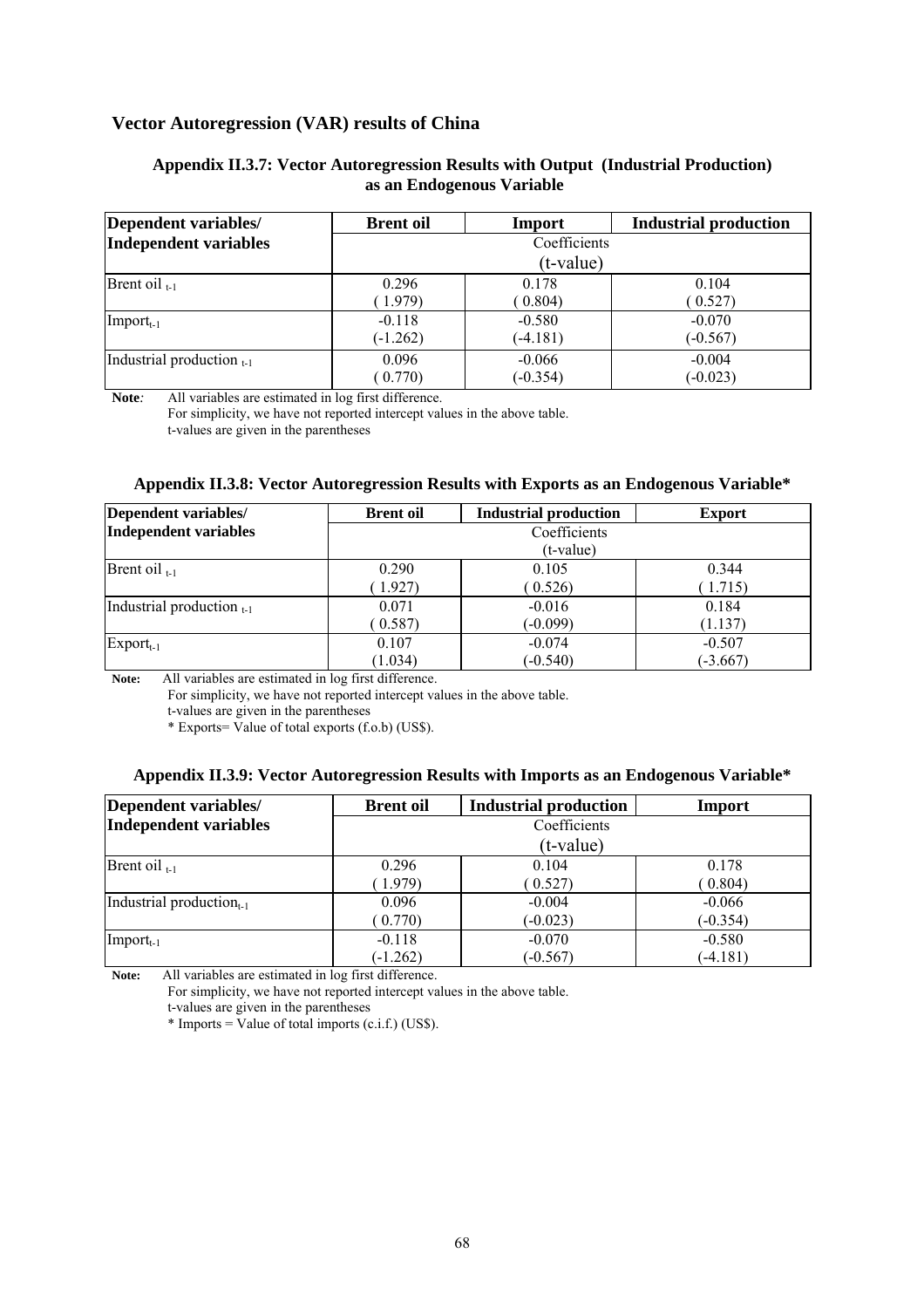### **Appendix II.3.10: Vector Autoregression Results with Trade Balance as an Endogenous Variable\***

| Dependent variables/                 | <b>Brent oil</b> | <b>Industrial production</b> | <b>Trade balance</b> |
|--------------------------------------|------------------|------------------------------|----------------------|
| Independent variables                |                  |                              |                      |
|                                      |                  | (t-value)                    |                      |
| $Brent oilt-1$                       | 0.255            | 0.080                        | 1.013                |
|                                      | 1.726            | (0.413)                      | (1.126)              |
| Industrial production <sub>t-1</sub> | 0.050            | $-0.033$                     | $-0.471$             |
|                                      | 0.419)           | $(-0.211)$                   | $(-0.651)$           |
| Trade balance <sub>t-1</sub>         | 0.018            | 0.008                        | $-0.454$             |
|                                      | (0.779)          | (0.264)                      | $(-3.317)$           |

**Note:**All variables are estimated in log first difference.

For simplicity, we have not reported intercept values in the above table.

t-values are given in the parentheses

\* Trade balance = Revenue on merchandise exports (f.o.b) minus expenditure on merchandise imports (c.i.f.) (US\$).

### **Vector Autoregression (VAR) results of Korea**

| Dependent variables/independent<br>variables | <b>Brent oil</b>            | <b>Real money supply</b> | Import     | <b>Gross</b><br>domestic<br>product |  |
|----------------------------------------------|-----------------------------|--------------------------|------------|-------------------------------------|--|
|                                              | Coefficients<br>$(t-value)$ |                          |            |                                     |  |
| Brent $\text{oil}_{t-1}$                     | 0.053                       | $-0.083$                 | 0.073      | 0.100                               |  |
|                                              | (0.316)                     | $(-0.467)$               | (0.647)    | (0.705)                             |  |
| Brent $\text{oil}_{t-2}$                     | $-0.314$                    | 0.021                    | $-0.028$   | $-0.023$                            |  |
|                                              | $(-1.808)$                  | (0.117)                  | $(-0.239)$ | $(-0.158)$                          |  |
| Real money supply $_{t-1}$                   | 0.211                       | 0.3136                   | 0.399      | 0.895                               |  |
|                                              | (1.007)                     | (1.428)                  | (2.866)    | (5.102)                             |  |
| Real money supply $_{t-2}$                   | 0.051                       | 0.278                    | 0.052      | 0.420                               |  |
|                                              | (0.210)                     | (1.089)                  | (0.320)    | (2.060)                             |  |
| $Import_{t-1}$                               | 0.275                       | $-0.029$                 | $-0.255$   | $-0.607$                            |  |
|                                              | (0.819)                     | $(-0.082)$               | $(-1.141)$ | $(-2.158)$                          |  |
| $Import_{t-2}$                               | 0.985                       | 0.168                    | 0.276      | 0.336                               |  |
|                                              | (2.910)                     | (0.473)                  | (1.223)    | (1.183)                             |  |
| Gross domestic product $_{t-1}$              | $-0.108$                    | $-0.209$                 | 0.028      | $-0.669$                            |  |
|                                              | $(-0.375)$                  | $(-0.691)$               | (0.146)    | $(-2.778)$                          |  |
| Gross domestic product <sub>t-2</sub>        | $-0.450$                    | $-0.515$                 | 0.083      | $-0.538$                            |  |
|                                              | $(-1.853)$                  | $(-2.018)$               | (0.512)    | $(-2.636)$                          |  |

#### **Appendix II.3.11: Vector Autoregression Results with Domestic Output (GDP) as an Endogenous Variable**

**Note:** All variables are estimated in log first difference.

For simplicity, we have not reported intercept values in the above table. t-values are given in the parentheses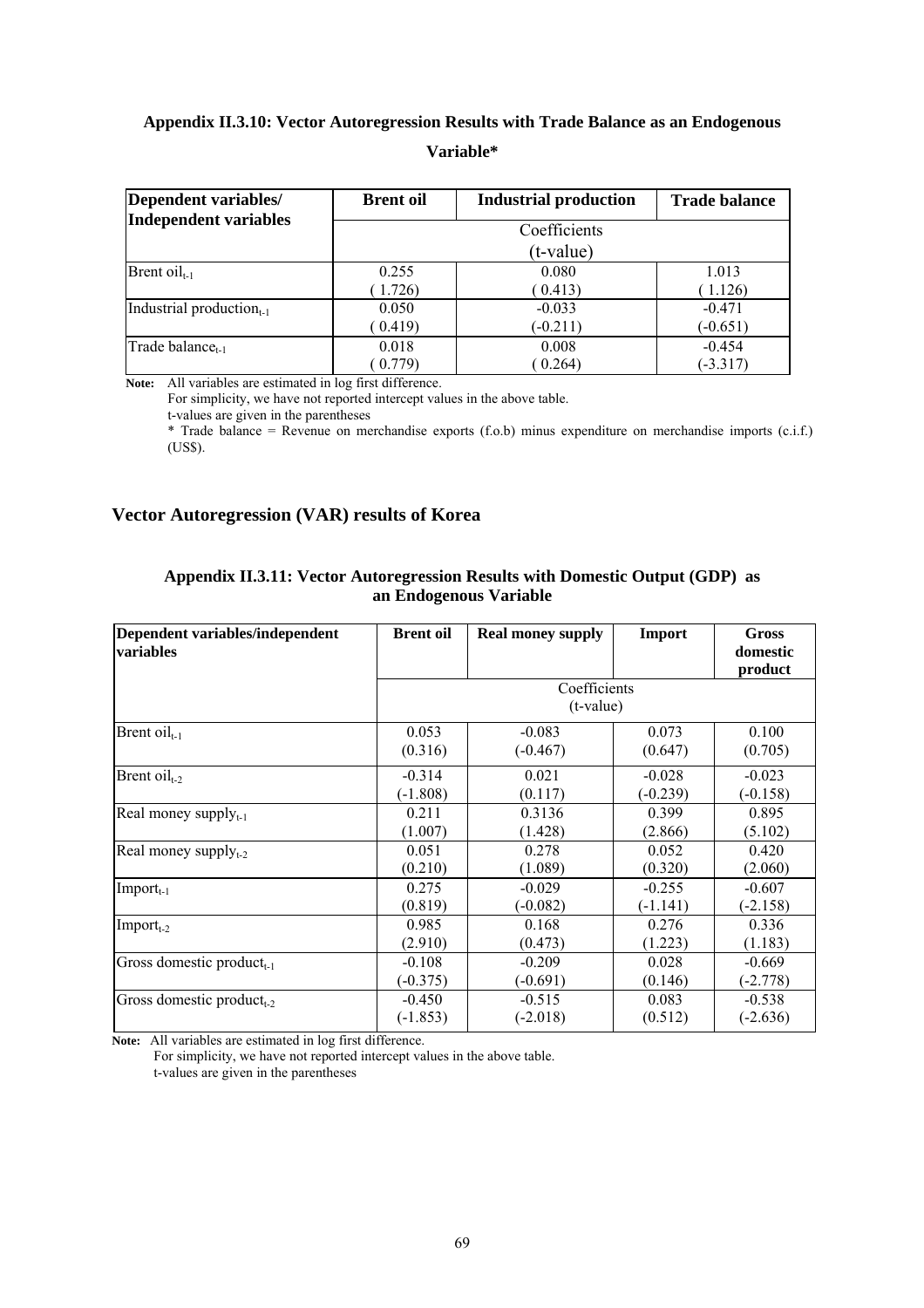### **Appendix II.3.12: Vector Autoregression Results with Domestic Price as an Endogenous**

| Dependent variables/independent variables | Brent oil                 | Money supply | Price      |  |
|-------------------------------------------|---------------------------|--------------|------------|--|
|                                           | Coefficients<br>(t-value) |              |            |  |
| Brent $\text{oil}_{t-1}$                  | 0.208                     | 0.048        | 0.005      |  |
|                                           | (1.357)                   | (0.330)      | (0.498)    |  |
| Money supply $_{t-1}$                     | $-0.125$                  | 0.185        | 0.045      |  |
|                                           | $(-0.630)$                | (0.986)      | (3.338)    |  |
| $Pricet-1$                                | $-1.429$                  | $-1.364$     | $-0.267$   |  |
|                                           | $(-0.578)$                | $(-0.584)$   | $(-1.613)$ |  |

**Variable\*** 

**Note***:* All variables are estimated in log first difference.

For simplicity, we have not reported intercept values in the above table.

t-values are given in the parentheses

\* Price level = consumer price index.

#### **Appendix II.3.13: Vector Autoregression Results with Exports as an Endogenous Variable\***

| Dependent variables/            | Brent oil  | Exchange rate | Gross domestic | Export     |
|---------------------------------|------------|---------------|----------------|------------|
| Independent variables           |            |               | product        |            |
|                                 |            | Coefficients  |                |            |
|                                 |            | $(t-value)$   |                |            |
| Brent $\text{oil}_{t-1}$        | 0.188      | 0.103         | 0.023          | 0.170      |
|                                 | (1.200)    | (1.188)       | (0.183)        | (1.696)    |
| Exchange rate $_{t-1}$          | $-0.711$   | 0.663         | $-1.226$       | $-0.542$   |
|                                 | $(-1.738)$ | (2.942)       | $(-3.741)$     | $(-2.070)$ |
| Gross domestic product $_{t-1}$ | $-0.346$   | 0.350         | $-0.585$       | $-0.332$   |
|                                 | $(-1.156)$ | (2.127)       | $(-2.443)$     | $(-1.734)$ |
|                                 | 0.197      | $-0.190$      | $-0.239$       | $-0.499$   |
| $\rm{Export}_{t-1}$             | (0.758)    | $(-1.329)$    | $(-1.147)$     | $(-2.998)$ |

**Note:** All variables are estimated in log first difference.

For simplicity, we have not reported intercept values in the above table.

t-values are given in the parentheses

\* Exports= Value of total exports  $(f.o.b)$  (US\$).

#### **Appendix II.3.14: Vector Autoregression Results with Imports as an Endogenous Variable\***

| Dependent variables/                  | Brent oil  |              | Exchange rate Gross domestic | Import     |
|---------------------------------------|------------|--------------|------------------------------|------------|
| Independent variables                 |            |              | product                      |            |
|                                       |            | Coefficients |                              |            |
|                                       |            | $(t-value)$  |                              |            |
| Brent $\text{oil}_{t-1}$              | 0.147      | 0.0531       | 0.187                        | 0.126      |
|                                       | (0.845)    | (0.546)      | 1.493)                       | (1.131)    |
| Exchange rate <sub>t-1</sub>          | $-0.478$   | 0.552        | $-1.653$                     | $-0.888$   |
|                                       | $(-1.290)$ | 2.661)       | $(-6.172)$                   | $(-3.739)$ |
| Gross domestic product <sub>t-1</sub> | $-0.258$   | 0.152        | $-0.546$                     | 0.202      |
|                                       | $(-1.151)$ | (1.207)      | $(-3.365)$                   | (1.402)    |
| $\text{Import}_{t-1}$                 | 0.267      | 0.119        | $-0.802$                     | $-0.192$   |
|                                       | (0.796)    | (0.636)      | $(-3.309)$                   | $(-0.891)$ |

**Note:** All variables are estimated in log first difference.

For simplicity, we have not reported intercept values in the above table.

t-values are given in the parentheses

 $*$  Imports = Value of total imports (c.i.f.) (US\$).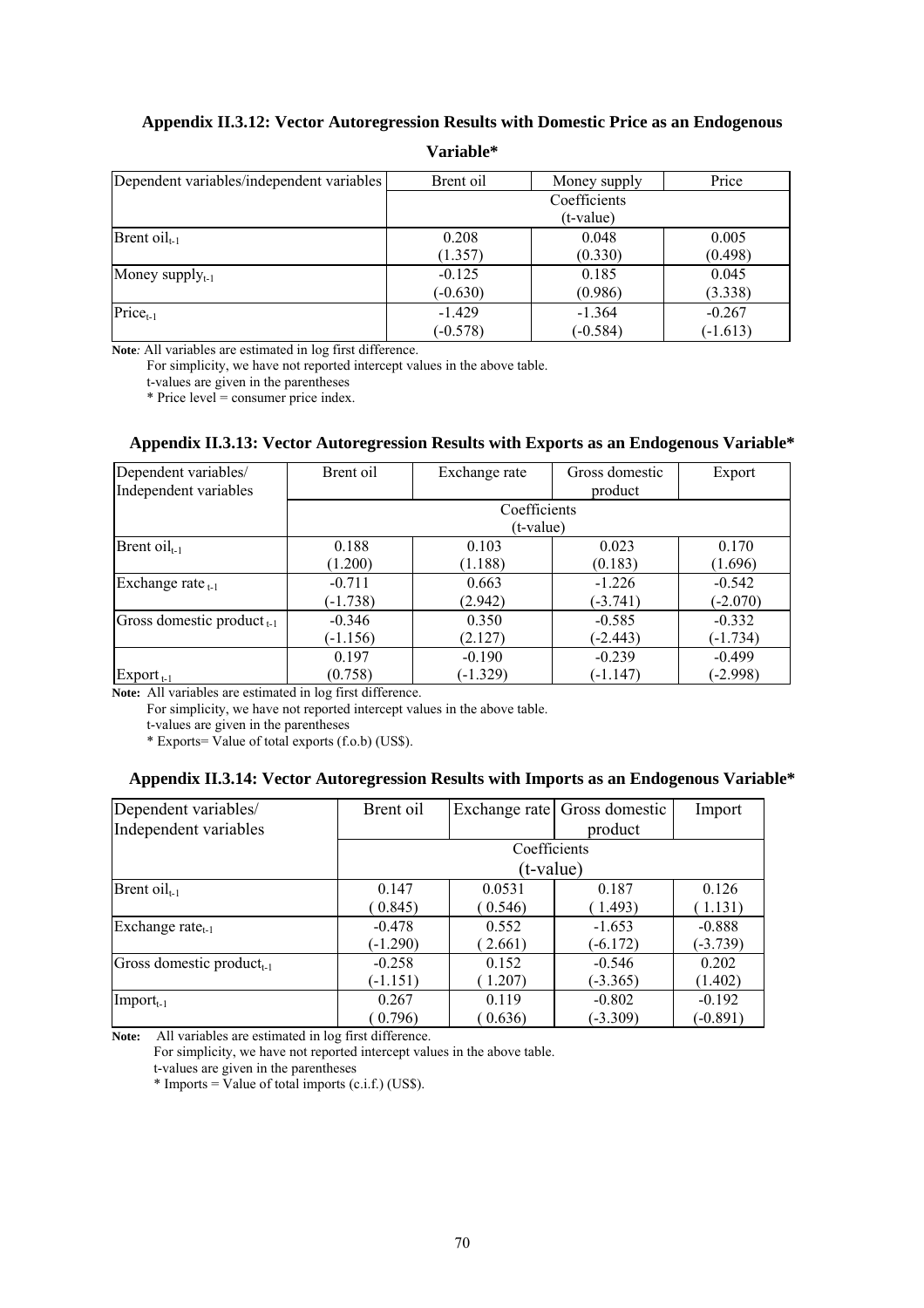## **Appendix II.3.15: Vector Autoregression Results with Trade Balance as an Endogenous**

| Dependent variables/                  | Brent oil  | Exchange rate | Gross domestic | Trade balance |
|---------------------------------------|------------|---------------|----------------|---------------|
| Independent variables                 |            |               | product        |               |
|                                       |            | Coefficients  |                |               |
|                                       |            | (t-value)     |                |               |
| Brent $\text{oil}_{t-1}$              | 0.216      | 0.074         | $-0.004$       | $-0.621$      |
|                                       | $(-1.377)$ | $(-0.854)$    | $(-0.029)$     | $(-1.006)$    |
| Exchange rate $_{t-1}$                | $-0.594$   | 0.559         | $-1.410$       | $-0.184$      |
|                                       | $(-1.545)$ | $(-2.612)$    | $(-4.533)$     | $(-0.121)$    |
| Gross domestic product <sub>t-1</sub> | $-0.202$   | 0.218         | $-0.789$       | 1.355         |
|                                       | $(-0.906)$ | $(-1.753)$    | $(-4.373)$     | (1.541)       |
| Trade balance <sub>t-1</sub>          | $-0.009$   | $-0.011$      | 0.000          | $-0.431$      |
|                                       | $(-0.255)$ | $(-0.563)$    | $(-0.003)$     | $(-3.040)$    |

#### **Variable\***

**Note:**All variables are estimated in log first difference.

For simplicity, we have not reported intercept values in the above table.

t-values are given in the parentheses

\* Trade balance = Revenue on merchandise exports  $(f.o.b)$  minus expenditure on merchandise imports  $(c.i.f.)$ (US\$).

#### **Vector Autoregression (VAR) results of Thailand**

### **Appendix II.3.16: Vector Autoregression Results with Output (GDP) as an Endogenous**

| Dependent variables/            | Brent oil  | Real money supply | Import     | Gross domestic |
|---------------------------------|------------|-------------------|------------|----------------|
| Independent variables           |            |                   |            | product        |
|                                 |            | Coefficients      |            |                |
|                                 |            | $(t-value)$       |            |                |
| Brent $\text{oil}_{t-1}$        | 0.178      | 0.091             | 0.082      | $-0.049$       |
|                                 | (1.050)    | (0.690)           | (1.060)    | $(-0.533)$     |
| Real money supply $_{t-1}$      | 0.269      | $-0.049$          | $-0.106$   | 0.054          |
|                                 | (0.872)    | $(-0.204)$        | $(-0.757)$ | (0.325)        |
| $\text{Import}_{t-1}$           | 0.216      | 0.138             | 0.291      | 0.304          |
|                                 | (0.513)    | (0.421)           | (1.513)    | (1.338)        |
| Gross domestic product $_{t-1}$ | $-0.156$   | 0.507             | 0.429      | 0.103          |
|                                 | $(-0.383)$ | (1.605)           | (2.311)    | (0.471)        |

### **Variable**

**Note:**All variables are estimated in log first difference.

For simplicity, we have not reported intercept values in the above table.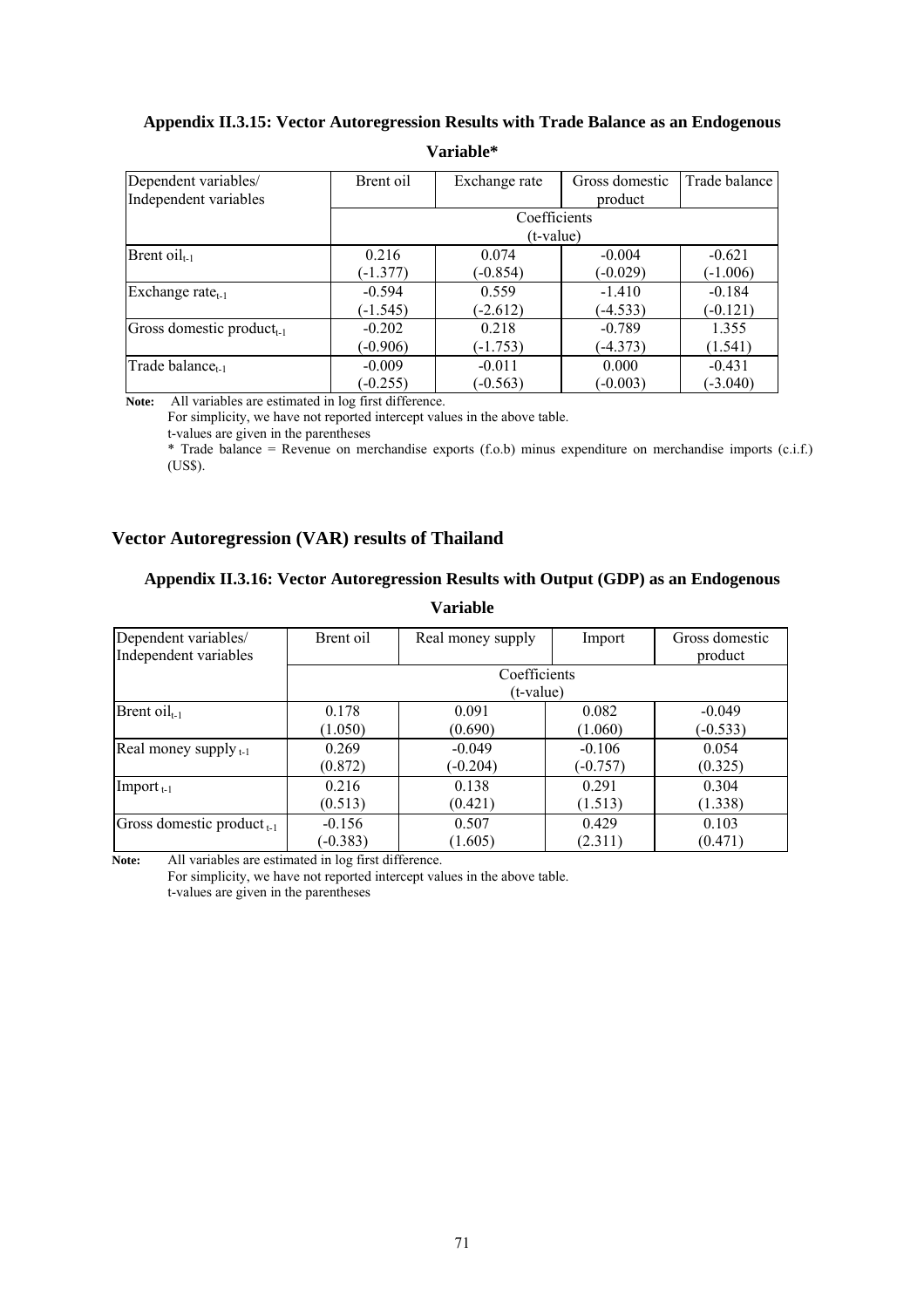| Dependent variables/independent | Brent oil                   | Money supply | Price      |  |  |
|---------------------------------|-----------------------------|--------------|------------|--|--|
| variables                       | Coefficients<br>$(t-value)$ |              |            |  |  |
| Brent $\text{oil}_{t-1}$        | 0.062                       | 0.082        | $-0.009$   |  |  |
|                                 | (0.420)                     | (0.653)      | $(-1.065)$ |  |  |
| Brent $\text{oil}_{t-2}$        | $-0.104$                    | 0.055        | 0.004      |  |  |
|                                 | $(-0.750)$                  | (0.466)      | (0.511)    |  |  |
| Money supply $_{t-1}$           | 0.122                       | 0.147        | 0.002      |  |  |
|                                 | (0.623)                     | (0.877)      | (0.173)    |  |  |
| Money supply $_{t-2}$           | 0.247                       | 0.096        | $-0.019$   |  |  |
|                                 | (1.251)                     | (0.569)      | (-1.668)   |  |  |
| $Price_{t-1}$                   | 0.526                       | $-3.102$     | 0.710      |  |  |
|                                 | (0.187)                     | $(-1.293)$   | (4.285)    |  |  |
| $Pricet-2$                      | $-7.361$                    | 1.951        | $-0.197$   |  |  |
|                                 | $(-2.550)$                  | (0.791)      | $(-1.156)$ |  |  |

#### **Appendix II.3.17: Vector Autoregression Results with Price Level as an Endogenous Variable\***

**Note:**All variables are estimated in log first difference.

For simplicity, we have not reported intercept values in the above table.

t-values are given in the parentheses

\* Price level = All commodities WPI.

### **Appendix II.3.18: Vector Autoregression Results with Exports as an Endogenous Variable\***

| Dependent variables/<br><b>Independent variables</b> | <b>Brent oil</b> | <b>Exchange rate</b> | <b>Gross domestic</b><br>product | <b>Export</b> |
|------------------------------------------------------|------------------|----------------------|----------------------------------|---------------|
|                                                      |                  | Coefficients         |                                  |               |
|                                                      |                  | (t-value)            |                                  |               |
| Brent $\text{oil}_{t-1}$                             | 0.408            | 0.037                | $-0.056$                         | 0.128         |
|                                                      | (2.525)          | (0.444)              | $(-0.633)$                       | (1.973)       |
| Exchange rate $_{t-1}$                               | $-0.122$         | 0.218                | $-0.325$                         | $-0.673$      |
|                                                      | $(-0.205)$       | (0.710)              | $(-0.996)$                       | $(-2.812)$    |
| Gross domestic product <sub>t-1</sub>                | 0.234            | $-0.101$             | 0.010                            | $-0.533$      |
|                                                      | (0.425)          | $(-0.355)$           | (0.034)                          | $(-2.407)$    |
|                                                      | $-0.769$         | $-0.010$             | 0.416                            | 0.150         |
| $Export_{t-1}$                                       | $(-1.953)$       | $(-0.047)$           | (1.927)                          | (0.943)       |

**Note:** All variables are estimated in log first difference.

For simplicity, we have not reported intercept values in the above table.

t-values are given in the parentheses

\* Exports Value of total exports (f.o.b) (US\$).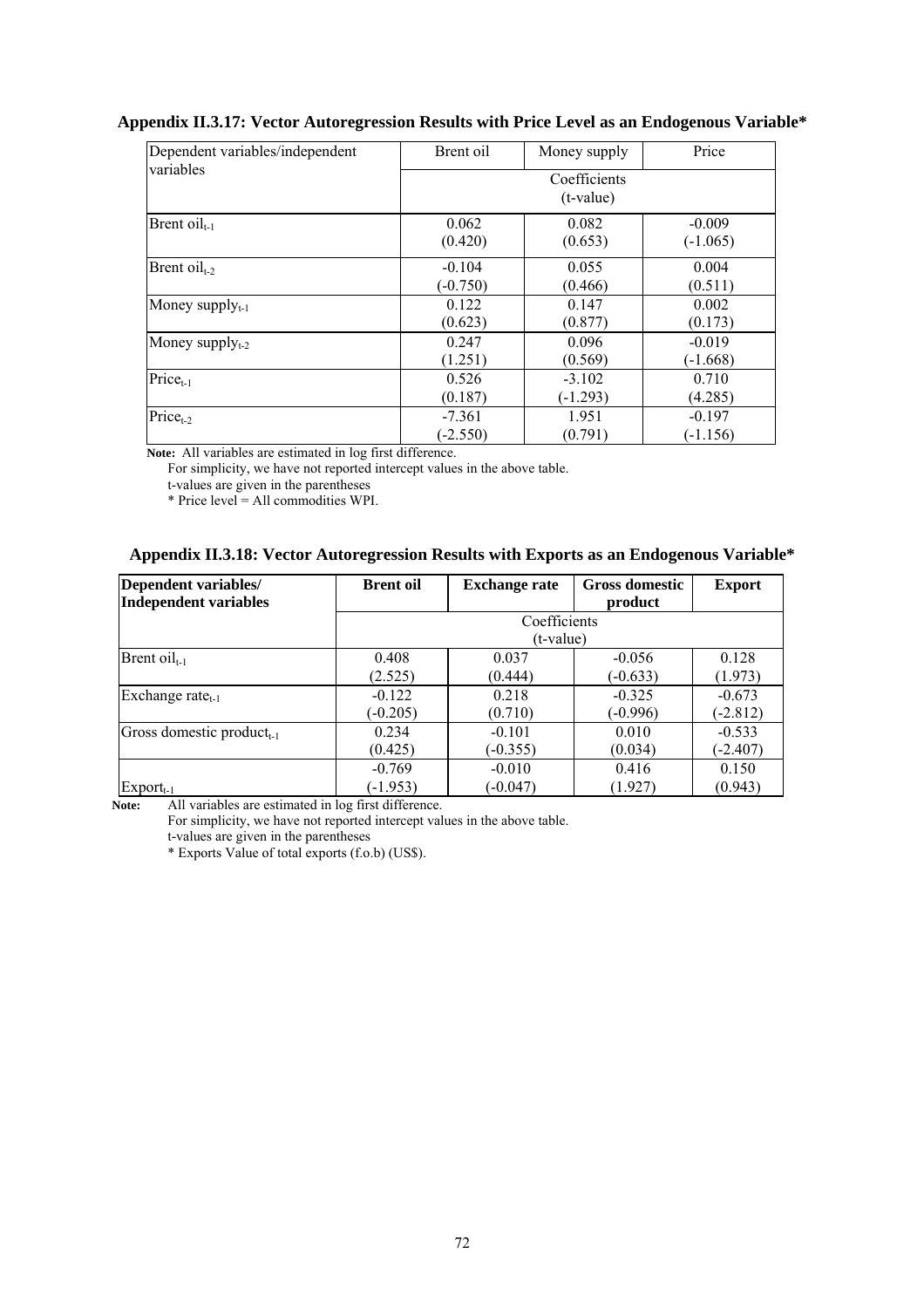| Dependent variables/<br>Independent variables | <b>Brent oil</b> | <b>Exchange rate</b> | Gross domestic product | <b>Import</b> |
|-----------------------------------------------|------------------|----------------------|------------------------|---------------|
|                                               |                  |                      | Coefficients           |               |
|                                               |                  |                      | (t-value)              |               |
| Brent $\text{oil}_{t-1}$                      | 0.181            | 0.056                | $-0.048$               | 0.085         |
|                                               | (1.060)          | (0.665)              | $(-0.528)$             | (1.101)       |
| Exchange rate $_{t-1}$                        | $-0.412$         | 0.197                | $-0.082$               | $-0.195$      |
|                                               | $(-0.696)$       | (0.673)              | $(-0.258)$             | $(-0.726)$    |
| Gross domestic product <sub>t-1</sub>         | $-0.261$         | $-0.069$             | 0.083                  | 0.202         |
|                                               | $(-0.470)$       | $(-0.252)$           | (0.277)                | (0.800)       |
| $\text{Import}_{t-1}$                         | 0.344            | $-0.094$             | 0.329                  | 0.215         |
|                                               | (0.893)          | $(-0.494)$           | (1.593)                | (1.229)       |

#### **Appendix II.3.19: Vector Autoregression Results with Imports as an Endogenous Variable\***

**Note***:* All variables are estimated in log first difference.

For simplicity, we have not reported intercept values in the above table.

t-values are given in the parentheses

\* Imports = Value of total imports (c.i.f.) (US\$).

| , ul iudiv                                          |                  |                      |                                  |               |  |
|-----------------------------------------------------|------------------|----------------------|----------------------------------|---------------|--|
| Dependent variables/independent<br><b>variables</b> | <b>Brent oil</b> | <b>Exchange rate</b> | <b>Gross domestic</b><br>product | Trade balance |  |
|                                                     |                  |                      | Coefficients<br>$(t-value)$      |               |  |
| Brent $\text{oil}_{t-1}$                            | 0.160            | 0.056                | $-0.036$                         | 0.243         |  |
|                                                     | (1.081)          | (0.690)              | $(-0.415)$                       | (0.901)       |  |
| Brent $\text{oil}_{t-2}$                            | $-0.026$         | $-0.093$             | 0.121                            | $-0.308$      |  |
|                                                     | $(-0.173)$       | $(-1.147)$           | (1.411)                          | $(-1.145)$    |  |
| Exchange rate <sub>t</sub>                          | $-0.138$         | 0.258                | $-0.064$                         | $-0.736$      |  |
|                                                     | $(-0.231)$       | (0.790)              | $(-0.186)$                       | $(-0.677)$    |  |
| Exchange rate $_{t-2}$                              | $-0.247$         | 0.014                | $-0.677$                         | $-0.233$      |  |
|                                                     | $(-0.426)$       | (0.043)              | $(-2.018)$                       | $(-0.220)$    |  |
| Gross domestic product $_{t-1}$                     | $-0.263$         | 0.016                | 0.145                            | $-1.523$      |  |
|                                                     | $(-0.501)$       | (0.055)              | (0.477)                          | (-1.594)      |  |
| Gross domestic product <sub>t-2</sub>               | 0.463            | $-0.059$             | $-0.471$                         | $-0.186$      |  |
|                                                     | (0.868)          | $(-0.204)$           | $(-1.527)$                       | $(-0.191)$    |  |
| Trade balance <sub>t-1</sub>                        | $-0.095$         | 0.060                | $-0.055$                         | 0.039         |  |
|                                                     | (-0.994)         | (1.147)              | (-0.992)                         | (0.222)       |  |
| Trade balance <sub>t-2</sub>                        | $-0.097$         | $-0.028$             | $-0.008$                         | $-0.067$      |  |
|                                                     | $(-1.015)$       | $(-0.530)$           | $(-0.136)$                       | $(-0.385)$    |  |

**Appendix II.3.20: Vector Autoregression Results with Trade Balance as an Endogenous Variable\*** 

**Note***:* All variables are estimated in log first difference.

For simplicity, we have not reported intercept values in the above table.

t-values are given in the parentheses

\* Trade balance = Revenue on merchandise exports (f.o.b) minus expenditure on merchandise imports (c.i.f.) (US\$).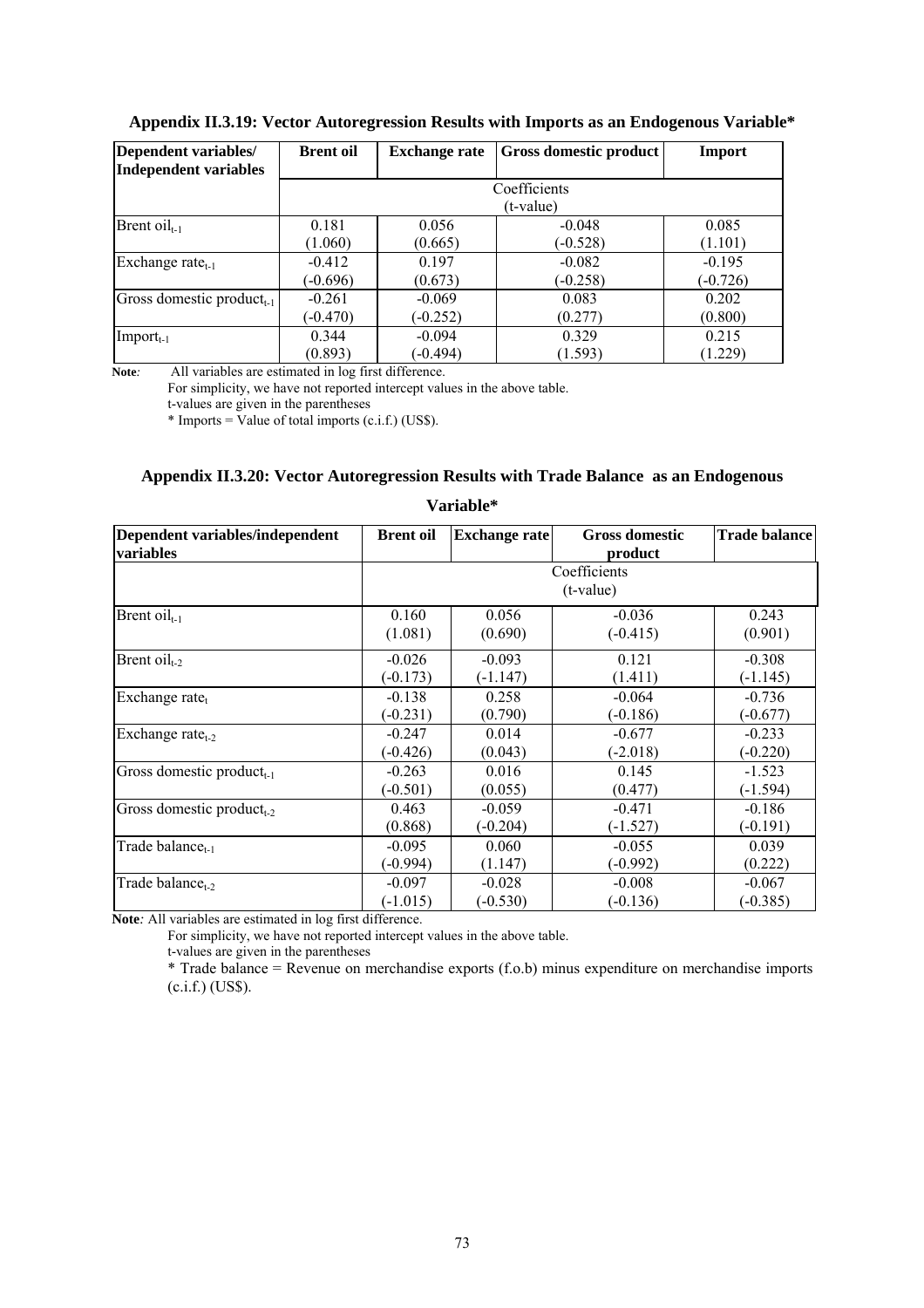### **Simple Ordinary Least Square Results of Brazil**

| Dependent Variable: Log of gross domestic           | <b>Coefficient</b> | t-statistic    | Prob. |
|-----------------------------------------------------|--------------------|----------------|-------|
| product                                             |                    |                |       |
| Included observations: 23 after adjusting endpoints |                    |                |       |
| Constant                                            | 1.970              | 0.911          | 0.374 |
| Log(export)                                         | 0.320              | 2.300          | 0.033 |
| Log(West Texas Index)                               | 0.232              | 2.013          | 0.052 |
| $Log(GDP)_{t-1}$                                    | 0.663              | 5.078          | 0.000 |
| R-squared                                           | 0.89               | D-W statistics | 1.84  |

#### **Appendix II.3.21: Gross Domestic Product on Exports and West Texas Index**

#### **Appendix II.3.22: Wholesale Price Level on Money Supply and West Texas Index**

| Dependent Variable: Log of Wholesale price          | <b>Coefficient</b> | t-statistic             | Prob. |
|-----------------------------------------------------|--------------------|-------------------------|-------|
| level                                               |                    |                         |       |
| Included observations: 23 after adjusting endpoints |                    |                         |       |
| Constant                                            | $-573.739$         | $-5.580$                | 0.000 |
| Log(money supply)                                   | 22.582             | 5.680                   | 0.000 |
| Log(West Texas oil price index)                     |                    | 7.494<br>1.478          | 0.155 |
| R-squared                                           |                    | 0.619<br>D-W statistics | 0.861 |

#### **Appendix II.3.23: Exports on Exchange Rate and West Texas Index**

| Dependent Variable: log of exports                  | Coefficient | t-statistic    | Prob.   |
|-----------------------------------------------------|-------------|----------------|---------|
| Included observations: 23 after adjusting endpoints |             |                |         |
| Constant                                            | 23.567      | 67.272         | 0.000   |
| Log(exchange rate)                                  | 0.041       | 12.124         | 0.000   |
| Log(West Texas Index)                               | 0.366       | 3.268          | 0.004   |
| R-squared                                           | 0.884       | D-W statistics | 0 7 9 4 |

#### **Appendix II.3.24: Imports on Gross Domestic Product and West Texas Index**

| Dependent Variable: Log of imports*                 | Coefficient | t-statistic    | Prob.   |
|-----------------------------------------------------|-------------|----------------|---------|
| Included observations: 23 after adjusting endpoints |             |                |         |
| Constant                                            | 191.916     | 0.002          | 0.999   |
| Log(GDP)                                            | 0.709       | 5.309          | 0.000   |
| Log(West Texas Index)                               | 0.097       | 1 0 2 4        | 0.319   |
| R-squared                                           | 0.975       | D-W statistics | 0 9 4 9 |

\* Results obtained after solving first order auto correlation

#### **Appendix II.3.25: Trade Balance on Exchange Rate, GDP and West Texas Index**

| Dependent Variable: Log of trade balance*           | Coefficient | t-statistic    | Prob. |
|-----------------------------------------------------|-------------|----------------|-------|
| Included observations: 22 after adjusting endpoints |             |                |       |
| Constant                                            | 114.780     | 4477           | 0.000 |
| Log(exchange rate)                                  | 0.105       | 1.064          | 0.302 |
| Log(GDP)                                            | $-3.488$    | $-3.713$       | 0.002 |
| Log(West Texas Index)                               | 0.907       | 1.808          | 0.104 |
| R-squared                                           | 0.819       | D-W statistics | 1.08  |

\* Results obtained after solving first order auto correlation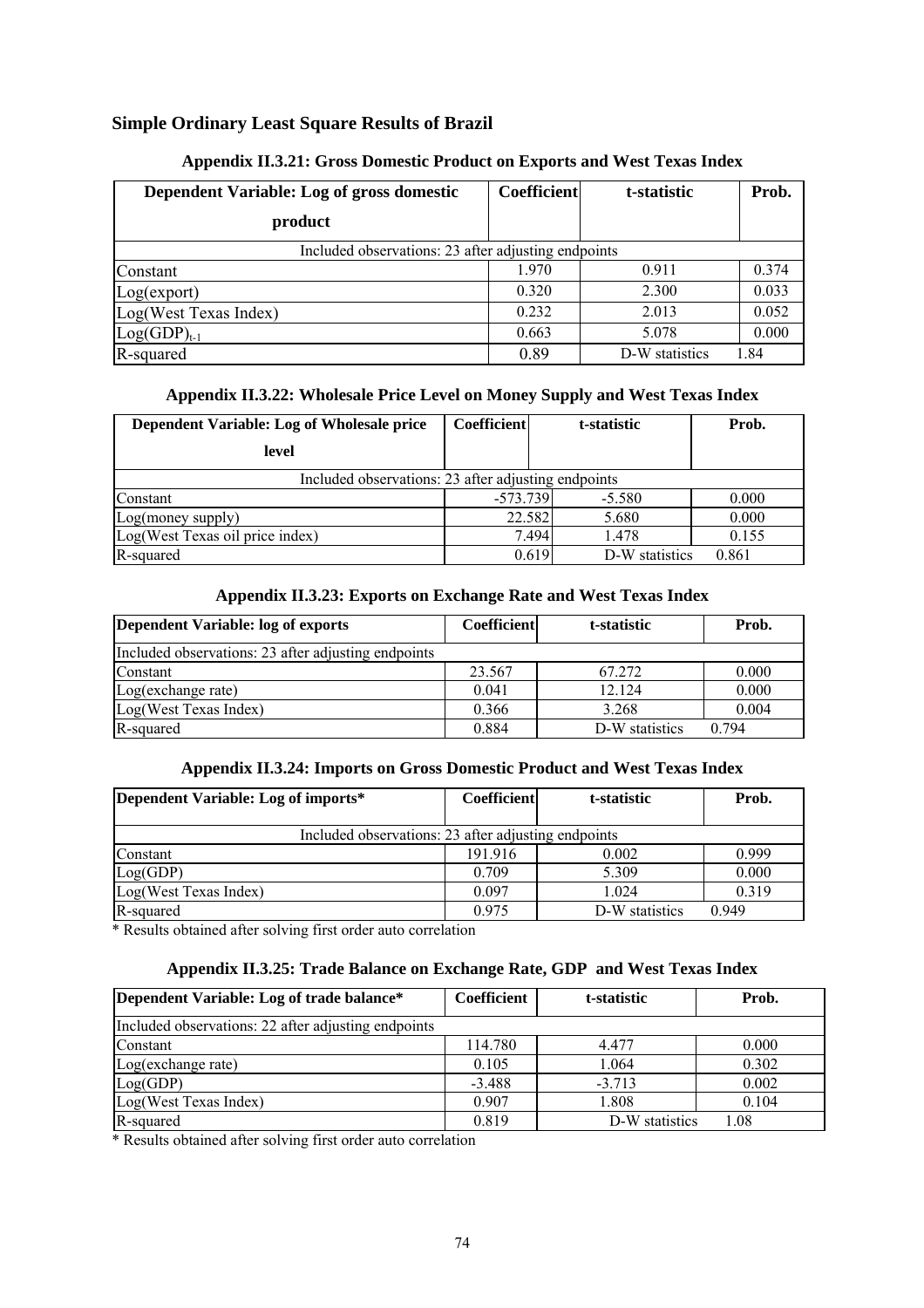| 1998-99                      |                                    | Food<br><b>Agriculture</b> | Other Crop Non-Crop | Agri<br>(Livestock) | Fertilizers | <b>POL-Crude LPG</b> |          | <b>Kerosene</b> | <b>ATF</b> | <b>Motor</b><br><b>Gasoline</b> | <b>HSD Oil</b> |
|------------------------------|------------------------------------|----------------------------|---------------------|---------------------|-------------|----------------------|----------|-----------------|------------|---------------------------------|----------------|
|                              | Food Agriculture                   | 1472158                    | 310788              | 275364              | $\theta$    |                      | $\Omega$ | $\Omega$        |            | $\Omega$                        |                |
| $\overline{2}$               | Other Crop                         | 7530                       | 251968              | 2667819             | 40          | 12                   | 97       | 300             | 129        | 313                             | 1502           |
| 3                            | Non-Crop Agri (Livestock)          | 624416                     | 950821              | 55539               | 3540        | $\Omega$             | 12       | 37              | 16         | 39                              | 185            |
| $\overline{4}$               | Fertlizers                         | 1341246                    | 1074203             | 116                 | 278896      |                      | $\Omega$ |                 |            |                                 | $\mathbf{0}$   |
| 5                            | POL-Crude                          | 127                        | 282                 | 485                 | 238519      | 9706                 | 74845    | 231871          | 99373      | 241942                          | 1159830        |
| 6                            | LPG                                | 21                         | $\Omega$            | $\Omega$            | $\theta$    |                      | $\Omega$ | $\Omega$        |            |                                 | $\theta$       |
| $\overline{7}$               | Kerosene                           | 45                         | $\theta$            |                     | $\theta$    | ∩                    | $\Omega$ | $\Omega$        |            | $\Omega$                        | $\overline{0}$ |
| 8                            | <b>ATF</b>                         | $\Omega$                   | $\theta$            |                     | $\Omega$    |                      |          | $\Omega$        |            |                                 | $\overline{0}$ |
| 9                            | Motor Gasolene                     | $\Omega$                   | $\Omega$            |                     | $\Omega$    |                      | $\Omega$ | $\Omega$        |            | $\Omega$                        | $\Omega$       |
| 10                           | <b>HSD Oil</b>                     | 59022                      | 32303               | 17476               | 3641        | 11768                | 489      | 1514            | 649        | 1580                            | 7575           |
| 11                           | Other Petroleum Products           | 96395                      | 52794               | 28560               | 5951        | 19233                | 799      | 2475            | 1061       | 2583                            | 12381          |
| 12                           | Mining and Quarrying               | 16                         |                     | 176                 | 119189      | 38745                | 22       | 69              | 30         | 72                              | 346            |
| 13                           | <b>Consumer Durables</b>           | 1139                       | 935                 | 25353               | 2396        | 40171                | 407      | 1261            | 541        | 1316                            | 6309           |
| 14                           | <b>Consumer NonDurables</b>        | 38252                      | 19601               | 417389              | 82513       | 49709                | 253      | 783             | 336        | 818                             | 3919           |
| 15                           | Iron and Steel                     |                            | 66                  | 2392                | 1111        | 156                  | 19       | 60              | 26         | 63                              | 301            |
| 16                           | Intermediate                       | 124887                     | 250241              | 52091               | 516512      | 87788                | 1995     | 6180            | 2649       | 6449                            | 30914          |
| 17                           | Non-Electrical Machinery           | 27628                      | 19288               | 2573                | 12264       | 129208               | 133      | 412             | 177        | 430                             | 2063           |
| 18                           | <b>Electrical Machinery</b>        | 32                         | 82                  | 80                  | 41          |                      |          | 14              | 6          | 14                              | 68             |
| 19                           | Other Capital Goods                | 4323                       | 3633                | 45088               | 510         | 10714                | 151      | 469             | 201        | 489                             | 2345           |
| 20                           | Construction                       | 101541                     | 56558               | 55566               | 4969        | 27940                | 169      | 522             | 224        | 545                             | 2611           |
| 21                           | Railways                           | 56377                      | 42652               | 12288               | 27942       | 16419                | 1557     | 4823            | 2067       | 5032                            | 24124          |
| 22                           | Road                               | 258692                     | 275217              | 144462              | 71892       | 67442                | 2413     | 7476            | 3204       | 7801                            | 37396          |
| 23                           | Aviation                           | 18174                      | 19335               | 10149               | 5051        | 4738                 | 170      | 525             | 225        | 548                             | 2627           |
| 24                           | Shipping                           | 31279                      | 33277               | 17467               | 8693        | 8155                 | 292      | 904             | 387        | 943                             | 4522           |
| 25                           | Electricity                        | 179571                     | 75841               | 5048                | 87184       | 138238               | 3058     | 9474            | 4060       | 9885                            | 47389          |
| 26                           | Gas and Water Supply               | 63                         | 57                  | 263                 | 5733        | 938                  | 141      | 438             | 188        | 457                             | 2190           |
| 27                           | Services                           | 701055                     | 537844              | 660181              | 277828      | 126738               | 11441    | 35446           | 15191      | 36986                           | 177303         |
|                              | <b>Total Inputs at Factor Cost</b> | 5143990                    | 4007794             | 4495924             | 1754414     | 787836               | 98468    | 305055          | 130738     | 318306                          | 1525904        |
| Net Indirect Tax             |                                    | $-684232$                  | $-454801$           | 11432               | $-20270$    | 83313                | 8236     | 25515           | 10935      | 26623                           | 127626         |
|                              | Total Inputs at Purchaser's Price  | 4459758                    | 3552993             | 4507356             | 1734144     | 871149               | 106703   | 330570          | 141673     | 344929                          | 1653529        |
| Gross Value Added            |                                    | 12117008                   | 18933810            | 12801515            | 729935      | 2905668              | 15819    | 49009           | 21004      | 51137                           | 245144         |
| <b>GROSS Value of Output</b> |                                    | 16576767                   | 22486804            | 17308871            | 2464079     | 3776817              | 122523   | 379578          | 162676     | 396066                          | 1898673        |

# **Appendix III.1. Input-Output Table for the Year 1998-99 (Rs. lakh)**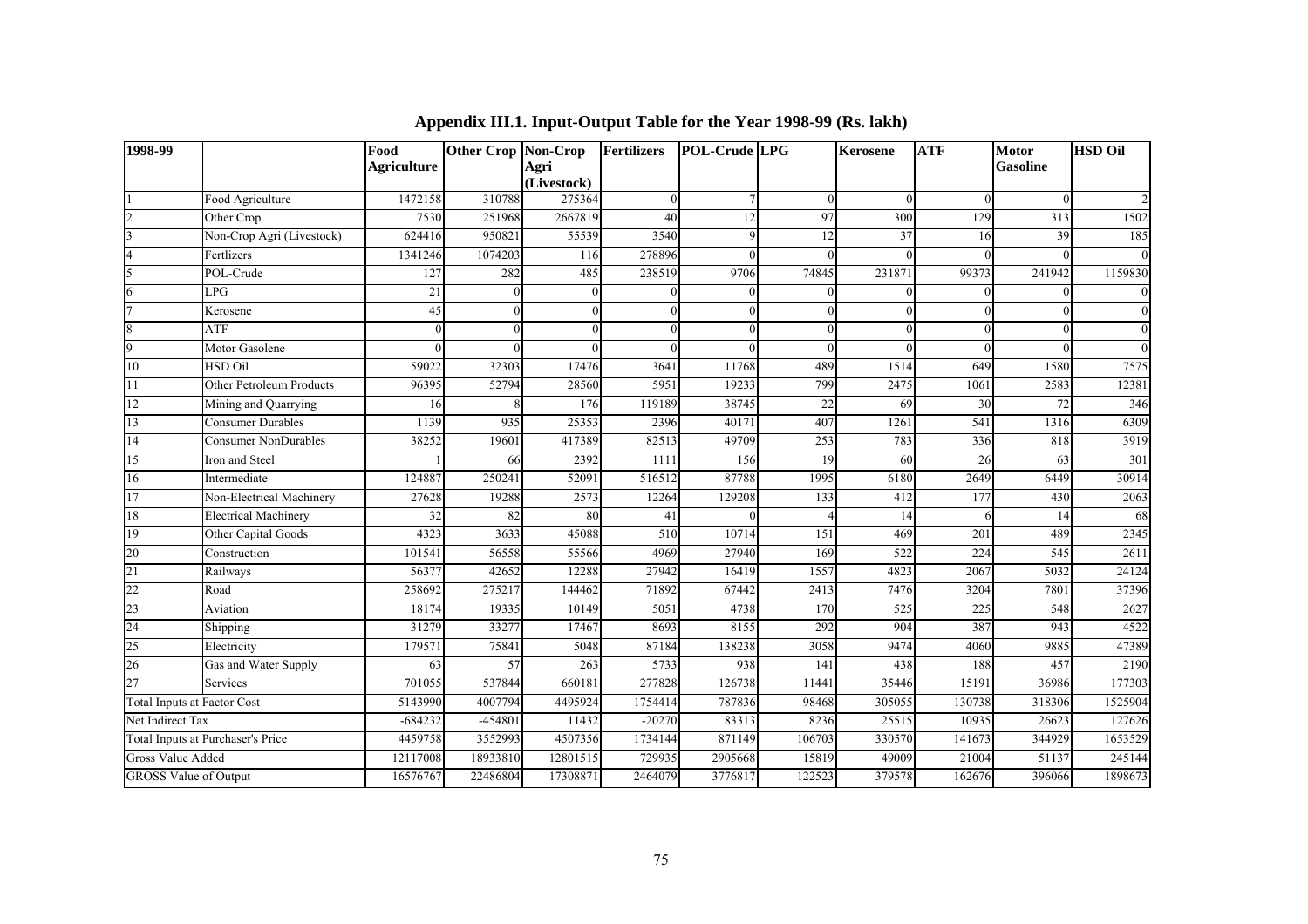| 1998-99                            |                                   | <b>Other</b>                 | Mining and Consumer |                 | <b>Consumer</b>          | <b>Iron</b> | and Intermediate Non- |                                       | <b>Electrical</b> | Other            | Construction |
|------------------------------------|-----------------------------------|------------------------------|---------------------|-----------------|--------------------------|-------------|-----------------------|---------------------------------------|-------------------|------------------|--------------|
|                                    |                                   | Petroleum<br><b>Products</b> | Quarrying           | <b>Durables</b> | <b>NonDurables</b> Steel |             |                       | <b>Electrical</b><br><b>Machinery</b> | <b>Machinery</b>  | Capital<br>Goods |              |
|                                    | Food Agriculture                  |                              |                     |                 | 1351510                  | $\Omega$    | 6902                  |                                       |                   |                  | 207          |
| $\overline{2}$                     | Other Crop                        | 1288                         | 857                 | 116             | 5817753                  | 11          | 677011                |                                       |                   | 50               | 370462       |
| $\overline{3}$                     | Non-Crop Agri (Livestock)         | 158                          | 17                  | 1639            | 2072057                  | 1562        | 119038                | 435                                   | 584               | 1056             | 81746        |
| $\overline{4}$                     | Fertlizers                        |                              |                     |                 | 16075                    |             | 66142                 |                                       |                   |                  | 4476         |
| 5                                  | POL-Crude                         | 994209                       | 22                  | 34749           | 183232                   | 362995      | 634743                | 14524                                 | 7293              | 33948            | 6455         |
| 6                                  | LPG                               |                              | 14                  | 5121            | 13768                    | 16534       | 14099                 | 2850                                  | 1149              | 2380             | $\mathbf{0}$ |
| $\overline{7}$                     | Kerosene                          |                              | 30                  | 10767           | 28947                    | 34763       | 29644                 | 5992                                  | 2416              | 5004             | $\mathbf{0}$ |
| 8                                  | <b>ATF</b>                        |                              |                     | $\Omega$        |                          |             |                       | $\Omega$                              |                   |                  | $\Omega$     |
| $\overline{9}$                     | Motor Gasolene                    |                              |                     | 0               | $\Omega$                 |             |                       |                                       |                   |                  |              |
| $10\,$                             | HSD Oil                           | 6494                         | 4906                | 32195           | 86555                    | 103945      | 88637                 | 17916                                 | 7223              | 14963            | 226196       |
| 11                                 | Other Petroleum Products          | 10613                        | 7974                | 36728           | 98743                    | 118582      | 101118                | 20439                                 | 8240              | 17070            | 369674       |
| 12                                 | Mining and Quarrying              | 297                          |                     | 43990           | 62349                    | 198241      | 767222                | 1671                                  | 808               | 27839            | 1180708      |
| $\overline{13}$                    | <b>Consumer Durables</b>          | 5408                         | 7481                | 665777          | 167954                   | 306021      | 132802                | 74770                                 | 27322             | 46581            | 306691       |
| 14                                 | <b>Consumer NonDurables</b>       | 3359                         | 1376                | 276412          | 4932376                  | 39950       | 744964                | 105788                                | 114914            | 41673            | 771462       |
| 15                                 | Iron and Steel                    | 258                          | 16                  | 1391277         | 533758                   | 1791758     | 162190                | 901948                                | 285407            | 427619           | 1453874      |
| 16                                 | Intermediate                      | 26500                        | 27518               | 913211          | 4667780                  | 187262      | 4978716               | 293656                                | 603695            | 146034           | 2414329      |
| 17                                 | Non-Electrical Machinery          | 1768                         | 7476                | 77179           | 153187                   | 23912       | 64338                 | 491940                                | 13434             | 11961            | 19300        |
| 18                                 | <b>Electrical Machinery</b>       | 59                           |                     | 249225          | 34619                    | 5455        | 3203                  | 34879                                 | 209376            | 7359             | 204401       |
| 19                                 | Other Capital Goods               | 2010                         | 745                 | 129979          | 69248                    | 18695       | 65454                 | 52102                                 | 12737             | 76589            | 1206         |
| 20                                 | Construction                      | 2238                         | 8484                | 16357           | 103460                   | 9653        | 46486                 | 12292                                 | 5003              | 3620             | 115072       |
| $\overline{21}$                    | Railways                          | 20679                        | 5413                | 65617           | 136889                   | 273644      | 273155                | 29128                                 | 10729             | 33913            | 270760       |
| 22                                 | Road                              | 32056                        | 9225                | 155573          | 1445582                  | 142548      | 611977                | 76418                                 | 34635             | 33824            | 827521       |
| 23                                 | Aviation                          | 2252                         | 648                 | 10929           | 101557                   | 10014       | 42993                 | 5369                                  | 2433              | 2376             | 58136        |
| 24                                 | Shipping                          | 3876                         | 1115                | 18811           | 174789                   | 17236       | 73995                 | 9240                                  | 4188              | 4090             | 100057       |
| $\overline{25}$                    | Electricity                       | 40622                        | 27911               | 354915          | 1394492                  | 287972      | 1004338               | 162751                                | 88814             | 77016            | 357846       |
| 26                                 | Gas and Water Supply              | 1877                         | 124                 | 11910           | 20828                    | 4829        | 26968                 | 1737                                  | 1171              | 1687             | 29648        |
| 27                                 | Services                          | 151985                       | 32356               | 1308336         | 5620916                  | 1060217     | 2307858               | 651282                                | 367309            | 316583           | 2501913      |
| <b>Total Inputs at Factor Cost</b> |                                   | 1308007                      | 143718              | 5810820         | 29288425                 | 5015799     | 13043993              | 2967131                               | 1808886           | 1333237          | 11672143     |
| Net Indirect Tax                   |                                   | 109401                       | 13333               | 602076          | 1038830                  | 317487      | 868645                | 285407                                | 180332            | 99931            | 951342       |
|                                    | Total Inputs at Purchaser's Price | 1417408                      | 157051              | 6412896         | 30327255                 | 5333286     | 13912637              | 3252538                               | 1989218           | 1433168          | 12623485     |
| Gross Value Added                  |                                   | 210138                       | 665472              | 2184358         | 9810803                  | 1822542     | 5683156               | 1153719                               | 585521            | 650873           | 9312930      |
| <b>GROSS Value of Output</b>       |                                   | 1627546                      | 822523              | 8597254         | 40138058                 | 7155828     | 19595793              | 4406257                               | 2574739           | 2084041          | 21936415     |

#### **Appendix III.1. Input-Output Table for the Year 1998-99(Rs. Lakh) (contd)**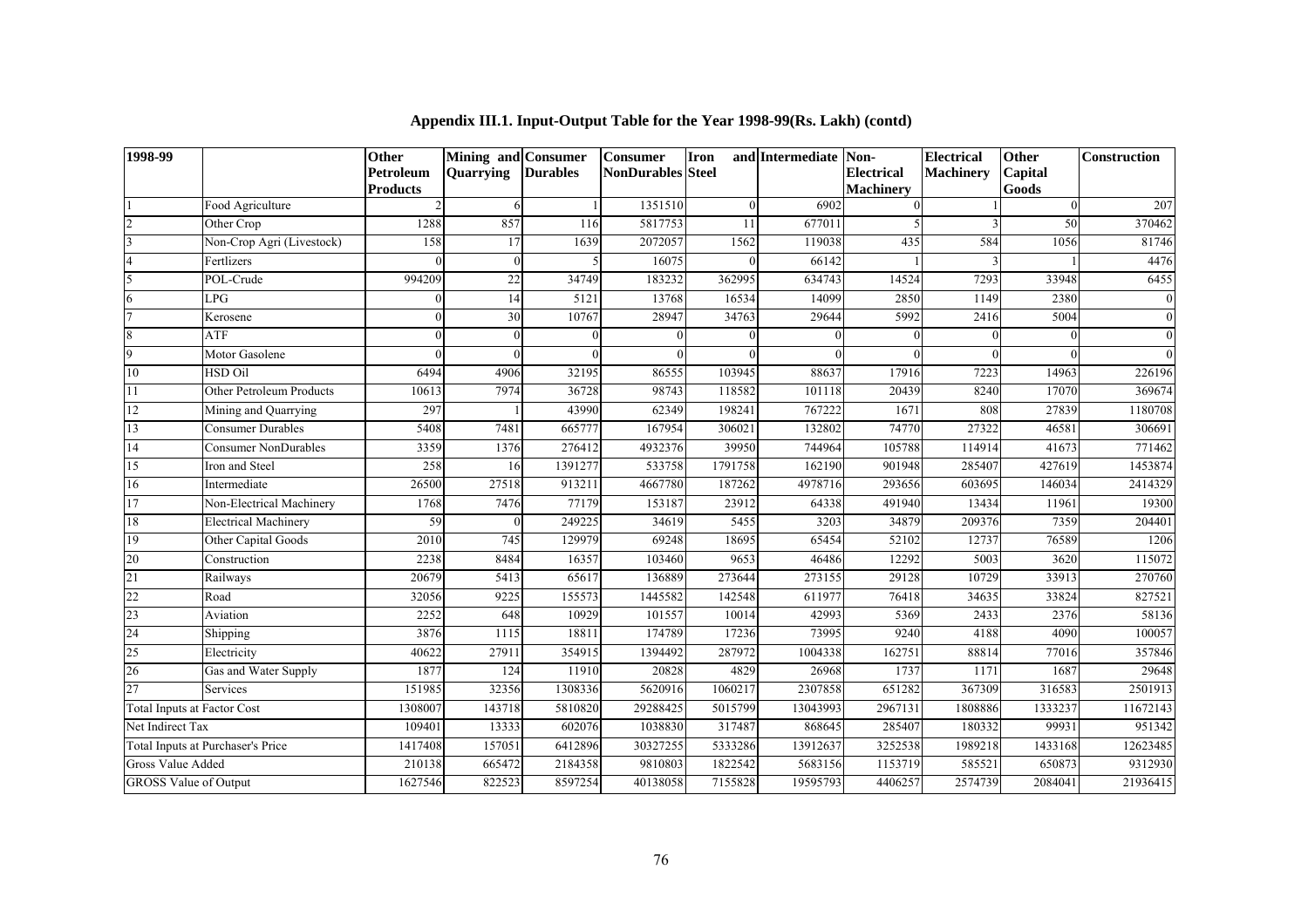| 1998-99                            |                                   | <b>Railways</b> | Road     | <b>Aviation</b> | <b>Shipping</b> | <b>Electricity</b> | Gas<br><b>Water Supply</b> | and Services | <b>Total</b> | <b>PFCE</b> | <b>GFCE</b> |
|------------------------------------|-----------------------------------|-----------------|----------|-----------------|-----------------|--------------------|----------------------------|--------------|--------------|-------------|-------------|
|                                    | Food Agriculture                  | $\Omega$        | 28499    | 2002            | 3446            | $\Omega$           |                            | 479579       | 3930476      | 12127051    | 45165       |
| $\overline{c}$                     | Other Crop                        | $\Omega$        | 77428    | 5440            | 9362            | 47                 | 39                         | 1095523      | 10985104     | 11172310    | 20743       |
| 3                                  | Non-Crop Agri (Livestock)         | 14              |          | $\Omega$        |                 |                    | 31679                      | 421203       | 4365801      | 12248914    | 98155       |
| $\overline{4}$                     | Fertlizers                        | $\Omega$        | $\Omega$ | $\Omega$        | 0               | $\Omega$           | 717                        | 62731        | 2844613      | $\Omega$    | $\theta$    |
| 5                                  | POL-Crude                         | 4116            |          | $\theta$        | 0               | 1206842            | 26                         | 239208       | 5779343      | 48893       | 8024        |
| 6                                  | <b>LPG</b>                        |                 | 35       | $\Omega$        |                 | 14                 | $\Omega$                   | $\mathbf{0}$ | 55985        | 288196      | 2439        |
| $\overline{7}$                     | Kerosene                          | $\Omega$        | 74       | $\Omega$        |                 | 30                 |                            | $\Omega$     | 117712       | 605950      | 5129        |
| 8                                  | ATF                               |                 |          | 130529          |                 | $\Omega$           |                            | $\Omega$     | 130529       | 0           | 6063        |
| 9                                  | Motor Gasolene                    | $\Omega$        | 358870   | $\Omega$        | 3984            | $\Omega$           |                            | $\Omega$     | 362853       | 0           | 15810       |
| 10                                 | <b>HSD Oil</b>                    | 39928           | 1148398  | $\Omega$        | 138855          | 169731             | $\Omega$                   | 149569       | 2371529      | $\theta$    | 106843      |
| 11                                 | Other Petroleum Products          | 24671           | 350605   | $\Omega$        | 81814           | 26655              | 1145                       | 246510       | 1742810      | 597589      | 72043       |
| 12                                 | Mining and Quarrying              |                 |          | $\Omega$        |                 |                    | 307                        | 84931        | 2527038      | $\Omega$    | $\Omega$    |
| 13                                 | <b>Consumer Durables</b>          | 4675            | 207143   | 14552           | 25046           | 15773              | 1247                       | 425860       | 2514933      | 1810129     | 95216       |
| 14                                 | <b>Consumer NonDurables</b>       | 4203            | 210935   | 14819           | 25505           | 68374              | 1151                       | 2826928      | 10797762     | 23892855    | 1038681     |
| 15                                 | Iron and Steel                    | 131             | 237      | 17              | 29              |                    | 1206                       | 496484       | 7450405      | $\Omega$    |             |
| 16                                 | Intermediate                      | 4269            | 705208   | 49543           | 85268           | 66106              | 5699                       | 2840345      | 19094845     | 1707797     | 394183      |
| 17                                 | Non-Electrical Machinery          | 3849            | 141727   | 9957            | 17137           | 139656             | 1466                       | 158296       | 1530758      | 97357       | 342776      |
| 18                                 | <b>Electrical Machinery</b>       | 3633            | 86246    | 6059            | 10428           | 343186             | 335                        | 69370        | 1268176      | $\theta$    | 201         |
| 19                                 | Other Capital Goods               | 321393          | 113291   | 7959            | 13698           | 141                | 30                         | 226208       | 1179408      |             | 1321        |
| 20                                 | Construction                      | 165913          | 180886   | 12708           | 21871           | 63422              | 131120                     | 1060452      | 2209683      | $\theta$    | 1088973     |
| 21                                 | Railways                          | 7585            | 89035    | 6255            | 10765           | 476611             | 2347                       | 212978       | 2118784      | 655511      | 73234       |
| 22                                 | Road                              | 11672           | 419886   | 29498           | 50769           | 295903             | 6728                       | 1436622      | 6496432      | 7664158     | 390723      |
| 23                                 | Aviation                          | 820             | 29498    | 2072            | 3567            | 20788              | 473                        | 100927       | 456394       | 538430      | 27449       |
| 24                                 | Shipping                          | 1411            | 50769    | 3567            | 6139            | 35778              | 813                        | 173705       | 785498       | 926690      | 47243       |
| 25                                 | Electricity                       | 537584          | 969318   | 68098           | 117202          | 2894651            | 34019                      | 1021640      | 9998939      | 909661      | 171560      |
| 26                                 | Gas and Water Supply              | 106             | 17673    | 1242            | 2137            | 93984              | 22252                      | 36623        | 285265.22    | 266508.76   | 381903.72   |
| 27                                 | Services                          | 411646          | 2814623  | 197736          | 340322          | 1223181            | 52048                      | 9907371      | 31845696     | 38527379    | 16512749    |
| <b>Total Inputs at Factor Cost</b> |                                   | 1547618         | 8000385  | 562051          | 967344          | 7140875            | 294847                     | 23773064     | 133246772    | 114085380   | 20946633    |
| Net Indirect Tax                   |                                   | 50605           | 1245530  | 87502           | 150600          | 203276             | 5223                       | 1420756      | 6764653.7    | 3971268.3   | 456615.76   |
|                                    | Total Inputs at Purchaser's Price | 1598224         | 9245915  | 649554          | 1117944         | 7344152            | 300070                     | 25193820     | 140011425    |             |             |
| Gross Value Added                  |                                   | 1406876         | 6160234  | 432775          | 744848          | 3736008            | 633608                     | 66748781     | 159812690    |             |             |
| <b>GROSS Value of Output</b>       |                                   | 3005100         | 15406149 | 1082329         | 1862792         | 11080160           | 933678                     | 91942601     | 299824116    | 118056648   | 21403249    |

#### **Appendix III.1. Input-Output Table for the Year 1998-99(Rs. Lakh) (contd)**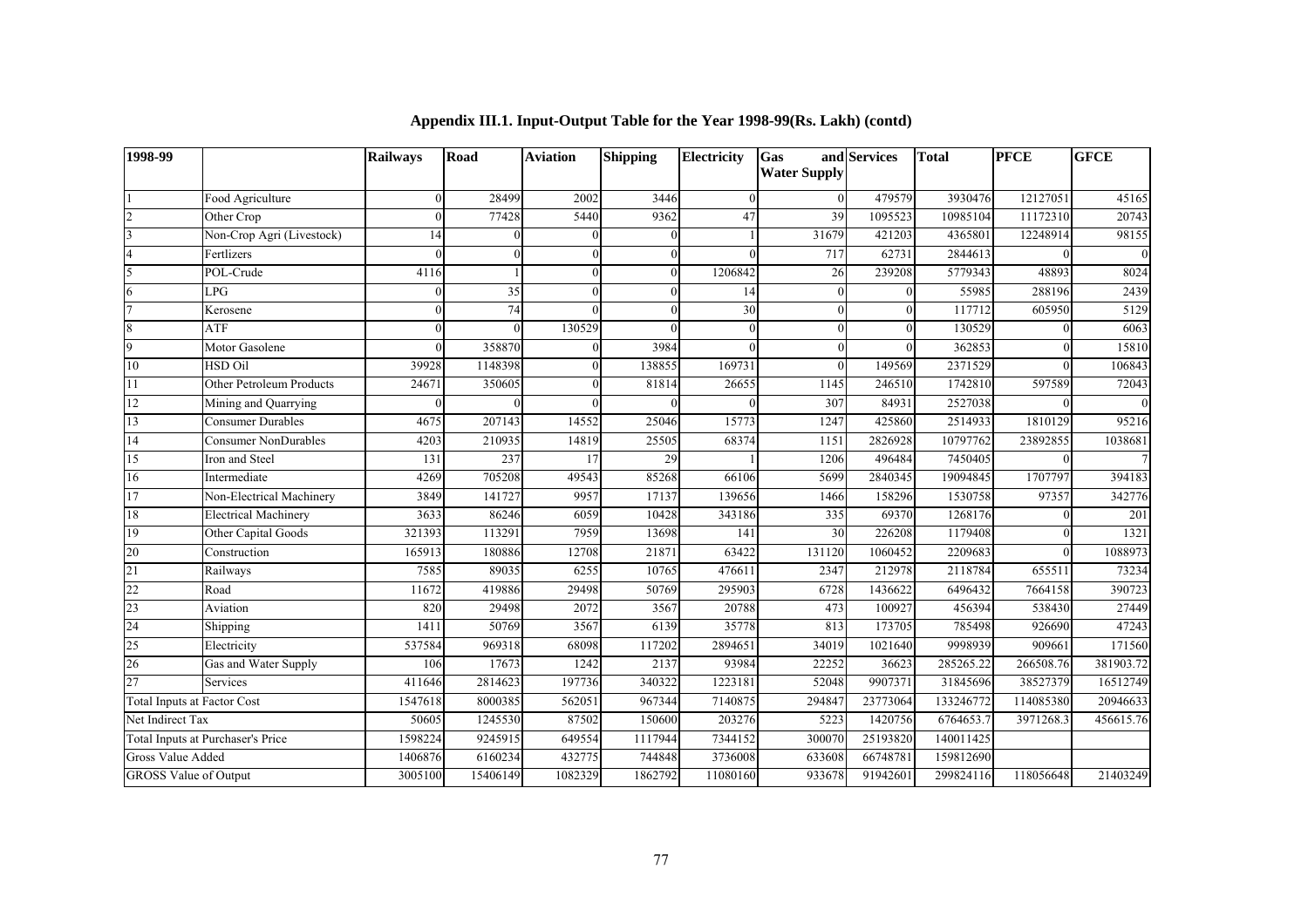| 1998-99                  |                                    | <b>GFCF</b>      | <b>CIS</b>     | <b>EXPORT</b> | less IMP         | <b>Total</b> |
|--------------------------|------------------------------------|------------------|----------------|---------------|------------------|--------------|
|                          |                                    |                  |                |               |                  |              |
| L                        | Food Agriculture                   | $\boldsymbol{0}$ | 34408          | 619512        | 179845           | 16576767     |
| $\overline{2}$           | Other Crop                         | $\theta$         | $-19042$       | 566379        | 238691           | 22486804     |
| 3                        | Non-Crop Agri (Livestock)          | 205660           | 121249         | 502500        | 233408           | 17308871     |
| 4                        | Fertlizers                         | $\mathbf{0}$     | $-74262$       | 3705          | 309977           | 2464079      |
| 5                        | POL-Crude                          | $\overline{0}$   | $-68945$       | 10070         | 2000568          | 3776817      |
| 6                        | <b>LPG</b>                         | $\theta$         | $-28744$       | $\theta$      | 195354           | 122523       |
| 7                        | Kerosene                           | $\mathbf{0}$     | 251276         | $\theta$      | 600488           | 379578       |
| 8                        | ATF                                | $\theta$         | 26698          | $\mathbf{0}$  | 614              | 162676       |
| 9                        | Motor Gasolene                     | $\theta$         | 46714          | $\theta$      | 29311            | 396066       |
| 10                       | <b>HSD Oil</b>                     | $\theta$         | 158136         | $\theta$      | 737834           | 1898673      |
| 11                       | Other Petroleum Products           | $\theta$         | $-500631$      | 35852         | 320117           | 1627546      |
| 12                       | Mining and Quarrying               | $\theta$         | $-24384$       | 148869        | 1829000          | 822523       |
| 13                       | <b>Consumer Durables</b>           | 4777410          | $-180606$      | 918867        | 1338695          | 8597254      |
| 14                       | <b>Consumer NonDurables</b>        | 2122086          | $-312805$      | 6347181       | 3747703          | 40138058     |
| 15                       | Iron and Steel                     | 194817           | -130864        | 240685        | 599221           | 7155828      |
| 16                       | Intermediate                       | 505592           | 352687         | 3183075       | 5642386          | 19595793     |
| 17                       | Non-Electrical Machinery           | 4517072          | $-81511$       | 388903        | 2389098          | 4406257      |
| 18                       | <b>Electrical Machinery</b>        | 1659260          | 180905         | 149644        | 683447           | 2574739      |
| 19                       | Other Capital Goods                | 968747           | 37222          | 108210        | 210867           | 2084041      |
| 20                       | Construction                       | 18637759         | $\mathbf{0}$   | $\theta$      | $\mathbf{0}$     | 21936415     |
| 21                       | Railways                           | 63350            | $\mathbf{0}$   | 94222         | $\theta$         | 3005100      |
| 22                       | Road                               | 467723           | $\theta$       | 1414930       | 1027817          | 15406149     |
| 23                       | Aviation                           | 32859            | $\overline{0}$ | 99403         | 72207            | 1082329      |
| 24                       | Shipping                           | 56553            | $\mathbf{0}$   | 171082        | 124276           | 1862792      |
| $\overline{25}$          | Electricity                        | $\mathbf{0}$     | $\overline{0}$ | $\theta$      | $\boldsymbol{0}$ | 11080160     |
| 26                       | Gas and Water Supply               | $\theta$         | $\mathbf{0}$   | $\Omega$      | $\theta$         | 933677.7     |
| 27                       | Services                           | 2142849.6        | $\overline{0}$ | 5035690.6     | 2121763          | 91942601     |
|                          | <b>Total Inputs at Factor Cost</b> | 36351737         | $-212500$      | 20038779      | 24632686         | 299824116    |
| Net Indirect Tax         |                                    | 3162963.2        | $\theta$       | $-69665.048$  | $\theta$         | 14285836     |
|                          | Total Inputs at Purchaser's Price  |                  |                |               |                  | 140011425    |
| <b>Gross Value Added</b> |                                    |                  |                |               |                  | 333911217    |
|                          | <b>GROSS Value of Output</b>       | 39514700         | $-212500.18$   | 19969115      | 24632686         | 299824116    |

# **Appendix III.1. Input-Output Table for the Year 1998-99(Rs. Lakh) (contd)**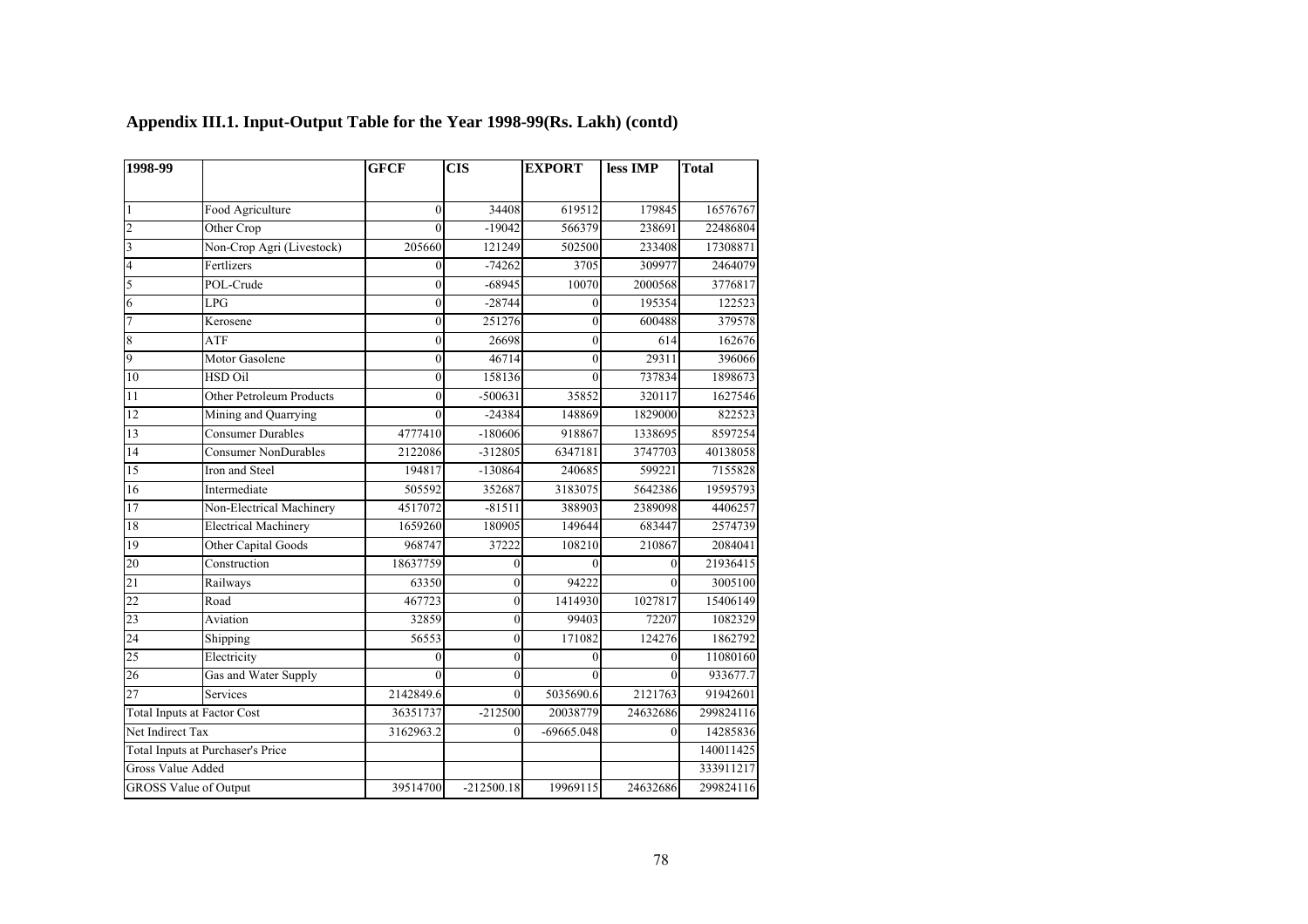| 2003-04                            |                             | Food               | Other Crop Non-Crop |             | <b>Fertlizers</b> | POL-Crude LPG |               | <b>Kerosene</b> | <b>ATF</b>    | <b>Motor</b>    | <b>HSD Oil</b>   |
|------------------------------------|-----------------------------|--------------------|---------------------|-------------|-------------------|---------------|---------------|-----------------|---------------|-----------------|------------------|
|                                    |                             | <b>Agriculture</b> |                     | Agri        |                   |               |               |                 |               | <b>Gasolene</b> |                  |
|                                    |                             |                    |                     | (Livestock) |                   |               |               |                 |               |                 |                  |
|                                    | Food Agriculture            | 5961               | 2934                | 997         | $\theta$          |               | $\Omega$      | $\Omega$        |               | $\Omega$        | $\Omega$         |
| $\overline{2}$                     | Other Crop                  | 65                 | 1385                | 8479        | $\Omega$          |               |               |                 |               |                 | 20               |
| $\mathbf{3}$                       | Non-Crop Agri (Livestock)   | 1150               | 7817                | 528         | 40                |               | $\Omega$      |                 | $\Omega$      |                 | $\mathfrak{Z}$   |
|                                    | Fertlizers                  | 3902               | 10017               |             | 3190              |               | $\Omega$      |                 |               | $\Omega$        | $\mathbf{0}$     |
| 5                                  | POL-Crude                   |                    |                     |             | 2536              | 167           | 2340          | 5555            | 2903          | 6926            | 37115            |
| 6                                  | LPG                         |                    | $\Omega$            | $\Omega$    |                   |               | 0             |                 |               | $\Omega$        | $\boldsymbol{0}$ |
|                                    | Kerosene                    |                    | $\theta$            | $\Omega$    | $\theta$          |               | $\theta$      | $\Omega$        | $\Omega$      | $\Omega$        | $\mathbf{0}$     |
| 8                                  | <b>ATF</b>                  |                    | $\Omega$            | $\Omega$    | $\Omega$          | $\Omega$      | $\theta$      | $\Omega$        | $\Omega$      | $\theta$        | $\boldsymbol{0}$ |
| 9                                  | Motor Gasolene              |                    | $\Omega$            | $\Omega$    | $\Omega$          |               | $\Omega$      | $\Omega$        | $\Omega$      | $\Omega$        | $\theta$         |
| 10                                 | HSD Oil                     | 645                | 493                 | 276         | 69                | 359           | 16            | 24              | 27            | 73              | 210              |
| 11                                 | Other Petroleum Products    | 1056               | 1017                | 438         | 109               | 570           | 25            | 38              | 42            | 116             | 333              |
| 12                                 | Mining and Quarrying        |                    | $\Omega$            |             | 1975              | 1040          |               |                 |               |                 | 8                |
| 13                                 | <b>Consumer Durables</b>    | 16                 | 20                  | 316         | 36                | 970           | 10            | 16              | 18            | 48              | 138              |
| 14                                 | <b>Consumer NonDurables</b> | 487                | 403                 | 2902        | 1157              | 786           | 6             | $\Omega$        | 10            | 28              | $8\sqrt{1}$      |
| $\overline{15}$                    | Iron and Steel              |                    |                     | 26          | 14                |               | $\Omega$      |                 |               |                 | 6                |
| 16                                 | Intermediate                | 756                | 2870                | 579         | 5856              | 1888          | 45            | 68              | 77            | 311             | 603              |
| 17                                 | Non-Electrical Machinery    | 338                | 369                 | 28          | 160               | 2731          |               |                 |               | 14              | 40               |
| 18                                 | <b>Electrical Machinery</b> | $\Omega$           |                     |             |                   |               | $\Omega$      |                 | $\Omega$      | $\Omega$        |                  |
| 19                                 | Other Capital Goods         | 45                 | 60                  | 423         | 6                 | 194           | $\mathcal{E}$ |                 |               | 13              | 39               |
| 20                                 | Construction                | 507                | 811                 | 736         | 79                | 715           | $\Lambda$     |                 | $\mathsf{\ }$ | 21              | 61               |
| $\overline{21}$                    | Railways                    | 702                | 566                 | 175         | 476               | 453           | 45            | 69              | 77            | 211             | 1104             |
| 22                                 | Road                        | 1320               | 4178                | 1153        | 1279              | 1943          | 72            | 611             | 224           | 441             | 1977             |
| 23                                 | Aviation                    | 234                | 189                 | 117         | 69                | 105           |               |                 |               | 18              | 53               |
| 24                                 | Shipping                    | 447                | 444                 | 223         | 132               | 201           |               | 11              | 13            | 35              | 101              |
| 25                                 | Electricity                 | 1290               | 1143                | 62          | 1288              | 3308          | 76            | 237             | 131           | 559             | 3028             |
| 26                                 | Gas and Water Supply        |                    |                     |             | 89                | 24            |               |                 |               | 17              | 50               |
| $\overline{27}$                    | Services                    | 2684               | 4033                | 3633        | 3175              | 2333          | 614           | 3480            | 794           | 1743            | 15800            |
| <b>Total Inputs at Factor Cost</b> |                             | 21611              | 38758               | 21104       | 21735             | 17793         | 3276          | 10149           | 4350          | 10590           | 60770            |
| Government Income                  |                             | 1200               | 2153                | 1172        | 200               | 122           |               |                 |               |                 | 10               |
| Private Income                     |                             | 151398             | 271518              | 147841      | 7209              | 51193         | 330           | 1021            | 438           | 1065            | 5107             |
| Net Indirect Tax                   |                             | $-5743$            | $-10300$            | $-5608$     | $-961$            | $-4066$       | $-212$        | $-657$          | $-282$        | $-686$          | $-3288$          |
| Direct tax                         |                             |                    |                     |             |                   |               |               |                 |               |                 |                  |
| <b>Gross Savings</b>               |                             |                    |                     |             |                   |               |               |                 |               |                 |                  |
| <b>GROSS</b> Value of Output       |                             | 168467             | 302129              | 164509      | 28184             | 65042         | 3394          | 10515           | 4507          | 10972           | 62599            |

# **Appendix III.2. Input-Output Table for the Year 2003-04(Rs. crore)**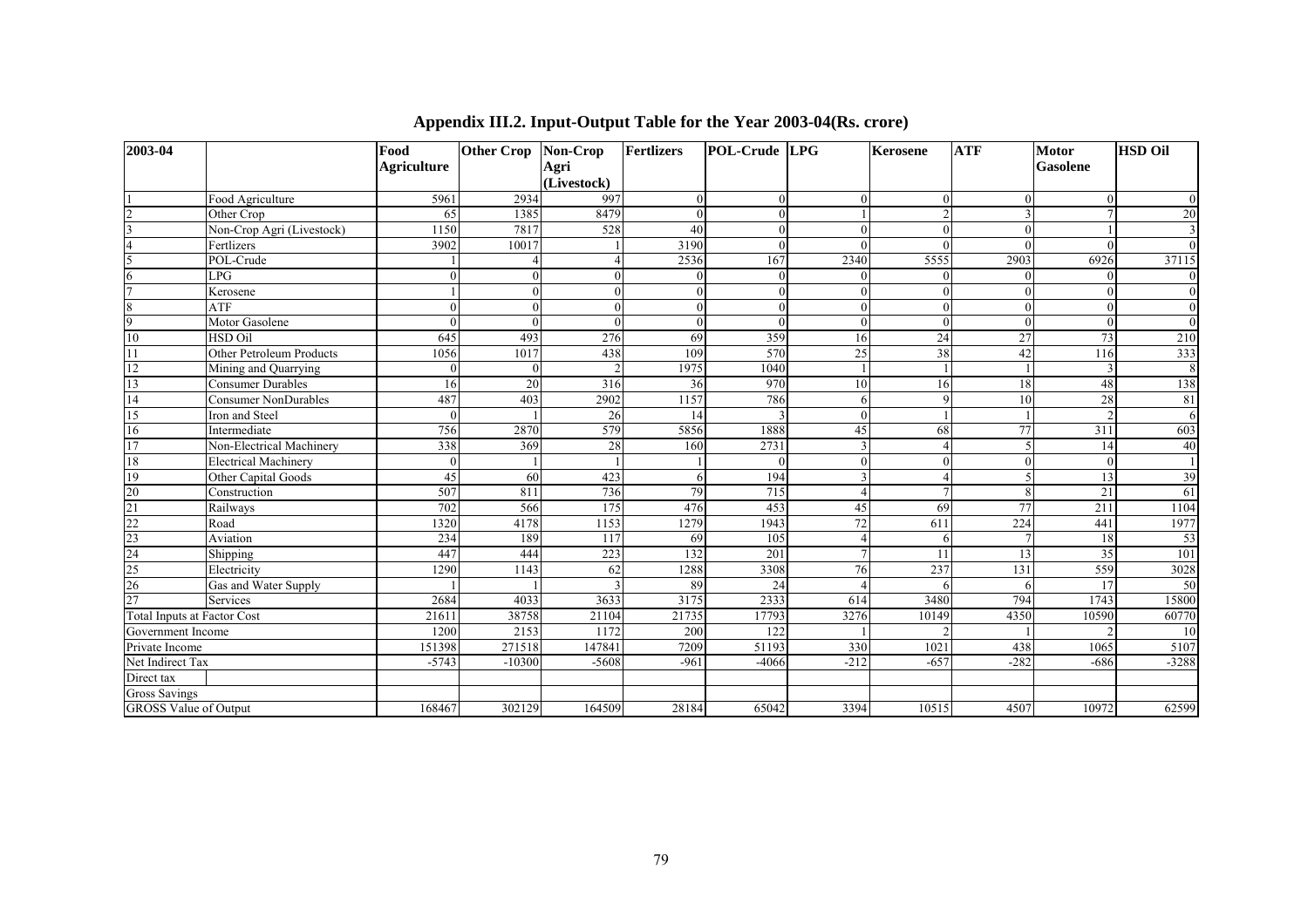| 2003-04                            |                             | Other<br>Petroleum | Mining and Consumer<br>Quarrying | <b>Durables</b> | <b>Consumer</b><br><b>NonDurables</b> | <b>Iron</b><br><b>Steel</b> | and Intermediat<br>e | Non-<br><b>Electrical</b> | <b>Electrical</b><br><b>Machinery</b> | Other<br>Capital | Constructio<br>n |
|------------------------------------|-----------------------------|--------------------|----------------------------------|-----------------|---------------------------------------|-----------------------------|----------------------|---------------------------|---------------------------------------|------------------|------------------|
|                                    |                             | <b>Products</b>    |                                  |                 |                                       |                             |                      | <b>Machinery</b>          |                                       | Goods            |                  |
|                                    | Food Agriculture            |                    | $\Omega$                         | $\Omega$        | 23512                                 |                             | 150                  | $\Omega$                  |                                       | $\Omega$         | $\overline{c}$   |
| $\overline{c}$                     | Other Crop                  | 18                 | 8                                | $\mathfrak{D}$  | 85662                                 |                             | 12451                |                           |                                       |                  | 3760             |
|                                    | Non-Crop Agri (Livestock)   |                    | $\Omega$                         | 32              | 37775                                 |                             | 2711                 |                           |                                       | 39               | 1027             |
|                                    | Fertlizers                  |                    | $\Omega$                         | $\Omega$        | 295                                   |                             | 1519                 |                           | $\Omega$                              | $\Omega$         | 57               |
|                                    | POL-Crude                   | 23997              |                                  | 631             | 3130                                  | 1992                        | 13544                | 238                       | 55                                    | 1182             | 76               |
| 6                                  | LPG                         |                    | $\Omega$                         | 144             | 364                                   | 140                         | 466                  | $\overline{72}$           | 13                                    | 128              | $\mathbf{0}$     |
|                                    | Kerosene                    |                    |                                  | 611             | 1545                                  | 596                         | 1977                 | 307                       | 57                                    | 544              | $\mathbf{0}$     |
|                                    | <b>ATF</b>                  |                    | $\Omega$                         | $\Omega$        |                                       |                             |                      |                           | $\Omega$                              |                  | $\overline{0}$   |
| 9                                  | Motor Gasolene              |                    | $\Omega$                         | $\Omega$        |                                       |                             |                      |                           | $\Omega$                              | $\Omega$         | $\theta$         |
| 10                                 | <b>HSD Oil</b>              | 385                | 100                              | 1036            | 2623                                  | 1012                        | 3355                 | 522                       | 96                                    | 924              | 4725             |
| 11                                 | Other Petroleum Products    | 294                | 157                              | 1147            | 2904                                  | 1120                        | 3715                 | 578                       | 106                                   | 1023             | 7495             |
| 12                                 | Mining and Quarrying        |                    | $\theta$                         | 1244            | 1661                                  | 1696                        | 25523                | 43                        | $\mathbf Q$                           | 1511             | 21677            |
| 13                                 | Consumer Durables           | 122                | 120                              | 16932           | 4022                                  | 2353                        | 3972                 | 1720                      | 287                                   | 2272             | 5062             |
| 14                                 | <b>Consumer NonDurables</b> | 71                 | 21                               | 6614            | 111120                                | 289                         | 20963                | 2290                      | 1136                                  | 1913             | 11981            |
| 15                                 | Iron and Steel              |                    | $\Omega$                         | 30219           | 10915                                 | 11768                       | 4143                 | 17724                     | 2562                                  | 17815            | 20494            |
| 16                                 | Intermediate                | 732                | 393                              | 20689           | 99561                                 | 1283                        | 132642               | 6019                      | 5651                                  | 6346             | 35498            |
| $\overline{17}$                    | Non-Electrical Machinery    | 35                 | $\overline{105}$                 | 1719            | 3212                                  | 161                         | 1685                 | 9912                      | 124                                   | $\overline{511}$ | 279              |
| $18\,$                             | <b>Electrical Machinery</b> |                    | $\Omega$                         | 5258            | 688                                   | 35                          | 79                   | 666                       | 1825                                  | 298              | 2799             |
| 19                                 | Other Capital Goods         | 34                 | $\mathbf Q$                      | 2485            | 1247                                  | 108                         | 1472                 | 901                       | 101                                   | 2809             | 15               |
| 20                                 | Construction                | 54                 | 144                              | 441             | 2628                                  | 79                          | 1475                 | 300                       | 56                                    | 187              | 2015             |
| $\overline{21}$                    | Railways                    | 733                | 99                               | 1909            | 3750                                  | 2407                        | 9345                 | 767                       | 129                                   | 1892             | 5112             |
| $\overline{22}$                    | Road                        | 1163               | 177                              | 4723            | 41318                                 | 1309                        | 21848                | 2099                      | 434                                   | 1970             | 16305            |
| 23                                 | Aviation                    | 47                 | 10                               | 256             | 2239                                  | 71                          | 1184                 | 114                       | $\overline{24}$                       | 107              | 883              |
| 24                                 | Shipping                    | 89                 | 18                               | 489             | 4280                                  | 136                         | 2263                 | 217                       | 45                                    | 204              | 1689             |
| $\overline{25}$                    | Electricity                 | 1408               | 444                              | 8948            | 33099                                 | 2195                        | 29776                | 3712                      | 925                                   | 3724             | 5855             |
| 26                                 | Gas and Water Supply        | 44                 | $\mathcal{L}$                    | 315             | 519                                   | 39                          | 840                  | 42                        | 13                                    | 86               | 509              |
| 27                                 | Services                    | 14276              | 578                              | 36265           | 146649                                | 8858                        | 75257                | 16344                     | 4223                                  | 16845            | 45012            |
| <b>Total Inputs at Factor Cost</b> |                             | 43520              | 2387                             | 142109          | 624718                                | 37655                       | 372354               | 64594                     | 17876                                 | 62331            | 192327           |
| Government Income                  |                             |                    | 25801                            | 1212            | 4352                                  | 252                         | 3436                 | 573                       | 112                                   | 336              | $-46$            |
| Private Income                     |                             | 4377               | -13759                           | 43616           | 151122                                | 9073                        | 122307               | 20621                     | 4030                                  | 12105            | 155880           |
| Net Indirect Tax                   |                             | $-2818$            | 248                              | 31710           | 124067                                | 17                          | 23970                | 2989                      | 427                                   | 1663             | 35926            |
| Direct tax                         |                             |                    |                                  |                 |                                       |                             |                      |                           |                                       |                  |                  |
| <b>Gross Savings</b>               |                             |                    |                                  |                 |                                       |                             |                      |                           |                                       |                  |                  |
| <b>GROSS Value of Output</b>       |                             | 45088              | 14677                            | 218647          | 904259                                | 46998                       | 522067               | 88777                     | 22445                                 | 76435            | 384087           |

# **Appendix III.2. Input-Output Table for the Year 2003-04(Rs. crore) (contd)**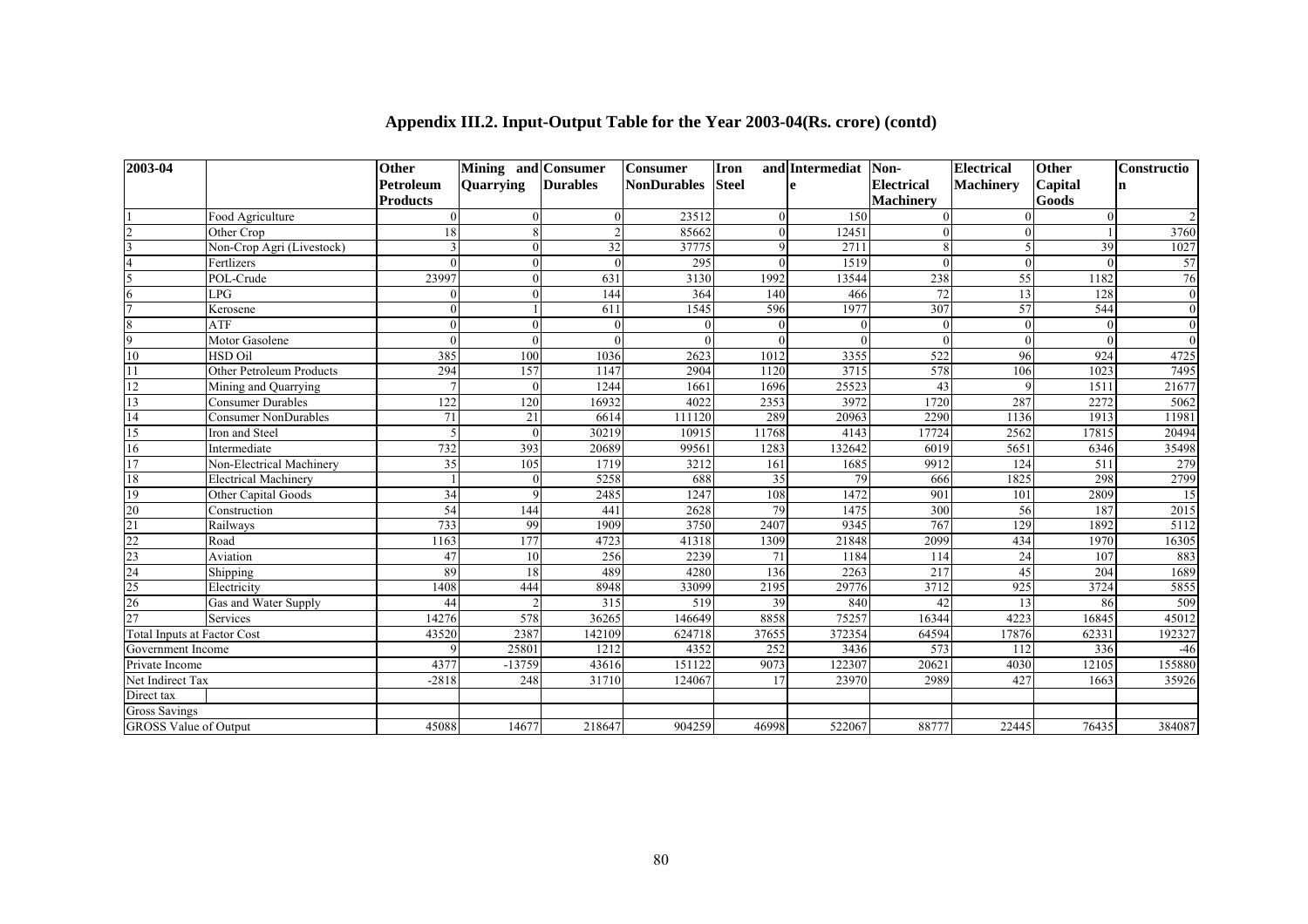| 2003-04                            |                             | <b>Railways</b> | Road     | <b>Aviation</b> |          | Shipping Electricity | <b>Gas</b> and Water Services<br><b>Supply</b> |         | <b>Total</b> | <b>GFCE</b> | <b>PFCE</b>      |
|------------------------------------|-----------------------------|-----------------|----------|-----------------|----------|----------------------|------------------------------------------------|---------|--------------|-------------|------------------|
|                                    | Food Agriculture            | $\Omega$        | 307      | 23              | 60       |                      |                                                | 5377    | 39323        | 287         | 130372           |
| $\mathfrak{D}$                     | Other Crop                  |                 | 705      | 52              | 137      |                      |                                                | 10396   | 123158       | 132         | 170227           |
|                                    | Non-Crop Agri (Livestock)   |                 | $\Omega$ |                 | $\theta$ |                      | 385                                            | 4949    | 56484        | 623         | 140496           |
| $\overline{4}$                     | Fertlizers                  |                 | $\Omega$ |                 | $\Omega$ |                      |                                                | 743     | 19732        | $\Omega$    | $\boldsymbol{0}$ |
| $\varsigma$                        | POL-Crude                   | 74              | $\Omega$ |                 | $\Omega$ | 22472                |                                                | 2634    | 127576       | 51          | 1675             |
| 6                                  | $LP\overline{G}$            | 0               |          |                 | $\Omega$ |                      |                                                |         | 1329         | 15          | 5061             |
| $\tau$                             | Kerosene                    |                 |          |                 | $\Omega$ |                      |                                                |         | 5644         | 33          | 10640            |
| 8                                  | <b>ATF</b>                  |                 | $\Omega$ | 523             | $\Omega$ | $\sqrt{ }$           |                                                |         | 523          | 38          | $\boldsymbol{0}$ |
| 9                                  | Motor Gasolene              |                 | 4018     |                 | 72       | $\Omega$             |                                                |         | 4090         | 100         | $\boldsymbol{0}$ |
| 10                                 | <b>HSD Oil</b>              | 1274            | 27788    | 1600            | 4186     | 5606                 |                                                | 2921    | 60343        | 678         | $\mathbf{0}$     |
| 11                                 | Other Petroleum Products    | 764             | 6380     | 206             | 2394     | 855                  | 22                                             | 4673    | 37578        | 457         | 1113             |
| 12                                 | Mining and Quarrying        |                 | $\Omega$ |                 | $\Omega$ | $\Omega$             |                                                | 1458    | 57868        |             | $\mathbf{0}$     |
| 13                                 | <b>Consumer Durables</b>    | 118             | 3068     | 228             | 597      | 412                  | 20                                             | 6572    | 49465        | 604         | 100143           |
| 14                                 | <b>Consumer NonDurables</b> | 100             | 2940     | 219             | 572      | 1679                 | 17                                             | 41047   | 208841       | 6592        | 484821           |
| 15                                 | Iron and Steel              |                 |          |                 |          |                      | 16                                             | 6544    | 122264       |             | $\mathbf{0}$     |
| 16                                 | Intermediate                | 96              | 9306     | 692             | 1809     | 1537                 | 81                                             | 39047   | 374434       | 3488        | 150401           |
| 17                                 | Non-Electrical Machinery    | 85              | 1838     | 137             | 357      | 3192                 | 20                                             | 2139    | 29203        | 2176        | 376              |
| $1\,8$                             | <b>Electrical Machinery</b> | 76              | 1060     | 79              | 206      | 7430                 |                                                | 888     | 21396        |             | $\bf{0}$         |
| 19                                 | Other Capital Goods         | 6093            | 1262     | 94              | 245      |                      |                                                | 2625    | 20295        |             | $\mathbf{0}$     |
| 20                                 | Construction                | 4438            | 2842     | 211             | 553      | 1756                 | 2220                                           | 17360   | 39707        | 6912        | $\overline{0}$   |
| 21                                 | Railways                    | 219             | 1509     | 112             | 293      | 14229                | 43                                             | 3760    | 50188        | 465         | 7385             |
| 22                                 | Road                        | 351             | 11165    | 552             | 1444     | 9219                 | 128                                            | 26465   | 153868       | 1494        | 99773            |
| 23                                 | Aviation                    | 19              | 402      | 30              | 78       | 500                  |                                                | 1434    | 8206         | 174         | 5813             |
| 24                                 | Shipping                    | 36              | 769      | 57              | 150      | 955                  | 13                                             | 2742    | 15770        | 300         | 26860            |
| 25                                 | Electricity                 | 13437           | 14234    | 1058            | 2768     | 74888                | 538                                            | 15629   | 223761       | 1089        | 4411             |
| 26                                 | Gas and Water Supply        |                 | 273      | 20              | 53       | 2554                 | 370                                            | 588     | 6471         | 2424        | 6621             |
| 27                                 | <b>Services</b>             | 11352           | 35448    | 3399            | 8857     | 34836                | 931                                            | 166606  | 664025       | 104804      | 657312           |
| <b>Total Inputs at Factor Cost</b> |                             | 38538           | 125321   | 9292            | 24830    | 182123               | 4833                                           | 366598  | 2521542      | 132945      | 2003500          |
| Government Income                  |                             | 2657            | $-1078$  | $-62$           | $-180$   | 4473                 | 1081                                           | 70936   |              |             |                  |
| Private Income                     |                             | 20006           | 110009   | 6307            | 18326    | 39111                | 9448                                           | 1051357 |              | 359871      |                  |
| Net Indirect Tax                   |                             | 494             | 38175    | 81              | 2406     | 3553                 | 154                                            | 57003   | 322882       | 82642       | $-48021$         |
| Direct tax                         |                             |                 |          |                 |          |                      |                                                |         |              |             | 124419           |
| <b>Gross Savings</b>               |                             |                 |          |                 |          |                      |                                                |         |              | $-9429$     | 785849           |
| <b>GROSS Value of Output</b>       |                             | 61695           | 272427   | 15618           | 45383    | 229260               | 15515                                          | 1545894 | 288262       | 566029      | 2865747          |

**Appendix III.2. Input-Output Table for the Year 2003-04(Rs. crore) (contd)**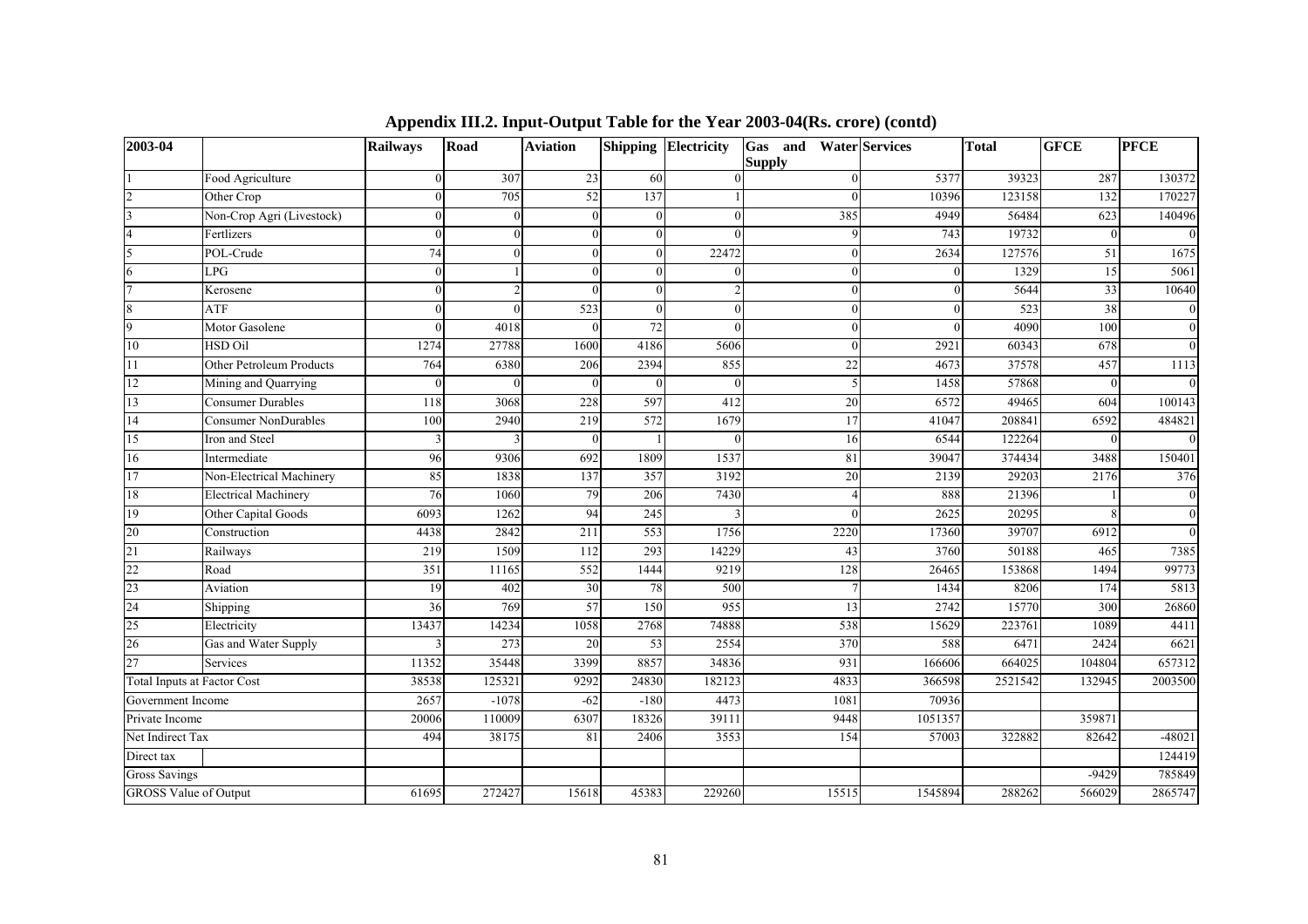| 2003-04                            |                             |          | Indirect tax Direct Tax GFCF |                | <b>CIS</b>   | <b>EXPORT</b> | less IMP | <b>Total Value of Output</b> |
|------------------------------------|-----------------------------|----------|------------------------------|----------------|--------------|---------------|----------|------------------------------|
|                                    | Food Agriculture            |          |                              | 0              | $-6513$      | 7285          | 2287     | 168467                       |
|                                    | Other Crop                  |          |                              | $\mathbf{0}$   | 752          | 11054         | 3194     | 302129                       |
| $\vert$ 3                          | Non-Crop Agri (Livestock)   |          |                              | 3549           | $-44785$     | 8232          | 90       | 164509                       |
|                                    | Fertlizers                  |          |                              | $\theta$       | 11267        | 101           | 2916     | 28184                        |
| 5                                  | POL-Crude                   |          |                              | $\theta$       | 19269        | $\theta$      | 83528    | 65043                        |
| 6                                  | LPG                         |          |                              | $\overline{0}$ | $-454$       | $\theta$      | 2558     | 3394                         |
| $\overline{7}$                     | Kerosene                    |          |                              | $\theta$       | $-4911$      | $\theta$      | 890      | 10515                        |
| 8                                  | <b>ATF</b>                  |          |                              | $\overline{0}$ | 2003         | 1950          | 9        | 4506                         |
| 9                                  | Motor Gasolene              |          |                              | $\theta$       | 2760         | 4021          | $\Omega$ | 10972                        |
| 10                                 | <b>HSD Oil</b>              |          |                              | $\theta$       | $-5069$      | 6763          | 116      | 62599                        |
| 11                                 | Other Petroleum Products    |          |                              | $\mathbf{0}$   | 8043         | 4047          | 6150     | 45088                        |
| $\overline{12}$                    | Mining and Quarrying        |          |                              | $\theta$       | $-41048$     | 10885         | 13028    | 14677                        |
| 13                                 | <b>Consumer Durables</b>    |          |                              | 82442          | 12190        | 8294          | 34492    | 218647                       |
| $\overline{14}$                    | <b>Consumer NonDurables</b> |          |                              | 36620          | 57502        | 138240        | 28358    | 904259                       |
| $\overline{15}$                    | Iron and Steel              |          |                              | 1640           | $-81364$     | 11775         | 7317     | 46998                        |
| $\overline{16}$                    | Intermediate                |          |                              | 8725           | 56567        | 58605         | 130153   | 522067                       |
| $\overline{17}$                    | Non-Electrical Machinery    |          |                              | 70416          | 690          | 9829          | 23912    | 88777                        |
| 18                                 | <b>Electrical Machinery</b> |          |                              | 25044          | $-23771$     | 3782          | 4008     | 22445                        |
| 19                                 | Other Capital Goods         |          |                              | 16717          | 45259        | 8988          | 14833    | 76435                        |
| 20                                 | Construction                |          |                              | 337468         | $\theta$     | $\Omega$      | $\theta$ | 384087                       |
| 21                                 | Railways                    |          |                              | 1093           | $\theta$     | 2564          | $\Omega$ | 61695                        |
| 22                                 | Road                        |          |                              | 5071           | $\mathbf{0}$ | 38502         | 26281    | 272427                       |
| 23                                 | Aviation                    |          |                              | 567            | $\mathbf{0}$ | 2705          | 1846     | 15618                        |
| 24                                 | Shipping                    |          |                              | 976            | $\mathbf{0}$ | 4655          | 3178     | 45383                        |
| 25                                 | Electricity                 |          |                              | $\Omega$       | $\mathbf{0}$ | $\Omega$      | 0        | 229260                       |
| 26                                 | Gas and Water Supply        |          |                              | $\theta$       | $\mathbf{0}$ | $\Omega$      | $\Omega$ | 15516                        |
| $\overline{27}$                    | Services                    |          |                              | 36978          | $\theta$     | 137028        | 54254    | 1545894                      |
| <b>Total Inputs at Factor Cost</b> |                             | $\Omega$ | $\theta$                     | 627307         | 8387         | 479305        | 443398   |                              |
| Government Income                  |                             | 322882   | 124419                       |                |              |               |          | 566029                       |
| Private Income                     |                             |          |                              |                |              | 104819        |          | 2865747                      |
| Net Indirect Tax                   |                             |          |                              |                |              |               |          | 322882                       |
| Direct tax                         |                             |          |                              |                |              |               |          |                              |
| <b>Gross Savings</b>               |                             |          |                              |                |              | $-140726$     |          | 635694                       |
| <b>GROSS Value of Output</b>       |                             | 322882   | 124419                       | 627307         | 8387         | 443398        | 443398   |                              |

# **Appendix III.2. Input-Output Table for the Year 2003-04(Rs. crore) (contd)**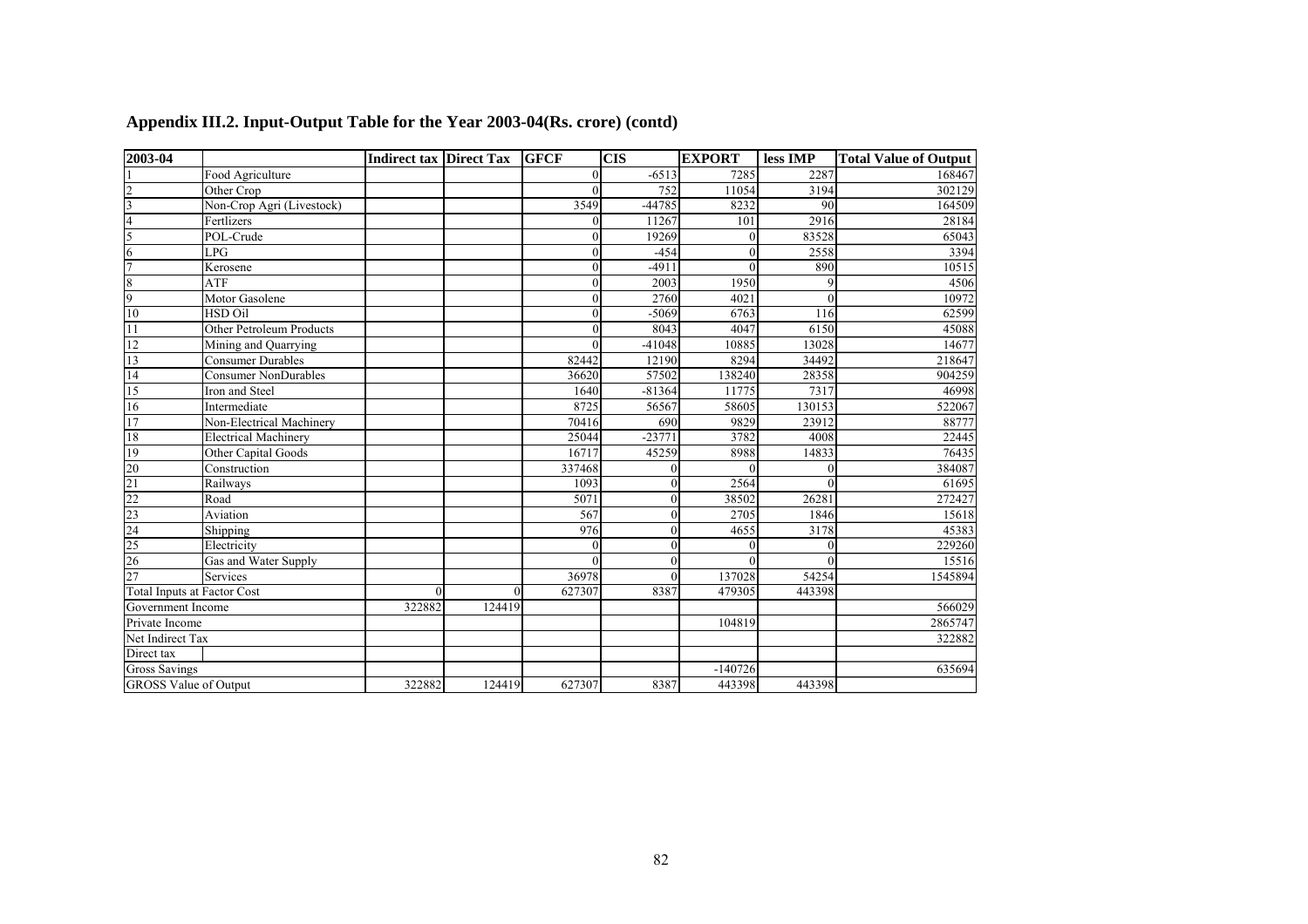| 2003-04 |                             | Food               | Other        | Non-Crop Agri | <b>Fertlizers</b> | POL-   | LPG    | <b>Kerosene</b> | <b>ATF</b> | <b>Motor</b> | <b>HSD Oil</b> |
|---------|-----------------------------|--------------------|--------------|---------------|-------------------|--------|--------|-----------------|------------|--------------|----------------|
|         |                             | <b>Agriculture</b> | Crop         | (Livestock)   |                   | Crude  |        |                 |            | Gasolene     |                |
|         |                             |                    | $\mathbf{2}$ | 3             | 4                 |        | 6      | 7               | 8          | 0            | 10             |
|         | Food Agriculture            | 0.0354             | 0.0004       | 0.0068        | 0.0232            | 0.0000 | 0.0000 | 0.0000          | 0.0000     | 0.0000       | 0.0038         |
|         | Other Crop                  | 0.0097             | 0.0046       | 0.0259        | 0.0332            | 0.0000 | 0.0000 | 0.0000          | 0.0000     | 0.0000       | 0.0016         |
|         | Non-Crop Agri (Livestock)   | 0.0061             | 0.0515       | 0.0032        | 0.0000            | 0.0000 | 0.0000 | 0.0000          | 0.0000     | 0.0000       | 0.0017         |
|         | Fertlizers                  | 0.0000             | 0.0000       | 0.0014        | 0.1132            | 0.0900 | 0.0000 | 0.0000          | 0.0000     | 0.0000       | 0.0024         |
|         | POL-Crude                   | 0.0000             | 0.0000       | 0.0000        | 0.0000            | 0.0026 | 0.0000 | 0.0000          | 0.0000     | 0.0000       | 0.0055         |
| 6       | LPG                         | 0.0000             | 0.0004       | 0.0001        | 0.0000            | 0.6894 | 0.0000 | 0.0000          | 0.0000     | 0.0000       | 0.0046         |
|         | Kerosene                    | 0.0000             | 0.0002       | 0.0000        | 0.0000            | 0.5283 | 0.0000 | 0.0000          | 0.0000     | 0.0000       | 0.0023         |
| 8       | ATF                         | 0.0000             | 0.0006       | 0.0001        | 0.0000            | 0.6441 | 0.0000 | 0.0000          | 0.0000     | 0.0000       | 0.0059         |
| 9       | Motor Gasolene              | 0.0000             | 0.0006       | 0.0001        | 0.0000            | 0.6313 | 0.0000 | 0.0000          | 0.0000     | 0.0000       | 0.0067         |
| 10      | <b>HSD Oil</b>              | 0.0000             | 0.0003       | 0.0000        | 0.0000            | 0.5929 | 0.0000 | 0.0000          | 0.0000     | 0.0000       | 0.0034         |
|         | Other Petroleum Products    | 0.0000             | 0.0004       | 0.0001        | 0.0000            | 0.5322 | 0.0000 | 0.0000          | 0.0000     | 0.0000       | 0.0085         |
| 12      | Mining and Quarrying        | 0.0000             | 0.0006       | 0.0000        | 0.0000            | 0.0000 | 0.0000 | 0.0001          | 0.0000     | 0.0000       | 0.0068         |
| 13      | Consumer Durables           | 0.0000             | 0.0000       | 0.0001        | 0.0000            | 0.0029 | 0.0007 | 0.0028          | 0.0000     | 0.0000       | 0.0047         |
| 14      | Consumer NonDurables        | 0.0260             | 0.0947       | 0.0418        | 0.0003            | 0.0035 | 0.0004 | 0.0017          | 0.0000     | 0.0000       | 0.0029         |
| 15      | Iron and Steel              | 0.0000             | 0.0000       | 0.0002        | 0.0000            | 0.0424 | 0.0030 | 0.0127          | 0.0000     | 0.0000       | 0.0215         |
| 16      | Intermediate                | 0.0003             | 0.0238       | 0.0052        | 0.0029            | 0.0259 | 0.0009 | 0.0038          | 0.0000     | 0.0000       | 0.0064         |
| 17      | Non-Electrical Machinery    | 0.0000             | 0.0000       | 0.0001        | 0.0000            | 0.0027 | 0.0008 | 0.0035          | 0.0000     | 0.0000       | 0.0059         |
| 18      | <b>Electrical Machinery</b> | 0.0000             | 0.0000       | 0.0002        | 0.0000            | 0.0024 | 0.0006 | 0.0025          | 0.0000     | 0.0000       | 0.0043         |
| 19      | Other Capital Goods         | 0.0000             | 0.0000       | 0.0005        | 0.0000            | 0.0155 | 0.0017 | 0.0071          | 0.0000     | 0.0000       | 0.0121         |
| 20      | Construction                | 0.0000             | 0.0098       | 0.0027        | 0.0001            | 0.0002 | 0.0000 | 0.0000          | 0.0000     | 0.0000       | 0.0123         |
| 21      | Railways                    | 0.0000             | 0.0000       | 0.0000        | 0.0000            | 0.0012 | 0.0000 | 0.0000          | 0.0000     | 0.0000       | 0.0207         |
| 22      | Road                        | 0.0011             | 0.0026       | 0.0000        | 0.0000            | 0.0000 | 0.0000 | 0.0000          | 0.0000     | 0.0148       | 0.1020         |
| 23      | Aviation                    | 0.0015             | 0.0034       | 0.0000        | 0.0000            | 0.0000 | 0.0000 | 0.0000          | 0.0335     | 0.0000       | 0.1025         |
| 24      | Shipping                    | 0.0013             | 0.0030       | 0.0000        | 0.0000            | 0.0000 | 0.0000 | 0.0000          | 0.0000     | 0.0016       | 0.0922         |
| 25      | Electricity                 | 0.0000             | 0.0000       | 0.0000        | 0.0000            | 0.0980 | 0.0000 | 0.0000          | 0.0000     | 0.0000       | 0.0245         |
| 26      | Gas and Water Supply        | 0.0000             | 0.0000       | 0.0248        | 0.0006            | 0.0000 | 0.0000 | 0.0000          | 0.0000     | 0.0000       | 0.0000         |
| 27      | Services                    | 0.0035             | 0.0067       | 0.0032        | 0.0005            | 0.0017 | 0.0000 | 0.0000          | 0.0000     | 0.0000       | 0.0019         |

### **Appendix III.3. Transpose of Coefficient Matrix, A**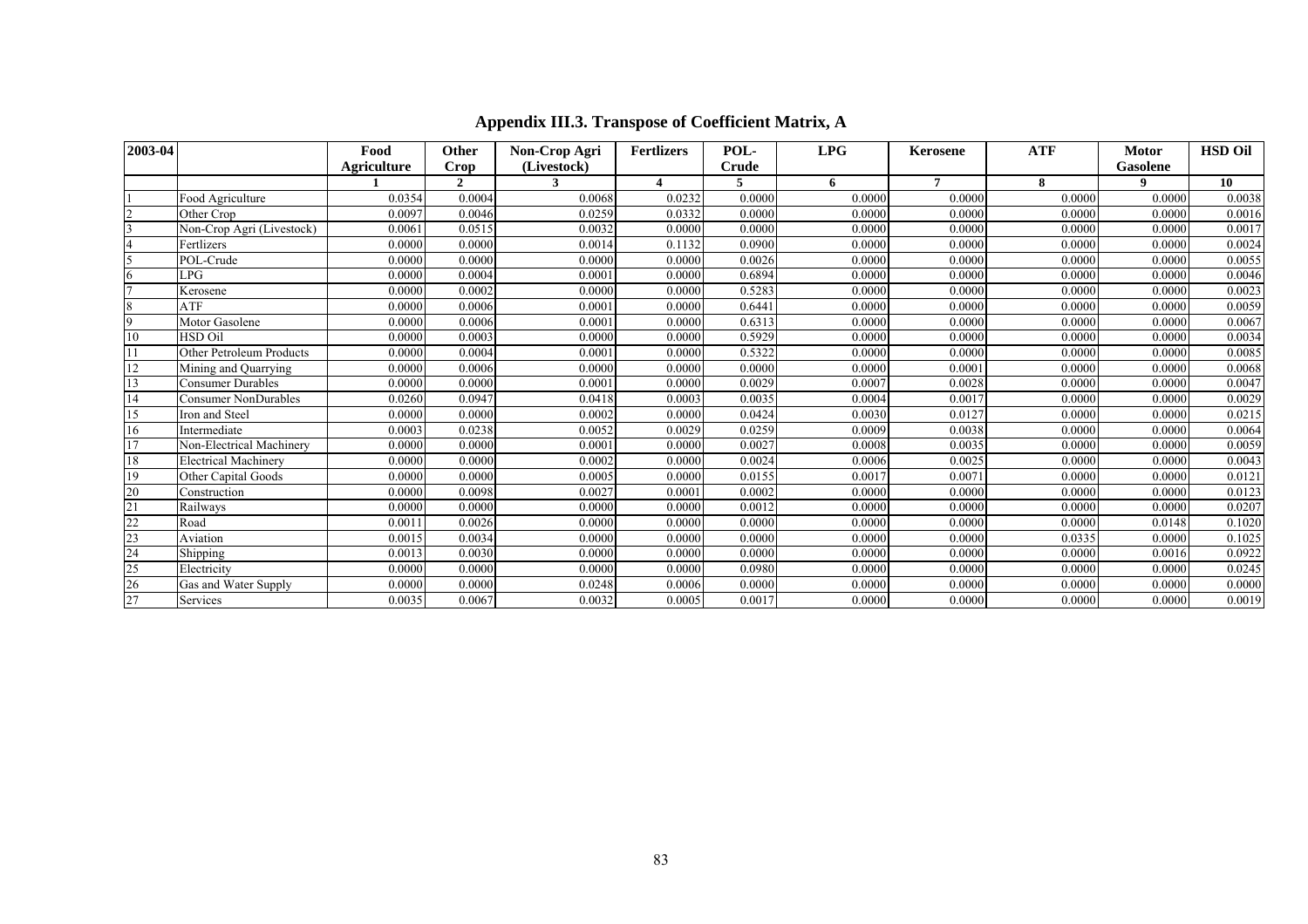|                |                                         | Other<br>Petroleum    | <b>Mining</b><br><b>Quarrying</b> | and Consumer<br><b>Durables</b> | <b>Consumer</b><br><b>NonDurables</b> |        |        | Iron and Steel Intermediate Non-Electrical<br><b>Machinery</b> | <b>Electrical</b><br><b>Machinery</b> | Other<br>Goods | Capital Construction |
|----------------|-----------------------------------------|-----------------------|-----------------------------------|---------------------------------|---------------------------------------|--------|--------|----------------------------------------------------------------|---------------------------------------|----------------|----------------------|
|                |                                         | <b>Products</b><br>11 | 12                                | 13                              | 14                                    | 15     | 16     | 17                                                             | 18                                    | 19             | 20                   |
|                | Food Agriculture                        | 0.0063                | 0.0000                            | 0.0001                          | 0.0029                                | 0.0000 | 0.0045 | 0.0020                                                         | 0.0000                                | 0.0003         | 0.0030               |
|                | Other Crop                              | 0.0034                | 0.0000                            | 0.0001                          | 0.0013                                | 0.0000 | 0.0095 | 0.0012                                                         | 0.0000                                | 0.0002         | 0.0027               |
| $\overline{2}$ |                                         | 0.0027                | 0.0000                            | 0.0019                          | 0.0176                                | 0.0002 | 0.0035 | 0.0002                                                         | 0.0000                                | 0.0026         | 0.0045               |
|                | Non-Crop Agri (Livestock)<br>Fertlizers | 0.0039                | 0.0701                            | 0.0013                          |                                       | 0.0005 | 0.2078 | 0.0057                                                         | 0.0000                                | 0.0002         |                      |
|                | POL-Crude                               | 0.0088                |                                   |                                 | 0.0410<br>0.0121                      |        |        | 0.0420                                                         |                                       |                | 0.0028<br>0.0110     |
|                |                                         |                       | 0.0160                            | 0.0149                          |                                       | 0.0000 | 0.0290 |                                                                | 0.0000                                | 0.0030         |                      |
| 6              | LPG                                     | 0.0073                | 0.0002                            | 0.0030                          | 0.0018                                | 0.0001 | 0.0131 | 0.0009                                                         | 0.0000                                | 0.0008         | 0.0013               |
|                | Kerosene                                | 0.0036                | 0.0001                            | 0.0015                          | 0.0009                                | 0.0001 | 0.0065 | 0.0004                                                         | 0.0000                                | 0.0004         | 0.0007               |
| $\overline{8}$ | ATF                                     | 0.0094                | 0.0002                            | 0.0039                          | 0.0023                                | 0.0002 | 0.0170 | 0.001                                                          | 0.0000                                | 0.001          | 0.0017               |
| $\overline{9}$ | Motor Gasolene                          | 0.0106                | 0.0003                            | 0.0044                          | 0.0026                                | 0.0002 | 0.0283 | 0.0013                                                         | 0.0000                                | 0.0012         | 0.0019               |
| 10             | <b>HSD Oil</b>                          | 0.0053                | 0.0001                            | 0.0022                          | 0.0013                                | 0.0001 | 0.0096 | 0.0006                                                         | 0.0000                                | 0.0006         | 0.0010               |
|                | Other Petroleum Products                | 0.0065                | 0.0002                            | 0.0027                          | 0.0016                                | 0.0001 | 0.0162 | 0.0008                                                         | 0.0000                                | 0.0008         | 0.0012               |
|                | Mining and Quarrying                    | 0.0107                | 0.0000                            | 0.0082                          | 0.0014                                | 0.0000 | 0.0268 | 0.0072                                                         | 0.0000                                | 0.0006         | 0.0098               |
| 13             | <b>Consumer Durables</b>                | 0.0052                | 0.0057                            | 0.0774                          | 0.0303                                | 0.1382 | 0.0946 | 0.0079                                                         | 0.0240                                | 0.0114         | 0.0020               |
| 14             | <b>Consumer NonDurables</b>             | 0.0032                | 0.0018                            | 0.0044                          | 0.1229                                | 0.0121 | 0.1101 | 0.0036                                                         | 0.0008                                | 0.0014         | 0.0029               |
| 15             | Iron and Steel                          | 0.0238                | 0.0361                            | 0.0501                          | 0.0062                                | 0.2504 | 0.0273 | 0.0034                                                         | 0.0007                                | 0.0023         | 0.0017               |
| 16             | Intermediate                            | 0.0071                | 0.0489                            | 0.0076                          | 0.0402                                | 0.0079 | 0.2541 | 0.0032                                                         | 0.0002                                | 0.0028         | 0.0028               |
|                | Non-Electrical Machinery                | 0.0065                | 0.0005                            | 0.0194                          | 0.0258                                | 0.1996 | 0.0678 | 0.1116                                                         | 0.0075                                | 0.0102         | 0.0034               |
| 18             | <b>Electrical Machinery</b>             | 0.0047                | 0.0004                            | 0.0128                          | 0.0506                                | 0.1141 | 0.2518 | 0.0055                                                         | 0.0813                                | 0.0045         | 0.0025               |
| 19             | Other Capital Goods                     | 0.0134                | 0.0198                            | 0.0297                          | 0.0250                                | 0.2331 | 0.0830 | 0.0067                                                         | 0.0039                                | 0.0368         | 0.0025               |
|                | Construction                            | 0.0195                | 0.0564                            | 0.0132                          | 0.0312                                | 0.0534 | 0.0924 | 0.0007                                                         | 0.0073                                | 0.0000         | 0.0052               |
| 21             | Railways                                | 0.0124                | 0.0000                            | 0.0019                          | 0.0016                                | 0.0000 | 0.0016 | 0.0014                                                         | 0.0012                                | 0.0988         | 0.0719               |
| 22             | Road                                    | 0.0234                | 0.0000                            | 0.0113                          | 0.0108                                | 0.0000 | 0.0342 | 0.0067                                                         | 0.0039                                | 0.0046         | 0.0104               |
| 23             | Aviation                                | 0.0132                | 0.0000                            | 0.0146                          | 0.0140                                | 0.0000 | 0.0443 | 0.0087                                                         | 0.0050                                | 0.0060         | 0.0135               |
| 24             | Shipping                                | 0.0528                | 0.0000                            | 0.0131                          | 0.0126                                | 0.0000 | 0.0399 | 0.0079                                                         | 0.0045                                | 0.0054         | 0.0122               |
| 25             | Electricity                             | 0.0037                | 0.0000                            | 0.0018                          | 0.0073                                | 0.0000 | 0.0067 | 0.0139                                                         | 0.0324                                | 0.0000         | 0.0077               |
| 26             | Gas and Water Supply                    | 0.0014                | 0.0004                            | 0.0013                          | 0.001                                 | 0.0011 | 0.0052 | 0.0013                                                         | 0.0003                                | 0.0000         | 0.1431               |
| 27             | Services                                | 0.0030                | 0.0009                            | 0.0043                          | 0.0266                                | 0.0042 | 0.0253 | 0.0014                                                         | 0.0006                                | 0.0017         | 0.0112               |

### **Appendix III.3. Transpose of Coefficient Matrix, A (contd)**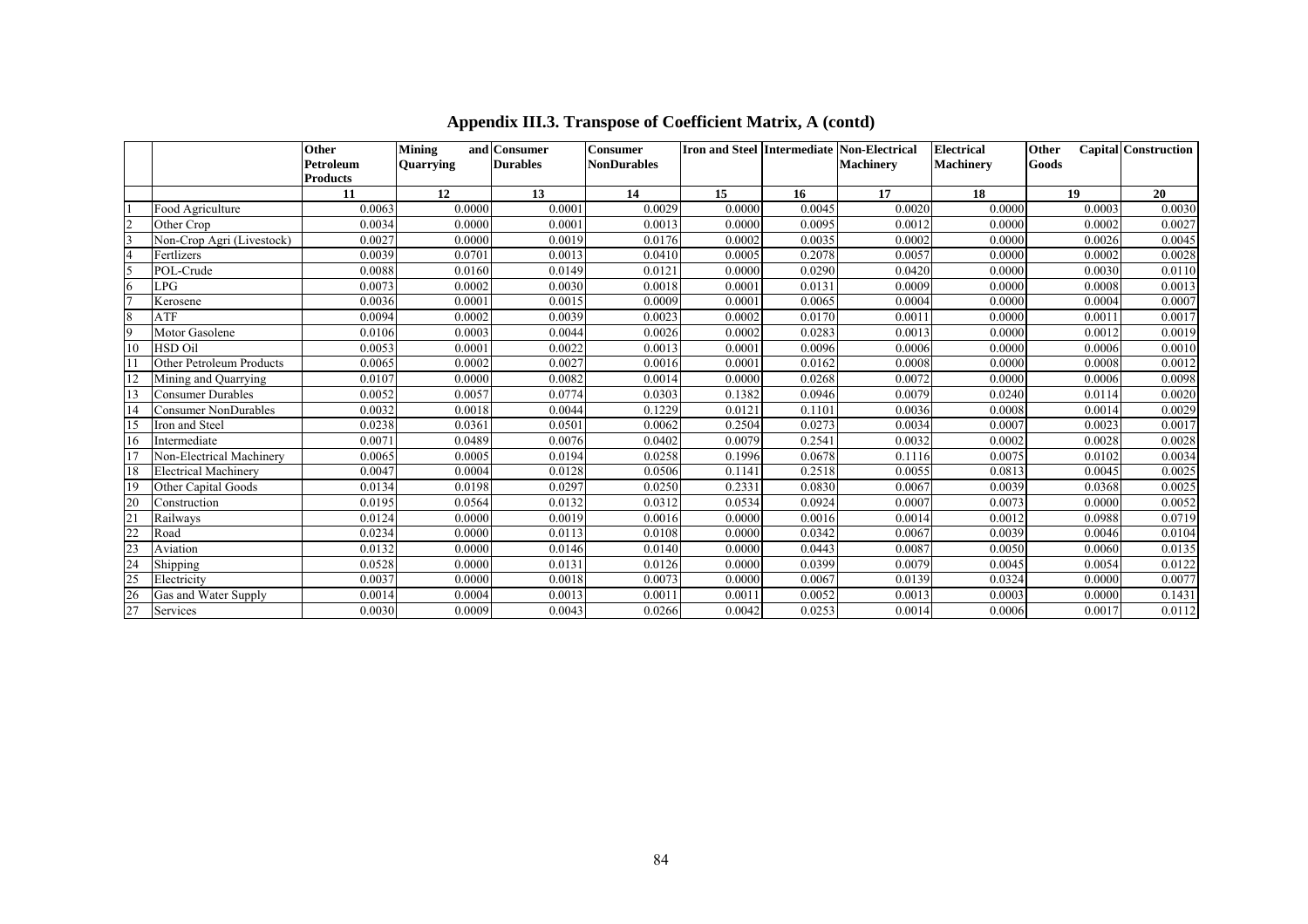| 2003-04        |                             | <b>Railways</b> | Road   | <b>Aviation</b> | <b>Shipping</b> | <b>Electricity</b> | Gas<br>and    | <b>Water Services</b> |
|----------------|-----------------------------|-----------------|--------|-----------------|-----------------|--------------------|---------------|-----------------------|
|                |                             |                 |        |                 |                 |                    | <b>Supply</b> |                       |
|                |                             | 21              | 22     | 23              | 24              | 25                 | 26            | 27                    |
|                | Food Agriculture            | 0.0042          | 0.0078 | 0.0014          | 0.0027          | 0.0077             | 0.0000        | 0.0159                |
| $\overline{c}$ | Other Crop                  | 0.0019          | 0.0138 | 0.0006          | 0.0015          | 0.0038             | 0.0000        | 0.0133                |
| 3              | Non-Crop Agri (Livestock)   | 0.0011          | 0.0070 | 0.0007          | 0.0014          | 0.0004             | 0.0000        | 0.0221                |
|                | Fertlizers                  | 0.0169          | 0.0454 | 0.0025          | 0.0047          | 0.0457             | 0.0032        | 0.1127                |
| 5              | POL-Crude                   | 0.0070          | 0.0299 | 0.0016          | 0.0031          | 0.0509             | 0.0004        | 0.0359                |
| 6              | LPG                         | 0.0132          | 0.0213 | 0.0012          | 0.0022          | 0.0224             | 0.0011        | 0.1809                |
| $\tau$         | Kerosene                    | 0.0065          | 0.0581 | 0.0006          | 0.0011          | 0.0225             | 0.0005        | 0.3309                |
| 8              | <b>ATF</b>                  | 0.0170          | 0.0498 | 0.0015          | 0.0029          | 0.0290             | 0.0014        | 0.1761                |
| $\overline{9}$ | Motor Gasolene              | 0.0192          | 0.0402 | 0.0017          | 0.0032          | 0.0510             | 0.0016        | 0.1588                |
| 10             | <b>HSD Oil</b>              | 0.0176          | 0.0316 | 0.0008          | 0.0016          | 0.0484             | 0.0008        | 0.2524                |
| 11             | Other Petroleum Products    | 0.0163          | 0.0258 | 0.0010          | 0.0020          | 0.0312             | 0.0010        | 0.3166                |
| 12             | Mining and Quarrying        | 0.0068          | 0.0120 | 0.0007          | 0.0012          | 0.0302             | 0.0001        | 0.0393                |
| 13             | <b>Consumer Durables</b>    | 0.0087          | 0.0216 | 0.0012          | 0.0022          | 0.0409             | 0.0014        | 0.1659                |
| 14             | <b>Consumer NonDurables</b> | 0.0041          | 0.0457 | 0.0025          | 0.0047          | 0.0366             | 0.0006        | 0.1622                |
| 15             | Iron and Steel              | 0.0512          | 0.0278 | 0.0015          | 0.0029          | 0.0467             | 0.0008        | 0.1885                |
| 16             | Intermediate                | 0.0179          | 0.0418 | 0.0023          | 0.0043          | 0.0570             | 0.0016        | 0.1442                |
| 17             | Non-Electrical Machinery    | 0.0086          | 0.0236 | 0.0013          | 0.0024          | 0.0418             | 0.0005        | 0.1841                |
| 18             | <b>Electrical Machinery</b> | 0.0057          | 0.0194 | 0.0010          | 0.0020          | 0.0412             | 0.0006        | 0.1882                |
| 19             | Other Capital Goods         | 0.0248          | 0.0258 | 0.0014          | 0.0027          | 0.0487             | 0.0011        | 0.2204                |
| 20             | Construction                | 0.0133          | 0.0425 | 0.0023          | 0.0044          | 0.0152             | 0.0013        | 0.1172                |
| 21             | Railways                    | 0.0035          | 0.0057 | 0.0003          | 0.0006          | 0.2178             | 0.0000        | 0.1840                |
| 22             | Road                        | 0.0055          | 0.0410 | 0.0015          | 0.0028          | 0.0522             | 0.0010        | 0.1301                |
| 23             | Aviation                    | 0.0072          | 0.0353 | 0.0019          | 0.0037          | 0.0677             | 0.0013        | 0.2177                |
| 24             | Shipping                    | 0.0065          | 0.0318 | 0.0017          | 0.0033          | 0.0610             | 0.0012        | 0.1952                |
| 25             | Electricity                 | 0.0621          | 0.0402 | 0.0022          | 0.0042          | 0.3267             | 0.0111        | 0.1520                |
| 26             | Gas and Water Supply        | 0.0028          | 0.0083 | 0.0004          | 0.0009          | 0.0347             | 0.0238        | 0.0600                |
| 27             | Services                    | 0.0024          | 0.0171 | 0.0009          | 0.0018          | 0.0101             | 0.0004        | 0.1078                |

### **Appendix III.3. Transpose of Coefficient Matrix, A (contd)**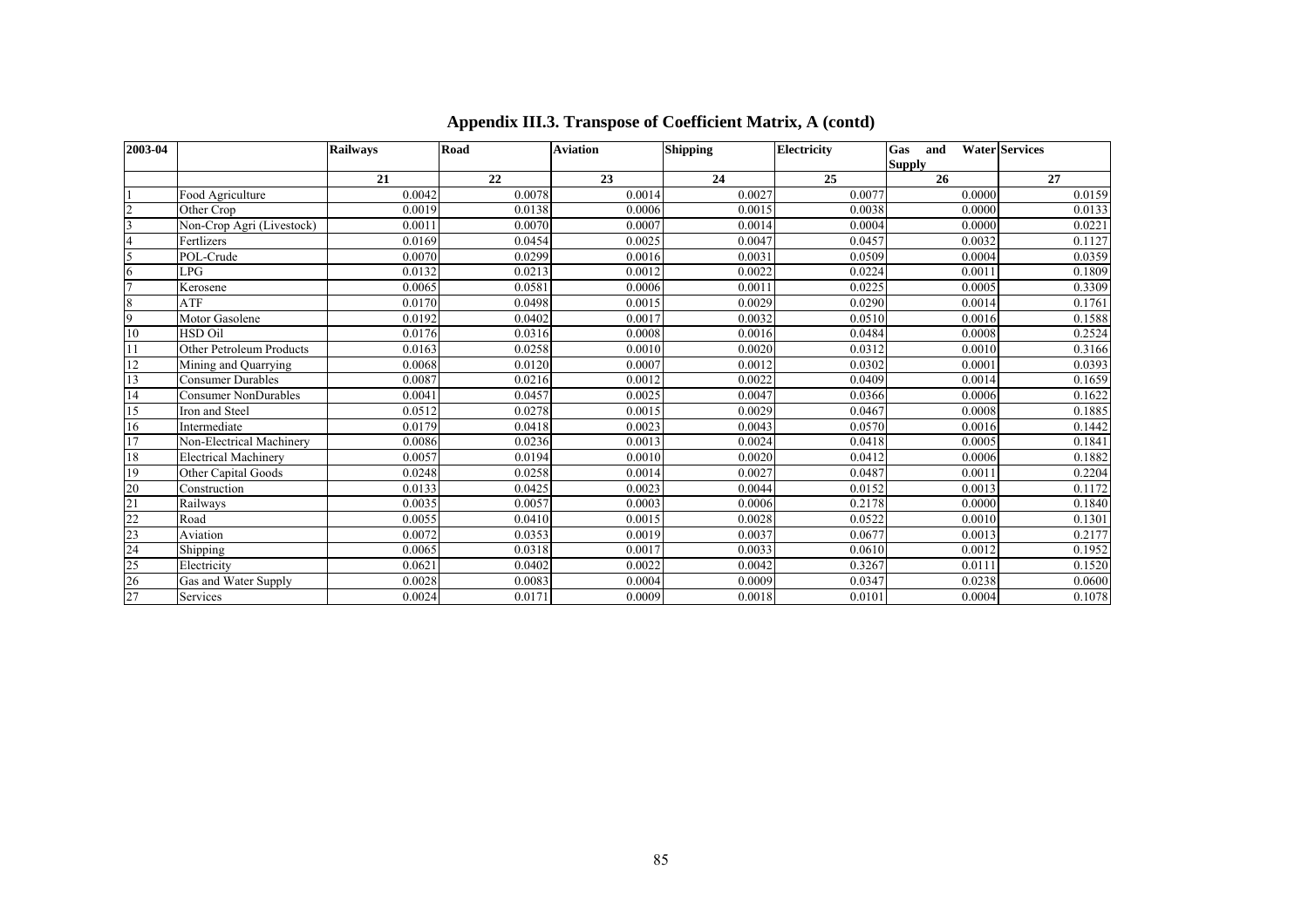### **Appendix IV: Terms and References of the Study**

### **1. The Backdrop and Objectives**

Petroleum products are widely used in the economy as source of energy and as inputs in chemicals with wide applications. Their use is extensive and they are often called 'universal intermediates'. The changes in the price of oil products, therefore, have significant repercussions throughout the economy. Although flexibility in the production processes and energy production processes with respect to the use of petroleum products varies across usage, it is generally believed that the use of petroleum products is inelastic with respect to their prices, especially in the short-term. This feature tends to make higher oil prices a trigger for inflationary pressures in the economy.

The sharp rise in oil prices in the international markets is now a frequent phenomenon. When the price increase becomes protracted over many months, many sectors and activities in the economy are affected. There are also effects emerging from the global linkages of trade, investment and transactions.

At the macroeconomic policy level, therefore, petroleum product prices are a significant concern. Petroleum products are also an internationally traded group of commodities subject to the pulls and pressures of international markets. An understanding of how the prices are formed is necessary to design policies that aim to address issues relating to the implications of price changes of petro products.

In this study we will focus on understanding the impact of higher world oil prices to India's macro economy. The concerns range from inflationary impact, the consequent impact on economic growth, impact on fiscal position emerging from the overall impact of the oil price rise on the economy as well as specific fiscal response to oil price rise. The fiscal response may range from cuts in duties and taxes or changes in subsidies.

The key objectives of the proposed study will be to:

• examine the impact of high oil prices on some of the key aggregates of the economy in the past both for India as well as for some selected developing economies, especially large economies such as China and Brazil.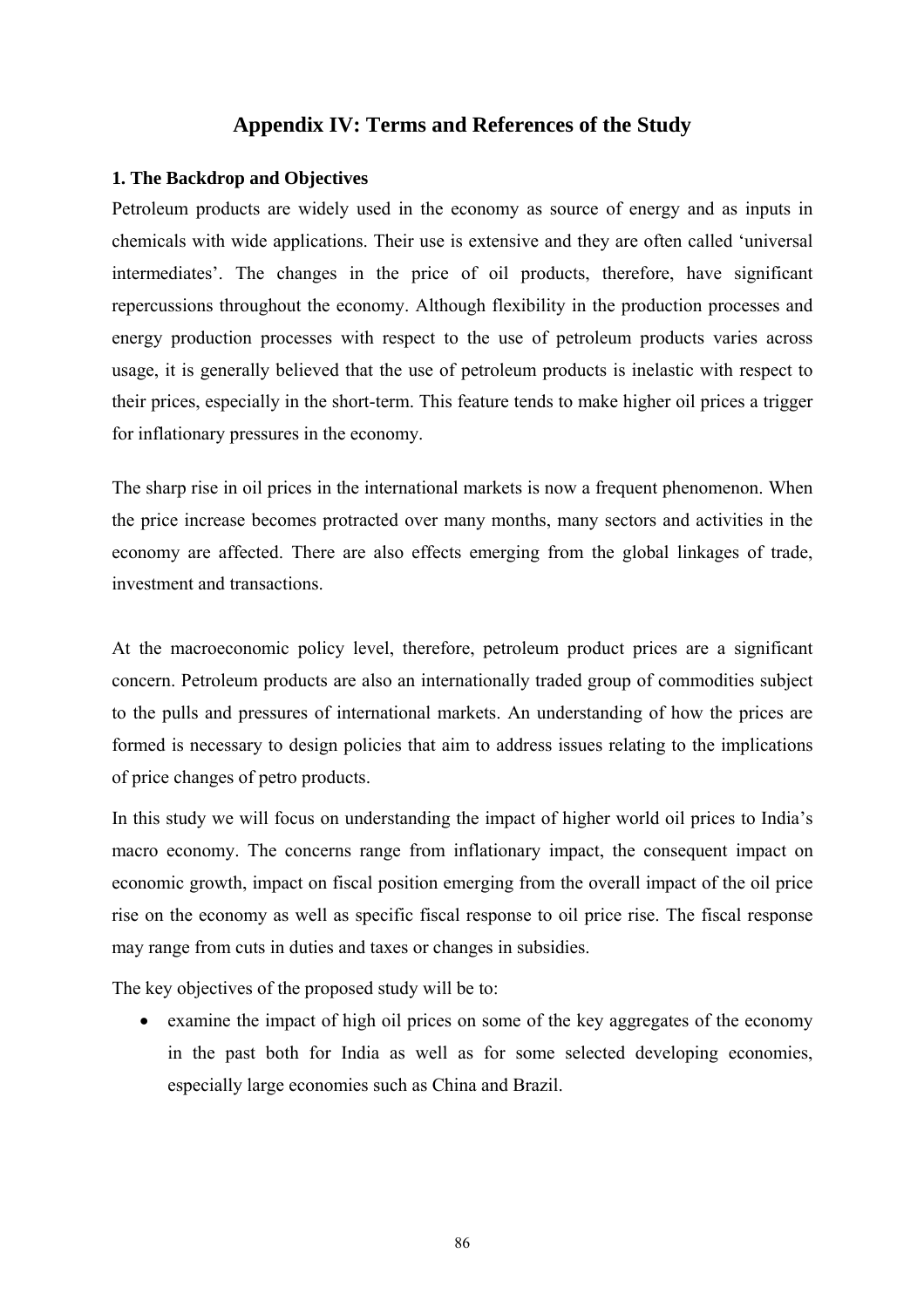• examine the implications of the high world oil prices to the Indian economy and identify the policy responses that can sustain the growth momentum of the economy and restrain inflationary effects

### **2. Approach and Methodology**

We will examine the past experience of the Indian economy and other selected economies using a set of macroeconomic indicators available from international data sources such as that of the World Bank and International Monetary Fund. The other country experiences will be examined by a review of past available studies as well as by an econometric analysis of the time series data on international petroleum prices and the macroeconomic indicators of the specific economies.

The second major objective noted above will be addressed using a modelling framework.

The oil price changes can have significant impact at the aggregate level because of the fact that petro products usage permeates the economy at all levels. These inter-linkages across different sectors and activities can be captured only through a macroeconomic model that specifies such linkages. With this in view, the present study will use a macroeconomic modelling framework to analyse the macroeconomic impact of world oil price increase.

The macroeconomic model that will be used in the present analysis will be structural in nature in order to capture the various linkages explicitly in the analysis. The model will also focus on short-term implications because policies are often needed to address the situation arising from high oil prices in the short run. The model will capture production and price implications through input-output linkages, aggregate demand components and fiscal and monetary responses to the high oil prices.

The study will use the framework of NCAER's short-term macroeconomic model for the Indian economy. Although the model is currently operational to examine the macroeconomic scenario in general, it will require some changes to capture the main features of the petroleum sector's linkages o the economy.

### **3. Time Frame and Cost of the Study**

The time required for the study will be three months from the date of its commissioning. This duration of time will be needed to assemble the necessary data, estimate the parameters for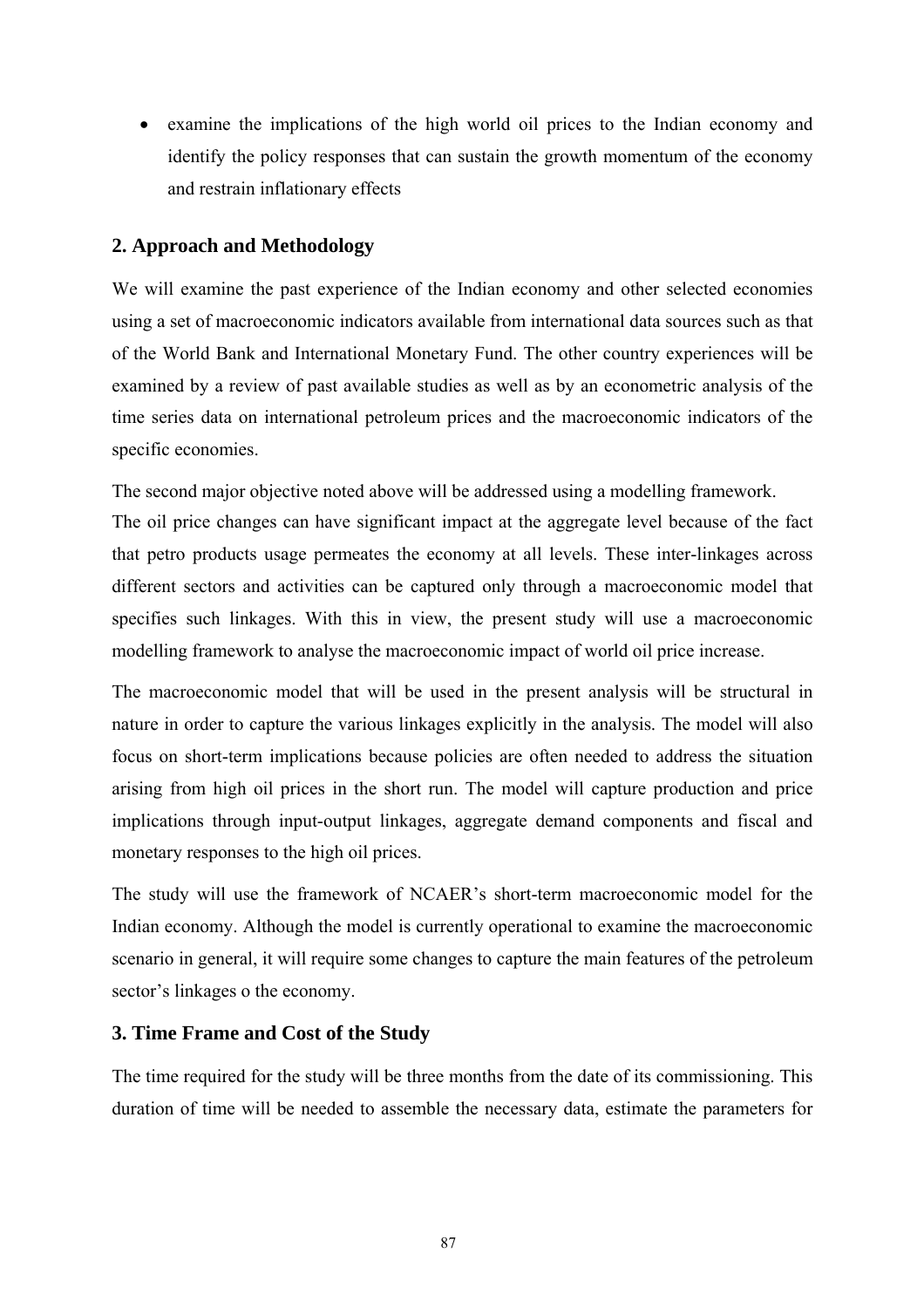the model wherever necessary and carry out the analysis and draft the findings in a report form.

A draft report will be provided at the end of 3 months which will be finalized after a presentation at a forum identified by the sponsors.

Cost of the study inclusive of all expenses except for travel, if needed for presentation purposes, will be Rs 4.5 lakh. We request that this may be paid in 3 installments. The first would be an advance of Rs 2.7 lakh (60 per cent), the second would be Rs 1.35 lakh (30 per cent) on submission of the draft report and the final payment of Rs 45 thousand on submission of the final report.